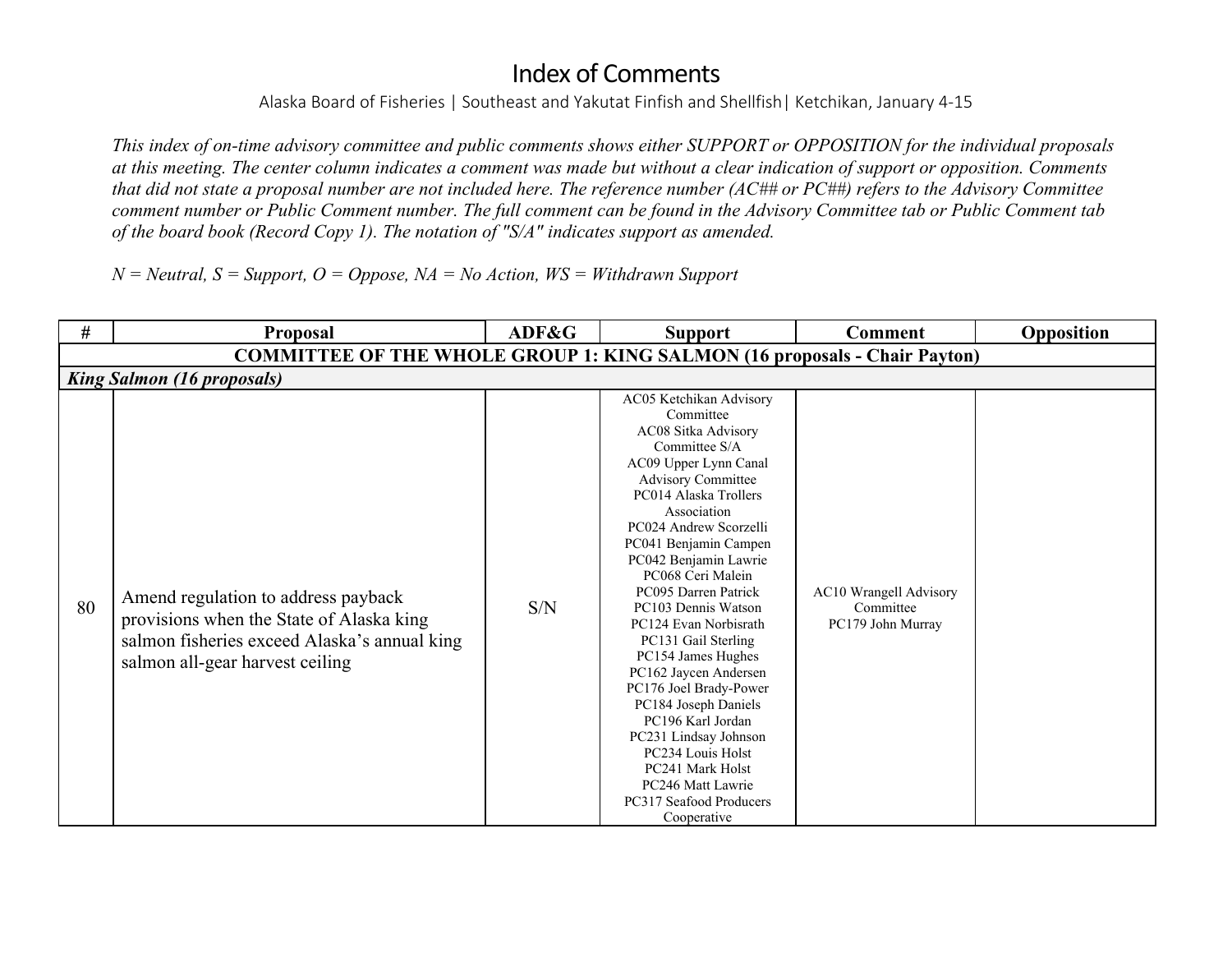| $\#$ | Proposal                                                                                                                 | ADF&G       | <b>Support</b>                                                                                                                                                                                                                                                                                                                                                                                                                                                                                                 | <b>Comment</b>                                                                            | Opposition                                                                              |
|------|--------------------------------------------------------------------------------------------------------------------------|-------------|----------------------------------------------------------------------------------------------------------------------------------------------------------------------------------------------------------------------------------------------------------------------------------------------------------------------------------------------------------------------------------------------------------------------------------------------------------------------------------------------------------------|-------------------------------------------------------------------------------------------|-----------------------------------------------------------------------------------------|
|      | Proposal 80 continued                                                                                                    |             | PC327 Sitka Conservation<br>Society<br>PC331 Southeast Alaska<br>Fisherman's Alliance<br>PC346 Tad Fujioka<br>PC361 Tracy Rivera<br>PC374 Woody Cyr                                                                                                                                                                                                                                                                                                                                                            |                                                                                           |                                                                                         |
| 81   | Allocate any Alaska all gear-allocation king<br>salmon remaining after September 1 to<br>the<br>commercial troll fishery | $\mathbf N$ | AC05 Ketchikan Advisory<br>Committee<br>AC01 Craig Advisory<br>Committee S/A<br>AC08 Sitka Advisory<br>Committee S/A<br>AC10 Wrangell Advisory<br>Committee<br>PC014 Alaska Trollers<br>Association<br>PC103 Dennis Watson<br>PC154 James Hughes<br>PC179 John Murray S/A<br>PC234 Louis Holst<br>PC241 Mark Holst<br>PC291 Petersburg Vessel<br>Owner's Association<br>PC317 Seafood Producers<br>Cooperative<br>PC331 Southeast Alaska<br>Fisherman's Alliance<br>PC342 Steve Merritt S/A<br>PC374 Woody Cyr | PC068 Ceri Malein<br>PC214 Kurt Whitehead<br>PC367 United Southeast<br>Alaska Gillnetters | AC04 Juneau Douglas<br><b>Advisory Committee</b><br>PC205 Ketchikan Indian<br>Community |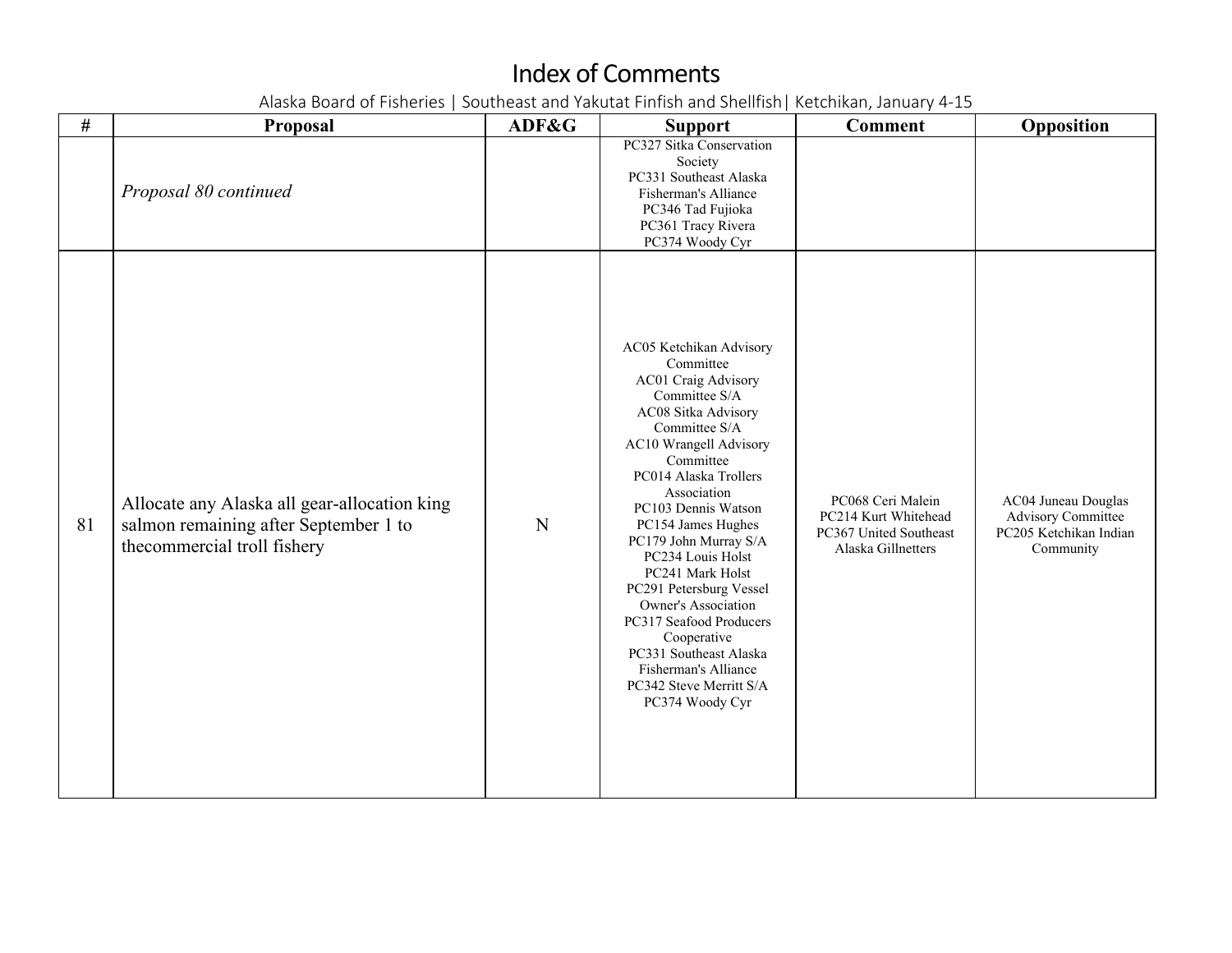| #  | <b>Proposal</b>                                                                                                                            | ADF&G | <b>Support</b>                                                                                                                                                                                                                                                                                                                                                                                                                                                                                                                                                                                                                                                                                                                                                                                                                     | <b>Comment</b>                                                                                                          | Opposition                                                                                                                                                                                                                                                                                                                                                                                                                                                                                                                                      |
|----|--------------------------------------------------------------------------------------------------------------------------------------------|-------|------------------------------------------------------------------------------------------------------------------------------------------------------------------------------------------------------------------------------------------------------------------------------------------------------------------------------------------------------------------------------------------------------------------------------------------------------------------------------------------------------------------------------------------------------------------------------------------------------------------------------------------------------------------------------------------------------------------------------------------------------------------------------------------------------------------------------------|-------------------------------------------------------------------------------------------------------------------------|-------------------------------------------------------------------------------------------------------------------------------------------------------------------------------------------------------------------------------------------------------------------------------------------------------------------------------------------------------------------------------------------------------------------------------------------------------------------------------------------------------------------------------------------------|
| 82 | Amend the Southeast Alaska King Salmon<br>Management Plan to align with the provisions<br>of the 2019-2028 Pacific Salmon Treaty<br>annex. | N/S   | <b>AC01 Craig Advisory</b><br>Committee<br>AC05 Ketchikan Advisory<br>Committee<br>AC08 Sitka Advisory<br>Committee S/A<br>PC013 Alaska Longline<br>Fishermen's Association S/A<br>PC014 Alaska Trollers<br>Association S/A<br>PC042 Benjamin Lawrie<br>PC068 Ceri Malein S/A<br>PC119 Eric Jordan<br>PC154 James Hughes<br>PC162 Jaycen Andersen<br>PC164 Jeff Farvour S/A<br>PC176 Joel Brady-Power<br>S/APC179 John Murray<br>PC231 Lindsay Johnson<br>PC246 Matt Lawrie<br>PC248 Matthew Hemenway<br>PC288 Paul DeMontigny<br>PC291 Petersburg Vessel<br><b>Owner's Association</b><br>PC309 Ryan Kelly<br>PC313 Scott McKelvey S/A<br>PC317 Seafood Producers<br>Cooperative S/A<br>PC331 Southeast Alaska<br>Fisherman's Alliance S/A<br>PC346 Tad Fujioka S/A<br>PC348 Tele Aadsen<br>PC361 Tracy Rivera<br>PC374 Woody Cyr | AC10 Wrangell Advisory<br>Committee<br>PC060 Caleb Suarez<br>PC102 Dennis Meier<br>PC350 Territorial<br>Sportsman, Inc. | AC07 Petersburg Advisory<br>Committee<br>PC009Alan Corbett<br>PC052Brad Steuart<br>PC057 Bruce Gipple<br>PC070Charles Haydu<br>PC079 Chuck McNamee<br>PC096David Creighton<br>PC165Jeff Wedekind<br>PC171 Jim Benton<br>PC177 Joel Steenstra<br>PC187 Juan Belcher<br>PC195 Karina Belcher<br>PC203Kent Huff<br>PC230Linda Lewis<br>PC259Michael Leboki<br>PC260Michael Legowski<br>PC310Sam Dalin<br>PC315Scott Swenson<br>PC316 Scott Van Valin<br>PC332Southeast Alaska<br>Guides Organization<br>PC344 Steven Stumpf<br>PC353Theresa Weiser |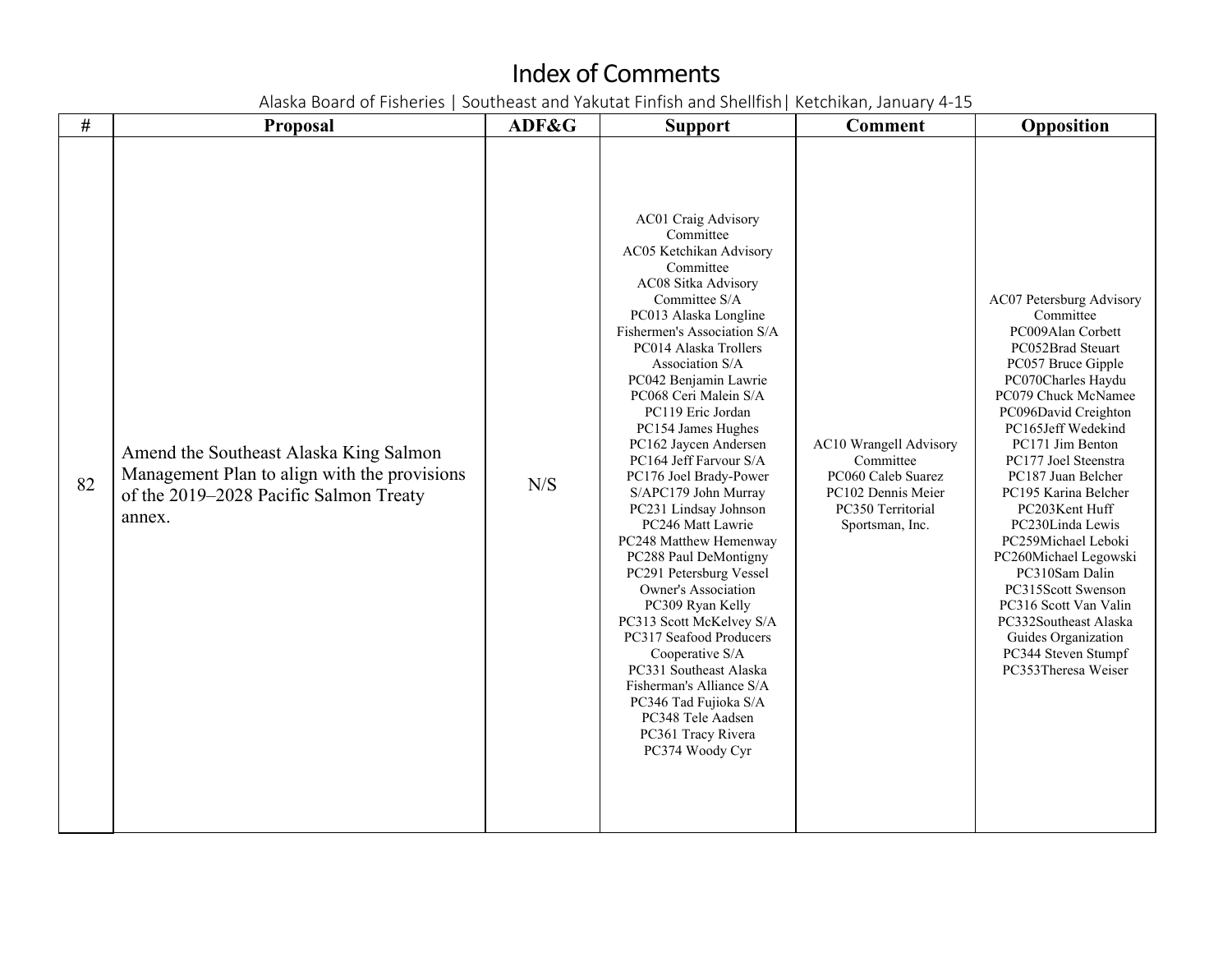| $\#$ | <b>Proposal</b>                                                                                                                                                                                                                                  | ADF&G | <b>Support</b>                                                                                                                                                                                                                                                                                                                                                                                                                                                                                                                                                                                                                                                                                                                                                                                                   | <b>Comment</b>                          | Opposition                                                                                                                                                                                                                                                                                                                                                                                                                                                                                                                                                                                                                                                                                                                                                                                                                                                                                                                                                                            |
|------|--------------------------------------------------------------------------------------------------------------------------------------------------------------------------------------------------------------------------------------------------|-------|------------------------------------------------------------------------------------------------------------------------------------------------------------------------------------------------------------------------------------------------------------------------------------------------------------------------------------------------------------------------------------------------------------------------------------------------------------------------------------------------------------------------------------------------------------------------------------------------------------------------------------------------------------------------------------------------------------------------------------------------------------------------------------------------------------------|-----------------------------------------|---------------------------------------------------------------------------------------------------------------------------------------------------------------------------------------------------------------------------------------------------------------------------------------------------------------------------------------------------------------------------------------------------------------------------------------------------------------------------------------------------------------------------------------------------------------------------------------------------------------------------------------------------------------------------------------------------------------------------------------------------------------------------------------------------------------------------------------------------------------------------------------------------------------------------------------------------------------------------------------|
| 83   | Amend the Southeast Alaska King Salmon<br>Management Plan to manage for an<br>averagesport harvest of 20% of the sport/troll<br>allocation with commensurate regulations<br>addressingsport fishery overages in the<br>commercial troll fishery. | N     | PC009Alan Corbett<br>PC052Brad Steuart<br>PC057Bruce Gipple<br>PC070Charles HayduPC079<br>Chuck McNamee<br>PC039 Darell Welk<br>PC095Darren Patrick<br>PC096David Creighton<br>PC102Dennis Meier<br>PC143Heath Bone<br>PC152James Daniels<br>PC165Jeff Wedekind<br>PC171Jim Benton<br>PC177Joel Steenstra<br>PC187 Juan Belcher<br>PC195Karina Belcher<br>PC203Kent Huff<br>PC209Kirk Agnitsch<br>PC210Klinton Chambers<br>PC214 Kurt Whitehead<br>PC230 Linda Lewis<br>PC260Michael Legowski<br>PC263Mike Sullivan<br>PC299Rob Endsley<br>PC301 Robert Suarez<br>PC306 Russell Thomas<br>PC310Sam Dalin<br>PC313Scott McKelvey<br>PC315Scott Swenson<br>PC316 Scott Van Valin<br>PC320 Seth Bone PC326Simon<br>Jacobi PC332Southeast Alaska<br>Guides Organization<br>PC344 Steven Stumpf<br>PC354Thomas Fisher | PC060Caleb Suarez<br>PC258Michael Kohan | AC05 Ketchikan Advisory<br>Committee<br>AC07 Petersburg Advisory<br>Committee<br>AC08 Sitka Advisory<br>Committee<br><b>AC10 Wrangell Advisory</b><br>Committee<br>PC013Alaska Longline<br>Fishermen's Association<br>PC014Alaska Trollers<br>Association<br>PC024Andrew H Scorzelli<br>PC042Benjamin Lawrie<br>PC054Brett Stillwaugh<br>PC068Ceri Malein<br>PC103Dennis Watson<br>PC119Eric Jordan<br>PC131Gail Sterling<br>PC147Hunter Byron<br>PC154James Hughes<br>PC160Jared Jillie<br>PC162Jaycen Andersen<br>PC176Joel Brady-Power<br>PC179John Murray<br>PC184Joseph Daniels<br>PC205Ketchikan Indian<br>Community<br>PC218Lance Preston<br>PC229Linda Danner<br>PC231Lindsay Johnson<br>PC234Louis Holst<br>PC241Mark Holst<br>PC246Matt Lawrie<br>PC248Matthew Hemenway<br>PC288Paul DeMontigny<br>PC291Petersburg Vessel<br><b>Owner's Association</b><br>PC295Raymond Douville<br>PC298Richard Curran<br>PC309Ryan Kelly<br>PC331Southeast Alaska<br>Fisherman's Alliance |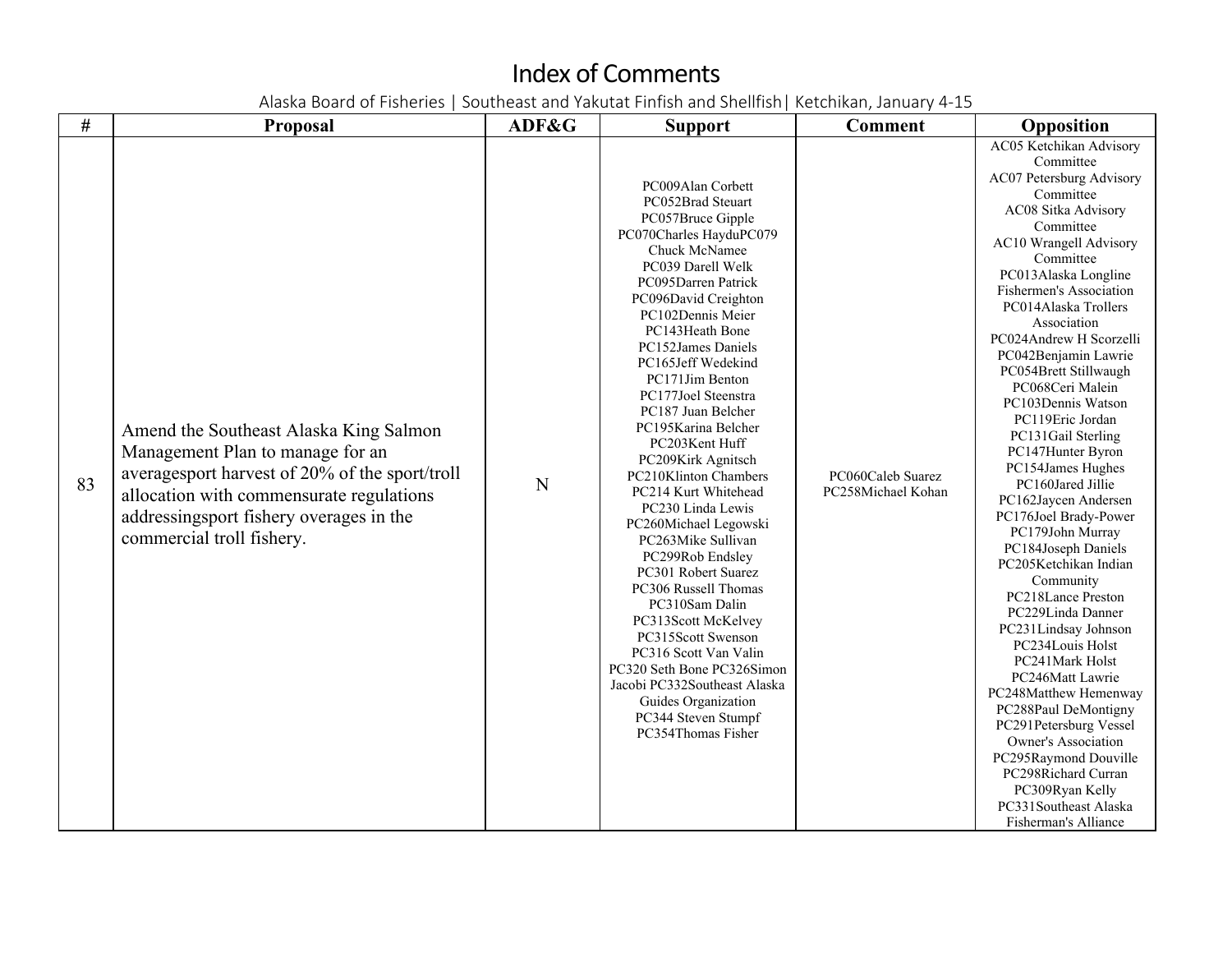| #  | Proposal                                                                                                                                                                   | ADF&G | <b>Support</b>                                                                                                                                                                                                                                                                                                                                                                                                                                                         | <b>Comment</b>                                                                                                                                          | Opposition                                                |
|----|----------------------------------------------------------------------------------------------------------------------------------------------------------------------------|-------|------------------------------------------------------------------------------------------------------------------------------------------------------------------------------------------------------------------------------------------------------------------------------------------------------------------------------------------------------------------------------------------------------------------------------------------------------------------------|---------------------------------------------------------------------------------------------------------------------------------------------------------|-----------------------------------------------------------|
|    | Proposal 83 continued                                                                                                                                                      |       |                                                                                                                                                                                                                                                                                                                                                                                                                                                                        |                                                                                                                                                         | PC346Tad Fujioka<br>PC317Seafood Producers Cooperative    |
| 84 | Amend the Southeast Alaska King Salmon<br>Management Plan to ensure no closure of the<br>resident king salmon fishery due to allocation<br>concerns.                       | N     | AC04 Juneau Douglas<br><b>Advisory Committee</b><br>AC05 Ketchikan Advisory<br>Committee<br>AC07 Petersburg Advisory<br>Committee<br>PC014Alaska Trollers<br>Association<br>PC068Ceri Malein<br>PC154James Hughes<br>PC162Jaycen Andersen<br>PC205Ketchikan Indian<br>Community<br>PC231Lindsay Johnson<br>PC339Steve Hoffman<br>PC350Territorial Sportsmen<br>Inc.                                                                                                    | <b>AC10 Wrangell Advisory</b><br>Committee<br>PC096David Creighton<br>PC177Joel Steenstra<br>PC230Linda Lewis                                           | AC08 Sitka Advisory<br>Committee<br>PC207Kevin Burchfield |
| 85 | Amend the Southeast Alaska King Salmon<br>Management Plan to manage for a resident<br>priority by implementing closed periods and<br>reducing bag limits for nonresidents. | N     | AC01 Craig Advisory<br>Committee<br>AC04 Juneau Douglas<br><b>Advisory Committee</b><br>AC05 Ketchikan Advisory<br>Committee<br>AC08 Sitka Advisory<br>Committee<br>PC014Alaska Trollers<br>Association<br>PC068Ceri Malein<br>PC103Dennis Watson<br>PC119Eric Jordan<br>PC154James Hughes<br>PC162Jaycen Andersen<br>PC205Ketchikan Indian<br>Community<br>PC231Lindsay Johnson<br>PC327Sitka Conservation<br>Society<br>PC332Southeast Alaska Guides<br>Organization | AC10 Wrangell Advisory<br>Committee<br>PC096David Creighton<br>PC177Joel Steenstra<br>PC230Linda Lewis<br>PC331Southeast Alaska<br>Fisherman's Alliance | PC207Kevin Burchfield                                     |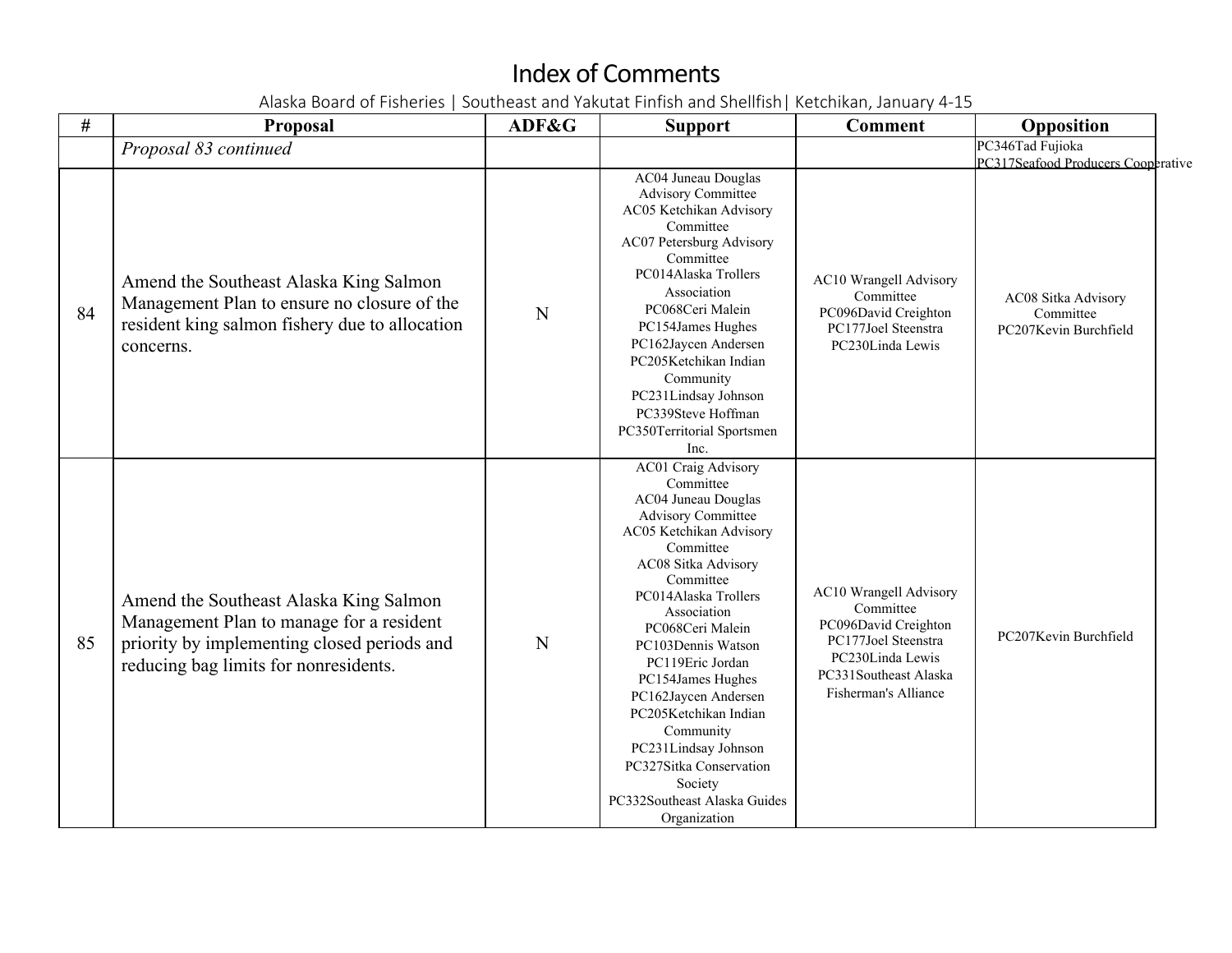| #  | <b>Proposal</b>                                                                                                                                                            | ADF&G | <b>Support</b>                                                                                                                                                                                                                                                                                                                                                                                                                               | <b>Comment</b>                                                  | Opposition            |
|----|----------------------------------------------------------------------------------------------------------------------------------------------------------------------------|-------|----------------------------------------------------------------------------------------------------------------------------------------------------------------------------------------------------------------------------------------------------------------------------------------------------------------------------------------------------------------------------------------------------------------------------------------------|-----------------------------------------------------------------|-----------------------|
|    | Proposal 85 continued                                                                                                                                                      |       | PC339Steve Hoffman<br>PC346Tad Fujioka<br>PC350Territorial Sportsmen<br>Inc.<br>AC05 Ketchikan Advisory                                                                                                                                                                                                                                                                                                                                      |                                                                 |                       |
| 86 | Amend the Southeast Alaska King Salmon<br>Management Plan to manage for a resident<br>priority by implementing closed periods and<br>reducing bag limits for nonresidents. | N     | Committee<br>AC04 Juneau Douglas<br><b>Advisory Committee</b><br>AC01 Craig Advisory<br>Committee<br>AC08 Sitka Advisory<br>Committee<br>AC10 Wrangell Advisory<br>Committee<br>PC014Alaska Trollers<br>Association<br>PC068Ceri Malein<br>PC119Eric Jordan<br>PC154James Hughes<br>PC205Ketchikan Indian<br>Community<br>PC327Sitka Conservation<br>Society<br>PC339Steve Hoffman<br>PC346Tad Fujioka<br>PC350Territorial Sportsmen<br>Inc. | PC096David Creighton<br>PC177Joel Steenstra<br>PC230Linda Lewis | PC207Kevin Burchfield |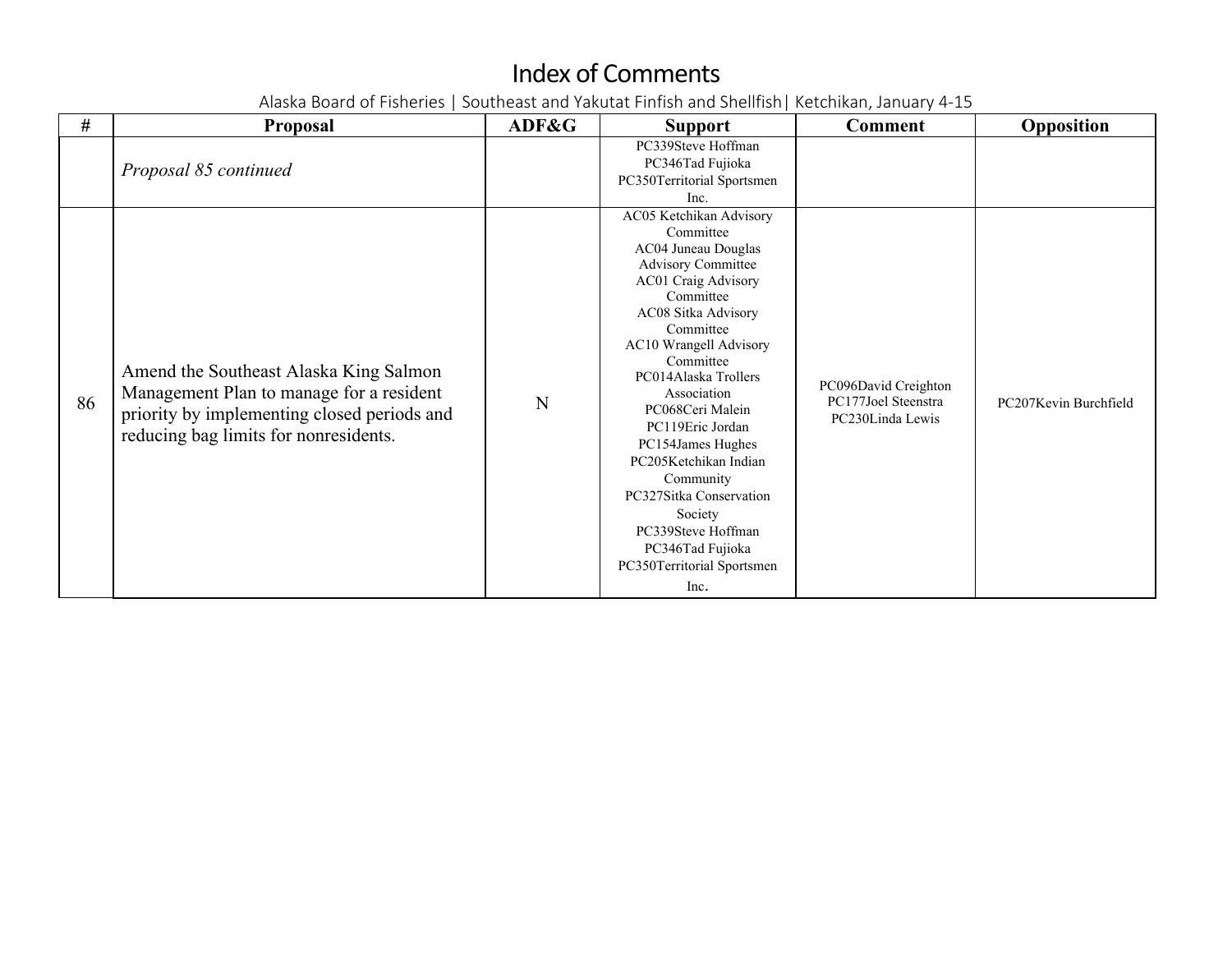| #  | <b>Proposal</b>                                                                                                                                                                                                                          | ADF&G | <b>Support</b>                                                                                                                             | <b>Comment</b>                      | Opposition                                                                                                                                                                                                                                                                                                                                                                                                                 |
|----|------------------------------------------------------------------------------------------------------------------------------------------------------------------------------------------------------------------------------------------|-------|--------------------------------------------------------------------------------------------------------------------------------------------|-------------------------------------|----------------------------------------------------------------------------------------------------------------------------------------------------------------------------------------------------------------------------------------------------------------------------------------------------------------------------------------------------------------------------------------------------------------------------|
| 87 | Make numerous changes to management of<br>commercial troll and sport fisheries for king<br>salmon in Southeast Alaska.                                                                                                                   | N/O   | PC014Alaska Trollers<br>Association S/A<br>PC154James Hughes<br>PC205Ketchikan Indian<br>Community<br>PC218Lance Preston<br>PC374Woody Cyr | AC10 Wrangell Advisory<br>Committee | AC05 Ketchikan Advisory<br>Committee                                                                                                                                                                                                                                                                                                                                                                                       |
| 88 | Amend the Southeast Alaska King Salmon<br>Management Plan to manage for a sliding sport<br>allocation between 16 and 24 percent with<br>commensurate commercial troll fishery<br>allocation modification under commercial<br>regulation. | N     |                                                                                                                                            |                                     | AC05 Ketchikan Advisory<br>Committee<br>AC08 Sitka Advisory<br>Committee<br>AC09 Upper Lynn Canal<br><b>Advisory Committee</b><br>AC10 Wrangell Advisory<br>Committee<br>PC014Alaska Trollers<br>Association<br>PC068Ceri Malein<br>PC119Eric Jordan<br>PC154James Hughes<br>PC162Jaycen Andersen<br>PC218Lance Preston<br>PC317Seafood Producers<br>Cooperative<br>PC346Tad Fujioka<br>PC350Territorial Sportsmen<br>Inc. |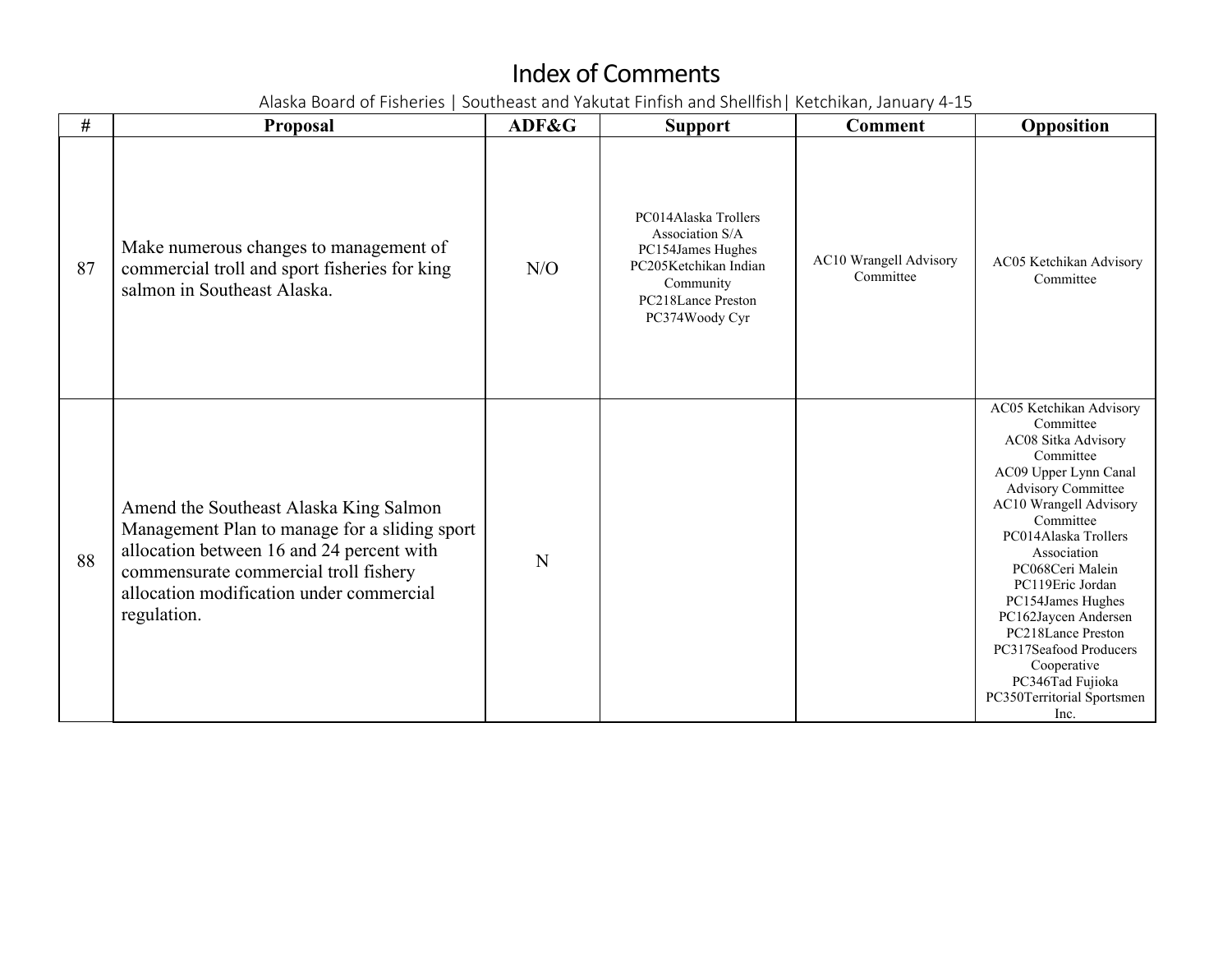| #  | <b>Proposal</b>                                                                                                                                                                                                         | ADF&G    | <b>Support</b>                                                                                                                                                                                                                               | <b>Comment</b> | Opposition                                                                                                                                                                                                                                                                                                                                                     |
|----|-------------------------------------------------------------------------------------------------------------------------------------------------------------------------------------------------------------------------|----------|----------------------------------------------------------------------------------------------------------------------------------------------------------------------------------------------------------------------------------------------|----------------|----------------------------------------------------------------------------------------------------------------------------------------------------------------------------------------------------------------------------------------------------------------------------------------------------------------------------------------------------------------|
| 89 | Allow the use of two additional fishing lines<br>during periods of king salmon nonretention<br>in all of the Southeast-Yakutat area if there is<br>more than one CFEC power troll permit<br>holder on board the vessel. | $\Omega$ | AC04 Juneau Douglas<br><b>Advisory Committee</b><br>PC014Alaska Trollers<br>Association<br>PC042Benjamin Lawrie<br>PC059Caleb Robbins<br>PC184Joseph Daniels<br>PC234Louis Holst<br>PC241Mark Holst<br>PC246Matt Lawrie<br>PC361Tracy Rivera |                | AC05 Ketchikan Advisory<br>Committee<br>AC07 Petersburg Advisory<br>Committee<br>AC08 Sitka Advisory<br>Committee<br>AC09 Upper Lynn Canal<br><b>Advisory Committee</b><br>AC10 Wrangell Advisory<br>Committee<br>PC068Ceri Malein<br>PC119Eric Jordan<br>PC154James Hughes<br>PC179John Murray<br>PC248Matthew Hemenway<br>PC346Tad Fujioka<br>PC374Woody Cyr |
| 90 | Change trigger to from an annual abundance<br>index (AI) number to a District 13 earlywinter<br>power troll CPUE tier.                                                                                                  | $\Omega$ | AC08 Sitka Advisory<br>Committee<br>PC014Alaska Trollers<br>Association<br>PC119Eric Jordan<br>PC154James Hughes<br>PC179John Murray<br>PC346Tad Fujioka<br>PC374Woody Cyr                                                                   |                | AC05 Ketchikan Advisory<br>Committee<br>PC350Territorial Sportsmen<br>Inc.                                                                                                                                                                                                                                                                                     |
| 91 | Reallocate the annual troll harvest allocation<br>between the winter, spring and summer troll<br>fisheries.                                                                                                             | N        | <b>AC01 Craig Advisory</b><br>Committee<br>AC07 Petersburg Advisory<br>Committee<br>PC246Matt Lawrie                                                                                                                                         |                | AC05 Ketchikan Advisory<br>Committee<br>AC08 Sitka Advisory<br>Committee<br>PC068Ceri Malein<br>PC119Eric Jordan<br>PC154James Hughes<br>PC179John Murray<br>PC346Tad Fujioka<br>PC374Woody Cyr                                                                                                                                                                |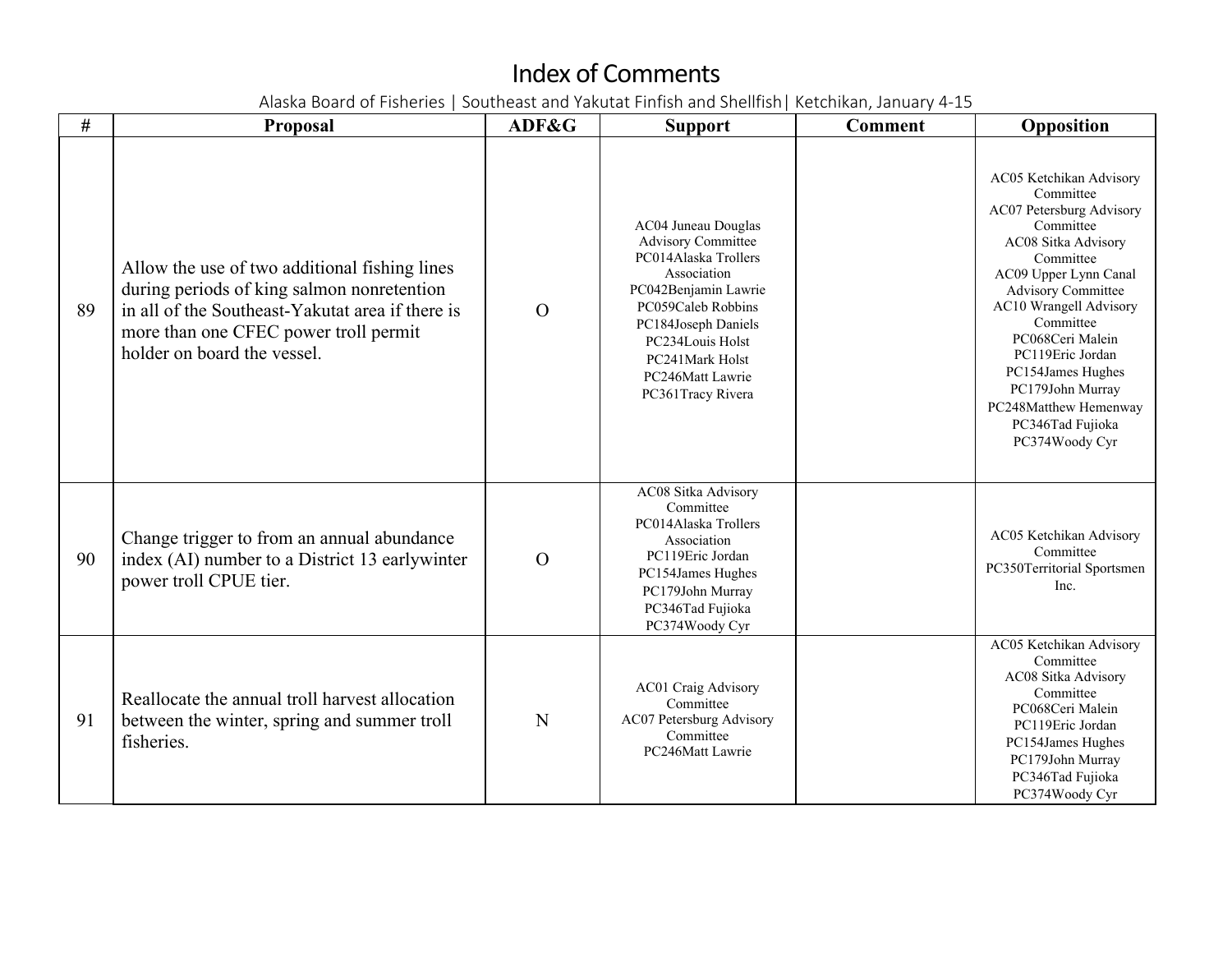| #  | <b>Proposal</b>                                                                                                                                                                           | ADF&G    | <b>Support</b>                                                                                                                                                                                                                                                                                                                                                                                  | <b>Comment</b>                   | Opposition                                                                  |
|----|-------------------------------------------------------------------------------------------------------------------------------------------------------------------------------------------|----------|-------------------------------------------------------------------------------------------------------------------------------------------------------------------------------------------------------------------------------------------------------------------------------------------------------------------------------------------------------------------------------------------------|----------------------------------|-----------------------------------------------------------------------------|
| 92 | Allow retention of king salmon greater than 26<br>inches in hatchery terminal harvest areas<br>by commercial trollers.                                                                    | $\Omega$ | AC07 Petersburg Advisory<br>Committee<br>AC08 Sitka Advisory<br>Committee S/A<br>AC09 Upper Lynn Canal<br><b>Advisory Committee</b><br>AC10 Wrangell Advisory<br>Committee<br>PC014Alaska Trollers<br>Association S/A<br>PC119Eric Jordan S/A<br>PC346Tad Fujioka S/A<br>PC014Alaska Trollers<br>Association<br>PC103Dennis Watson<br>PC231Lindsay Johnson<br>PC241Mark Holst<br>PC374Woody Cyr | PC154James Hughes                | AC05 Ketchikan Advisory<br>Committee<br>PC205Ketchikan Indian<br>Community  |
| 93 | Amend the Southeast Alaska King Salmon<br>Management Plan by reducing the<br>maximumnonresident annual limit to three<br>king salmon.                                                     | $\Omega$ | AC09 Upper Lynn Canal<br><b>Advisory Committee</b><br>PC082Citizens of Ketchikan<br>PC157Janalee Gage<br>PC220Larry and Gail Taylor<br>PC334Southeast Alaska<br>Subsistence Regional Advisory<br>Council<br>PC374Woody Cyr                                                                                                                                                                      |                                  | AC05 Ketchikan Advisory<br>Committee<br>AC08 Sitka Advisory<br>Committee    |
| 94 | Amend the Southeast Alaska King Salmon<br>Management Plan to manage for a resident<br>priority by implementing specific closed<br>periods and reducing annual limits for<br>nonresidents. | $\Omega$ | PC014Alaska Trollers<br>Association<br>PC119Eric Jordan<br>PC350Territorial Sportsmen<br>Inc.<br>PC374Woody Cyr                                                                                                                                                                                                                                                                                 | AC08 Sitka Advisory<br>Committee | AC05 Ketchikan Advisory<br>Committee<br>AC10 Wrangell Advisory<br>Committee |
| 95 | Amend the Southeast Alaska King Salmon<br>Management Plan to provide for inseason<br>liberalization of management measures when<br>the sport fish allocation will not be met.             | N        | AC08 Sitka Advisory<br>Committee<br>PC103Dennis Watson<br>PC154James Hughes<br>PC339Steve Hoffman                                                                                                                                                                                                                                                                                               |                                  | AC05 Ketchikan Advisory<br>Committee                                        |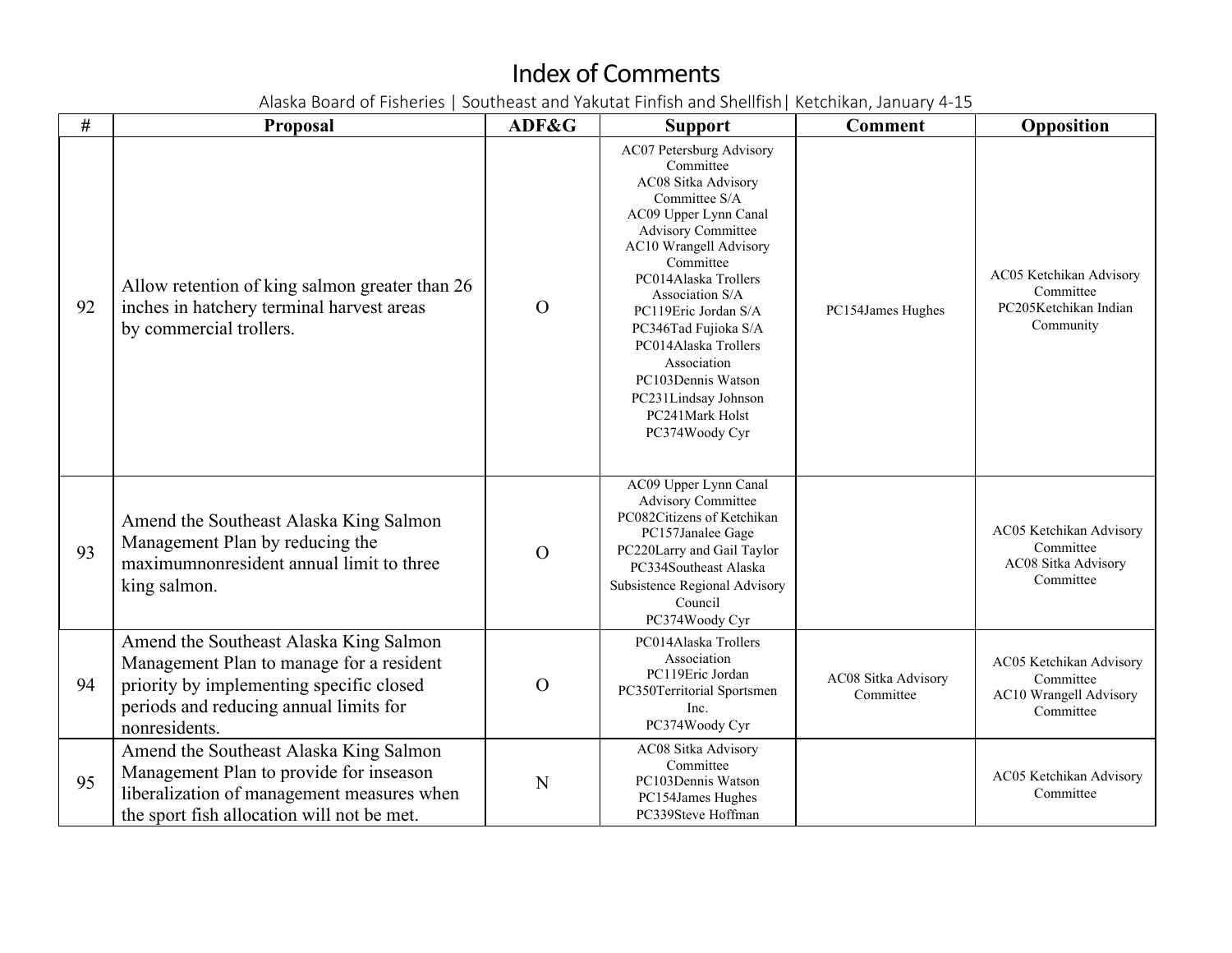| #  | <b>Proposal</b>                                                                                                                                                                                                      | ADF&G | <b>Support</b>                                                                                                                                                                                                                                       | <b>Comment</b> | Opposition                                                                                                                                                                                                                                                                                                                                                                         |
|----|----------------------------------------------------------------------------------------------------------------------------------------------------------------------------------------------------------------------|-------|------------------------------------------------------------------------------------------------------------------------------------------------------------------------------------------------------------------------------------------------------|----------------|------------------------------------------------------------------------------------------------------------------------------------------------------------------------------------------------------------------------------------------------------------------------------------------------------------------------------------------------------------------------------------|
|    | 95 continued                                                                                                                                                                                                         |       | PC346Tad Fujioka<br>PC374Woody Cyr                                                                                                                                                                                                                   |                |                                                                                                                                                                                                                                                                                                                                                                                    |
|    | <b>COMMITTEE OF THE WHOLE GROUP 2: ENHANCEMENT AND SPECIAL HARVEST AREAS (14 proposals - Chair Wood)</b>                                                                                                             |       |                                                                                                                                                                                                                                                      |                |                                                                                                                                                                                                                                                                                                                                                                                    |
|    | <b>Enhancement and Special Harvest Areas (14 Proposals)</b>                                                                                                                                                          |       |                                                                                                                                                                                                                                                      |                |                                                                                                                                                                                                                                                                                                                                                                                    |
| 96 | Expand waters of Herring Bay Terminal<br>Harvest Area open to commercial troll fishing.                                                                                                                              | N     | AC05 Ketchikan Advisory<br>Committee<br>PC014Alaska Trollers<br>Association<br>PC154James Hughes<br>PC162Jaycen Andersen<br>PC231Lindsay Johnson<br>PC367United Southeast Alaska<br>Gillnetters<br>PC331Southeast Alaska<br>Fisherman's Alliance S/A |                |                                                                                                                                                                                                                                                                                                                                                                                    |
| 97 | Establish waters closed to commercial purse<br>seine and drift gillnet gear but open to<br>commercial troll gear in the Anita Bay<br>Terminal Harvest Area when spring troll areas<br>in District 6 and 8 are closed | N     | PC014Alaska Trollers<br>Association                                                                                                                                                                                                                  |                | AC05 Ketchikan Advisory<br>Committee<br>AC07 Petersburg Advisory<br>Committee<br>AC09 Upper Lynn Canal<br><b>Advisory Committee</b><br>AC10 Wrangell Advisory<br>Committee<br>PC291Petersburg Vessel<br><b>Owner's Association</b><br>PC331Southeast Alaska<br>Fisherman's Alliance<br>PC333Southeast Alaska<br>Seiners Association<br>PC367United Southeast<br>Alaska Gillnetters |
| 98 | Change the ratio of drift gillnet to purse seine<br>openings from 2:1 to 1:2 in the Anita Bay<br><b>Terminal Harvest Area.</b>                                                                                       | N     | PC293 Purse Seine Vessel<br><b>Owners Association</b><br>PC333 Southeast Alaska<br>Seiners Association                                                                                                                                               |                | PC331Southeast Alaska<br>Fisherman's Alliance<br>PC367United Southeast<br>Alaska Gillnetters                                                                                                                                                                                                                                                                                       |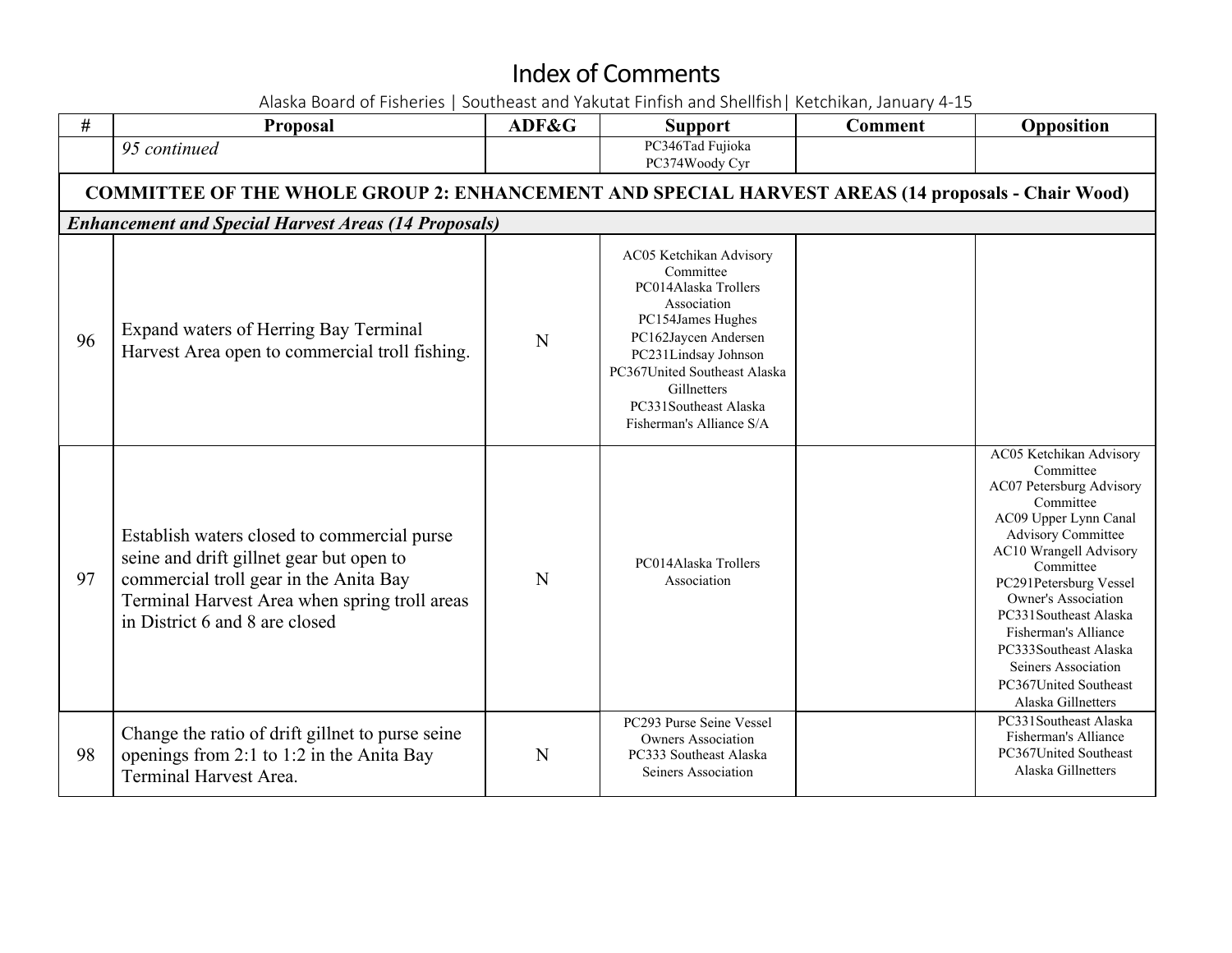| #   | <b>Proposal</b>                                                                                                       | ADF&G          | <b>Support</b>                                                                                                                                                                            | <b>Comment</b>                                | Opposition                                                                                                                                                                                                                                                                                                                                                                         |
|-----|-----------------------------------------------------------------------------------------------------------------------|----------------|-------------------------------------------------------------------------------------------------------------------------------------------------------------------------------------------|-----------------------------------------------|------------------------------------------------------------------------------------------------------------------------------------------------------------------------------------------------------------------------------------------------------------------------------------------------------------------------------------------------------------------------------------|
| 99  | Establish a gear rotation between purse seine<br>and troll gear in the Southeast Cove Terminal<br>Harvest area.       | N/S            | AC08 Sitka Advisory<br>Committee<br>PC291Petersburg Vessel<br>Owner's Association<br>PC293Purse Seine Vessel<br><b>Owners Association</b><br>PC333Southeast Alaska<br>Seiners Association | PC331Southeast Alaska<br>Fisherman's Alliance | PC346Tad Fujioka<br>PC367United Southeast<br>Alaska Gillnetters                                                                                                                                                                                                                                                                                                                    |
| 100 | Remove drift gillnet gear from allowed gear to<br>participate in the Southeast Cove THA<br>common property fisheries. | N              | PC293Purse Seine Vessel<br><b>Owners Association</b><br>PC346Tad Fujioka                                                                                                                  | PC331Southeast Alaska<br>Fisherman's Alliance | AC07 Petersburg Advisory<br>Committee<br>AC08 Sitka Advisory<br>Committee<br>AC09 Upper Lynn Canal<br><b>Advisory Committee</b><br>PC281Northern Southeast<br>Regional Aquaculture<br>Association<br>PC291Petersburg Vessel<br>Owner's Association<br>PC367United Southeast<br>Alaska Gillnetters<br>PC374Woody Cyr                                                                |
| 101 | Modify management plan to further consider<br>potential effect of hatchery-produced salmon<br>on wild-stock salmon.   | $\overline{O}$ |                                                                                                                                                                                           |                                               | <b>AC07 Petersburg Advisory</b><br>Committee<br>AC08 Sitka Advisory<br>Committee<br><b>AC10 Wrangell Advisory</b><br>Committee<br>PC012Alaska Fisheries<br>Development Foundation<br>and Pacific Seafood<br>Processors Association<br>PC014Alaska Trollers<br>Association<br>PC033Arne Hatch<br>PC044Bert Bergman<br>PC047Bill Hartley<br>PC068Ceri Malein<br>PC087Connor Sorensen |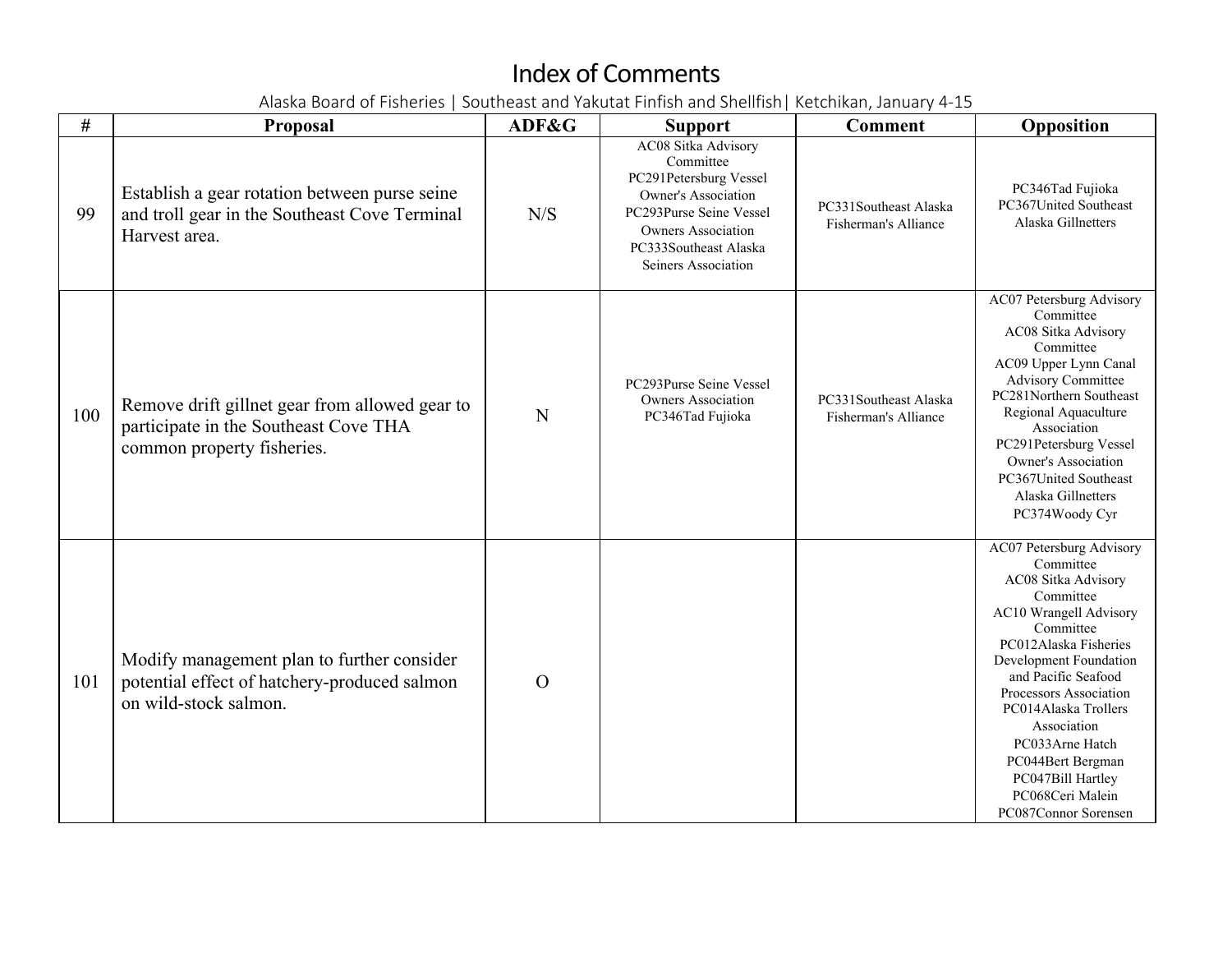| $\#$ | <b>Proposal</b>        | ADF&G | <b>Support</b> | <b>Comment</b> | Opposition                   |
|------|------------------------|-------|----------------|----------------|------------------------------|
|      |                        |       |                |                | PC099David Martin            |
|      |                        |       |                |                | PC101David Street            |
|      |                        |       |                |                | PC107Don Spigelmyre          |
|      |                        |       |                |                | PC110Douglas Island Pink     |
|      |                        |       |                |                | and Chum, Inc.               |
|      |                        |       |                |                | PC119Eric Jordan             |
|      |                        |       |                |                | PC120Eric Morisky            |
|      |                        |       |                |                | PC126Evenn Moore             |
|      |                        |       |                |                | PC137Greater Juneau          |
|      |                        |       |                |                | Chamber of Commerce          |
|      |                        |       |                |                | PC138Greater Ketchikan       |
|      |                        |       |                |                | Chamber of Commerce          |
|      |                        |       |                |                | PC140Hank Baumgart           |
|      |                        |       |                |                | PC154James Hughes            |
|      | Proposal 101 continued |       |                |                | PC162Jaycen Andersen         |
|      |                        |       |                |                | PC167Jeffrey Golden          |
|      |                        |       |                |                | PC176Joel Brady-Power        |
|      |                        |       |                |                | PC181John Skeele             |
|      |                        |       |                |                | PC182John Tronrud            |
|      |                        |       |                |                | PC185Joseph Emerson          |
|      |                        |       |                |                | PC193Justin Ryan             |
|      |                        |       |                |                | PC197Karl Wolfe              |
|      |                        |       |                |                | PC202Kent Dobbins            |
|      |                        |       |                |                | PC211Kodiak Regional         |
|      |                        |       |                |                | Aquaculture Association      |
|      |                        |       |                |                | PC218Lance Preston           |
|      |                        |       |                |                | PC231Lindsay Johnson         |
|      |                        |       |                |                | PC233Lorraine Kelly          |
|      |                        |       |                |                | PC248Matthew Hemenway        |
|      |                        |       |                |                | PC251Matthew Roys            |
|      |                        |       |                |                | PC274Neil Akana              |
|      |                        |       |                |                | PC280North Pacific           |
|      |                        |       |                |                | <b>Fisheries Association</b> |
|      |                        |       |                |                | PC281Northern Southeast      |
|      |                        |       |                |                | Regional Aquaculture         |
|      |                        |       |                |                | Association                  |
|      |                        |       |                |                | PC283OBI Seafoods            |
|      |                        |       |                |                | PC287Patricia Dick           |
|      |                        |       |                |                | PC291Petersburg Vessel       |
|      |                        |       |                |                | Owner's Association          |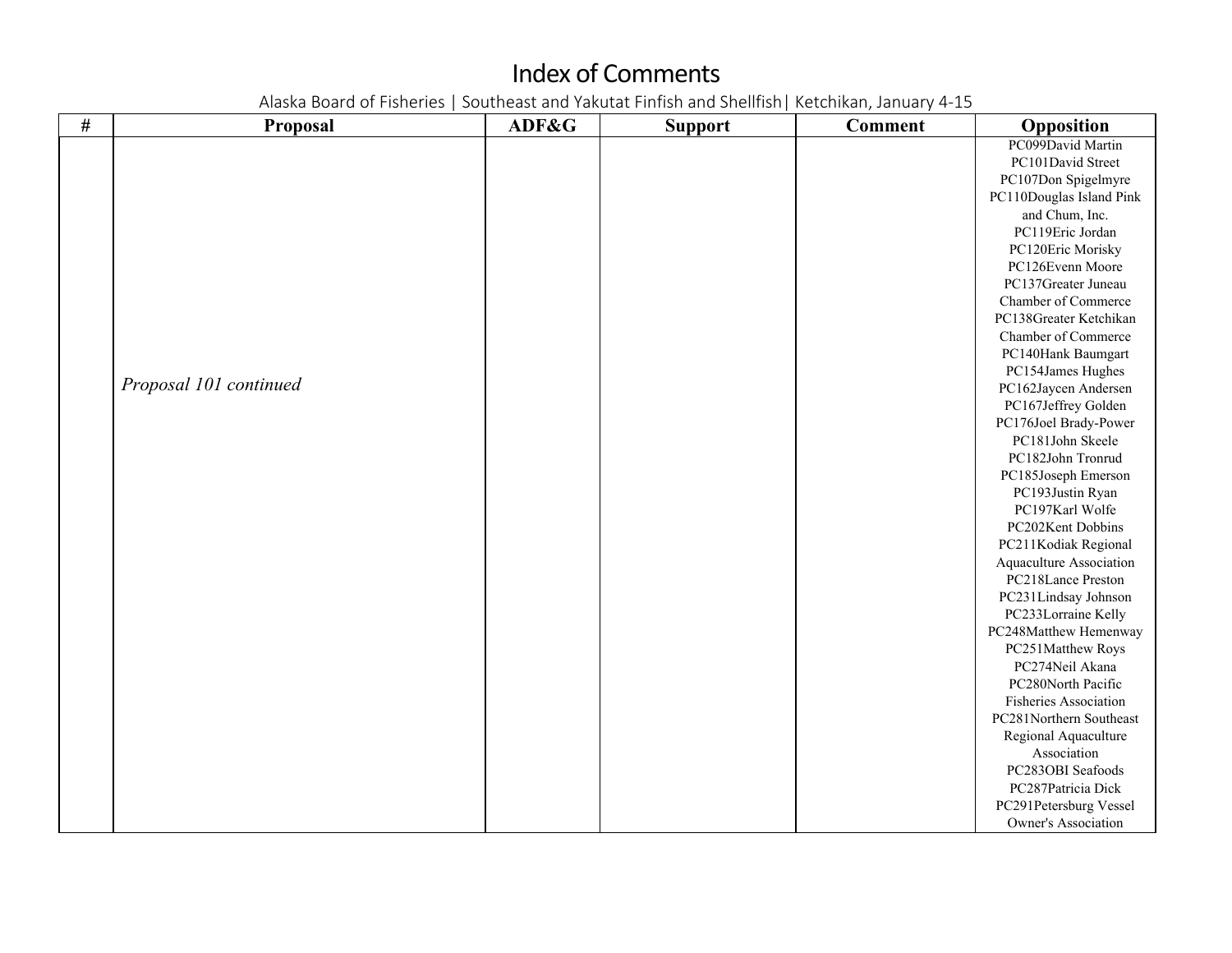| $\#$ | <b>Proposal</b>                                                                                                                                                        | ADF&G    | <b>Support</b>                                                                                                                               | <b>Comment</b> | Opposition                                                                                                                                                                                                                                                                                                                                                                                                         |
|------|------------------------------------------------------------------------------------------------------------------------------------------------------------------------|----------|----------------------------------------------------------------------------------------------------------------------------------------------|----------------|--------------------------------------------------------------------------------------------------------------------------------------------------------------------------------------------------------------------------------------------------------------------------------------------------------------------------------------------------------------------------------------------------------------------|
|      | Proposal 101 continued                                                                                                                                                 |          |                                                                                                                                              |                | PC292Prince William Sound<br>Aquaculture Corporation<br>PC317Seafood Producers<br>Cooperative<br>PC325Silver Bay Seafoods<br>PC331Southeast Alaska<br>Fisherman's Alliance<br>PC333Southeast Alaska<br>Seiners Association<br>PC336Southern Southeast<br>Regional Aquaculture<br>Association<br>PC359Tom Rutecki<br>PC367United Southeast<br>Alaska Gillnetters<br>PC368Valdez Fisheries<br>Development Foundation |
| 102  | Change the ratio of drift gillnet to purse seine<br>openings from 2:1 to 1:2 in the Deep Inlet<br><b>Terminal Harvest Area.</b>                                        | N        | AC08 Sitka Advisory<br>Committee S/A<br>PC293Purse Seine Vessel<br><b>Owners Association</b><br>PC333Southeast Alaska<br>Seiners Association |                | AC07 Petersburg Advisory<br>Committee<br>AC09 Upper Lynn Canal<br><b>Advisory Committee</b><br>PC291Petersburg Vessel<br>Owner's Association<br>PC331Southeast Alaska<br>Fisherman's Alliance<br>PC367United Southeast<br>Alaska Gillnetters<br>PC374Woody Cyr                                                                                                                                                     |
| 103  | Modify net gear allocation guidelines to further<br>consider potential effect of<br>hatchery produced salmon on wild-stock<br>salmon and wild-stock salmon management. | $\Omega$ |                                                                                                                                              |                | AC07 Petersburg Advisory<br>Committee<br>AC08 Sitka Advisory<br>Committee<br>AC10 Wrangell Advisory<br>Committee<br>PC012Alaska Fisheries<br>Development Foundation<br>and Pacific Seafood<br>Processors Association                                                                                                                                                                                               |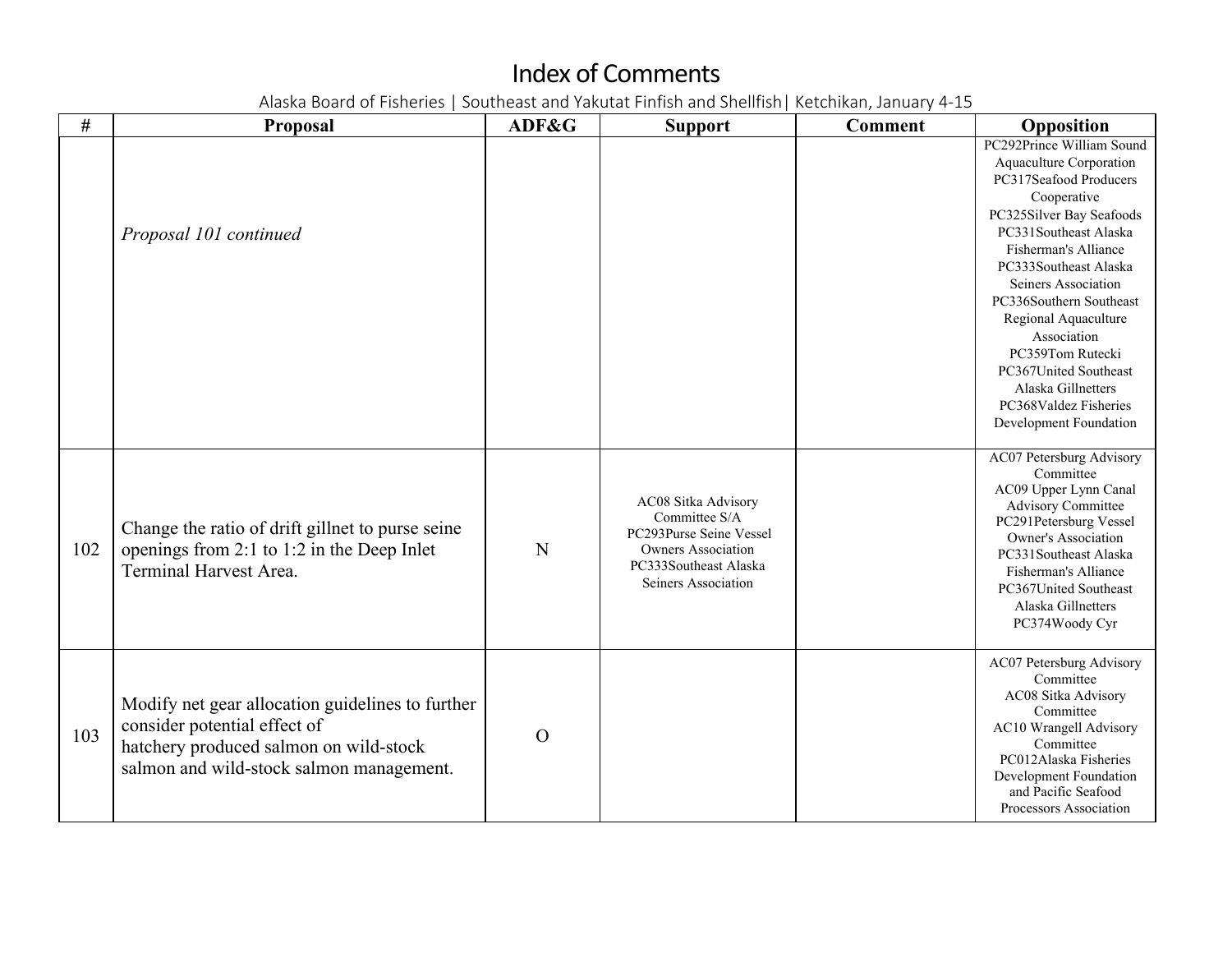| $\#$ | <b>Proposal</b>        | ADF&G | <b>Support</b> | <b>Comment</b> | Opposition                           |
|------|------------------------|-------|----------------|----------------|--------------------------------------|
|      |                        |       |                |                | PC014Alaska Trollers                 |
|      |                        |       |                |                | Association                          |
|      |                        |       |                |                | PC033Arne Hatch                      |
|      |                        |       |                |                | PC044Bert Bergman                    |
|      |                        |       |                |                | PC047Bill Hartley                    |
|      |                        |       |                |                | PC068Ceri Malein                     |
|      |                        |       |                |                | PC087Connor Sorensen                 |
|      |                        |       |                |                | PC099David Martin                    |
|      |                        |       |                |                | PC101David Street                    |
|      |                        |       |                |                | PC107Don Spigelmyre                  |
|      |                        |       |                |                | PC110Douglas Island Pink             |
|      |                        |       |                |                | and Chum, Inc.                       |
|      |                        |       |                |                | PC120Eric Morisky                    |
|      |                        |       |                |                | PC126Evenn Moore                     |
|      |                        |       |                |                | PC137Greater Juneau                  |
|      |                        |       |                |                | Chamber of Commerce                  |
|      |                        |       |                |                | PC138Greater Ketchikan               |
|      |                        |       |                |                | Chamber of Commerce                  |
|      | Proposal 103 continued |       |                |                | PC140Hank Baumgart                   |
|      |                        |       |                |                | PC154James Hughes                    |
|      |                        |       |                |                | PC162Jaycen Andersen                 |
|      |                        |       |                |                | PC167Jeffrey Golden                  |
|      |                        |       |                |                | PC176Joel Brady-Power                |
|      |                        |       |                |                | PC181John Skeele                     |
|      |                        |       |                |                | PC182John Tronrud                    |
|      |                        |       |                |                | PC185Joseph Emerson                  |
|      |                        |       |                |                | PC193Justin Ryan                     |
|      |                        |       |                |                | PC197Karl Wolfe                      |
|      |                        |       |                |                | PC202Kent Dobbins                    |
|      |                        |       |                |                | PC211Kodiak Regional                 |
|      |                        |       |                |                | Aquaculture Association              |
|      |                        |       |                |                | PC218Lance Preston                   |
|      |                        |       |                |                | PC231Lindsay Johnson                 |
|      |                        |       |                |                | PC248Matthew Hemenway                |
|      |                        |       |                |                | PC251Matthew Roys<br>PC274Neil Akana |
|      |                        |       |                |                | PC280North Pacific                   |
|      |                        |       |                |                | Fisheries Association                |
|      |                        |       |                |                |                                      |
|      |                        |       |                |                |                                      |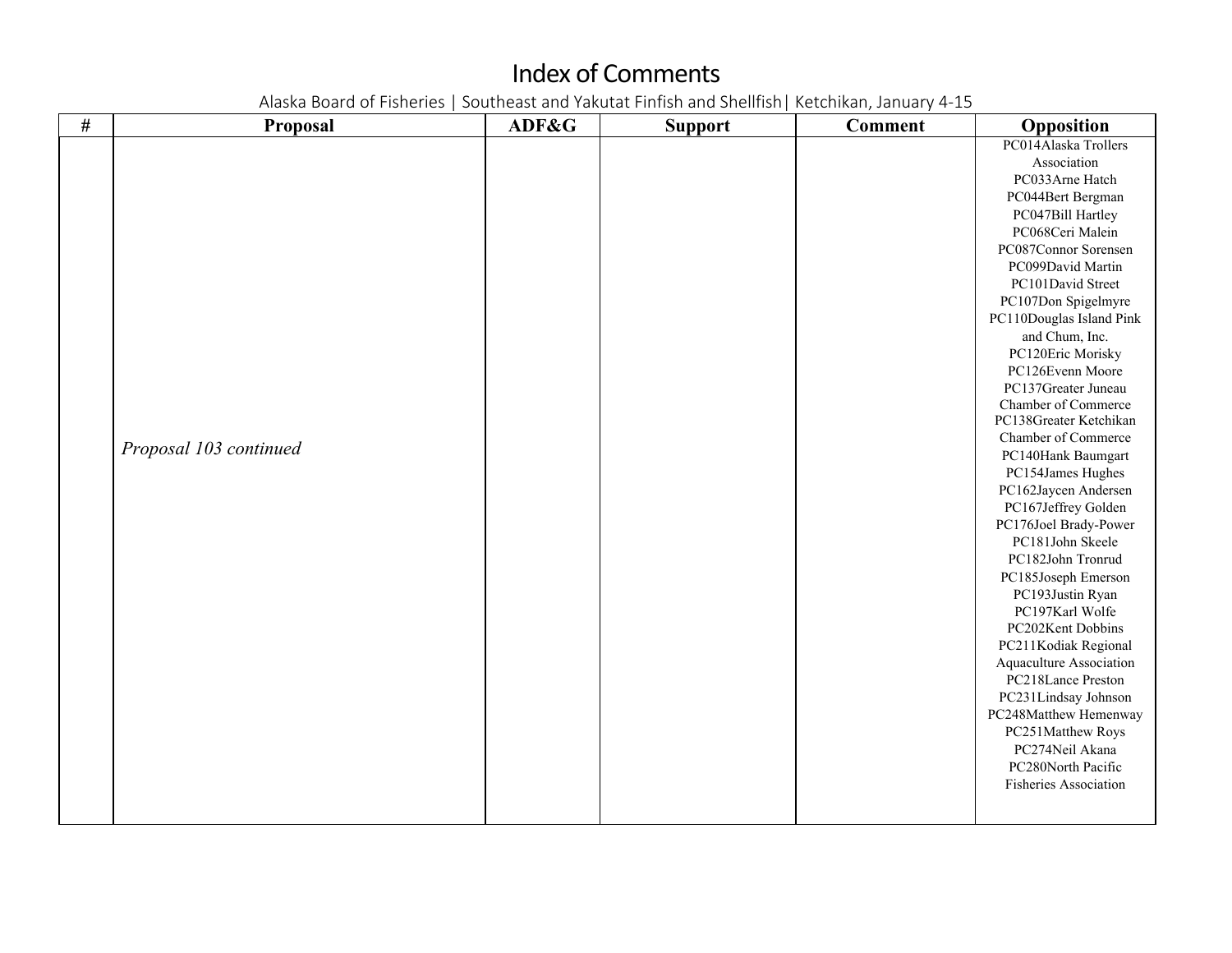| #   | <b>Proposal</b>                                                    | ADF&G          | <b>Support</b>                                                                                                                                                                                                                                | <b>Comment</b> | Opposition                                                                                                                                                                                                                                                                                                                                                                                                                                                                                                                                                                                                                                                                           |
|-----|--------------------------------------------------------------------|----------------|-----------------------------------------------------------------------------------------------------------------------------------------------------------------------------------------------------------------------------------------------|----------------|--------------------------------------------------------------------------------------------------------------------------------------------------------------------------------------------------------------------------------------------------------------------------------------------------------------------------------------------------------------------------------------------------------------------------------------------------------------------------------------------------------------------------------------------------------------------------------------------------------------------------------------------------------------------------------------|
|     | Proposal 103 continued                                             |                |                                                                                                                                                                                                                                               |                | PC281Northern Southeast<br>Regional Aquaculture<br>Association<br>PC283OBI Seafoods<br>PC287Patricia Dick<br>PC291Petersburg Vessel<br><b>Owner's Association</b><br>PC292Prince William Sound<br>Aquaculture Corporation<br>PC293Purse Seine Vessel<br><b>Owners Association</b><br>PC309Ryan Kelly<br>PC317Seafood Producers<br>Cooperative<br>PC325Silver Bay Seafoods<br>PC331Southeast Alaska<br>Fisherman's Alliance<br>PC333Southeast Alaska<br>Seiners Association<br>PC336Southern Southeast<br>Regional Aquaculture<br>Association<br>PC359Tom Rutecki<br>PC367United Southeast<br>Alaska Gillnetters<br>PC368Valdez Fisheries<br>Development Foundation<br>PC374Woody Cyr |
| 104 | Create a management plan for hatchery returns<br>to Burnett Inlet. | $\overline{O}$ | AC07 Petersburg Advisory<br>Committee<br>AC10 Wrangell Advisory<br>Committee<br>PC014Alaska Trollers<br>Association<br>PC068Ceri Malein<br>PC291Petersburg Vessel<br>Owner's Association<br>PC331Southeast Alaska<br>Fisherman's Alliance S/A |                | AC09 Upper Lynn Canal<br><b>Advisory Committee</b>                                                                                                                                                                                                                                                                                                                                                                                                                                                                                                                                                                                                                                   |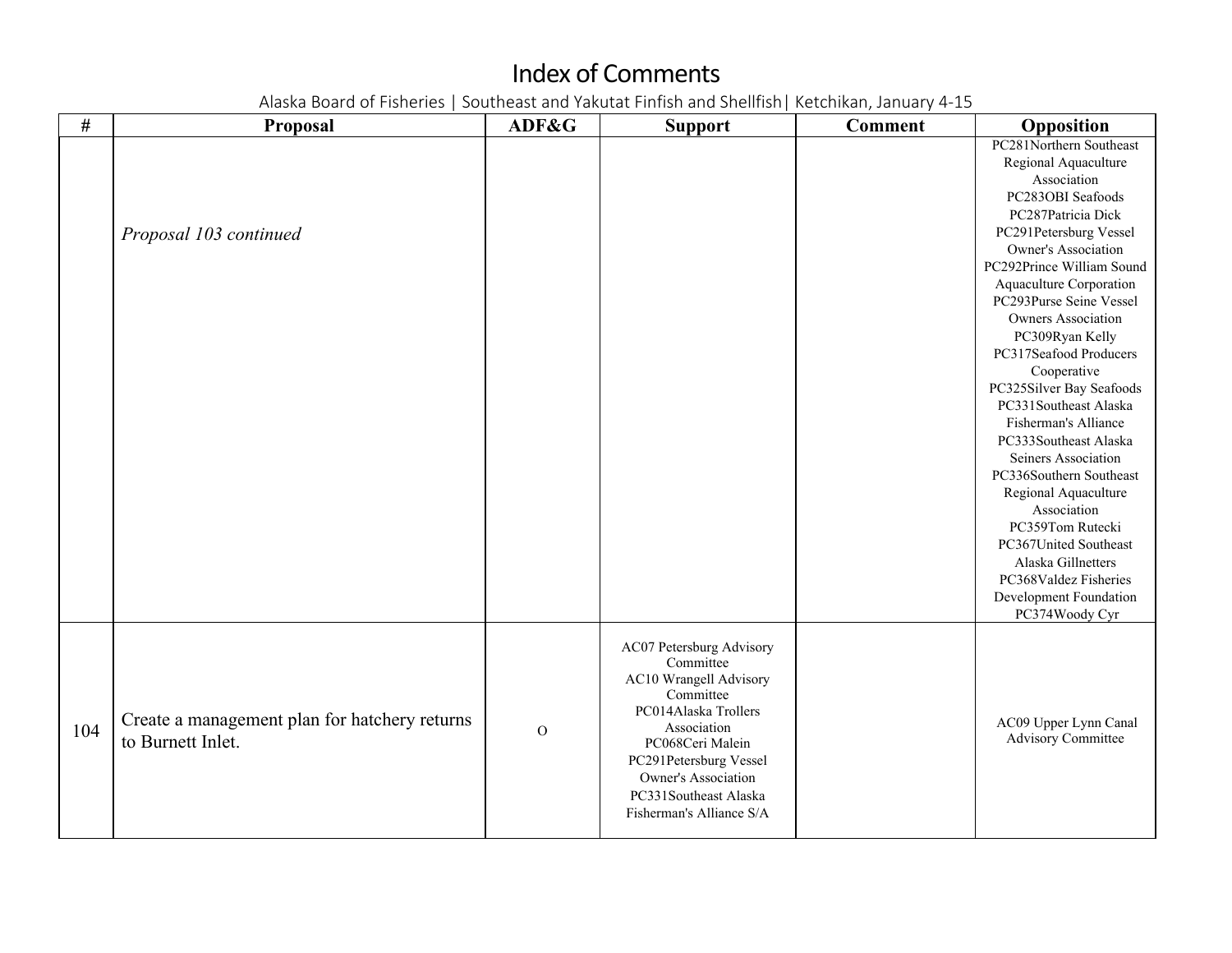| #   | <b>Proposal</b>                                                                                                                           | ADF&G | <b>Support</b>                                                                                                                                                                                                                                                                                                                                                    | <b>Comment</b>       | Opposition                                                                 |
|-----|-------------------------------------------------------------------------------------------------------------------------------------------|-------|-------------------------------------------------------------------------------------------------------------------------------------------------------------------------------------------------------------------------------------------------------------------------------------------------------------------------------------------------------------------|----------------------|----------------------------------------------------------------------------|
|     | Proposal 104 continued                                                                                                                    |       | PC336Southern Southeast<br>Regional Aquaculture<br>Association<br>PC367United Southeast Alaska<br>Gillnetters                                                                                                                                                                                                                                                     |                      |                                                                            |
| 105 | Create a management plan for hatchery returns<br>to Port Saint Nicholas.                                                                  | N/S   | AC07 Petersburg Advisory<br>Committee<br>AC10 Wrangell Advisory<br>Committee<br>PC014Alaska Trollers<br>Association<br>PC068Ceri Malein<br>PC291Petersburg Vessel<br><b>Owner's Association</b><br>PC331Southeast Alaska<br>Fisherman's Alliance<br>PC336Southern Southeast<br>Regional Aquaculture<br>Association<br>PC367United Southeast Alaska<br>Gillnetters | PC201Kenneth Quigley | PC103Dennis Watson<br>PC293Purse Seine Vessel<br><b>Owners Association</b> |
| 106 | Modify boundaries of the Port Saint Nicholas<br>Special Harvest Area and allow use of drift<br>gillnet gear for cost recovery operations. | N     | AC07 Petersburg Advisory<br>Committee<br>AC10 Wrangell Advisory<br>Committee<br>PC014Alaska Trollers<br>Association<br>PC068Ceri Malein<br>PC291Petersburg Vessel<br>Owner's Association<br>PC331Southeast Alaska<br>Fisherman's Alliance<br>PC336Southern Southeast<br>Regional Aquaculture<br>Association<br>PC367United Southeast Alaska<br>Gillnetters        |                      | PC103Dennis Watson<br>PC333Southeast Alaska<br>Seiners Association         |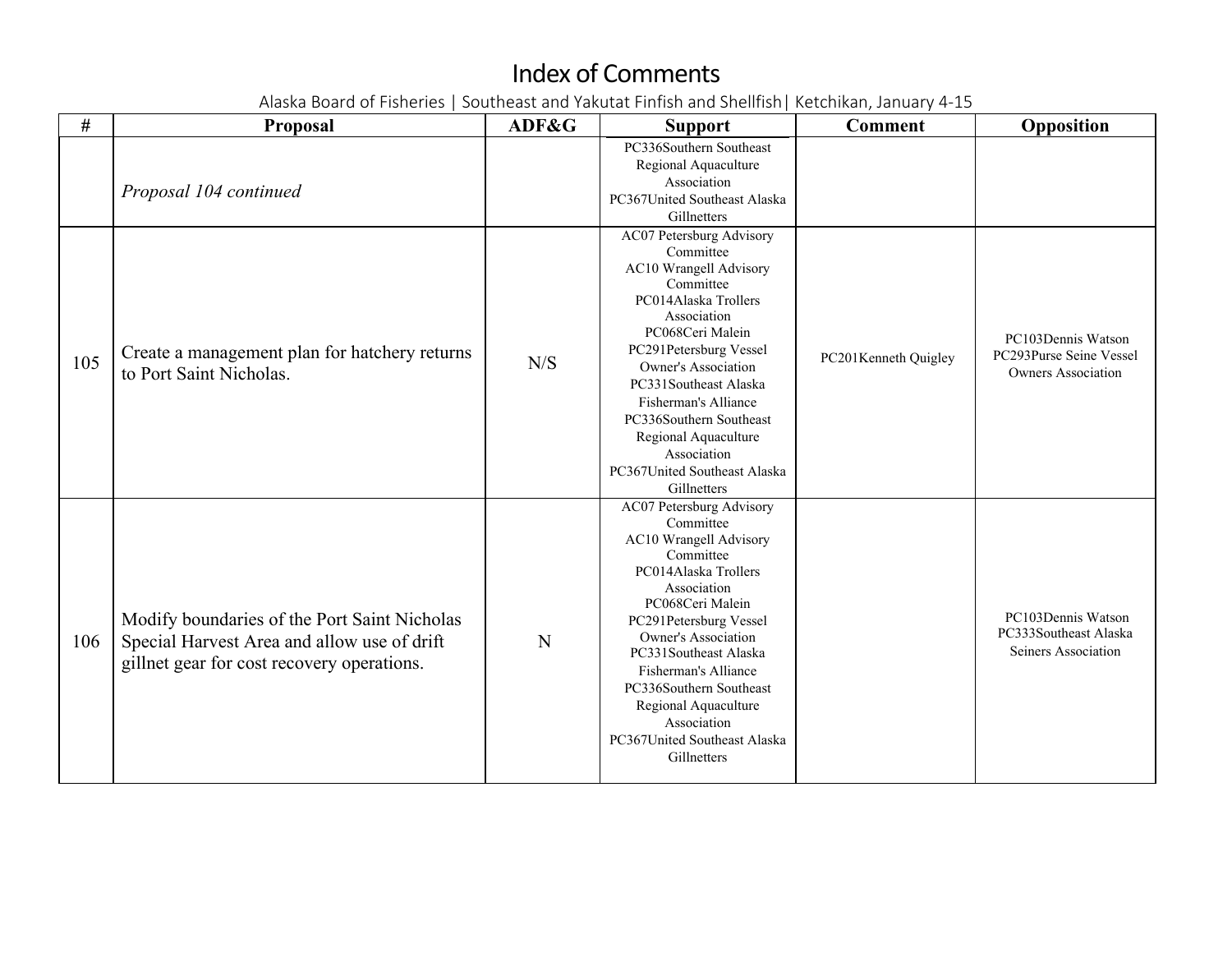| $\#$ | Proposal                                                           | ADF&G     | <b>Support</b>                                                                                                                                                                                                                                                                                                                                                    | <b>Comment</b> | Opposition |
|------|--------------------------------------------------------------------|-----------|-------------------------------------------------------------------------------------------------------------------------------------------------------------------------------------------------------------------------------------------------------------------------------------------------------------------------------------------------------------------|----------------|------------|
| 107  | Create a management plan for hatchery returns<br>to Port Asumcion. | N/S       | AC07 Petersburg Advisory<br>Committee<br>AC10 Wrangell Advisory<br>Committee<br>PC014Alaska Trollers<br>Association<br>PC068Ceri Malein<br>PC291Petersburg Vessel<br><b>Owner's Association</b><br>PC331Southeast Alaska<br>Fisherman's Alliance<br>PC336Southern Southeast<br>Regional Aquaculture<br>Association<br>PC367United Southeast Alaska<br>Gillnetters |                |            |
| 108  | Create a special harvest area for Port<br>Asumcion.                | ${\bf S}$ | <b>AC07 Petersburg Advisory</b><br>Committee<br>AC10 Wrangell Advisory<br>Committee<br>PC014Alaska Trollers<br>Association<br>PC291Petersburg Vessel<br>Owner's Association<br>PC331Southeast Alaska<br>Fisherman's Alliance<br>PC336Southern Southeast<br>Regional Aquaculture<br>Association<br>PC367United Southeast Alaska<br>Gillnetters                     |                |            |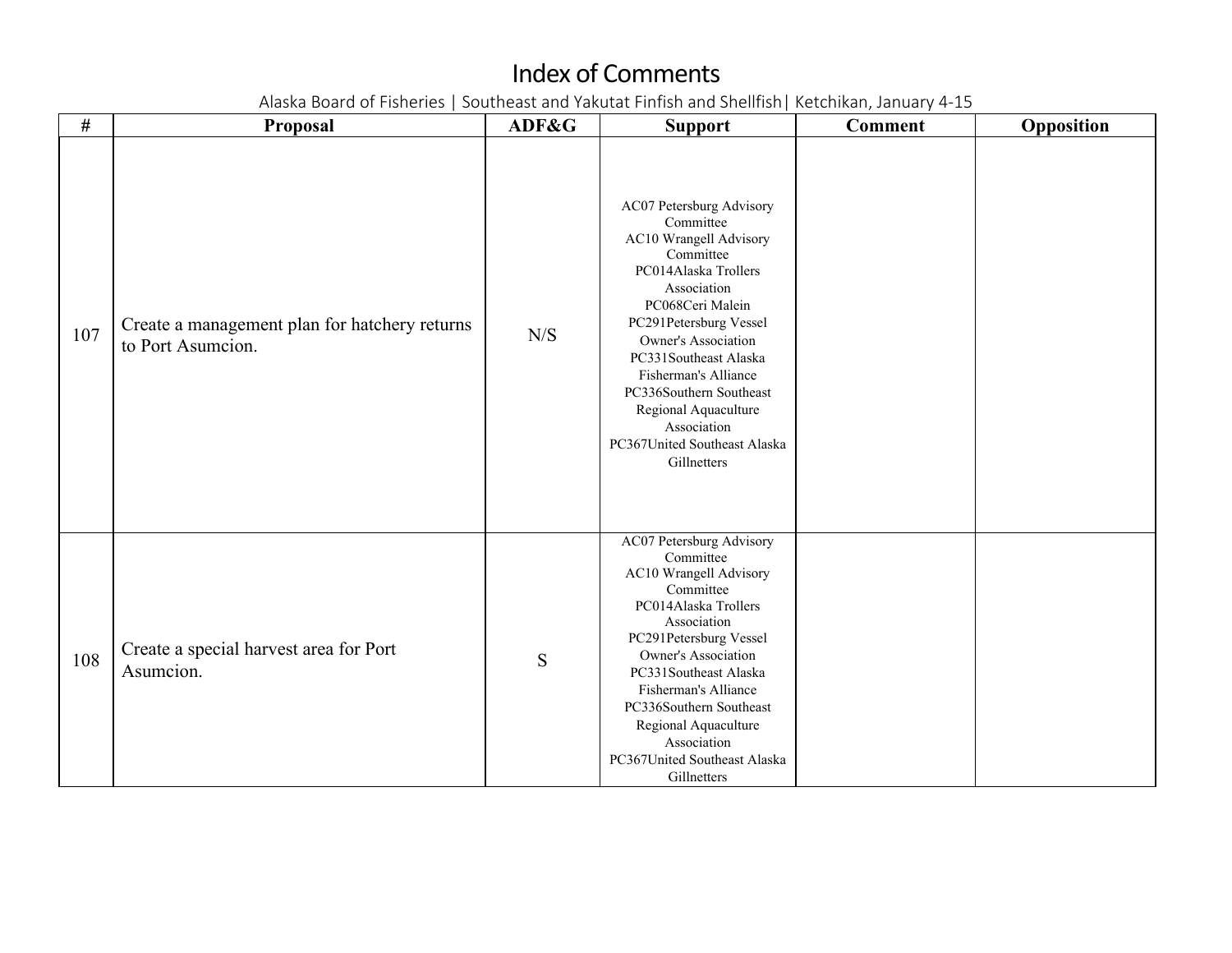| #   | <b>Proposal</b>                                                | ADF&G | <b>Support</b>                                                                                                                                                                                                                                                                                                                                             | <b>Comment</b> | Opposition                                                                                                                                                                                                           |
|-----|----------------------------------------------------------------|-------|------------------------------------------------------------------------------------------------------------------------------------------------------------------------------------------------------------------------------------------------------------------------------------------------------------------------------------------------------------|----------------|----------------------------------------------------------------------------------------------------------------------------------------------------------------------------------------------------------------------|
| 109 | Establish a hatchery special harvest area in<br>Carroll Inlet. | S     | AC07 Petersburg Advisory<br>Committee<br>AC10 Wrangell Advisory<br>Committee<br>PC014Alaska Trollers<br>Association<br>PC068Ceri Malein<br>PC291Petersburg Vessel<br>Owner's Association<br>PC331Southeast Alaska<br>Fisherman's Alliance<br>PC336Southern Southeast<br>Regional Aquaculture<br>Association<br>PC367United Southeast Alaska<br>Gillnetters |                |                                                                                                                                                                                                                      |
|     |                                                                |       | <b>COMMITTEE OF THE WHOLE - GROUP 3: COMMERCIAL SALMON</b>                                                                                                                                                                                                                                                                                                 |                |                                                                                                                                                                                                                      |
|     | <b>Commercial Salmon (16 Proposals)</b>                        |       | (16 proposals - Chair Godfrey)                                                                                                                                                                                                                                                                                                                             |                |                                                                                                                                                                                                                      |
| 110 | Require reporting and recovery of lost drift<br>gillnet gear.  | N     | AC04 Juneau Douglas<br><b>Advisory Committee</b><br>AC01 Craig Advisory<br>Committee<br>AC08 Sitka Advisory<br>Committee<br>AC09 Upper Lynn Canal<br>Advisory Committee<br>PC205Ketchikan Indian<br>Community<br>PC231Lindsay Johnson<br>PC374Woody Cyr                                                                                                    |                | AC05 Ketchikan Advisory<br>Committee<br>AC07 Petersburg Advisory<br>Committee<br>AC10 Wrangell Advisory<br>Committee<br>PC331Southeast Alaska<br>Fisherman's Alliance<br>PC367United Southeast<br>Alaska Gillnetters |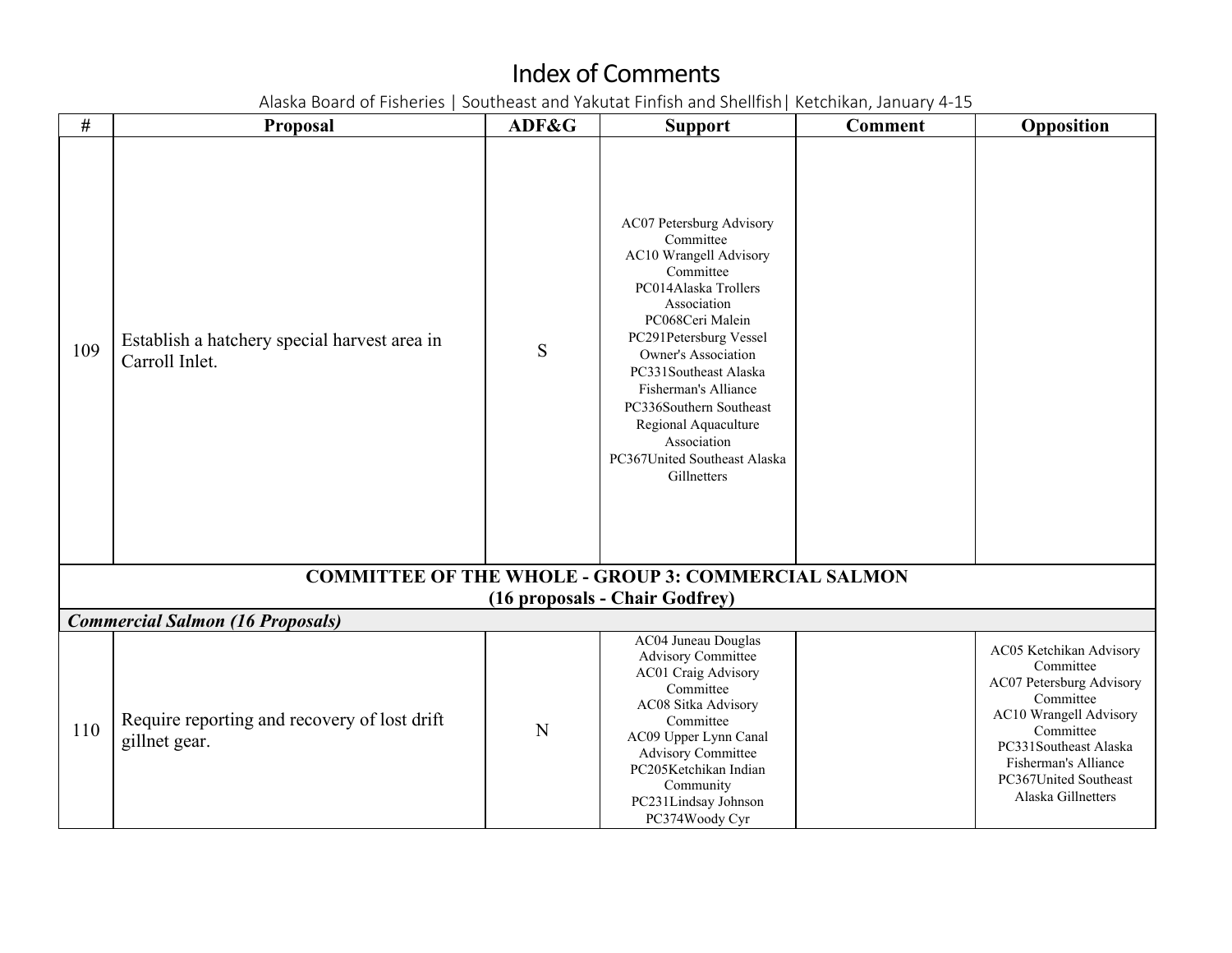| #   | <b>Proposal</b>                                                                                                                                                                                                                       | ADF&G          | <b>Support</b>                                                                                                                                                                                                                                              | <b>Comment</b> | Opposition                                                                                                                                                                                                                                                                                                                                     |
|-----|---------------------------------------------------------------------------------------------------------------------------------------------------------------------------------------------------------------------------------------|----------------|-------------------------------------------------------------------------------------------------------------------------------------------------------------------------------------------------------------------------------------------------------------|----------------|------------------------------------------------------------------------------------------------------------------------------------------------------------------------------------------------------------------------------------------------------------------------------------------------------------------------------------------------|
| 111 | Change the maximum drift gillnet mesh size<br>during periods established by emergency order<br>from 6 inches to 6 and one-eight inches.                                                                                               | $\Omega$       | AC07 Petersburg Advisory<br>Committee<br>AC10 Wrangell Advisory<br>Committee<br>PC291Petersburg Vessel<br><b>Owner's Association</b><br>PC331Southeast Alaska<br>Fisherman's Alliance<br>PC367United Southeast Alaska<br>Gillnetters<br>PC374Woody Cyr      |                | AC04 Juneau Douglas<br><b>Advisory Committee</b>                                                                                                                                                                                                                                                                                               |
| 112 | Provide the department authority to allow drift<br>gillnets of up to 90 meshes in depth to be used<br>in the District 11 drift gillnet fishery beginning<br>in SW 34.                                                                 | N/O            | AC05 Ketchikan Advisory<br>Committee<br>AC07 Petersburg Advisory<br>Committee<br>PC291Petersburg Vessel<br><b>Owner's Association</b><br>PC331Southeast Alaska<br>Fisherman's Alliance S/A<br>PC367United Southeast Alaska<br>Gillnetters<br>PC374Woody Cyr |                | AC04 Juneau Douglas<br><b>Advisory Committee</b><br>AC10 Wrangell Advisory<br>Committee<br>PC346Tad Fujioka                                                                                                                                                                                                                                    |
| 113 | Change the maximum mesh size during<br>periods established by emergency order from 6<br>inches to a range of five and one-quarter to 6<br>inches and define dates in Districts 6, 8 and 11<br>when the mesh size will be implemented. | $\overline{O}$ |                                                                                                                                                                                                                                                             |                | AC05 Ketchikan Advisory<br>Committee<br>AC07 Petersburg Advisory<br>Committee<br>AC04 Juneau Douglas<br><b>Advisory Committee</b><br><b>AC01 Craig Advisory</b><br>Committee<br>AC08 Sitka Advisory<br>Committee<br>AC10 Wrangell Advisory<br>Committee<br>PC109Doug Rhodes<br>PC331Southeast Alaska<br>Fisherman's Alliance<br>PC374Woody Cyr |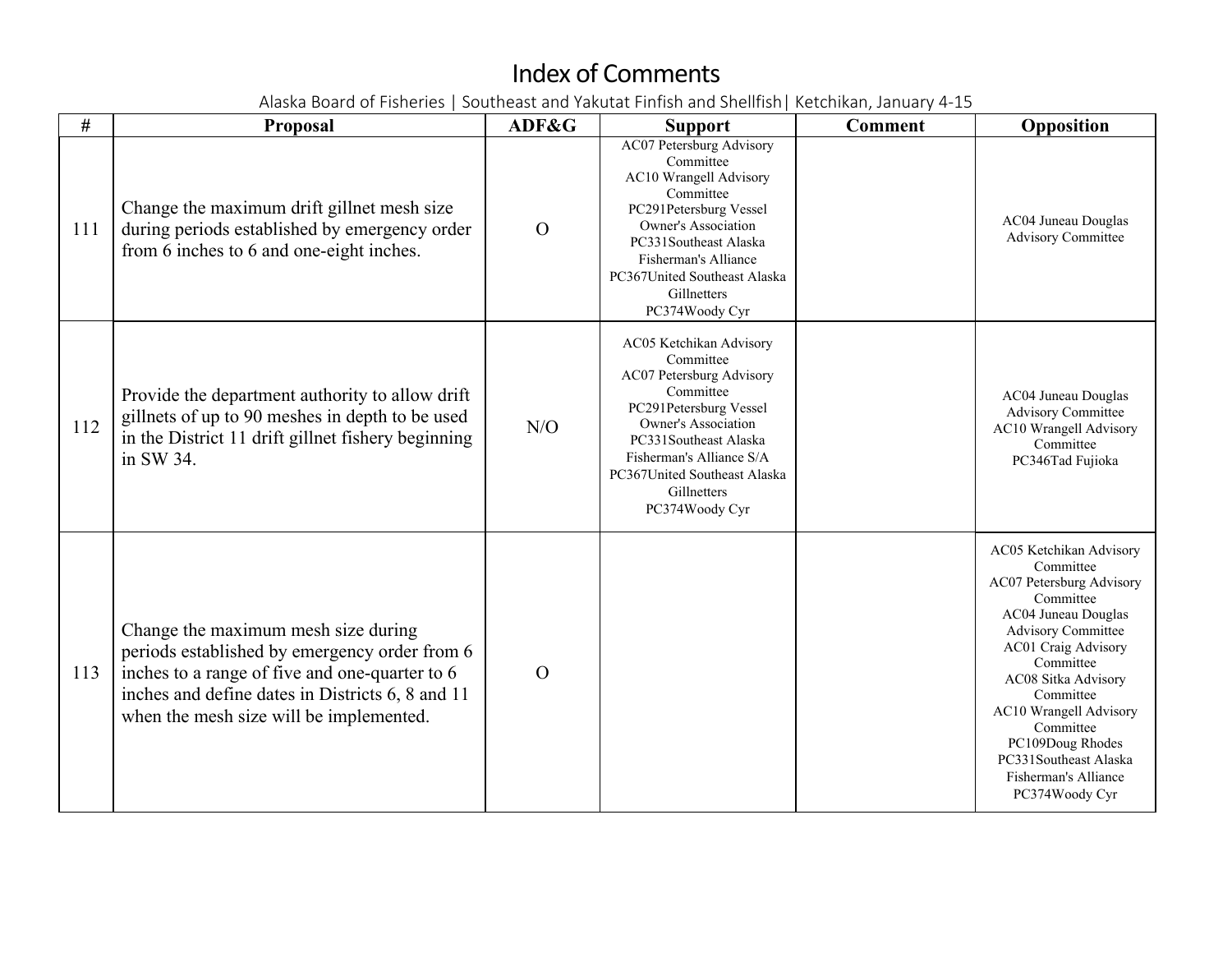| #   | Proposal                                                                                                                                                                                            | ADF&G          | <b>Support</b>                                                                                                                                                                                                                                                                                                                              | <b>Comment</b> | Opposition                                                                                                                                                                                                                                                                                                                                                                             |
|-----|-----------------------------------------------------------------------------------------------------------------------------------------------------------------------------------------------------|----------------|---------------------------------------------------------------------------------------------------------------------------------------------------------------------------------------------------------------------------------------------------------------------------------------------------------------------------------------------|----------------|----------------------------------------------------------------------------------------------------------------------------------------------------------------------------------------------------------------------------------------------------------------------------------------------------------------------------------------------------------------------------------------|
| 114 | Allow the use of fishing rods in conjunction<br>with downriggers by hand trollers.                                                                                                                  | N              | <b>AC08 Sitka Advisory</b><br>Committee<br>PC014Alaska Trollers<br>Association<br>PC119Eric Jordan<br>PC119Eric Jordan<br>PC346Tad Fujioka<br>PC374Woody Cyr                                                                                                                                                                                |                | AC04 Juneau Douglas<br><b>Advisory Committee</b><br>AC05 Ketchikan Advisory<br>Committee                                                                                                                                                                                                                                                                                               |
| 115 | Modify the start date of the winter troll fishery.                                                                                                                                                  | O/N            | AC08 Sitka Advisory<br>Committee S/A<br>PC014Alaska Trollers<br>Association<br>PC014Alaska Trollers<br>Association<br>PC068Ceri Malein<br>PC119Eric Jordan S/A<br>PC179John Murray<br>PC246Matt Lawrie<br>PC310Sam Dalin<br>PC311Sarah Rasmussen<br>PC331Southeast Alaska<br>Fisherman's Alliance S/A<br>PC346Tad Fujioka<br>PC374Woody Cyr |                | AC04 Juneau Douglas<br><b>Advisory Committee</b><br>AC05 Ketchikan Advisory<br>Committee<br>AC10 Wrangell Advisory<br>Committee<br>PC162Jaycen Andersen                                                                                                                                                                                                                                |
| 116 | Require retention of king salmon caught during<br>periods of nonretention to be retained if they<br>are deemed too injured to be released and set<br>price at one dollar for selling retained fish. | $\overline{O}$ | PC311Sarah Rasmussen                                                                                                                                                                                                                                                                                                                        |                | <b>AC04 Juneau Douglas</b><br><b>Advisory Committee</b><br>AC05 Ketchikan Advisory<br>Committee<br>AC07 Petersburg Advisory<br>Committee<br>AC08 Sitka Advisory<br>Committee<br>PC014Alaska Trollers<br>Association<br>PC119Eric Jordan<br>PC205Ketchikan Indian<br>Community<br>PC291Petersburg Vessel<br><b>Owner's Association</b><br>PC331Southeast Alaska<br>Fisherman's Alliance |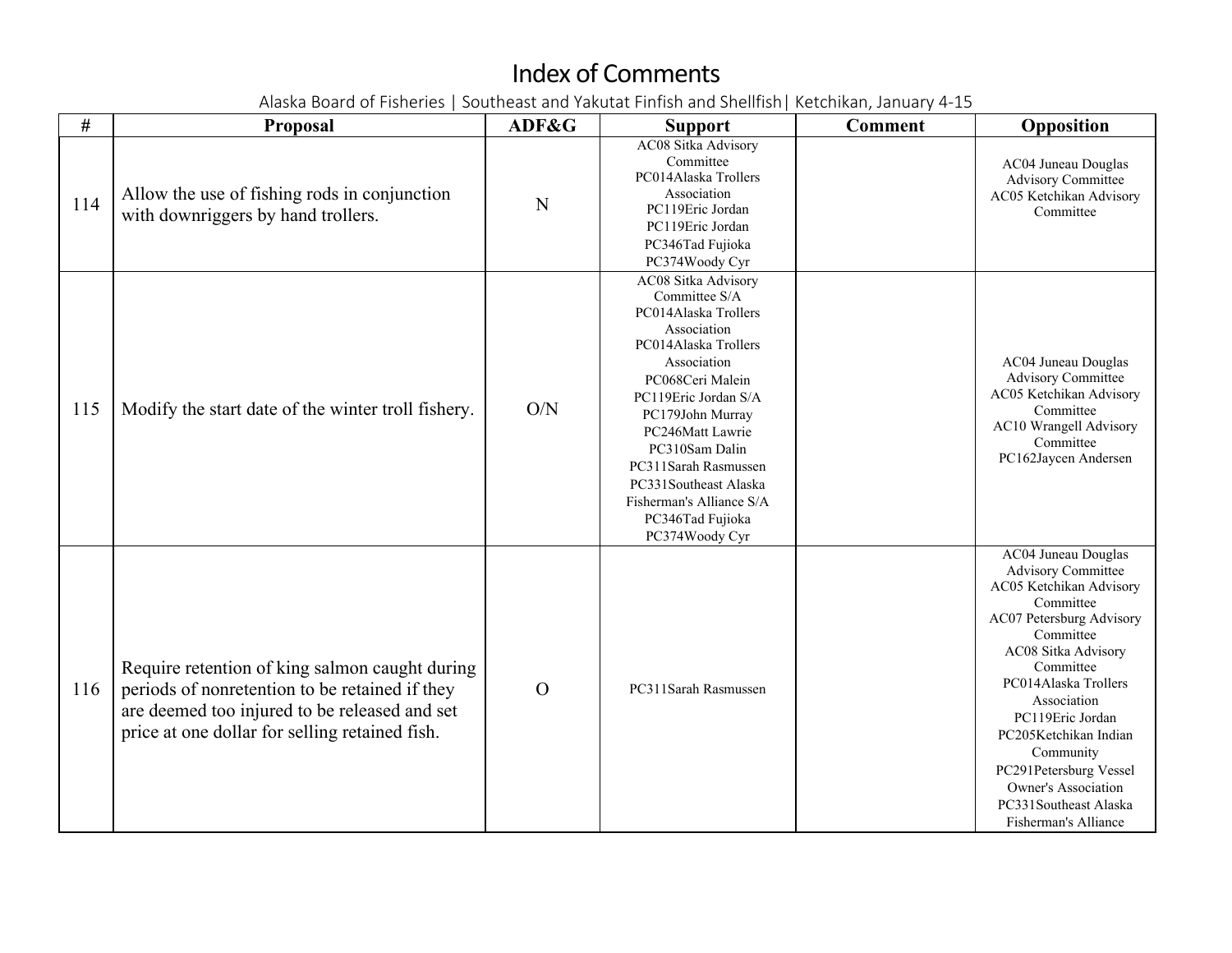| #   | Proposal                                                                                                                                          | ADF&G | <b>Support</b>                                                                                                                                                                                                                                                                                                                                                                                                          | <b>Comment</b>   | Opposition                                                                                                                                            |
|-----|---------------------------------------------------------------------------------------------------------------------------------------------------|-------|-------------------------------------------------------------------------------------------------------------------------------------------------------------------------------------------------------------------------------------------------------------------------------------------------------------------------------------------------------------------------------------------------------------------------|------------------|-------------------------------------------------------------------------------------------------------------------------------------------------------|
|     | Proposal 116 continued                                                                                                                            |       |                                                                                                                                                                                                                                                                                                                                                                                                                         |                  | PC346Tad Fujioka<br>PC374Woody Cyr                                                                                                                    |
| 276 | Allow for the retention of salmon during<br>periods of commercial nonretention when the<br>sport fishery in the area is open for that<br>species. | O/N   | PC162Jaycen Andersen<br>PC231Lindsay Johnson                                                                                                                                                                                                                                                                                                                                                                            |                  | AC05 Ketchikan Advisory<br>Committee                                                                                                                  |
| 117 | Allow trollers the use of two additional fishing<br>lines in designated chum troll fishing areas in<br>August and September.                      | N     | AC02 East Prince of Wales<br><b>Advisory Committee</b><br>AC07 Petersburg Advisory<br>Committee<br>PC014Alaska Trollers<br>Association<br>PC162Jaycen Andersen<br>PC164Jeff Farvour<br>PC291Petersburg Vessel<br><b>Owner's Association</b><br>PC311Sarah Rasmussen<br>PC331Southeast Alaska<br>Fisherman's Alliance S/A<br>PC333Southeast Alaska<br>Seiners Association<br>PC367United Southeast Alaska<br>Gillnetters | PC346Tad Fujioka | AC05 Ketchikan Advisory<br>Committee<br>AC08 Sitka Advisory<br>Committee<br>AC10 Wrangell Advisory<br>Committee<br>PC119Eric Jordan<br>PC374Woody Cyr |
| 118 | Modify the boundaries of Districts 6 and 8 in<br>Sumner Strait.                                                                                   | N/O   | AC07 Petersburg Advisory<br>Committee<br>PC374 Woody Cyr                                                                                                                                                                                                                                                                                                                                                                |                  | PC331Southeast Alaska<br>Fisherman's Alliance                                                                                                         |
| 119 | Create a new section in District 6 and<br>reimplement the Section 6-D Pink Salmon<br>Management Plan.                                             | N/S   | <b>AC01 Craig Advisory</b><br>Committee<br>AC02 East Prince of Wales<br><b>Advisory Committee</b><br>AC05 Ketchikan Advisory<br>Committee<br>AC07 Petersburg Advisory<br>Committee<br>PC331Southeast Alaska<br>Fisherman's Alliance<br>PC367United Southeast Alaska<br>Gillnetters<br>PC374 Woody Cyr                                                                                                                   |                  | PC291Petersburg Vessel<br><b>Owner's Association</b><br>PC333Southeast Alaska<br>Seiners Association                                                  |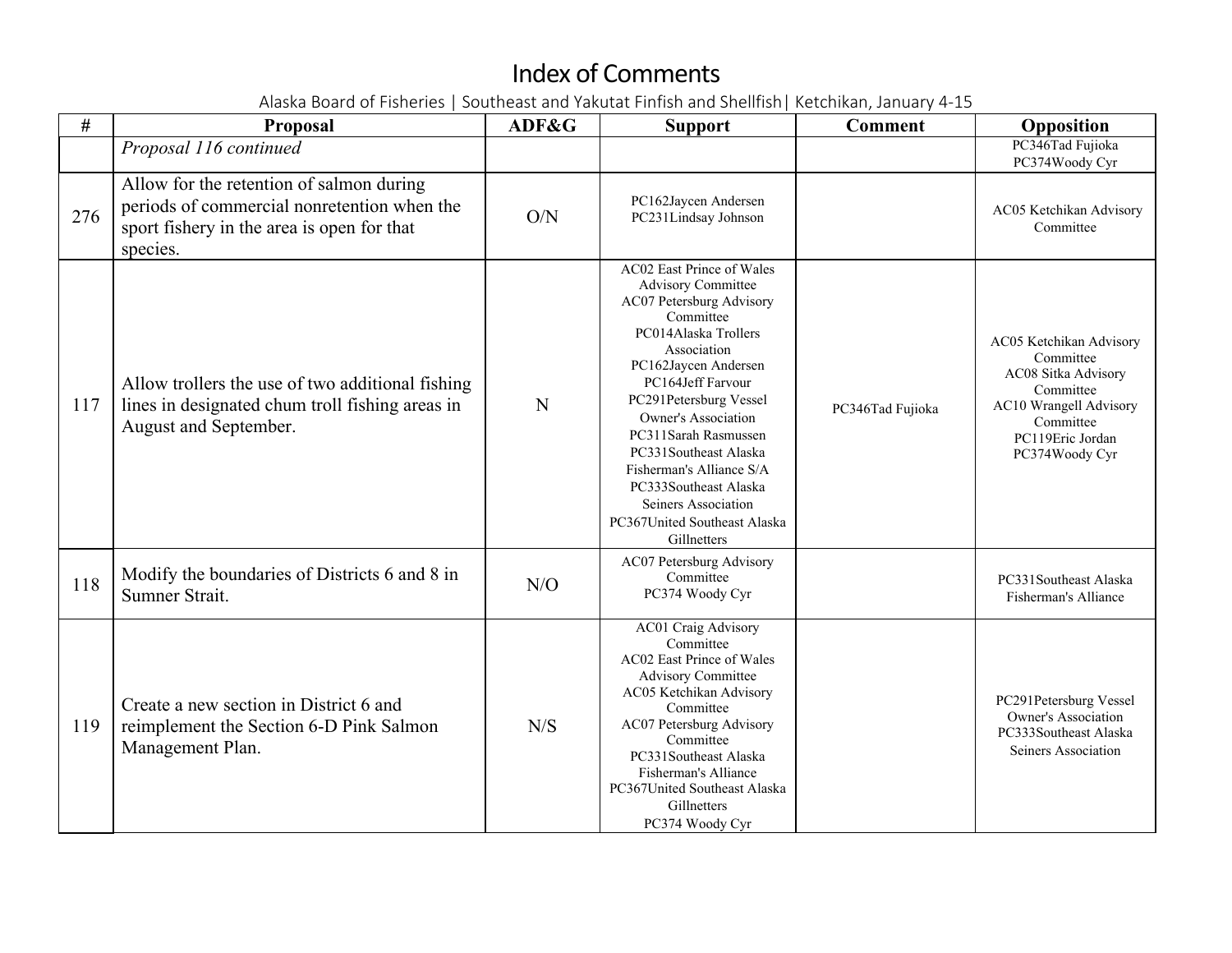| $\#$ | Proposal                                                                                     | ADF&G | <b>Support</b>                                                                                                                     | <b>Comment</b>   | Opposition                                                                                                                                                                                                                                                                                                                                                                                                     |
|------|----------------------------------------------------------------------------------------------|-------|------------------------------------------------------------------------------------------------------------------------------------|------------------|----------------------------------------------------------------------------------------------------------------------------------------------------------------------------------------------------------------------------------------------------------------------------------------------------------------------------------------------------------------------------------------------------------------|
| 120  | Remove Section 6-D closure to fishing with<br>drift gillnet gear during the month of August. | O/N   | AC01 Craig Advisory<br>Committee<br>AC02 East Prince of Wales<br><b>Advisory Committee</b><br>AC05 Ketchikan Advisory<br>Committee |                  | AC07 Petersburg Advisory<br>Committee<br>PC291Petersburg Vessel<br>Owner's Association<br>PC333Southeast Alaska<br>Seiners Association<br>PC367United Southeast<br>Alaska Gillnetters                                                                                                                                                                                                                          |
| 121  | Establish waters closed to commercial drift<br>gillnet fishing in and around Coffman Cove.   | N     |                                                                                                                                    | PC129Gabe Winter | AC01 Craig Advisory<br>Committee<br>AC07 Petersburg Advisory<br>Committee<br>AC10 Wrangell Advisory<br>Committee<br>PC014Alaska Trollers<br>Association<br>PC068Ceri Malein<br>PC109Doug Rhodes<br>PC291Petersburg Vessel<br><b>Owner's Association</b><br>PC305Ron and Helen<br>Opheim<br>PC331Southeast Alaska<br>Fisherman's Alliance<br>PC333Southeast Alaska<br>Seiners Association<br>PC341Steve Mathews |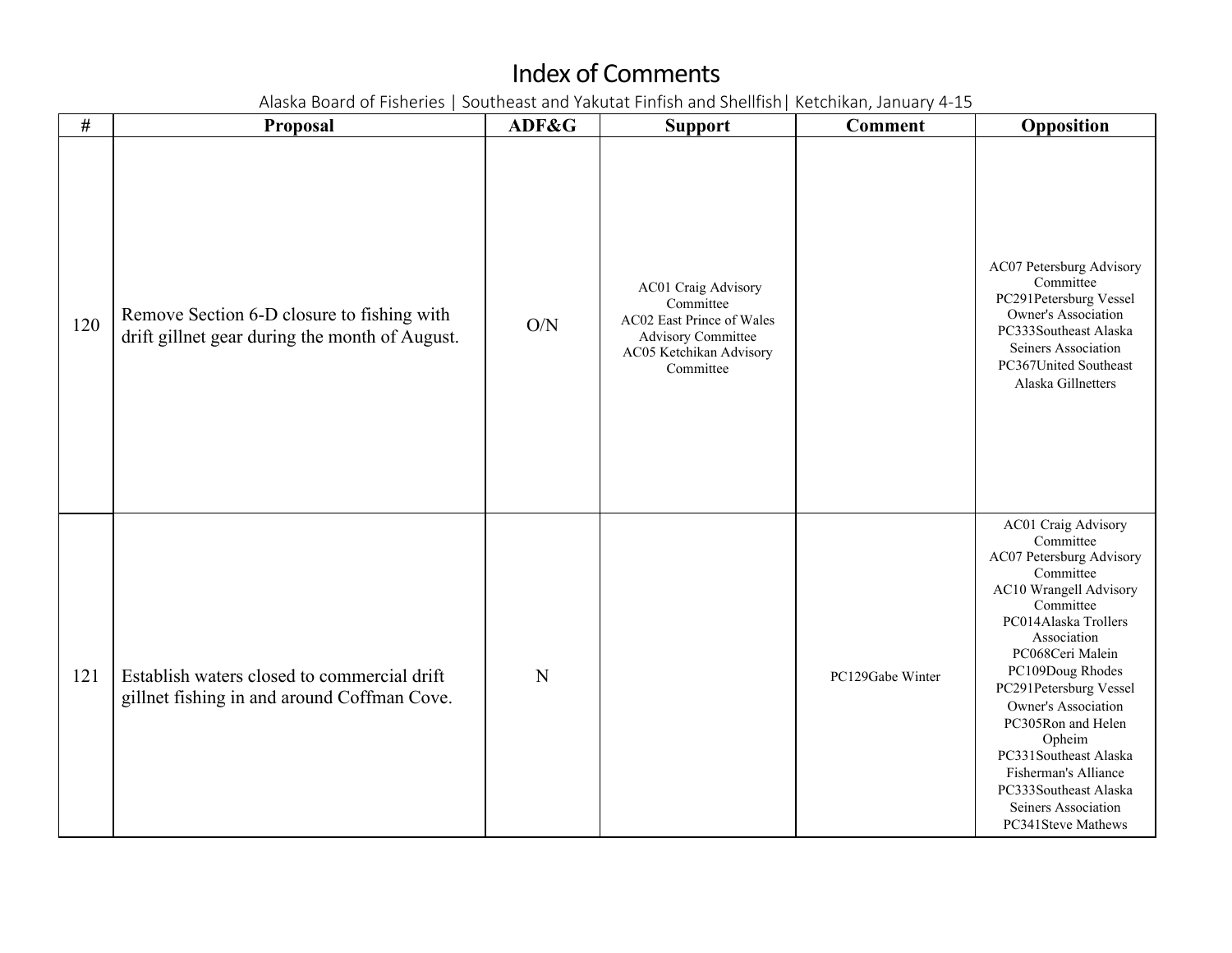| $\#$ | <b>Proposal</b>                                                                                                                 | ADF&G | <b>Support</b>                                                                                                                                                                                      | <b>Comment</b>                                                                                        | Opposition                                                                                                                                                                                       |
|------|---------------------------------------------------------------------------------------------------------------------------------|-------|-----------------------------------------------------------------------------------------------------------------------------------------------------------------------------------------------------|-------------------------------------------------------------------------------------------------------|--------------------------------------------------------------------------------------------------------------------------------------------------------------------------------------------------|
|      | Proposal 121 continued                                                                                                          |       |                                                                                                                                                                                                     |                                                                                                       | PC366United Fishermen of<br>Alaska<br>PC367United Southeast<br>Alaska Gillnetters<br>PC374 Woody Cyr                                                                                             |
| 122  | Remove sunset date so regulation remains in<br>effect.                                                                          | N/S   | PC293Purse Seine Vessel<br><b>Owners Association</b><br>PC374 Woody Cyr                                                                                                                             | PC291Petersburg Vessel<br><b>Owner's Association</b><br>PC331Southeast Alaska<br>Fisherman's Alliance | AC07 Petersburg Advisory<br>Committee<br>AC08 Sitka Advisory<br>Committee<br>AC09 Upper Lynn Canal<br><b>Advisory Committee</b><br>PC307Ryan Cook<br>PC367United Southeast<br>Alaska Gillnetters |
| 123  | Remove the sunset date so regulation remains<br>in effect and change effective end date of the<br>plan from July 22 to July 15. | N/S   | PC192Justin Peeler<br>PC293Purse Seine Vessel<br><b>Owners Association</b><br>PC333Southeast Alaska<br>Seiners Association                                                                          | PC291Petersburg Vessel<br>Owner's Association<br>PC331Southeast Alaska<br>Fisherman's Alliance        | AC07 Petersburg Advisory<br>Committee<br>AC09 Upper Lynn Canal<br><b>Advisory Committee</b><br>PC307Ryan Cook<br>PC367United Southeast<br>Alaska Gillnetters                                     |
| 124  | Establish additional guidelines for the<br>department to manage the District 12 purse<br>seine fishery north of Point Marsden.  | N/S   | AC07 Petersburg Advisory<br>Committee<br>AC09 Upper Lynn Canal<br><b>Advisory Committee</b><br>AC10 Wrangell Advisory<br>Committee<br>PC307Ryan Cook<br>PC367United Southeast Alaska<br>Gillnetters | PC291Petersburg Vessel<br><b>Owner's Association</b><br>PC331Southeast Alaska<br>Fisherman's Alliance | PC333Southeast Alaska<br>Seiners Association<br>PC293Purse Seine Vessel<br><b>Owners Association</b>                                                                                             |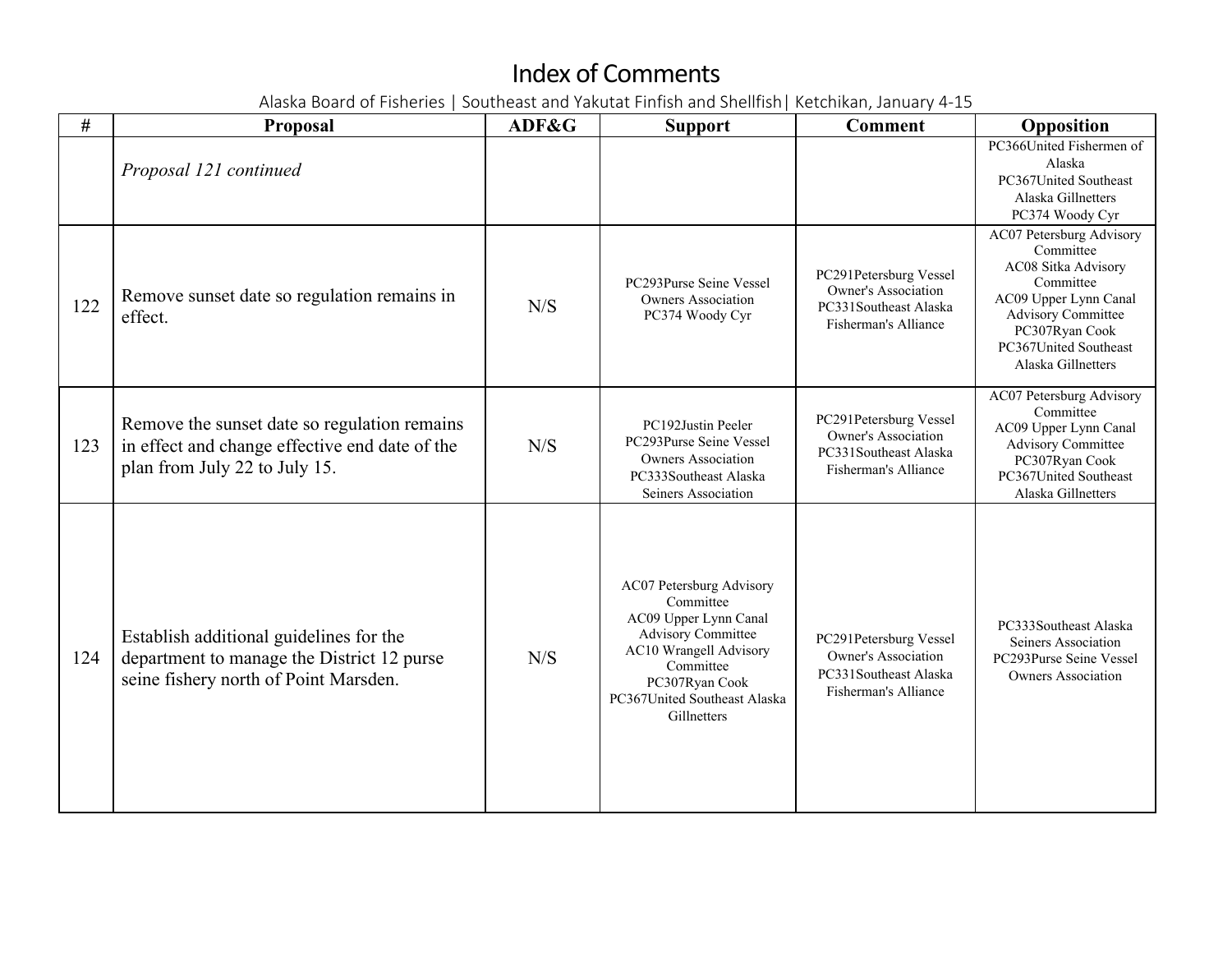Alaska Board of Fisheries | Southeast and Yakutat Finfish and Shellfish| Ketchikan, January 4-15 **# Proposal ADF&G Support Comment Opposition COMMITTEE OF THE WHOLE – GROUP 4: SOUTHEAST AND YAKUTAT AREA SUBSISTENCE, PERSONAL USE, AND SPORT SALMON AND OTHER NON-GROUNDFISH FINFISH (19 proposals – Chair Walton)** *Southeast and Yakutat Area Subsistence (9 Proposals)*  $125$  Clarify language for subsistence take of coho Liarity language for subsistence take of cono<br>and king salmon. AC01 Craig Advisory Committee PC334Southeast Alaska Subsistence Regional Advisory Council PC014Alaska Trollers Association PC350Territorial Sportsmen Inc. 126 Repeal net tending requirement in Yakutat Bay. Repeat the tending requirement in Takutat M<br>Bay. Committee Committee Committee Committee 127 Repeal net tending requirement in Yakutat N PC334Southeast Alaska Subsistence Regional Advisory Council  $128$  Allow use of set gillnets in all Southeast Alaska area subsistence salmon fisheries. AC07 Petersburg Advisory Committee PC334 Southeast Alaska Subsistence Regional Advisory Council AC03 Icy Straits Advisory Committee AC05 Ketchikan Advisory Committee PC014Alaska Trollers Association PC291Petersburg Vessel Owner's Association PC350Territorial Sportsmen Inc. 129 Modify closed waters and remove coho salmon annual limit for the Klawock River. O/N PC334Southeast Alaska Subsistence Regional Advisory Council S/A AC01 Craig Advisory Committee AC02 East Prince of Wales Advisory Committee AC05 Ketchikan Advisory Committee AC06 Klawock Advisory Committee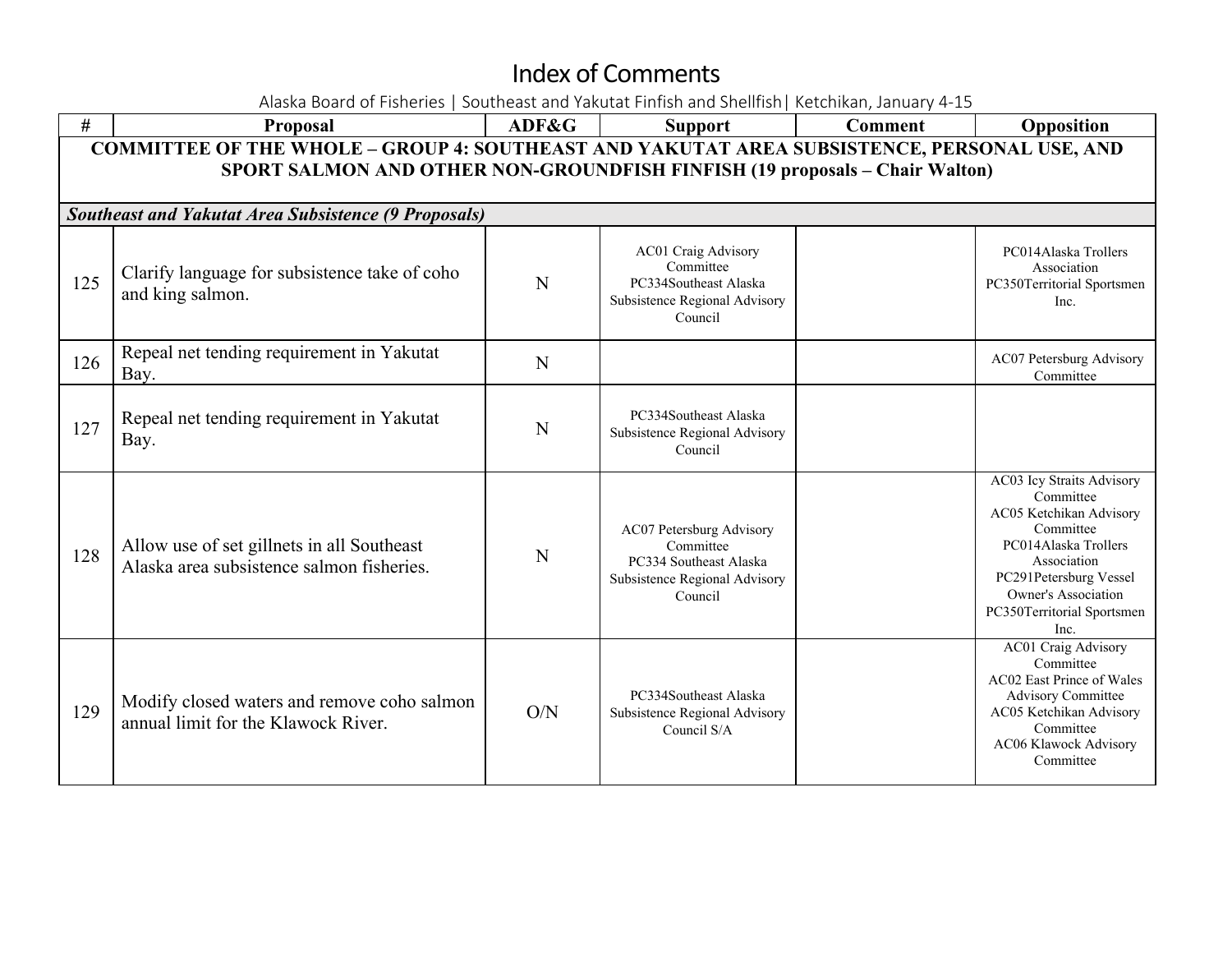| #   | <b>Proposal</b>                                                                                                           | ADF&G | <b>Support</b>                                                                                                                                                                                                                                     | <b>Comment</b>  | Opposition                                                                                                |
|-----|---------------------------------------------------------------------------------------------------------------------------|-------|----------------------------------------------------------------------------------------------------------------------------------------------------------------------------------------------------------------------------------------------------|-----------------|-----------------------------------------------------------------------------------------------------------|
| 130 | Modify fishing times and locations for<br>subsistence salmon fishery in the Klawock<br>River and Lake.                    | O/N   | AC06 Klawock Advisory<br>Committee S/A                                                                                                                                                                                                             |                 | AC05 Ketchikan Advisory<br>Committee<br>PC334Southeast Alaska<br>Subsistence Regional<br>Advisory Council |
| 131 | Modify fishing area and add hand purse seine<br>as legal gear for the Redoubt Bay and Lake<br>subsistence salmon fishery. | N     | AC08 Sitka Advisory<br>Committee<br>PC334Southeast Alaska<br>Subsistence Regional Advisory<br>Council<br>PC374 Woody Cyr                                                                                                                           |                 | AC07 Petersburg Advisory<br>Committee                                                                     |
| 132 | Prohibit the use of spears in Redoubt Bay and<br>Lake subsistence fishery from June 21 to<br>August 1.                    | N     |                                                                                                                                                                                                                                                    |                 | AC07 Petersburg Advisory<br>Committee<br>PC374 Woody Cyr                                                  |
| 133 | Allow the use of seine and gillnet gear in the<br>waters of Redoubt Bay that are open to<br>commercial salmon fishing.    | S     | PC334Southeast Alaska<br>Subsistence Regional Advisory<br>Council                                                                                                                                                                                  | PC374 Woody Cyr | AC08 Sitka Advisory<br>Committee                                                                          |
|     | <b>Personal Use Salmon and Smelt (9 Proposals)</b>                                                                        |       |                                                                                                                                                                                                                                                    |                 |                                                                                                           |
| 134 | Prohibit obstructing more than half of the<br>stream, creek, or river when personal use<br>fishing.                       | N/S   | AC02 East Prince of Wales<br><b>Advisory Committee</b><br>AC05 Ketchikan Advisory<br>Committee<br>AC04 Juneau Douglas<br>Advisory Committee S/A<br>AC07 Petersburg Advisory<br>Committee<br>AC10 Wrangell Advisory<br>Committee<br>PC374 Woody Cyr |                 | PC334Southeast Alaska<br>Subsistence Regional<br>Advisory Council                                         |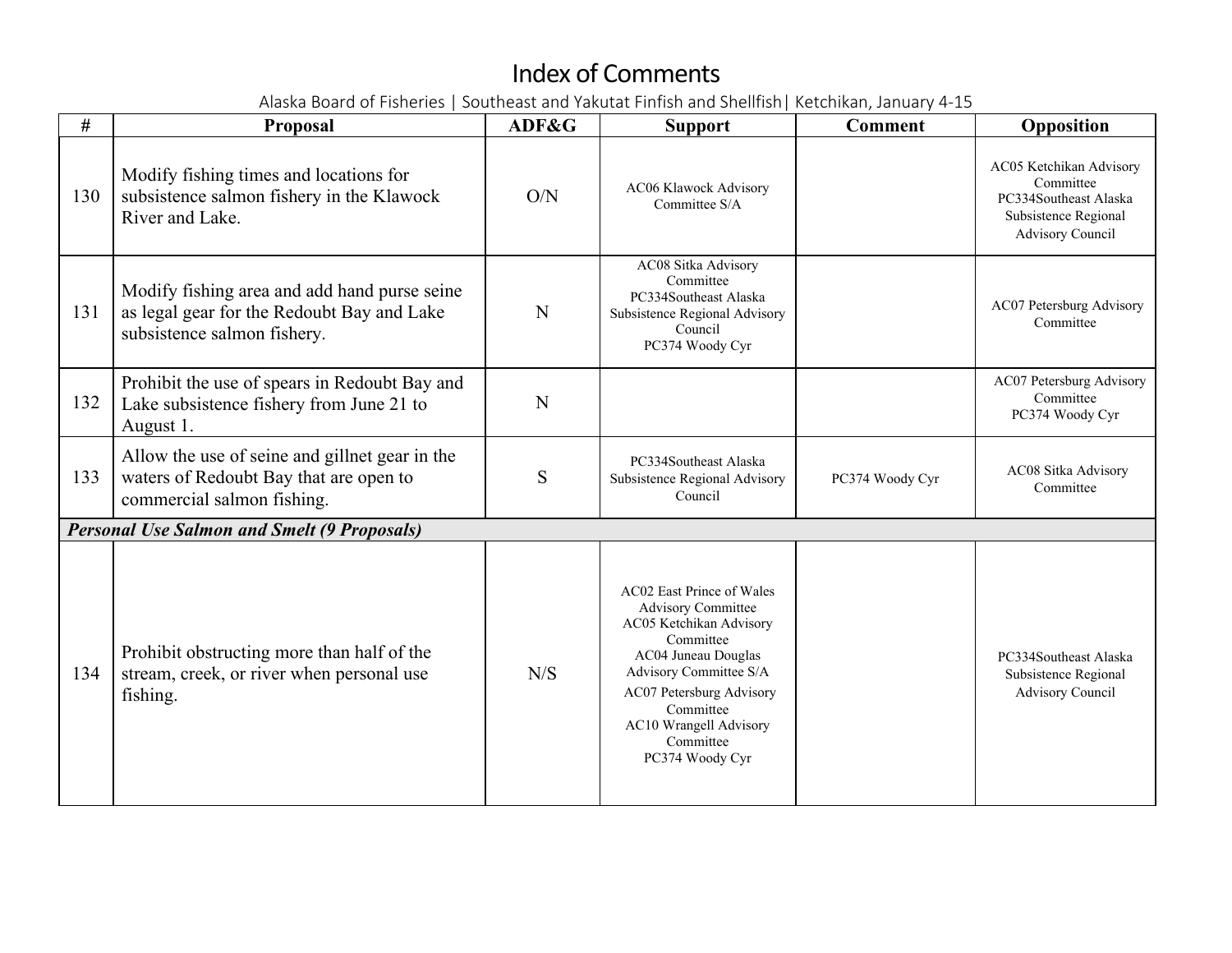| #   | <b>Proposal</b>                                                                                                                     | ADF&G          | <b>Support</b>                                                                 | <b>Comment</b>                                | Opposition                                                                                                                                                                                                                                                                                                                            |
|-----|-------------------------------------------------------------------------------------------------------------------------------------|----------------|--------------------------------------------------------------------------------|-----------------------------------------------|---------------------------------------------------------------------------------------------------------------------------------------------------------------------------------------------------------------------------------------------------------------------------------------------------------------------------------------|
| 135 | Allow permits to be issued for the personal use<br>taking of king and coho salmon.                                                  | N/O            | AC05 Ketchikan Advisory<br>Committee<br>PC048 Bill Kane<br>PC139 Greg Albrecht |                                               | <b>AC04 Juneau Douglas</b><br><b>Advisory Committee</b><br>AC07 Petersburg Advisory<br>Committee<br>AC10 Wrangell Advisory<br>Committee<br>PC014Alaska Trollers<br>Association<br>PC350Territorial Sportsmen<br>Inc.<br>PC367United Southeast<br>Alaska Gillnetters                                                                   |
| 136 | Include commercial harvested salmon to fish<br>that may not be possessed on the same day<br>sport or personal use salmon are taken. | $\overline{O}$ |                                                                                | PC331Southeast Alaska<br>Fisherman's Alliance | AC04 Juneau Douglas<br><b>Advisory Committee</b><br>AC05 Ketchikan Advisory<br>Committee<br>AC07 Petersburg Advisory<br>Committee<br>AC08 Sitka Advisory<br>Committee<br><b>AC10 Wrangell Advisory</b><br>Committee<br>PC333Southeast Alaska<br>Seiners Association<br>PC367United Southeast<br>Alaska Gillnetters<br>PC374 Woody Cyr |
| 137 | Prohibit personal use proxy permits at<br>Sweetheart Creek.                                                                         | N              |                                                                                |                                               | AC04 Juneau Douglas<br><b>Advisory Committee</b>                                                                                                                                                                                                                                                                                      |
| 138 | Create salmon personal use fisheries in marine<br>waters of the Juneau Management Area.                                             | N/O            | PC048Bill Kane<br>PC139Greg Albrecht                                           |                                               | AC04 Juneau Douglas<br><b>Advisory Committee</b><br>AC03 Icy Straits Advisory<br>Committee<br>AC07 Petersburg Advisory<br>Committee<br>PC331Southeast Alaska<br>Fisherman's Alliance<br>PC367United Southeast<br>Alaska Gillnetters                                                                                                   |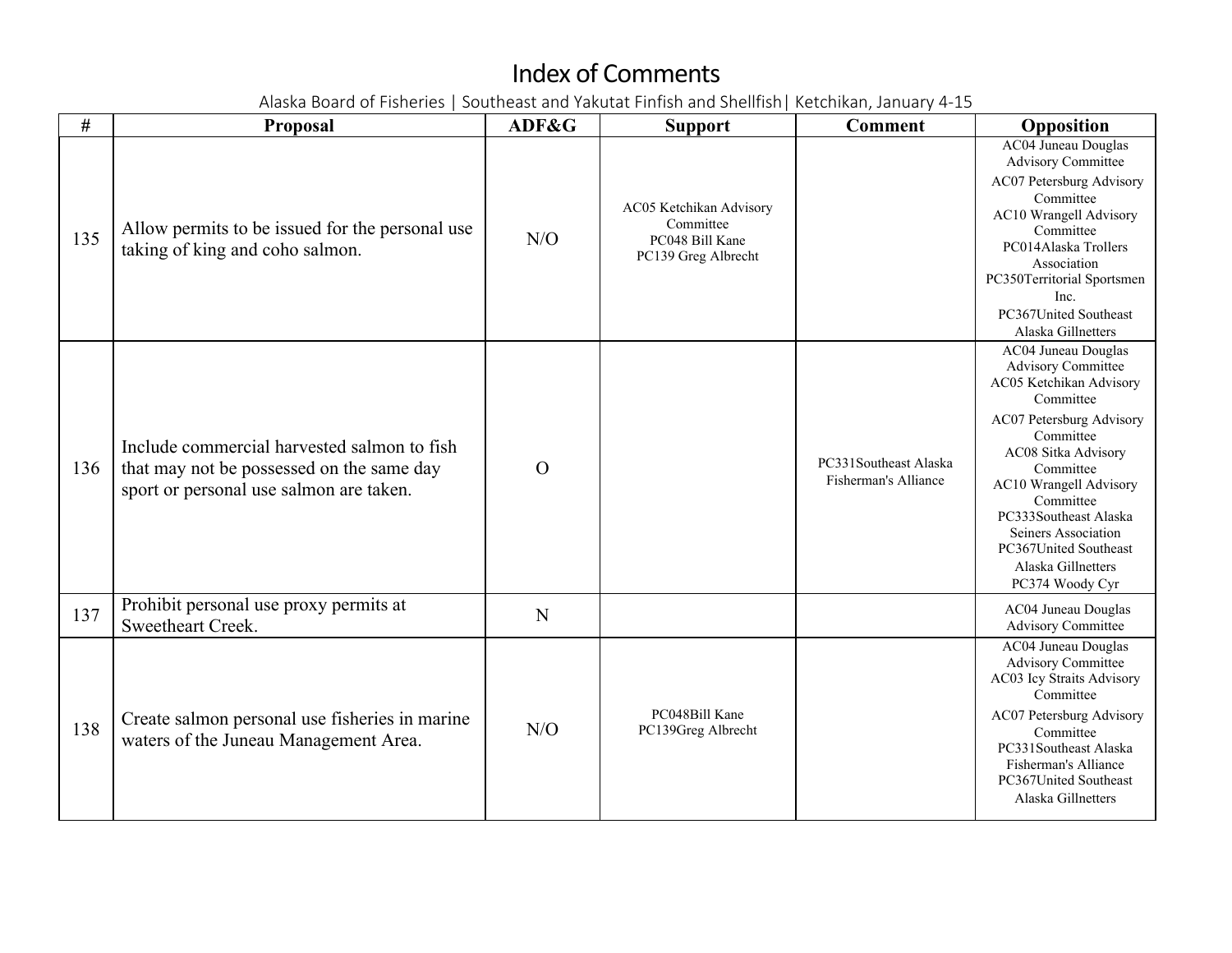| #   | <b>Proposal</b>                                                                                                                                     | ADF&G | <b>Support</b>                       | <b>Comment</b> | Opposition                                                                                                                                                                                                                         |
|-----|-----------------------------------------------------------------------------------------------------------------------------------------------------|-------|--------------------------------------|----------------|------------------------------------------------------------------------------------------------------------------------------------------------------------------------------------------------------------------------------------|
| 139 | Modify where personal use fishing can occur<br>in the Taku River to include all of Section 11-<br>B and remove dates when the fishery can<br>occur. | N/O   | PC048Bill Kane<br>PC139Greg Albrecht |                | AC04 Juneau Douglas<br><b>Advisory Committee</b><br>AC07 Petersburg Advisory<br>Committee<br>PC331Southeast Alaska<br>Fisherman's Alliance<br>PC350Territorial Sportsmen<br>Inc.<br>PC367United Southeast<br>Alaska Gillnetters    |
| 140 | Add section 11-B as a personal use salmon<br>fishing area when the area is closed to the<br>commercial drift gillnet fishery.                       | N/O   | PC048Bill Kane<br>PC139Greg Albrecht |                | AC04 Juneau Douglas<br><b>Advisory Committee</b><br>AC07 Petersburg Advisory<br>Committee<br>PC331Southeast Alaska<br>Fisherman's Alliance<br>PC350Territorial Sportsmen<br>Inc.<br>N/OPC367United Southeast<br>Alaska Gillnetters |
| 141 | Add section 11-B as a personal use salmon<br>fishing area when the area is closed to the<br>commercial drift gillnet fishery.                       | N/O   |                                      |                | AC04 Juneau Douglas<br>Advisory Committee<br>AC07 Petersburg Advisory<br>Committee<br>PC331Southeast Alaska<br>Fisherman's Alliance<br>PC350Territorial Sportsmen<br>Inc.                                                          |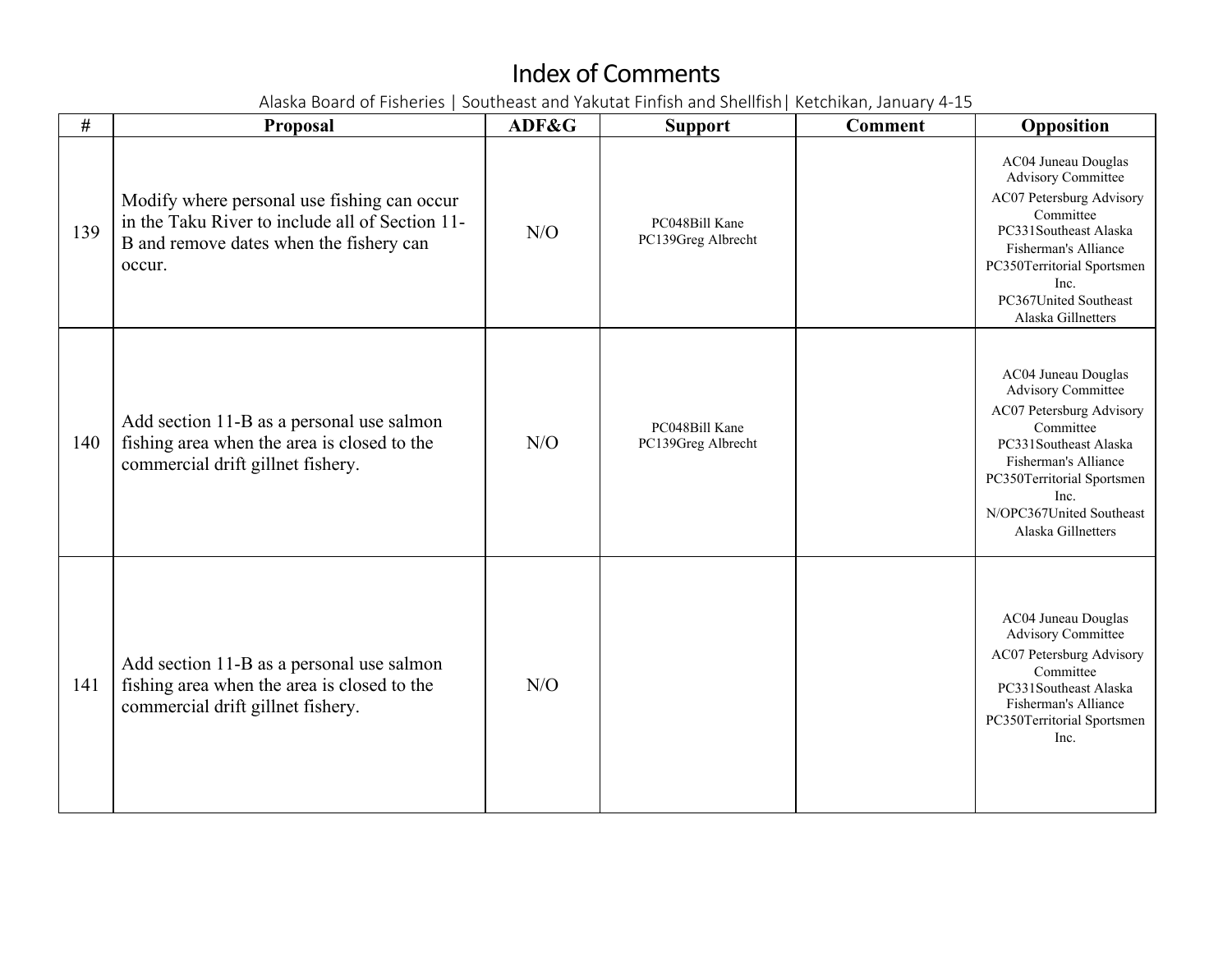| #   | Proposal                                                                                        | ADF&G          | <b>Support</b>                                                                                                                                                                                                                                                                                                                                                                                                                                                                                              | <b>Comment</b> | Opposition                                                                                                 |
|-----|-------------------------------------------------------------------------------------------------|----------------|-------------------------------------------------------------------------------------------------------------------------------------------------------------------------------------------------------------------------------------------------------------------------------------------------------------------------------------------------------------------------------------------------------------------------------------------------------------------------------------------------------------|----------------|------------------------------------------------------------------------------------------------------------|
| 142 | Establish bag and possession limits and lawful<br>gear for smelt fishing in the Ketchikan area. | N/S            | AC05 Ketchikan Advisory<br>Committee<br>PC082Citizens of Ketchikan<br>PC157Janalee Gage<br>PC220Larry and Gail Taylor<br>PC334Southeast Alaska<br>Subsistence Regional Advisory<br>Council                                                                                                                                                                                                                                                                                                                  |                |                                                                                                            |
|     | <b>Sport Salmon and Other Non-Groundfish Finfish (14 Proposals)</b>                             |                |                                                                                                                                                                                                                                                                                                                                                                                                                                                                                                             |                |                                                                                                            |
| 143 | Require inseason reporting of nonresident sport<br>fish harvest.                                | $\Omega$       | AC01 Craig Advisory<br>Committee<br>AC05 Ketchikan Advisory<br>Committee<br>AC07 Petersburg Advisory<br>Committee<br>AC08 Sitka Advisory<br>Committee S/A<br>AC09 Upper Lynn Canal<br><b>Advisory Committee</b><br>AC10 Wrangell Advisory<br>Committee S/A<br>PC014Alaska Trollers<br>Association<br>PC068Ceri Malein<br>PC205Ketchikan Indian<br>Community<br>PC291Petersburg Vessel<br><b>Owner's Association</b><br>PC334Southeast Alaska<br>Subsistence Regional Advisory<br>Council<br>PC374 Woody Cyr |                | AC02 East Prince of Wales<br><b>Advisory Committee</b><br>AC04 Juneau Douglas<br><b>Advisory Committee</b> |
| 144 | Establish a logbook program for rental vessels<br>used in Southeast Alaska sport fisheries.     | $\overline{O}$ | AC04 Juneau Douglas<br><b>Advisory Committee</b><br>AC05 Ketchikan Advisory<br>Committee<br>AC07 Petersburg Advisory<br>Committee<br>AC08 Sitka Advisory<br>Committee (see comment)                                                                                                                                                                                                                                                                                                                         |                | AC02 East Prince of Wales<br><b>Advisory Committee</b><br>PC165Jeff Wedekind<br>PC207Kevin Burchfield      |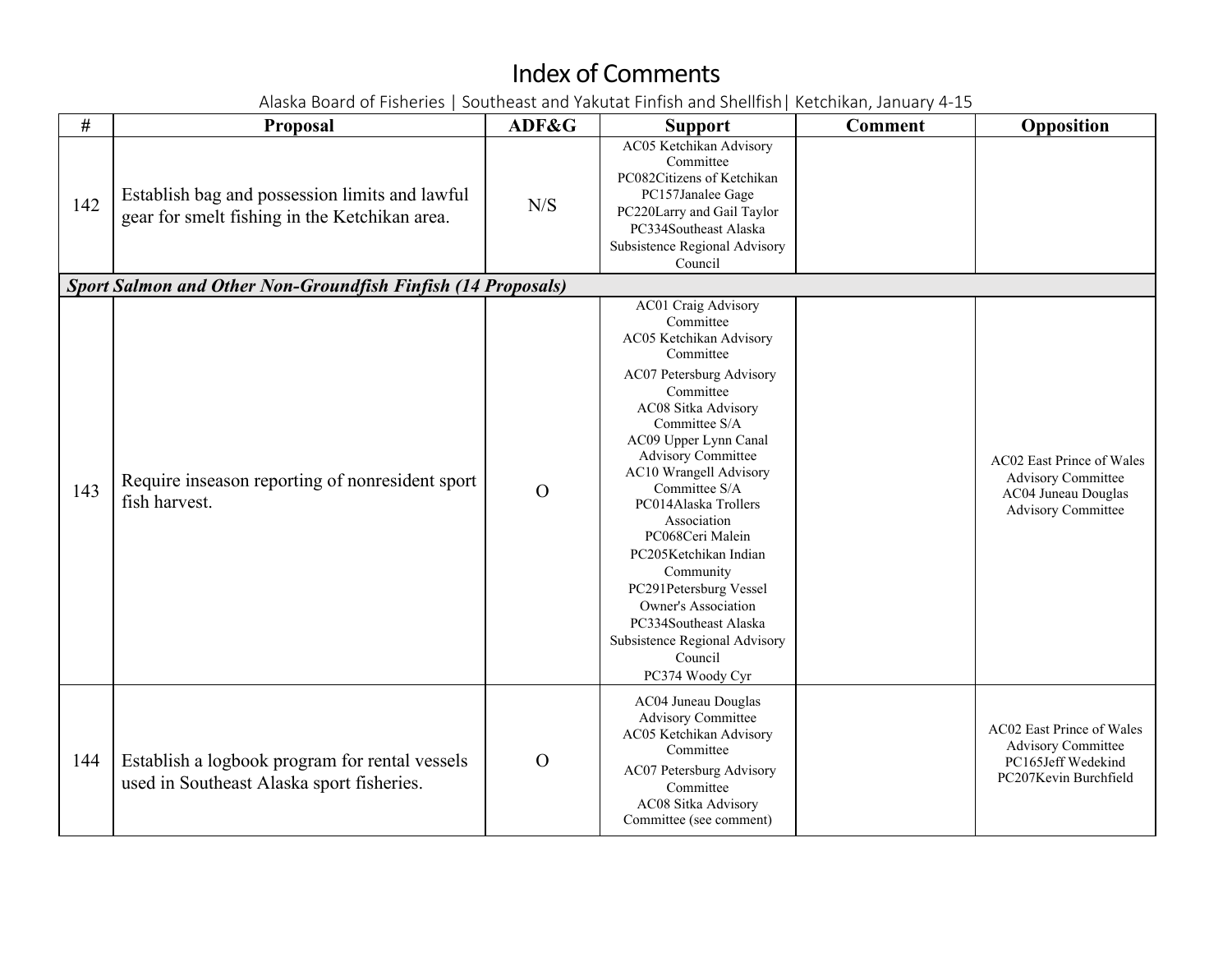| $\#$ | <b>Proposal</b>                                  | ADF&G | <b>Support</b>                | <b>Comment</b> | Opposition         |
|------|--------------------------------------------------|-------|-------------------------------|----------------|--------------------|
|      |                                                  |       | AC09 Upper Lynn Canal         |                |                    |
|      |                                                  |       | <b>Advisory Committee</b>     |                |                    |
|      |                                                  |       | AC10 Wrangell Advisory        |                |                    |
|      |                                                  |       | Committee                     |                |                    |
|      |                                                  |       | PC014Alaska Trollers          |                |                    |
|      |                                                  |       | Association                   |                |                    |
|      |                                                  |       | PC024Andrew H Scorzelli       |                |                    |
|      |                                                  |       | PC068Ceri Malein              |                |                    |
|      |                                                  |       | PC095Darren Patrick           |                |                    |
|      |                                                  |       | PC119Eric Jordan              |                |                    |
|      |                                                  |       | PC124Evan P Norbisrath        |                |                    |
|      |                                                  |       | PC131Gail Sterling            |                |                    |
|      |                                                  |       | PC154James Hughes             |                |                    |
|      | Proposal 144 continued                           |       | PC162Jaycen Andersen          |                |                    |
|      |                                                  |       | PC179John Murray              |                |                    |
|      |                                                  |       | PC205Ketchikan Indian         |                |                    |
|      |                                                  |       | Community                     |                |                    |
|      |                                                  |       | PC218Lance Preston            |                |                    |
|      |                                                  |       | PC231Lindsay Johnson          |                |                    |
|      |                                                  |       | PC234Louis Holst              |                |                    |
|      |                                                  |       | PC241Mark Holst               |                |                    |
|      |                                                  |       | PC248Matthew Hemenway         |                |                    |
|      |                                                  |       | PC291Petersburg Vessel        |                |                    |
|      |                                                  |       | Owner's Association           |                |                    |
|      |                                                  |       | PC295Raymond Douville         |                |                    |
|      |                                                  |       | PC309Ryan Kelly               |                |                    |
|      |                                                  |       | PC317Seafood Producers        |                |                    |
|      |                                                  |       | Cooperative                   |                |                    |
|      |                                                  |       | PC334Southeast Alaska         |                |                    |
|      |                                                  |       | Subsistence Regional Advisory |                |                    |
|      |                                                  |       | Council                       |                |                    |
|      |                                                  |       | PC346Tad Fujioka              |                |                    |
|      |                                                  |       | PC361Tracy Rivera             |                |                    |
|      |                                                  |       | PC374 Woody Cyr               |                |                    |
|      |                                                  |       | <b>AC08 Sitka Advisory</b>    |                |                    |
|      | Align bag limits for non-resident unguided       |       | Committee                     |                |                    |
|      | halibut harvest from rental vessels in Southeast |       | AC10 Wrangell Advisory        |                |                    |
| 277  |                                                  |       | Committee                     |                | PC165Jeff Wedekind |
|      | Alaska with NOAA bag limits for guided           |       | PC109Doug Rhodes              |                |                    |
|      | anglers in Halibut Management Area 2C.           |       | PC179John Murray              |                |                    |
|      |                                                  |       | PC374 Woody Cyr               |                |                    |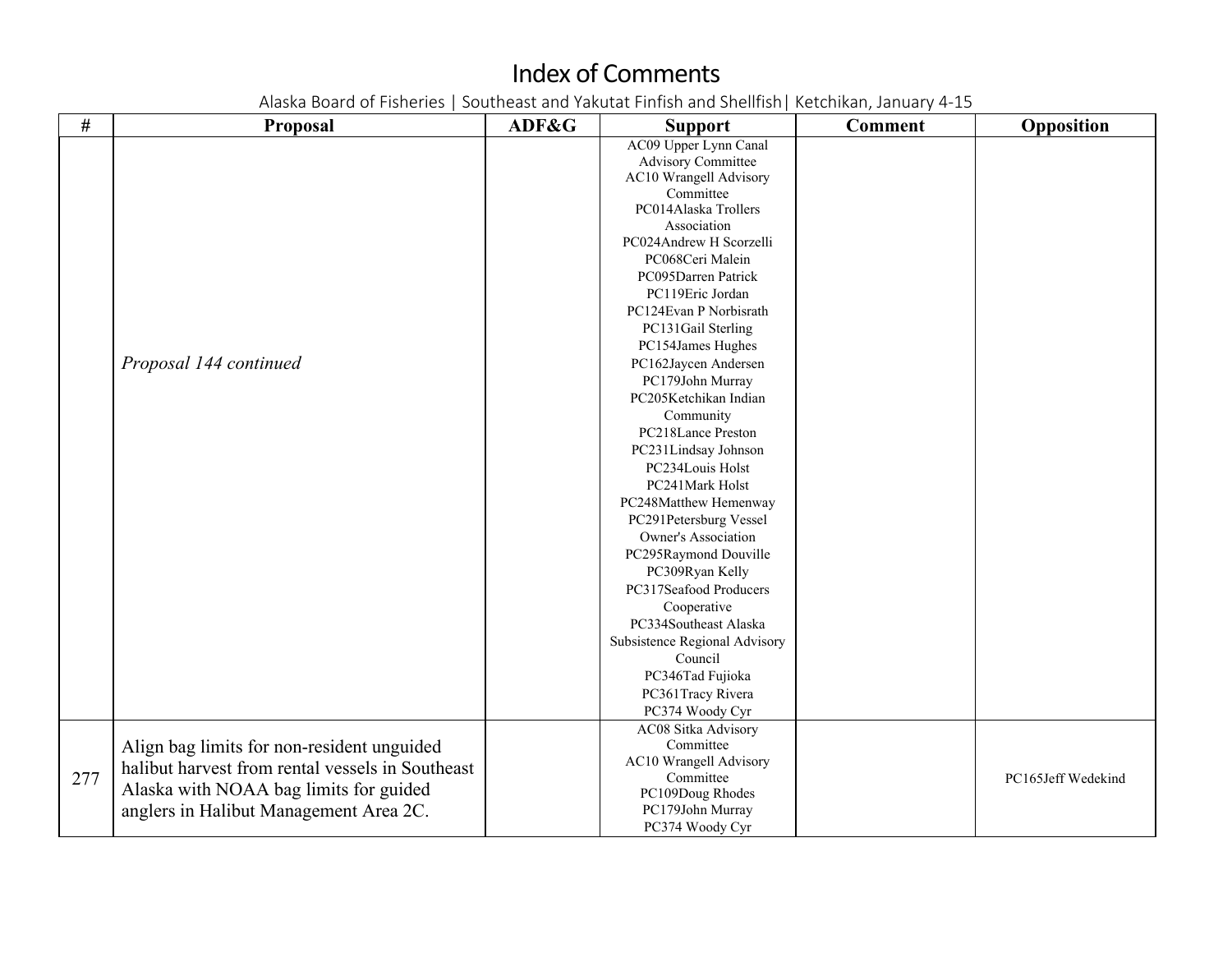| #   | <b>Proposal</b>                                                                                                                                          | ADF&G          | <b>Support</b>                                                                                                                                                                                                                                                                                                                                                                                                      | <b>Comment</b>                      | Opposition                                                                                                                                                         |
|-----|----------------------------------------------------------------------------------------------------------------------------------------------------------|----------------|---------------------------------------------------------------------------------------------------------------------------------------------------------------------------------------------------------------------------------------------------------------------------------------------------------------------------------------------------------------------------------------------------------------------|-------------------------------------|--------------------------------------------------------------------------------------------------------------------------------------------------------------------|
| 145 | Establish nonresident bag, possession, and<br>annual limits for coho and sockeye salmon in<br>the fresh and salt waters of the Southeast<br>Alaska Area. | $\Omega$       | AC05 Ketchikan Advisory<br>Committee<br>AC03 Icy Straits Advisory<br>Committee<br>AC02 East Prince of Wales<br><b>Advisory Committee</b><br>AC07 Petersburg Advisory<br>Committee<br>AC08 Sitka Advisory<br>Committee<br><b>AC10 Wrangell Advisory</b><br>Committee<br>PC291Petersburg Vessel<br><b>Owner's Association</b><br>PC334Southeast Alaska<br>Subsistence Regional Advisory<br>Council<br>PC374 Woody Cyr |                                     | AC04 Juneau Douglas<br><b>Advisory Committee</b><br>PC165Jeff Wedekind<br>PC350Territorial Sportsmen<br>Inc.                                                       |
| 146 | Establish nonresident bag and possession limits<br>for coho, sockeye, chum, and pink salmon in<br>salt waters of the Southeast Alaska Area.              | $\Omega$       | AC07 Petersburg Advisory<br>Committee<br>PC082Citizens of Ketchikan<br>PC157Janalee Gage<br>PC220Larry and Gail Taylor<br>PC291Petersburg Vessel<br><b>Owner's Association</b><br>PC369Victoria Curran                                                                                                                                                                                                              | AC10 Wrangell Advisory<br>Committee | AC04 Juneau Douglas<br><b>Advisory Committee</b><br>AC05 Ketchikan Advisory<br>Committee<br>AC08 Sitka Advisory<br>Committee<br>PC350Territorial Sportsmen<br>Inc. |
| 147 | Establish nonresident bag and possession limits<br>for coho salmon in the fresh waters east of the<br>longitude of Cape Fairweather.                     | $\overline{O}$ | AC07 Petersburg Advisory<br>Committee<br>PC082Citizens of Ketchikan<br>PC157Janalee Gage<br>PC220Larry and Gail Taylor<br>PC291Petersburg Vessel<br><b>Owner's Association</b><br>PC369Victoria Curran<br>PC374 Woody Cyr                                                                                                                                                                                           | AC10 Wrangell Advisory<br>Committee | AC04 Juneau Douglas<br><b>Advisory Committee</b><br>AC05 Ketchikan Advisory<br>Committee<br>AC08 Sitka Advisory<br>Committee<br>PC350Territorial Sportsmen<br>Inc. |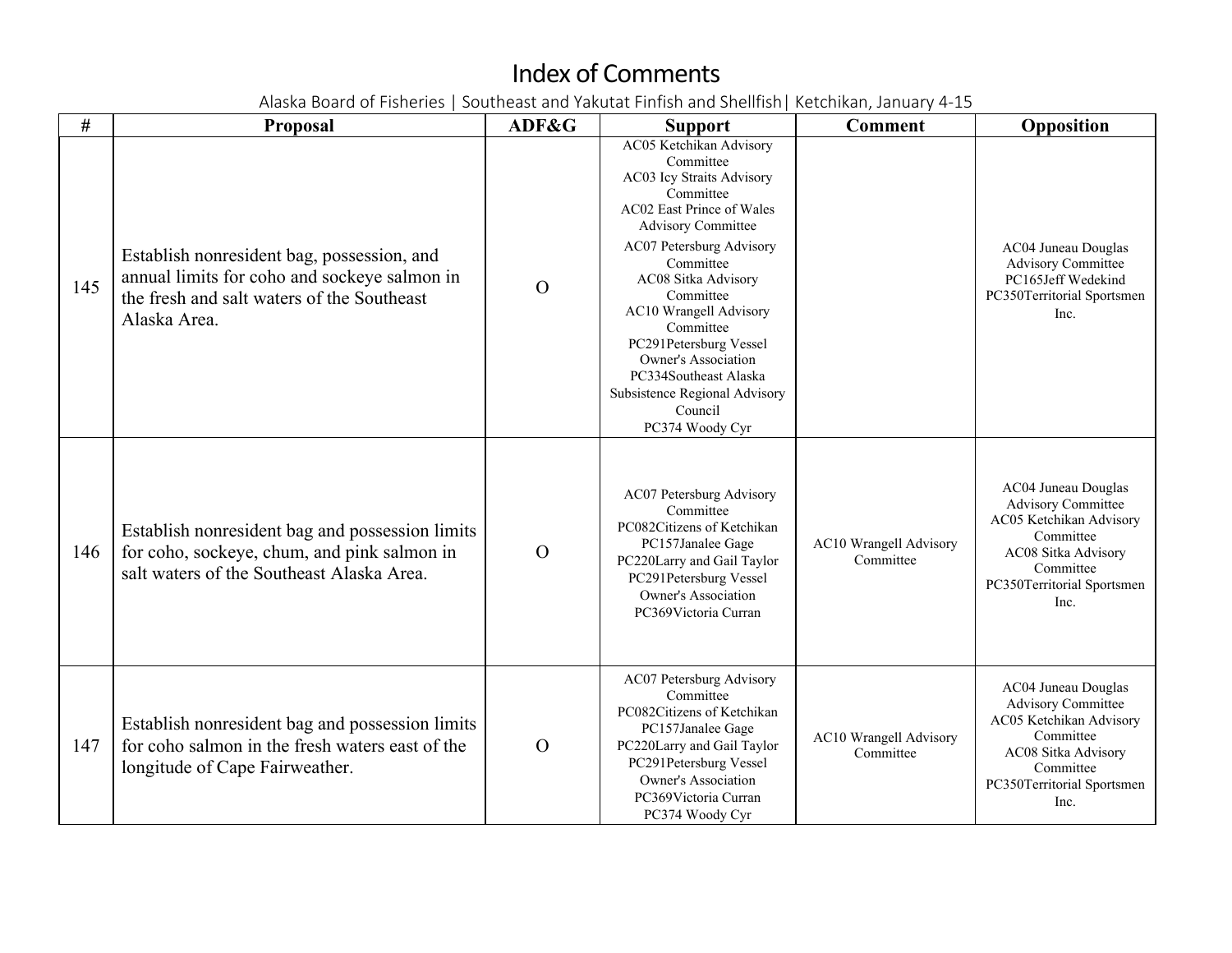| #   | Proposal                                                                                                                               | ADF&G          | <b>Support</b>                                                                                                                                                                 | <b>Comment</b>      | Opposition                                                                                                                                                                                                                  |
|-----|----------------------------------------------------------------------------------------------------------------------------------------|----------------|--------------------------------------------------------------------------------------------------------------------------------------------------------------------------------|---------------------|-----------------------------------------------------------------------------------------------------------------------------------------------------------------------------------------------------------------------------|
| 148 | Establish nonresident bag and possession limits<br>for sockeye, chum, and pink salmon in fresh<br>waters of the Southeast Alaska Area. | $\Omega$       | AC07 Petersburg Advisory<br>Committee<br>PC082Citizens of Ketchikan<br>PC157Janalee Gage<br>PC220Larry and Gail Taylor<br>PC291Petersburg Vessel<br><b>Owner's Association</b> |                     | <b>AC04 Juneau Douglas</b><br><b>Advisory Committee</b><br>AC05 Ketchikan Advisory<br>Committee<br>AC08 Sitka Advisory<br>Committee<br>PC300Robert Jahnke<br>PC350Territorial Sportsmen<br>Inc.                             |
| 149 | Reduce saltwater coho salmon bag and<br>possession limit in Puget Cove to two fish.                                                    | S              | AC07 Petersburg Advisory<br>Committee                                                                                                                                          |                     |                                                                                                                                                                                                                             |
| 150 | Repeal rainbow trout size limits in Crystal,<br>Glacier, and Moraine lakes.                                                            | S              | AC04 Juneau Douglas<br>Advisory Committee<br>AC07 Petersburg Advisory<br>Committee<br>PC350Territorial Sportsmen<br>Inc.                                                       |                     |                                                                                                                                                                                                                             |
| 151 | Prohibit guided sport fishing on the Salmon<br>River near Gustavus.                                                                    | $\overline{O}$ | PC374 Woody Cyr                                                                                                                                                                |                     |                                                                                                                                                                                                                             |
| 152 | Close sport fishing in a section of 108 Creek.                                                                                         | $\Omega$       | <b>AC02 East Prince of Wales</b><br><b>Advisory Committee</b><br>AC05 Ketchikan Advisory<br>Committee                                                                          |                     | <b>AC01 Craig Advisory</b><br>Committee                                                                                                                                                                                     |
| 153 | Close sport fishing in a section of Log Jam<br>Creek.                                                                                  | $\Omega$       | AC02 East Prince of Wales<br>Advisory Committee S/A<br>AC05 Ketchikan Advisory<br>Committee<br>PC374 Woody Cyr                                                                 | PC343Steven McCurdy | <b>AC01 Craig Advisory</b><br>Committee<br>PC264Mike Warner                                                                                                                                                                 |
| 154 | Allow the use of bow and arrow in Southeast<br>Alaska sport fisheries.                                                                 | $\overline{O}$ |                                                                                                                                                                                |                     | AC05 Ketchikan Advisory<br>Committee<br>AC07 Petersburg Advisory<br>Committee<br>AC08 Sitka Advisory<br>Committee<br>PC291Petersburg Vessel<br>Owner's Association<br>PC350Territorial Sportsmen<br>Inc.<br>PC374 Woody Cyr |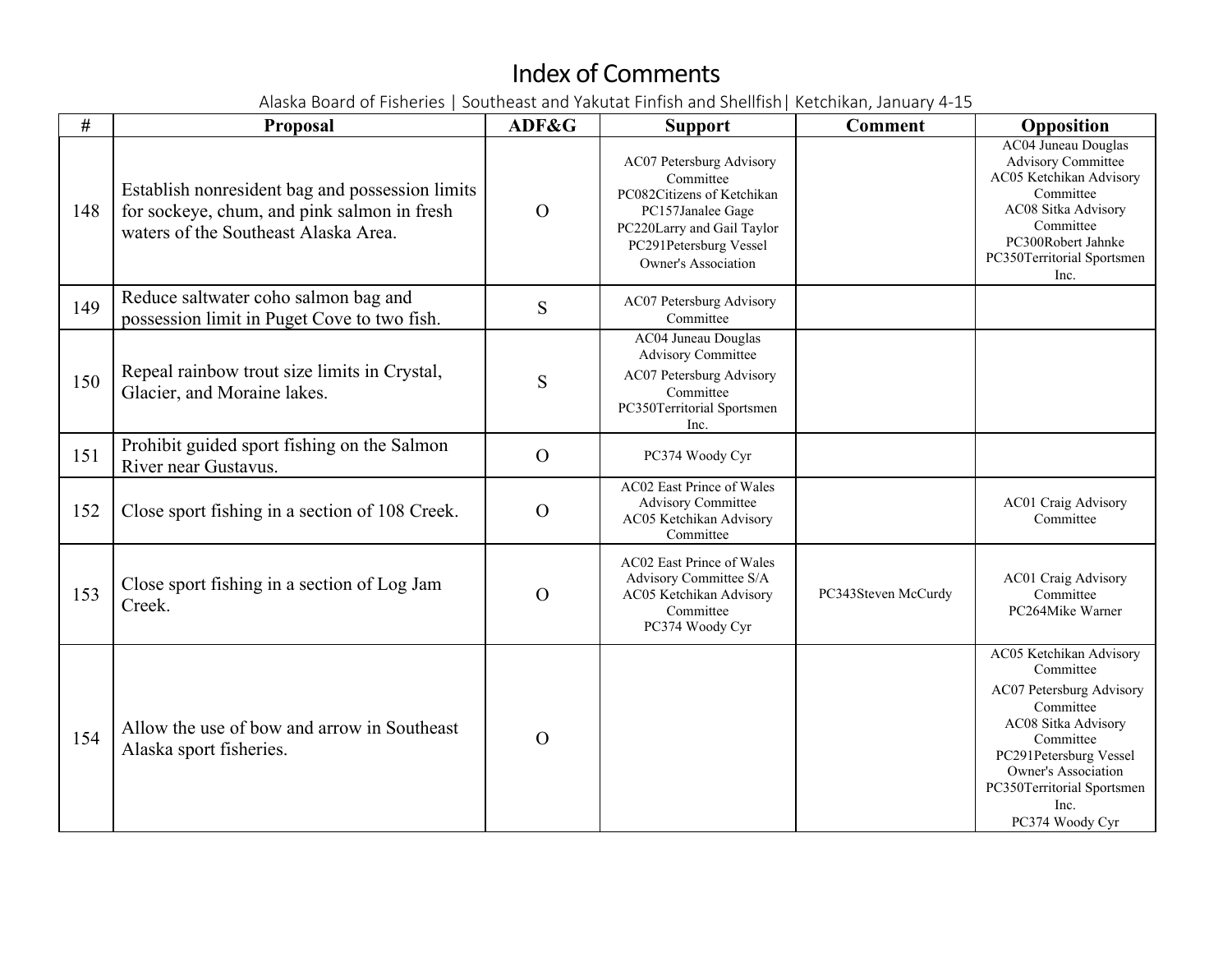| $\#$ | Proposal                                                                                                                                                                | ADF&G | <b>Support</b>                                                                                                                                                                                                                                                                                                               | <b>Comment</b>                     | Opposition                                                                                                                                                                             |
|------|-------------------------------------------------------------------------------------------------------------------------------------------------------------------------|-------|------------------------------------------------------------------------------------------------------------------------------------------------------------------------------------------------------------------------------------------------------------------------------------------------------------------------------|------------------------------------|----------------------------------------------------------------------------------------------------------------------------------------------------------------------------------------|
| 155  | Prohibit the removal of salmon from the water<br>when nonretention regulations apply and<br>prohibit the use of a multiple hook in Southeast<br>Alaska sport fisheries. | N/O   | AC05 Ketchikan Advisory<br>Committee<br>AC03 Icy Straits Advisory<br>Committee (see comment)<br>AC04 Juneau Douglas<br>Advisory Committee S/A<br>AC08 Sitka Advisory<br>Committee S/A<br><b>AC10 Wrangell Advisory</b><br>Committee<br>PC341Steve Mathews<br>PC346Tad Fujioka S/A<br>PC374 Woody Cyr<br>PC375 Yolanda Fulmer | PC350Territorial Sportsmen<br>Inc. | AC03 Icy Straits Advisory<br>Committee (see comment)<br>AC02 East Prince of Wales<br>Advisory Committee<br>AC09 Upper Lynn Canal<br><b>Advisory Committee</b><br>PC207Kevin Burchfield |
|      |                                                                                                                                                                         |       | STOCK OF CONCERN ACTION PLANS                                                                                                                                                                                                                                                                                                |                                    |                                                                                                                                                                                        |
| RC4  | Unuk and Chickamin King Salmon Stock<br><b>Status and Action Plan</b>                                                                                                   |       |                                                                                                                                                                                                                                                                                                                              | PC354Thomas Fisher                 |                                                                                                                                                                                        |
| RC5  | Klukshu River Sockeye Salmon Stock Status<br>and Action Plan, 2021                                                                                                      |       |                                                                                                                                                                                                                                                                                                                              | PC354Thomas Fisher                 |                                                                                                                                                                                        |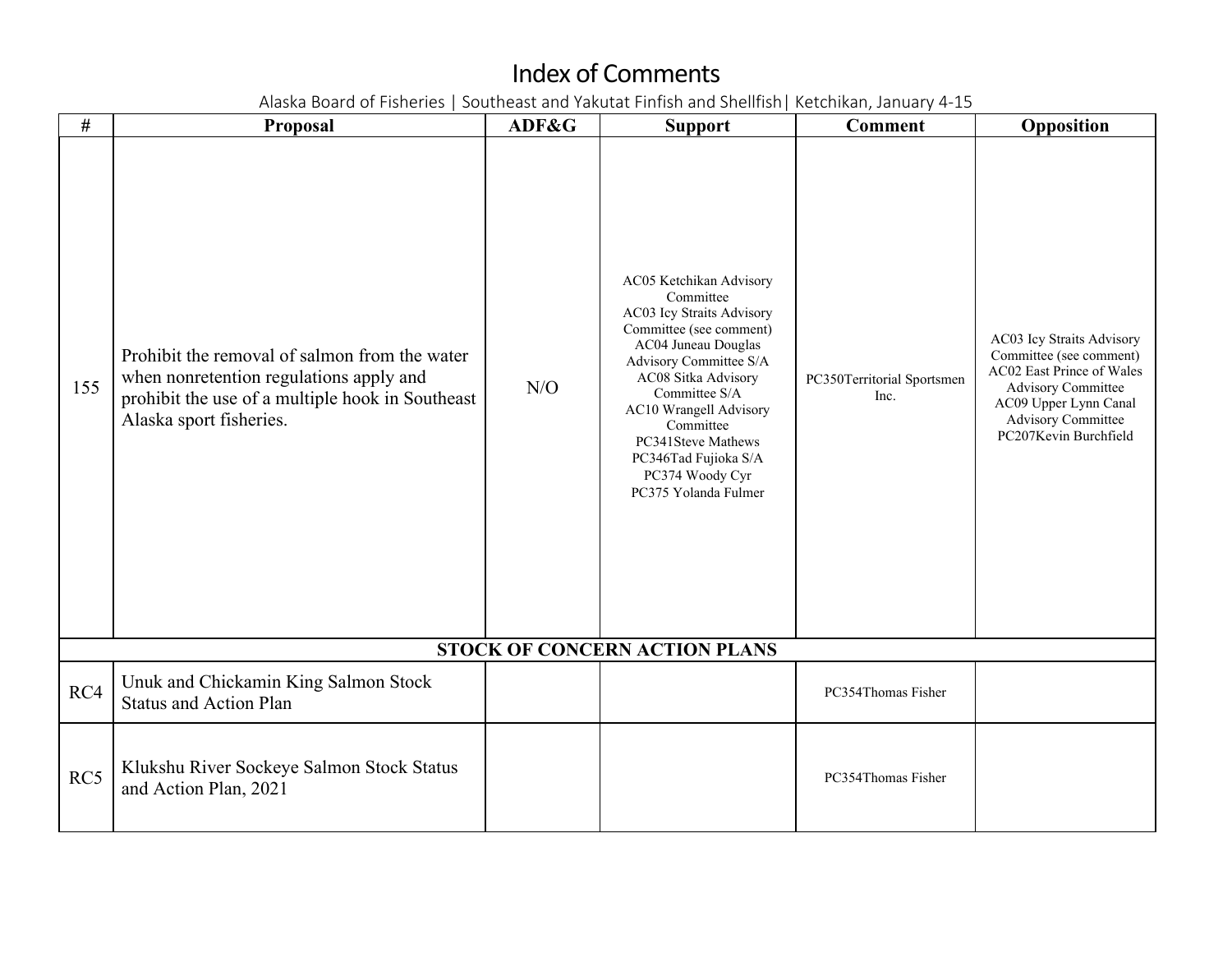| #               | <b>Proposal</b>                                                                  | ADF&G | <b>Support</b>                                                                                                                                                                                                                                                                | <b>Comment</b>                                                                                                                                                                                                                                                                         | Opposition                                                                                                                                                                                                                                                     |
|-----------------|----------------------------------------------------------------------------------|-------|-------------------------------------------------------------------------------------------------------------------------------------------------------------------------------------------------------------------------------------------------------------------------------|----------------------------------------------------------------------------------------------------------------------------------------------------------------------------------------------------------------------------------------------------------------------------------------|----------------------------------------------------------------------------------------------------------------------------------------------------------------------------------------------------------------------------------------------------------------|
| RC <sub>6</sub> | Northern Southeast Alaska King Salmon Stock<br>Status and Action Plan, 2021      |       |                                                                                                                                                                                                                                                                               | PC354Thomas Fisher<br>PC350Territorial Sportsmen<br>Inc.<br>PC354Thomas Fisher<br>PC068Ceri Malein<br>PC119Eric Jordan<br>PC154James Hughes<br>PC162Jaycen Andersen<br>PC218Lance Preston<br>PC317Seafood Producers<br>Cooperative<br>PC346Tad Fujioka                                 | PC307Ryan Cook<br>PC367United Southeast<br>Alaska Gillnetters                                                                                                                                                                                                  |
| RC7             | Stikine River and Andrew Creek King Salmon<br>Stock Status and Action Plan, 2021 |       |                                                                                                                                                                                                                                                                               | AC07 Petersburg Advisory<br>Committee<br>AC10 Wrangell Advisory<br>Committee<br>PC354Thomas Fisher<br>PC068Ceri Malein                                                                                                                                                                 | PC367United Southeast<br>Alaska Gillnetters                                                                                                                                                                                                                    |
|                 | <b>COMMITTEE OF THE WHOLE - GROUP 5: HERRING (15 proposals - Chair Mitchell)</b> |       |                                                                                                                                                                                                                                                                               |                                                                                                                                                                                                                                                                                        |                                                                                                                                                                                                                                                                |
|                 | <b>Herring (15 Proposals)</b>                                                    |       |                                                                                                                                                                                                                                                                               |                                                                                                                                                                                                                                                                                        |                                                                                                                                                                                                                                                                |
| 156             | Modify harvest rate control rule for Sitka<br>Sound sac roe herring fishery.     | N     | AC09 Upper Lynn Canal<br><b>Advisory Committee</b><br>PC001 Aani Perkins<br>PC002 Aaron Brakel<br>PC004Abby Pariser<br>PC005Abigail Twyman<br>PC006Adam Kersch<br>PC007Adrienne Wilber<br>PC008Aimeé Phair<br>PC017Alexis Jenkins<br>PC018Ali Trueworthy<br>PC019Alison Penny | PC029Anna Zauner<br>PC051Brad Smith<br>PC074Cheryl Haven<br>PC081Cindy Wagner<br>PC085Clyde Curry<br>PC156Jamiann Hasselquist<br>PC163Jed Delong<br>PC178John Elliott<br>PC232Liz Landes<br>PC257Michael Benson<br>PC314Scott Pearce<br>PC338Stephanie Stallings<br>PC362Tracy Scherdt | AC07 Petersburg Advisory<br>Committee<br>AC08 Sitka Advisory<br>Committee<br>PC092Daniel Castle<br>PC190Julianne Curry<br>PC192Justin Peeler<br>PC200Kelly Warren<br>PC250Matthew Kinney<br>PC283OBI Seafoods<br>PC291Petersburg Vessel<br>Owner's Association |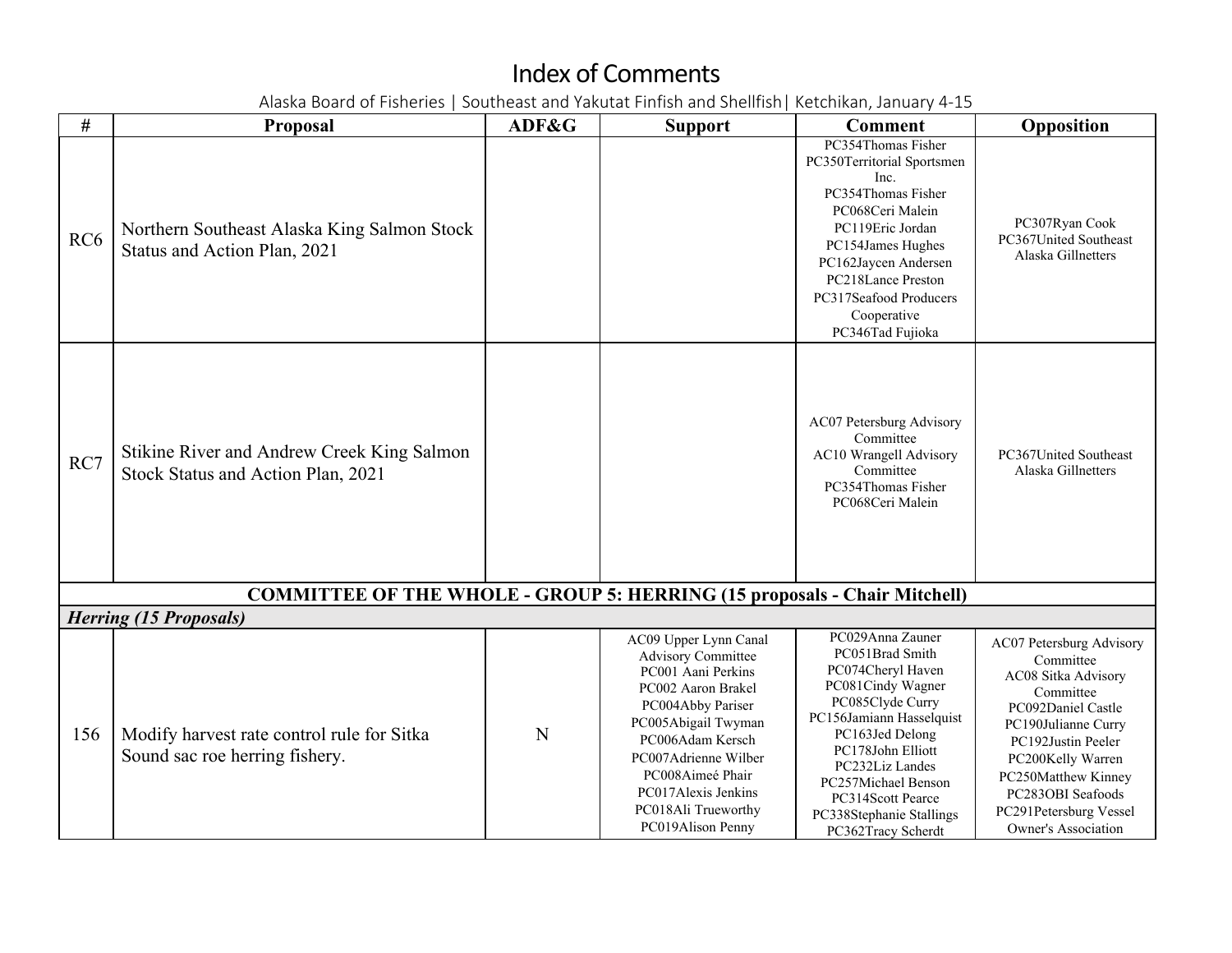| $\#$ | Proposal               | ADF&G | <b>Support</b>                                    | <b>Comment</b>        | Opposition                   |
|------|------------------------|-------|---------------------------------------------------|-----------------------|------------------------------|
|      |                        |       | PC020Amanda Bremner                               | PC371Wanda Culp       | PC293Purse Seine Vessel      |
|      |                        |       | PC022Andrew Chione                                | PC376 Zach LaPerriere | <b>Owners Association</b>    |
|      |                        |       | PC026Anna Cheng                                   |                       | PC322Sherri Blankenship      |
|      |                        |       | PC027Anna Laffrey                                 |                       | PC324Sidney Kinney           |
|      |                        |       | PC028Anna Roy                                     |                       | PC325Silver Bay Seafoods     |
|      |                        |       | PC030Anne Fuller                                  |                       | PC331Southeast Alaska        |
|      |                        |       | PC031Annette Rose Coomber                         |                       | Fisherman's Alliance         |
|      |                        |       | PC034Artemis Klejka                               |                       | PC333Southeast Alaska        |
|      |                        |       | PC035Aurora Taylor                                |                       | Seiners Association          |
|      |                        |       | PC036Autumn Simons                                |                       | PC335Southeast Herring       |
|      |                        |       | PC037Axel Minks                                   |                       | <b>Conservation Alliance</b> |
|      |                        |       | PC038Barbara Anderson                             |                       | PC355Thomas Nelson           |
|      |                        |       | PC039Becca Merriman-                              |                       | PC366United Fishermen of     |
|      |                        |       | Goldring                                          |                       | Alaska                       |
|      |                        |       | PC040Ben Hughey                                   |                       |                              |
|      |                        |       | PC043Benjamin Timby                               |                       |                              |
|      | Proposal 156 continued |       | PC045Bethany Goodrich                             |                       |                              |
|      |                        |       | PC046Bill Hanson                                  |                       |                              |
|      |                        |       | PC050Bonnie Demerjian                             |                       |                              |
|      |                        |       | PC055Bridget Hitchcock                            |                       |                              |
|      |                        |       | PC056Britt Tonnessen                              |                       |                              |
|      |                        |       | PC058Bryan Lovett                                 |                       |                              |
|      |                        |       | PC061Callie Simmons                               |                       |                              |
|      |                        |       | PC062Carly Dennis                                 |                       |                              |
|      |                        |       | PC063Carol Hughey                                 |                       |                              |
|      |                        |       | PC065Catherine Jenkins                            |                       |                              |
|      |                        |       | PC066Catherine Rey                                |                       |                              |
|      |                        |       | PC067Catherine Riley                              |                       |                              |
|      |                        |       | PC069Chandler O'Connell                           |                       |                              |
|      |                        |       | PC075Chiara Dangelo                               |                       |                              |
|      |                        |       | PC077Chris Stewart                                |                       |                              |
|      |                        |       | PC078Christine Woll                               |                       |                              |
|      |                        |       | PC080Cindy Stiles                                 |                       |                              |
|      |                        |       | PC082Citizens of Ketchikan<br>PC083Claire Manning |                       |                              |
|      |                        |       | PC084Claire Sanchez                               |                       |                              |
|      |                        |       | PC086Colin Arisman                                |                       |                              |
|      |                        |       | PC088Courtney MacArthur                           |                       |                              |
|      |                        |       | PC090Cristen Kimball                              |                       |                              |
|      |                        |       | PC091Daniel Cannon                                |                       |                              |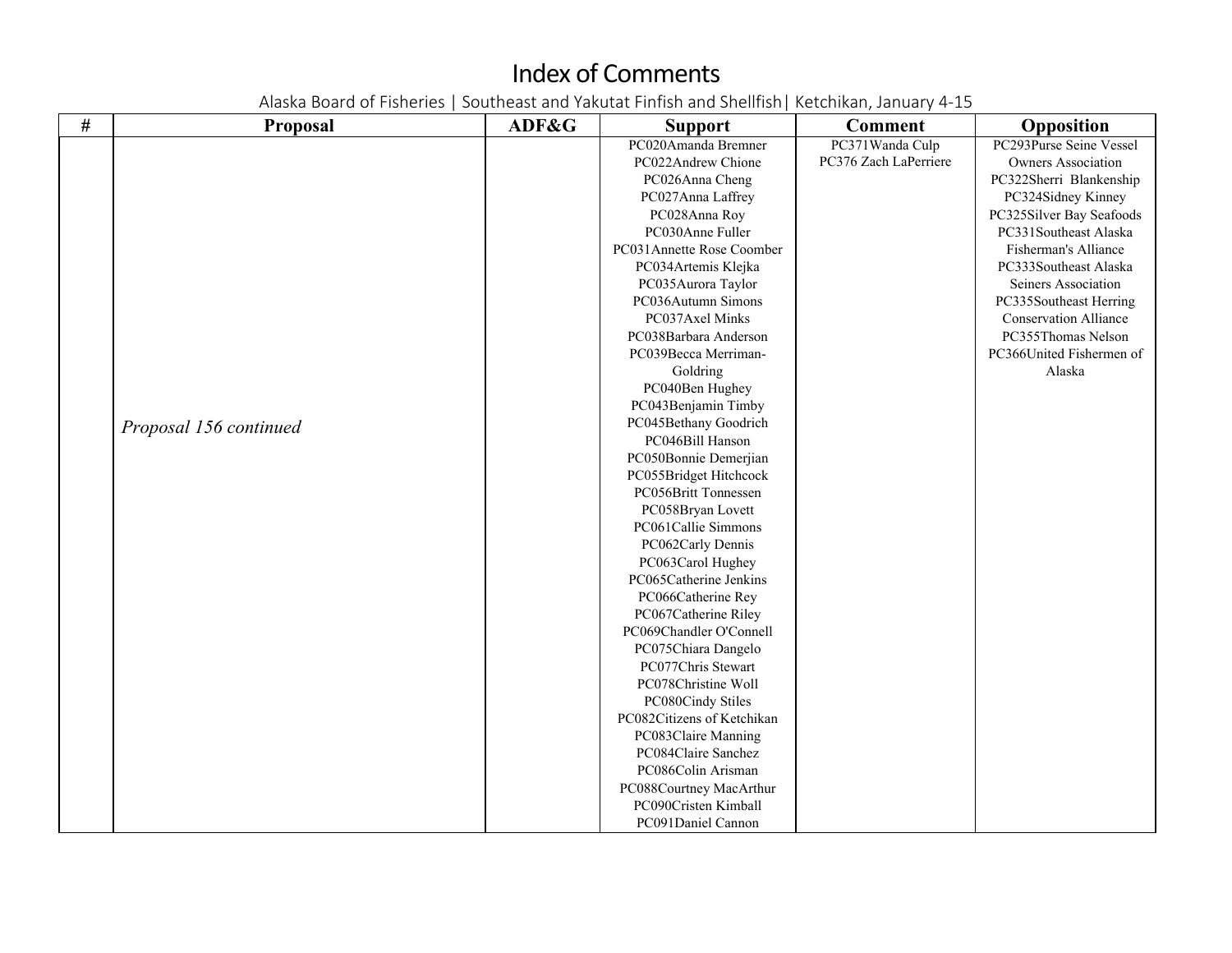| $\#$ | <b>Proposal</b>        | ADF&G | <b>Support</b>          | <b>Comment</b> | Opposition |
|------|------------------------|-------|-------------------------|----------------|------------|
|      |                        |       | PC097David Egan         |                |            |
|      |                        |       | PC100David O'Rorke      |                |            |
|      |                        |       | PC105Devon Calvin       |                |            |
|      |                        |       | PC106Diana Brooks       |                |            |
|      |                        |       | PC108Donald Hernandez   |                |            |
|      |                        |       | PC111Drew Larson        |                |            |
|      |                        |       | PC112Eleanor Lo Re      |                |            |
|      |                        |       | PC113Eleyna Rosenthal   |                |            |
|      |                        |       | PC114Eli Evans          |                |            |
|      |                        |       | PC115Elizabeth Egan     |                |            |
|      |                        |       | PC116Elizabeth Leonard  |                |            |
|      |                        |       | PC117Elsa Sebastian     |                |            |
|      |                        |       | PC118Emma Thompson      |                |            |
|      |                        |       | PC121Eric Morrison      |                |            |
|      |                        |       | PC122Ernest Manewal     |                |            |
|      |                        |       | PC123Esther Kennedy     |                |            |
|      | Proposal 156 continued |       | PC127Fei Ewald          |                |            |
|      |                        |       | PC130Gabrial Canfield   |                |            |
|      |                        |       | PC133Genevieve Lapidus  |                |            |
|      |                        |       | PC134Gianna Kersch      |                |            |
|      |                        |       | PC135Glo Chitwood       |                |            |
|      |                        |       | PC136Grant EchoHawk     |                |            |
|      |                        |       | PC141Hannah Berry       |                |            |
|      |                        |       | PC142Hannah Wilson      |                |            |
|      |                        |       | PC144Henry Westmoreland |                |            |
|      |                        |       | PC145Hillary Hunter     |                |            |
|      |                        |       | PC146Holland Bool       |                |            |
|      |                        |       | PC148Jacob Finsen       |                |            |
|      |                        |       | PC151Jacyn Schmidt      |                |            |
|      |                        |       | PC153James Erickson     |                |            |
|      |                        |       | PC157Janalee Gage       |                |            |
|      |                        |       | PC158Janessa Newman     |                |            |
|      |                        |       | PC168Jeffrey Short      |                |            |
|      |                        |       | PC170Jesse Hughey       |                |            |
|      |                        |       | PC172Jim Bleil          |                |            |
|      |                        |       | PC173Joan Mcbeen        |                |            |
|      |                        |       | PC180John Neary         |                |            |
|      |                        |       | PC183Jonathan Emmons    |                |            |
|      |                        |       | PC186Joseph Hillaire Jr |                |            |
|      |                        |       | PC189Julia Hommel       |                |            |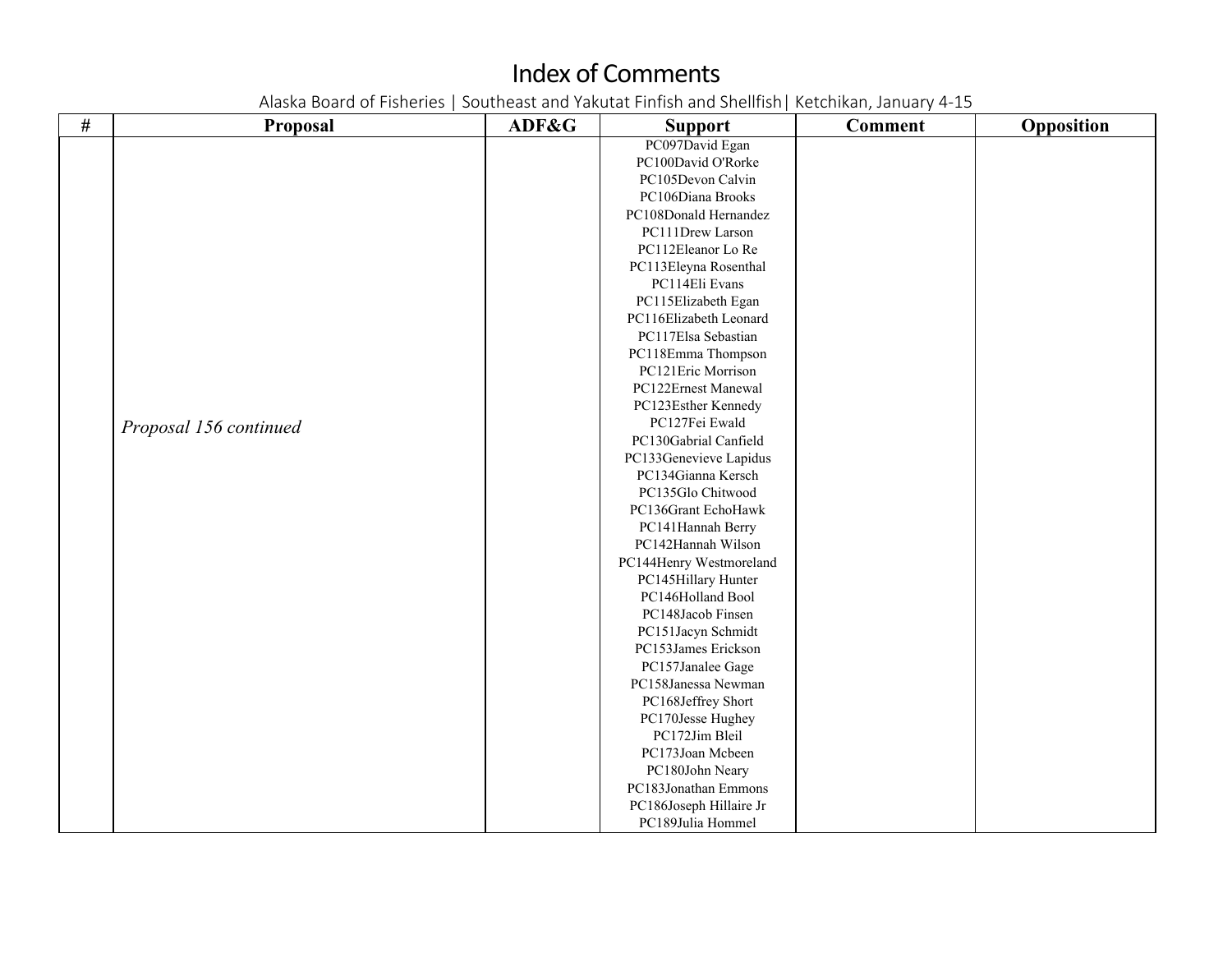| $\#$ | <b>Proposal</b>        | ADF&G | <b>Support</b>             | <b>Comment</b> | Opposition |
|------|------------------------|-------|----------------------------|----------------|------------|
|      |                        |       | PC191Justin Moody          |                |            |
|      |                        |       | PC194Kaitlyn Conway        |                |            |
|      |                        |       | PC198Karla Hart            |                |            |
|      |                        |       | PC199Katelyn Stiles        |                |            |
|      |                        |       | PC204Keshia Lawrence       |                |            |
|      |                        |       | PC205Ketchikan Indian      |                |            |
|      |                        |       | Community                  |                |            |
|      |                        |       | PC206Kevan O'Hanlon        |                |            |
|      |                        |       | PC208Kimberly Ramos        |                |            |
|      |                        |       | PC212Korry Harvey          |                |            |
|      |                        |       | PC213Kristine Fulton       |                |            |
|      |                        |       | PC215Kylee Jones           |                |            |
|      |                        |       | PC216La quen náay Medicine |                |            |
|      |                        |       | Crow                       |                |            |
|      |                        |       | PC217Lakota Harden         |                |            |
|      | Proposal 156 continued |       | PC219Larisa Manewal        |                |            |
|      |                        |       | PC220Larry and Gail Taylor |                |            |
|      |                        |       | PC221Laura Baldwin         |                |            |
|      |                        |       | PC222Laurel Stark          |                |            |
|      |                        |       | PC223Lauren Cusimano       |                |            |
|      |                        |       | PC225Leah Canfield         |                |            |
|      |                        |       | PC226Leah Mason            |                |            |
|      |                        |       | PC231Lindsay Johnson       |                |            |
|      |                        |       | PC235Lucy Harvey           |                |            |
|      |                        |       | PC237Lynn and Vince Murray |                |            |
|      |                        |       | PC238Maegan Bolin          |                |            |
|      |                        |       | PC239Mamie Williams        |                |            |
|      |                        |       | PC243Martine Glaros        |                |            |
|      |                        |       | PC244Mary Stewart          |                |            |
|      |                        |       | PC245MaryCait Dolan        |                |            |
|      |                        |       | PC248Matthew Hemenway      |                |            |
|      |                        |       | PC249Matthew Jackson       |                |            |
|      |                        |       | PC252Max Kritzer           |                |            |
|      |                        |       | PC253Maya Reda-Williams    |                |            |
|      |                        |       | PC254Megan Moody           |                |            |
|      |                        |       | PC255Mel Izard             |                |            |
|      |                        |       | PC256Melissa Wechter       |                |            |
|      |                        |       | PC261Michaela Goade        |                |            |
|      |                        |       | PC266Nancy Keen            |                |            |
|      |                        |       | PC267Naomi Michalsen       |                |            |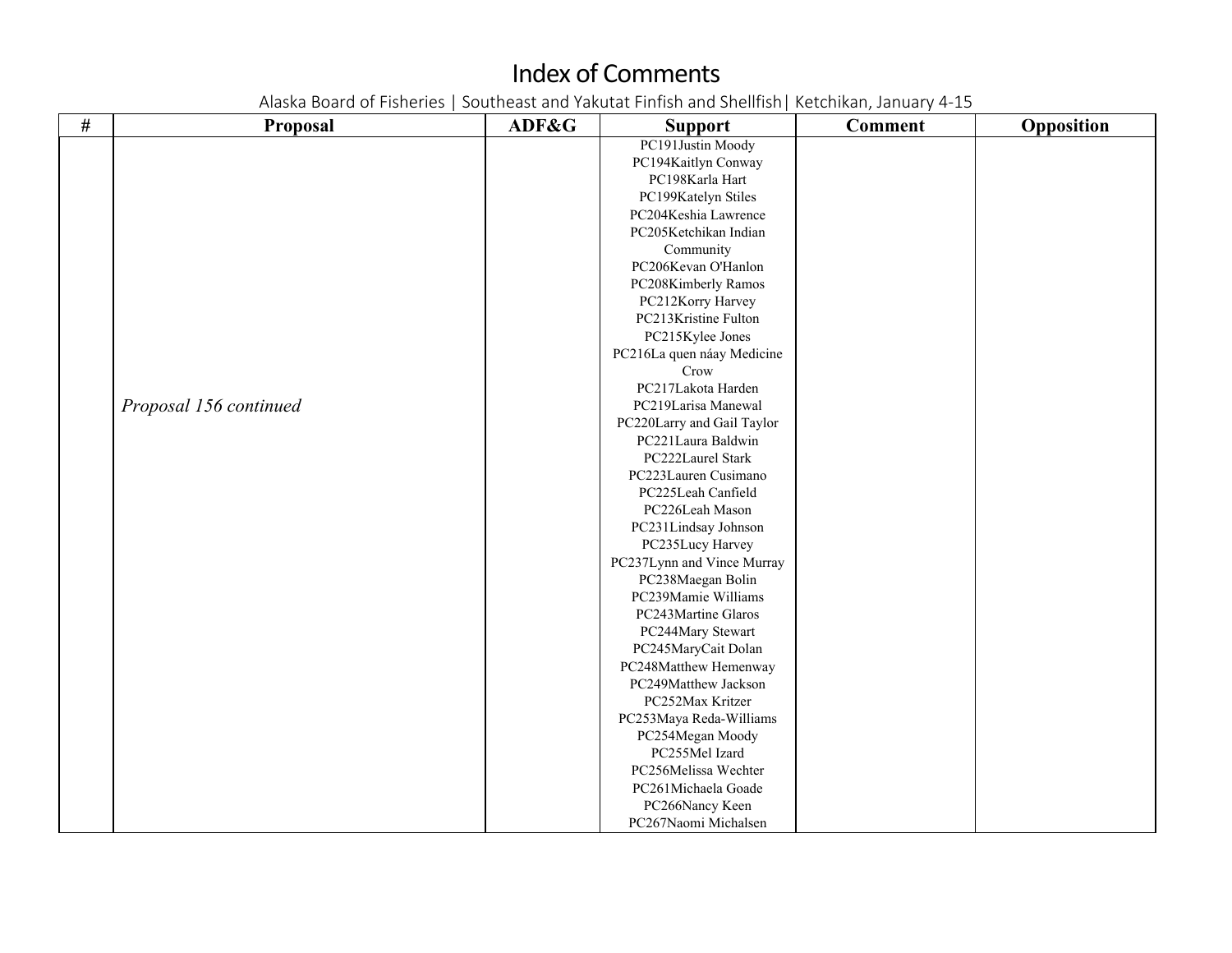| $\#$ | Proposal               | ADF&G | <b>Support</b>             | <b>Comment</b> | Opposition |
|------|------------------------|-------|----------------------------|----------------|------------|
|      |                        |       | PC268Natalie Kilmer        |                |            |
|      |                        |       | PC269Natalie Watson        |                |            |
|      |                        |       | PC270Nathan Borson         |                |            |
|      | Proposal 156 continued |       | PC273Native Peoples Action |                |            |
|      |                        |       | PC275Nellie Lipscomb       |                |            |
|      |                        |       | PC277Nicholas Galanin      |                |            |
|      |                        |       | PC278Nicole Windhausen     |                |            |
|      |                        |       | PC279Nina Yagual           |                |            |
|      |                        |       | PC284Oliver Price          |                |            |
|      |                        |       | PC286Patricia Alexander    |                |            |
|      |                        |       | PC289Peter Bradley         |                |            |
|      |                        |       | PC297Ric Berkholtz         |                |            |
|      |                        |       | PC302Robert Sylvester      |                |            |
|      |                        |       | PC303Rochelle Miller       |                |            |
|      |                        |       | PC304Romy Bekeris          |                |            |
|      |                        |       | PC312Sarah Stewart         |                |            |
|      |                        |       | PC319Serena                |                |            |
|      |                        |       | PC321Shawaan Jackson-      |                |            |
|      |                        |       | Gamble                     |                |            |
|      |                        |       | PC323Shireen Nickel        |                |            |
|      |                        |       | PC327Sitka Conservation    |                |            |
|      |                        |       | Society                    |                |            |
|      |                        |       | PC328Sitka Tlingit & Haida |                |            |
|      |                        |       | Community Council          |                |            |
|      |                        |       | PC329Sitka Tribe of Alaska |                |            |
|      |                        |       | PC330Southeast Alaska      |                |            |
|      |                        |       | Conservation Council       |                |            |
|      |                        |       | PC337Stephanie Masterman   |                |            |
|      |                        |       | PC340Steve Hutchinson      |                |            |
|      |                        |       | PC347Taylor White          |                |            |
|      |                        |       | PC352Tessa Schmidt         |                |            |
|      |                        |       | PC357Tia Atkinson          |                |            |
|      |                        |       | PC361Tracy Rivera          |                |            |
|      |                        |       | PC363Tracy Sylvester       |                |            |
|      |                        |       | PC365Trevor Schoening      |                |            |
|      |                        |       | PC369Victoria Curran       |                |            |
|      |                        |       |                            |                |            |
|      |                        |       |                            |                |            |
|      |                        |       |                            |                |            |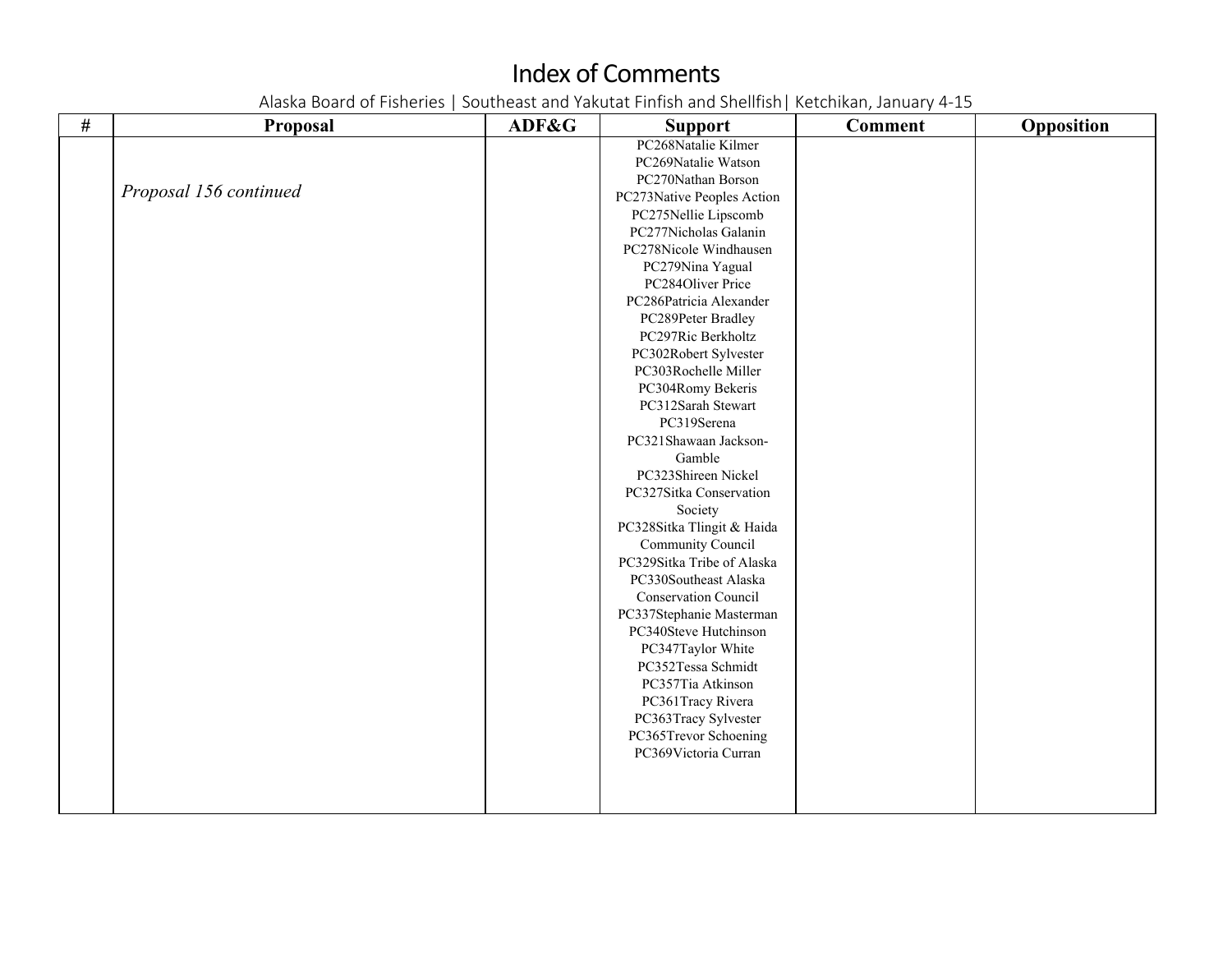| #   | <b>Proposal</b>                                                                                                 | ADF&G         | <b>Support</b>                                                                                                                                                                                                                                                                                                                                                                                                                                                                                                                                                                                                                                                                                                                                                                                                                                                                                                          | <b>Comment</b>                                                                                                                                                                                                                                                                                                                     | Opposition                                                                                                                                                                                                                                                                                                                                                                                                                                                                                                                                                                                                                        |
|-----|-----------------------------------------------------------------------------------------------------------------|---------------|-------------------------------------------------------------------------------------------------------------------------------------------------------------------------------------------------------------------------------------------------------------------------------------------------------------------------------------------------------------------------------------------------------------------------------------------------------------------------------------------------------------------------------------------------------------------------------------------------------------------------------------------------------------------------------------------------------------------------------------------------------------------------------------------------------------------------------------------------------------------------------------------------------------------------|------------------------------------------------------------------------------------------------------------------------------------------------------------------------------------------------------------------------------------------------------------------------------------------------------------------------------------|-----------------------------------------------------------------------------------------------------------------------------------------------------------------------------------------------------------------------------------------------------------------------------------------------------------------------------------------------------------------------------------------------------------------------------------------------------------------------------------------------------------------------------------------------------------------------------------------------------------------------------------|
| 157 | Modify harvest rate for Sitka Sound<br>commercial sac roe herring fishery based on<br>forecasted age structure. | $\mathcal{O}$ | AC09 Upper Lynn Canal<br><b>Advisory Committee</b><br>PC001 Aani Perkins<br>PC002 Aaron Brakel<br>PC004Abby Pariser<br>PC005Abigail Twyman<br>PC006Adam Kersch<br>PC007Adrienne Wilber<br>PC008Aimeé Phair<br>PC017Alexis Jenkins<br>PC018Ali Trueworthy<br>PC019Alison Penny<br>PC020Amanda Bremner<br>PC021 Andres Camacho<br>PC022Andrew Chione<br>PC026Anna Cheng<br>PC027Anna Laffrey<br>PC028Anna Roy<br>PC030Anne Fuller<br>PC031Annette Rose Coomber<br>PC034Artemis Klejka<br>PC035Aurora Taylor<br>PC036Autumn Simons<br>PC037Axel Minks<br>PC038Barbara Anderson<br>PC039Becca Merriman-<br>Goldring<br>PC040Ben Hughey<br>PC043Benjamin Timby<br>PC045Bethany Goodrich<br>PC046Bill Hanson<br>PC050Bonnie Demerjian<br>PC055Bridget Hitchcock<br>PC056Britt Tonnessen<br>PC058Bryan Lovett<br>PC061Callie Simmons<br>PC062Carly Dennis<br>PC063Carol Hughey<br>PC065Catherine Jenkins<br>PC066Catherine Rey | PC029Anna Zauner<br>PC051Brad Smith<br>PC074Cheryl Haven<br>PC081Cindy Wagner<br>PC085Clyde Curry<br>PC156Jamiann Hasselquist<br>PC163Jed Delong<br>PC178John Elliott<br>PC232Liz Landes<br>PC257Michael Benson<br>PC314Scott Pearce<br>PC338Stephanie Stallings<br>PC362Tracy Scherdt<br>PC371Wanda Culp<br>PC376 Zach LaPerriere | AC07 Petersburg Advisory<br>Committee<br>AC08 Sitka Advisory<br>Committee<br>PC092Daniel Castle<br>PC190Julianne Curry<br>PC192Justin Peeler<br>PC200Kelly Warren<br>PC250Matthew Kinney<br>PC283OBI Seafoods<br>PC291Petersburg Vessel<br><b>Owner's Association</b><br>PC293Purse Seine Vessel<br><b>Owners Association</b><br>PC322Sherri Blankenship<br>PC324Sidney Kinney<br>PC325Silver Bay Seafoods<br>PC331Southeast Alaska<br>Fisherman's Alliance<br>PC333Southeast Alaska<br>Seiners Association<br>PC335Southeast Herring<br><b>Conservation Alliance</b><br>PC355Thomas Nelson<br>PC366United Fishermen of<br>Alaska |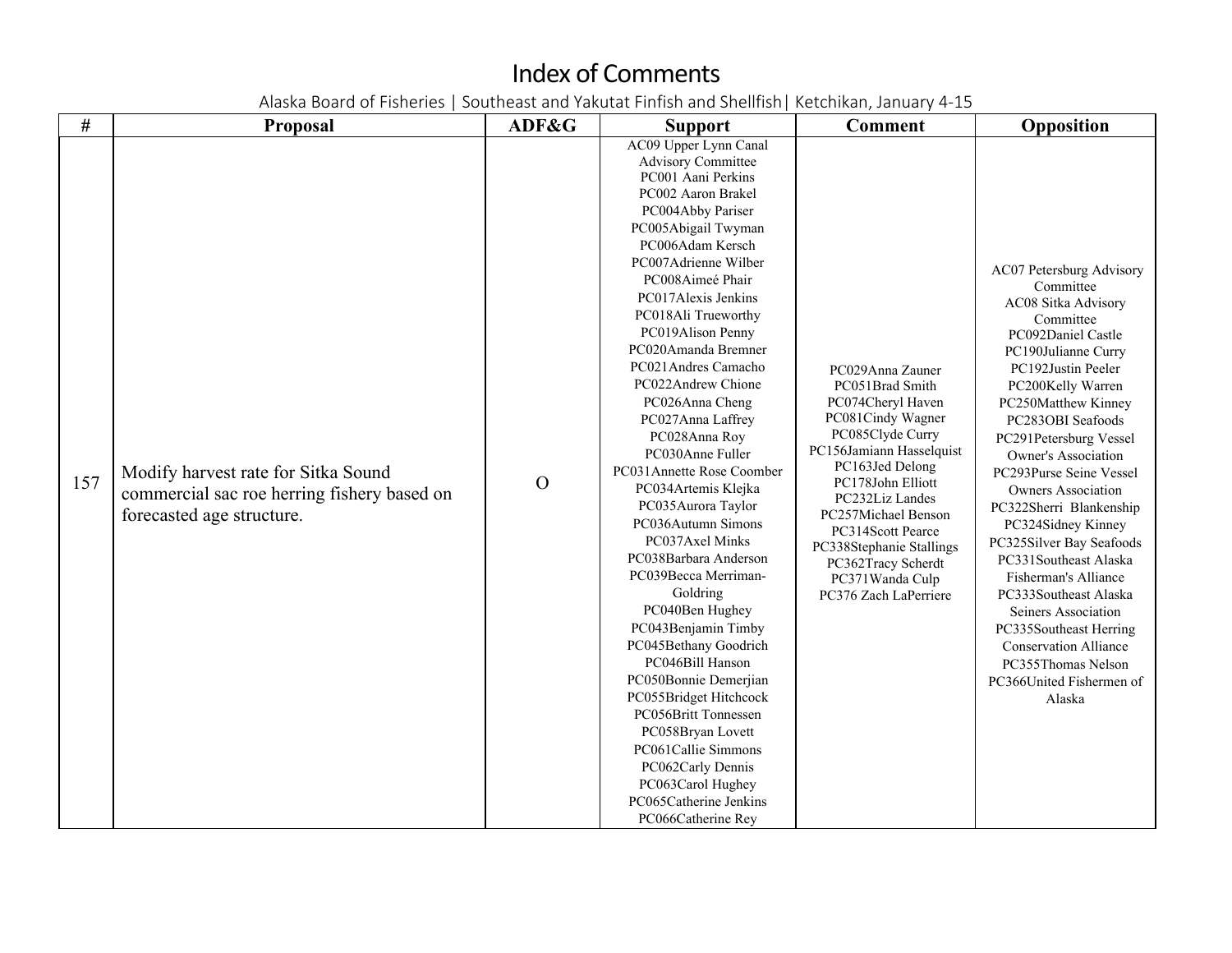| $\#$ | <b>Proposal</b>        | ADF&G | <b>Support</b>             | <b>Comment</b> | Opposition |
|------|------------------------|-------|----------------------------|----------------|------------|
|      |                        |       | PC067Catherine Riley       |                |            |
|      |                        |       | PC069Chandler O'Connell    |                |            |
|      |                        |       | PC075Chiara Dangelo        |                |            |
|      |                        |       | PC077Chris Stewart         |                |            |
|      |                        |       | PC078Christine Woll        |                |            |
|      |                        |       | PC080Cindy Stiles          |                |            |
|      |                        |       | PC082Citizens of Ketchikan |                |            |
|      |                        |       | PC083Claire Manning        |                |            |
|      |                        |       | PC084Claire Sanchez        |                |            |
|      |                        |       | PC086Colin Arisman         |                |            |
|      |                        |       | PC088Courtney MacArthur    |                |            |
|      |                        |       | PC090Cristen Kimball       |                |            |
|      | Proposal 157 continued |       | PC091Daniel Cannon         |                |            |
|      |                        |       | PC097David Egan            |                |            |
|      |                        |       | PC100David O'Rorke         |                |            |
|      |                        |       | PC105Devon Calvin          |                |            |
|      |                        |       | PC106Diana Brooks          |                |            |
|      |                        |       | PC108Donald Hernandez      |                |            |
|      |                        |       | PC111Drew Larson           |                |            |
|      |                        |       | PC112Eleanor Lo Re         |                |            |
|      |                        |       | PC113Eleyna Rosenthal      |                |            |
|      |                        |       | PC114Eli Evans             |                |            |
|      |                        |       | PC115Elizabeth Egan        |                |            |
|      |                        |       | PC116Elizabeth Leonard     |                |            |
|      |                        |       | PC117Elsa Sebastian        |                |            |
|      |                        |       | PC118Emma Thompson         |                |            |
|      |                        |       | PC121Eric Morrison         |                |            |
|      |                        |       | PC122Ernest Manewal        |                |            |
|      |                        |       | PC123Esther Kennedy        |                |            |
|      |                        |       | PC127Fei Ewald             |                |            |
|      |                        |       | PC130Gabrial Canfield      |                |            |
|      |                        |       | PC133Genevieve Lapidus     |                |            |
|      |                        |       | PC134Gianna Kersch         |                |            |
|      |                        |       | PC135Glo Chitwood          |                |            |
|      |                        |       | PC136Grant EchoHawk        |                |            |
|      |                        |       | PC141Hannah Berry          |                |            |
|      |                        |       | PC142Hannah Wilson         |                |            |
|      |                        |       | PC144Henry Westmoreland    |                |            |
|      |                        |       | PC145Hillary Hunter        |                |            |
|      |                        |       | PC146Holland Bool          |                |            |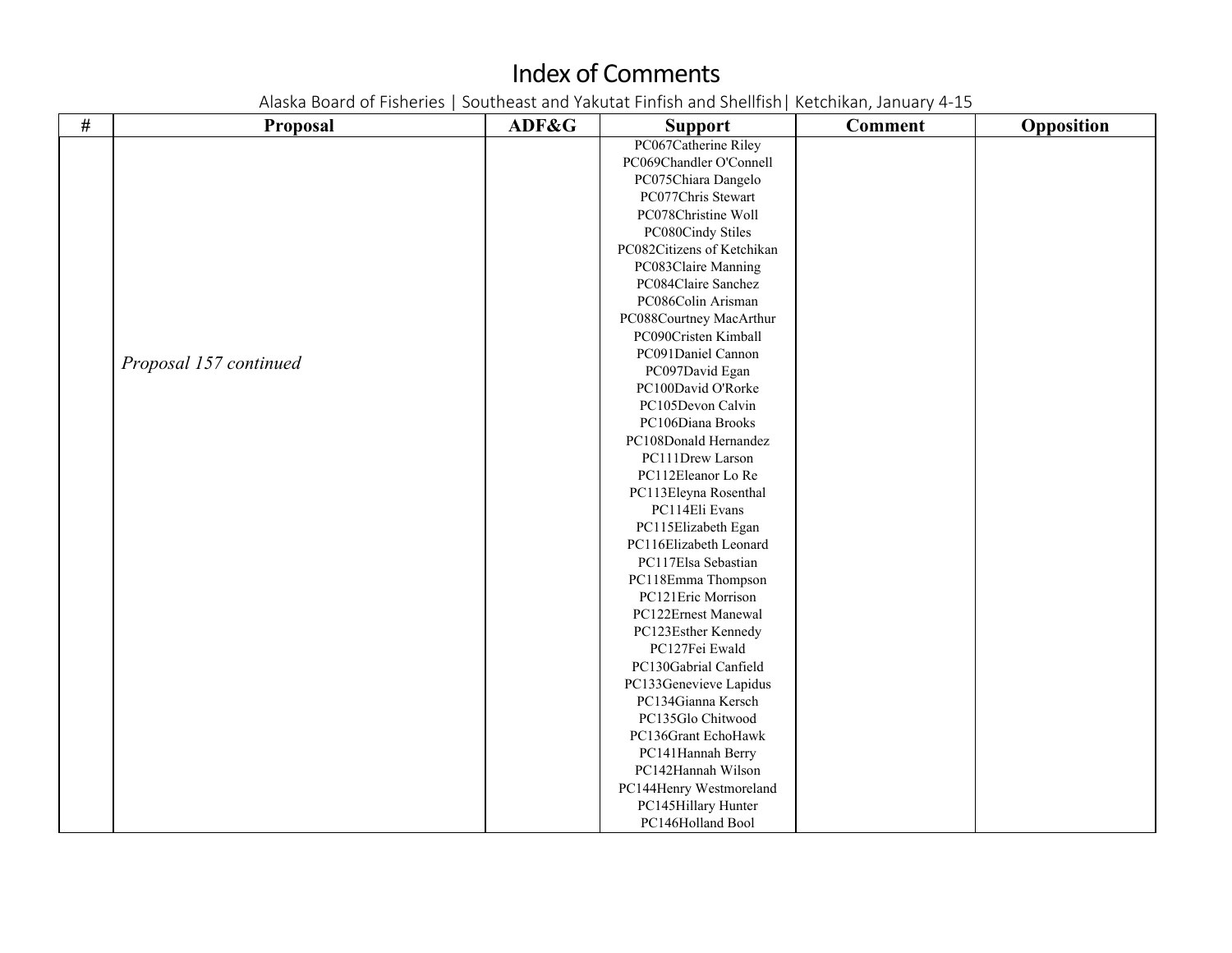| # | Proposal               | ADF&G | <b>Support</b>             | <b>Comment</b> | Opposition |
|---|------------------------|-------|----------------------------|----------------|------------|
|   |                        |       | PC148Jacob Finsen          |                |            |
|   |                        |       | PC151Jacyn Schmidt         |                |            |
|   |                        |       | PC153James Erickson        |                |            |
|   |                        |       | PC157Janalee Gage          |                |            |
|   |                        |       | PC158Janessa Newman        |                |            |
|   |                        |       | PC168Jeffrey Short         |                |            |
|   |                        |       | PC170Jesse Hughey          |                |            |
|   |                        |       | PC172Jim Bleil             |                |            |
|   |                        |       | PC173Joan Mcbeen           |                |            |
|   |                        |       | PC180John Neary            |                |            |
|   |                        |       | PC183Jonathan Emmons       |                |            |
|   | Proposal 157 continued |       | PC186Joseph Hillaire Jr    |                |            |
|   |                        |       | PC189Julia Hommel          |                |            |
|   |                        |       | PC191Justin Moody          |                |            |
|   |                        |       | PC194Kaitlyn Conway        |                |            |
|   |                        |       | PC198Karla Hart            |                |            |
|   |                        |       | PC199Katelyn Stiles        |                |            |
|   |                        |       | PC204Keshia Lawrence       |                |            |
|   |                        |       | PC205Ketchikan Indian      |                |            |
|   |                        |       | Community                  |                |            |
|   |                        |       | PC206Kevan O'Hanlon        |                |            |
|   |                        |       | PC208Kimberly Ramos        |                |            |
|   |                        |       | PC212Korry Harvey          |                |            |
|   |                        |       | PC213Kristine Fulton       |                |            |
|   |                        |       | PC215Kylee Jones           |                |            |
|   |                        |       | PC216La quen náay Medicine |                |            |
|   |                        |       | Crow                       |                |            |
|   |                        |       | PC217Lakota Harden         |                |            |
|   |                        |       | PC219Larisa Manewal        |                |            |
|   |                        |       | PC220Larry and Gail Taylor |                |            |
|   |                        |       | PC221Laura Baldwin         |                |            |
|   |                        |       | PC222Laurel Stark          |                |            |
|   |                        |       | PC223Lauren Cusimano       |                |            |
|   |                        |       | PC225Leah Canfield         |                |            |
|   |                        |       | PC226Leah Mason            |                |            |
|   |                        |       | PC231Lindsay Johnson       |                |            |
|   |                        |       | PC235Lucy Harvey           |                |            |
|   |                        |       | PC237Lynn and Vince Murray |                |            |
|   |                        |       | PC238Maegan Bolin          |                |            |
|   |                        |       | PC239Mamie Williams        |                |            |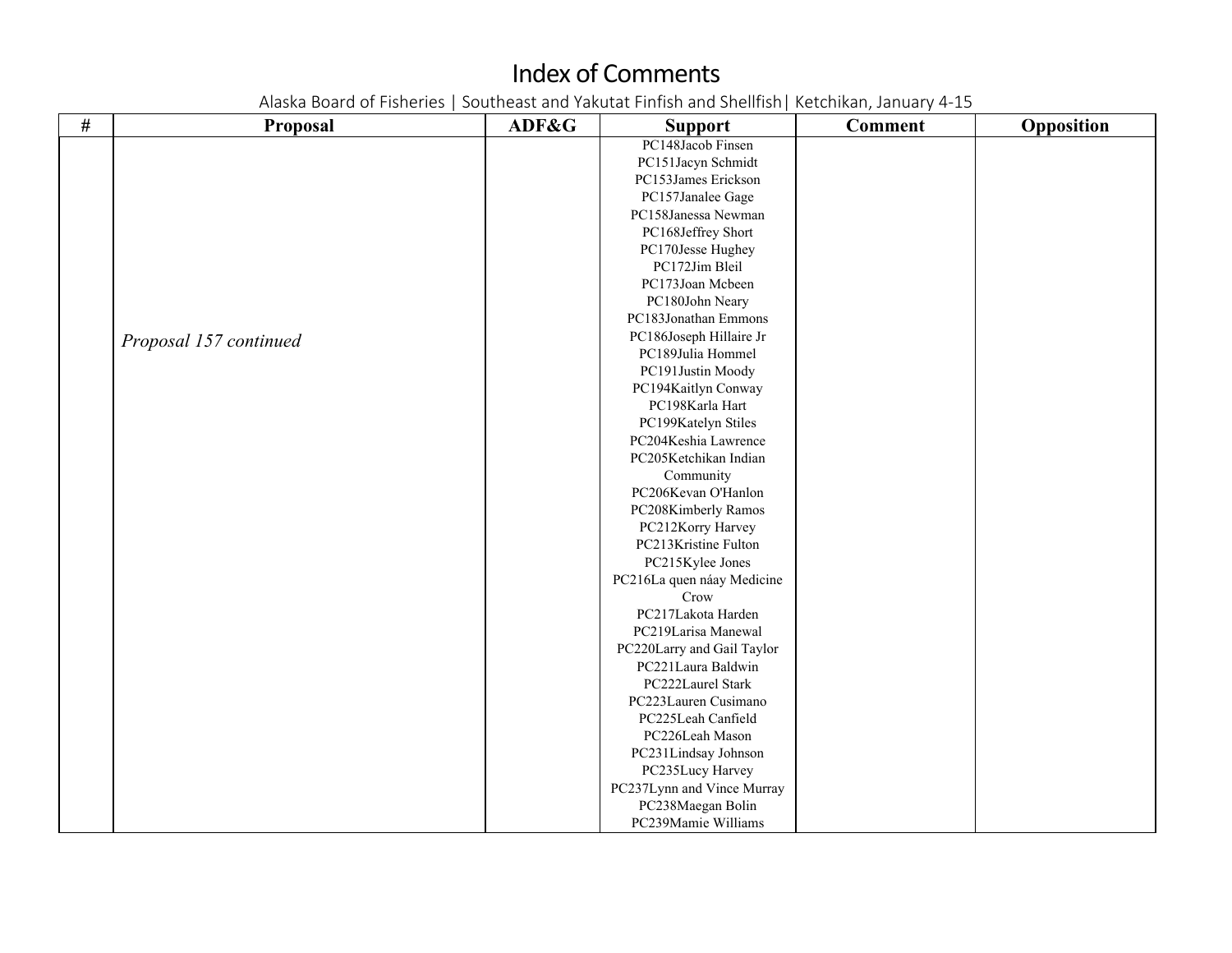| $\#$ | <b>Proposal</b>        | ADF&G | <b>Support</b>             | <b>Comment</b> | Opposition |
|------|------------------------|-------|----------------------------|----------------|------------|
|      |                        |       | PC243Martine Glaros        |                |            |
|      |                        |       | PC244Mary Stewart          |                |            |
|      |                        |       | PC245MaryCait Dolan        |                |            |
|      |                        |       | PC248Matthew Hemenway      |                |            |
|      |                        |       | PC249Matthew Jackson       |                |            |
|      |                        |       | PC252Max Kritzer           |                |            |
|      |                        |       | PC253Maya Reda-Williams    |                |            |
|      |                        |       | PC254Megan Moody           |                |            |
|      |                        |       | PC255Mel Izard             |                |            |
|      |                        |       | PC256Melissa Wechter       |                |            |
|      |                        |       | PC261Michaela Goade        |                |            |
|      | Proposal 157 continued |       | PC266Nancy Keen            |                |            |
|      |                        |       | PC267Naomi Michalsen       |                |            |
|      |                        |       | PC268Natalie Kilmer        |                |            |
|      |                        |       | PC269Natalie Watson        |                |            |
|      |                        |       | PC270Nathan Borson         |                |            |
|      |                        |       | PC273Native Peoples Action |                |            |
|      |                        |       | PC275Nellie Lipscomb       |                |            |
|      |                        |       | PC277Nicholas Galanin      |                |            |
|      |                        |       | PC278Nicole Windhausen     |                |            |
|      |                        |       | PC279Nina Yagual           |                |            |
|      |                        |       | PC284Oliver Price          |                |            |
|      |                        |       | PC286Patricia Alexander    |                |            |
|      |                        |       | PC289Peter Bradley         |                |            |
|      |                        |       | PC297Ric Berkholtz         |                |            |
|      |                        |       | PC302Robert Sylvester      |                |            |
|      |                        |       | PC303Rochelle Miller       |                |            |
|      |                        |       | PC304Romy Bekeris          |                |            |
|      |                        |       | PC312Sarah Stewart         |                |            |
|      |                        |       | PC319Serena                |                |            |
|      |                        |       | PC321Shawaan Jackson-      |                |            |
|      |                        |       | Gamble                     |                |            |
|      |                        |       | PC323Shireen Nickel        |                |            |
|      |                        |       | PC327Sitka Conservation    |                |            |
|      |                        |       | Society                    |                |            |
|      |                        |       | PC329Sitka Tribe of Alaska |                |            |
|      |                        |       | PC330Southeast Alaska      |                |            |
|      |                        |       | Conservation Council       |                |            |
|      |                        |       | PC337Stephanie Masterman   |                |            |
|      |                        |       | PC340Steve Hutchinson      |                |            |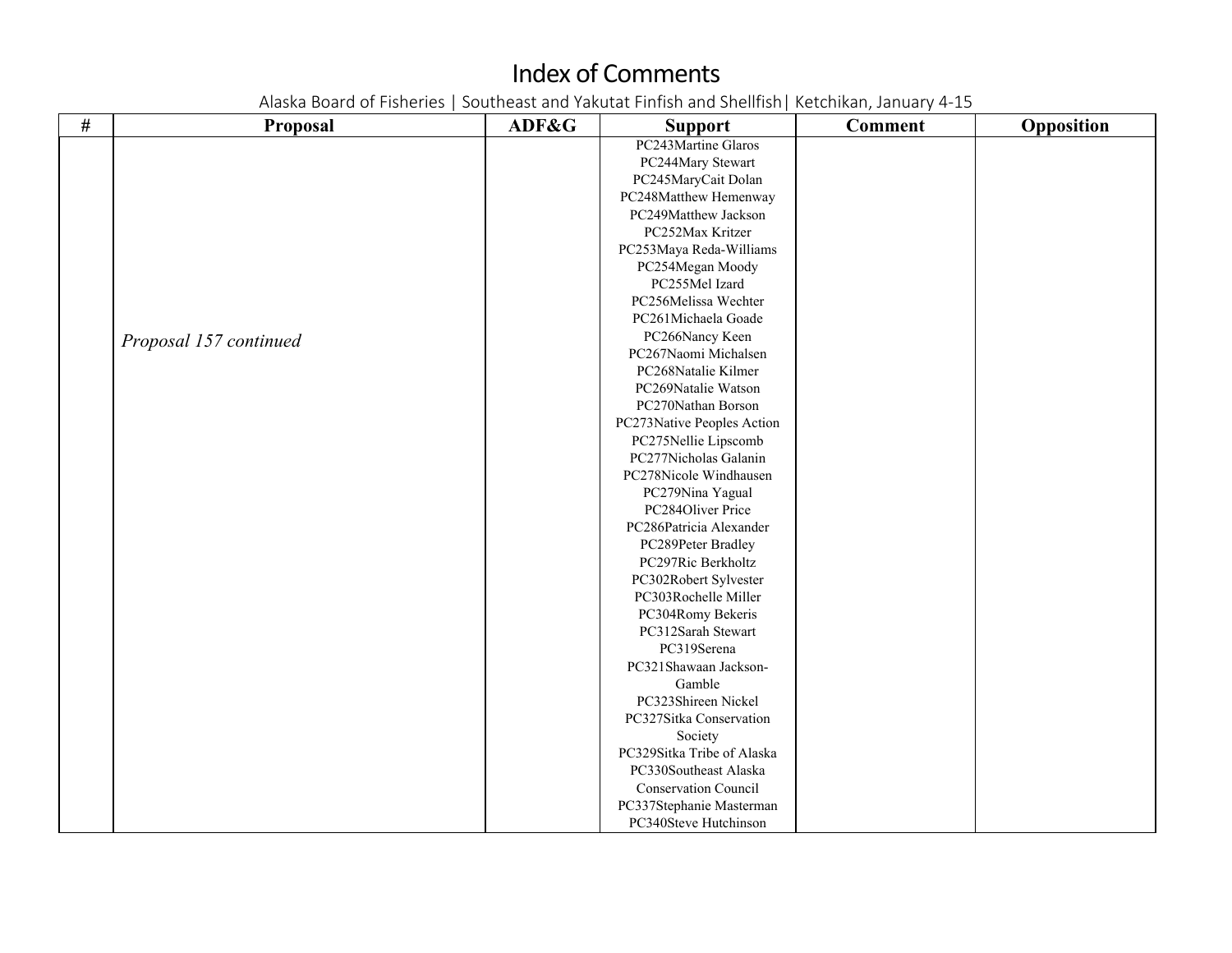| #   | Proposal                                                                                                                   | ADF&G    | <b>Support</b>                                                                                                                                                                                                                                                                                                                                                                                                                                     | <b>Comment</b>                                                                                                                                                                                                                                                                                                                     | Opposition                                                                                                                                                                                                                                                                                                                                                                                                                                                              |
|-----|----------------------------------------------------------------------------------------------------------------------------|----------|----------------------------------------------------------------------------------------------------------------------------------------------------------------------------------------------------------------------------------------------------------------------------------------------------------------------------------------------------------------------------------------------------------------------------------------------------|------------------------------------------------------------------------------------------------------------------------------------------------------------------------------------------------------------------------------------------------------------------------------------------------------------------------------------|-------------------------------------------------------------------------------------------------------------------------------------------------------------------------------------------------------------------------------------------------------------------------------------------------------------------------------------------------------------------------------------------------------------------------------------------------------------------------|
|     | Proposal 157 continued                                                                                                     |          | PC347Taylor White<br>PC352Tessa Schmidt<br>PC357Tia Atkinson<br>PC361Tracy Rivera<br>PC363Tracy Sylvester<br>PC365Trevor Schoening<br>PC369Victoria Curran<br>PC370Virginia Bottorff<br>PC373Willoughby Peterson<br>PC374 Woody Cyr<br>PC375 Yolanda Fulmer                                                                                                                                                                                        |                                                                                                                                                                                                                                                                                                                                    |                                                                                                                                                                                                                                                                                                                                                                                                                                                                         |
| 158 | Incorporate forecasted age structure into Sitka<br>Sound commercial sac roe herring fishery<br>spawning biomass threshold. | $\Omega$ | AC08 Sitka Advisory<br>Committee S/A<br>AC09 Upper Lynn Canal<br><b>Advisory Committee</b><br>PC001 Aani Perkins<br>PC002 Aaron Brakel<br>PC004Abby Pariser<br>PC005Abigail Twyman<br>PC006Adam Kersch<br>PC007Adrienne Wilber<br>PC008Aimeé Phair<br>PC017Alexis Jenkins<br>PC018Ali Trueworthy<br>PC019Alison Penny<br>PC020Amanda Bremner<br>PC021Andres Camacho<br>PC022Andrew Chione<br>PC026Anna Cheng<br>PC027Anna Laffrey<br>PC028Anna Roy | PC029Anna Zauner<br>PC051Brad Smith<br>PC074Cheryl Haven<br>PC081Cindy Wagner<br>PC085Clyde Curry<br>PC156Jamiann Hasselquist<br>PC163Jed Delong<br>PC178John Elliott<br>PC232Liz Landes<br>PC257Michael Benson<br>PC314Scott Pearce<br>PC338Stephanie Stallings<br>PC362Tracy Scherdt<br>PC371Wanda Culp<br>PC376 Zach LaPerriere | AC07 Petersburg Advisory<br>Committee<br>PC092Daniel Castle<br>PC190Julianne Curry<br>PC192Justin Peeler<br>PC200Kelly Warren<br>PC250Matthew Kinney<br>PC283OBI Seafoods<br>PC291Petersburg Vessel<br><b>Owner's Association</b><br>PC293Purse Seine Vessel<br><b>Owners Association</b><br>PC322Sherri Blankenship<br>PC324Sidney Kinney<br>PC325Silver Bay Seafoods<br>PC331Southeast Alaska<br>Fisherman's Alliance<br>PC333Southeast Alaska<br>Seiners Association |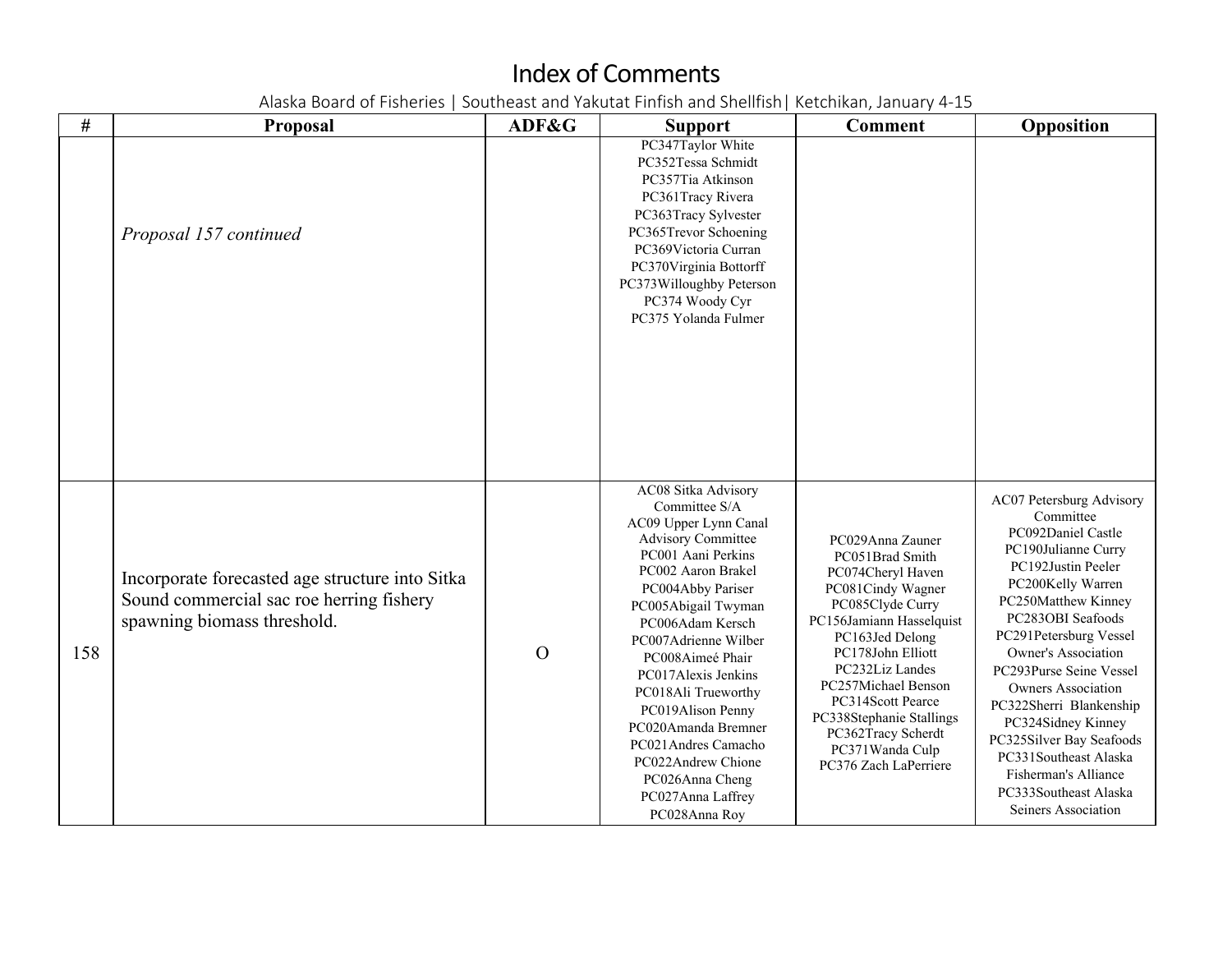| $\#$ | Proposal               | ADF&G | <b>Support</b>             | <b>Comment</b> | Opposition                   |
|------|------------------------|-------|----------------------------|----------------|------------------------------|
|      |                        |       | PC030Anne Fuller           |                | PC335Southeast Herring       |
|      |                        |       | PC031Annette Rose Coomber  |                | <b>Conservation Alliance</b> |
|      |                        |       | PC034Artemis Klejka        |                | PC355Thomas Nelson           |
|      |                        |       | PC035Aurora Taylor         |                | PC366United Fishermen of     |
|      |                        |       | PC036Autumn Simons         |                | Alaska                       |
|      |                        |       | PC037Axel Minks            |                |                              |
|      |                        |       | PC038Barbara Anderson      |                |                              |
|      |                        |       | PC039Becca Merriman-       |                |                              |
|      |                        |       | Goldring                   |                |                              |
|      |                        |       | PC040Ben Hughey            |                |                              |
|      | Proposal 158 continued |       | PC043Benjamin Timby        |                |                              |
|      |                        |       | PC045Bethany Goodrich      |                |                              |
|      |                        |       | PC046Bill Hanson           |                |                              |
|      |                        |       | PC050Bonnie Demerjian      |                |                              |
|      |                        |       | PC055Bridget Hitchcock     |                |                              |
|      |                        |       | PC056Britt Tonnessen       |                |                              |
|      |                        |       | PC058Bryan Lovett          |                |                              |
|      |                        |       | PC061Callie Simmons        |                |                              |
|      |                        |       | PC062Carly Dennis          |                |                              |
|      |                        |       | PC063Carol Hughey          |                |                              |
|      |                        |       | PC065Catherine Jenkins     |                |                              |
|      |                        |       | PC066Catherine Rey         |                |                              |
|      |                        |       | PC067Catherine Riley       |                |                              |
|      |                        |       | PC069Chandler O'Connell    |                |                              |
|      |                        |       | PC075Chiara Dangelo        |                |                              |
|      |                        |       | PC077Chris Stewart         |                |                              |
|      |                        |       | PC078Christine Woll        |                |                              |
|      |                        |       | PC080Cindy Stiles          |                |                              |
|      |                        |       | PC082Citizens of Ketchikan |                |                              |
|      |                        |       | PC083Claire Manning        |                |                              |
|      |                        |       | PC084Claire Sanchez        |                |                              |
|      |                        |       | PC086Colin Arisman         |                |                              |
|      |                        |       | PC088Courtney MacArthur    |                |                              |
|      |                        |       | PC090Cristen Kimball       |                |                              |
|      |                        |       | PC091Daniel Cannon         |                |                              |
|      |                        |       | PC097David Egan            |                |                              |
|      |                        |       | PC100David O'Rorke         |                |                              |
|      |                        |       | PC105Devon Calvin          |                |                              |
|      |                        |       | PC106Diana Brooks          |                |                              |
|      |                        |       | PC108Donald Hernandez      |                |                              |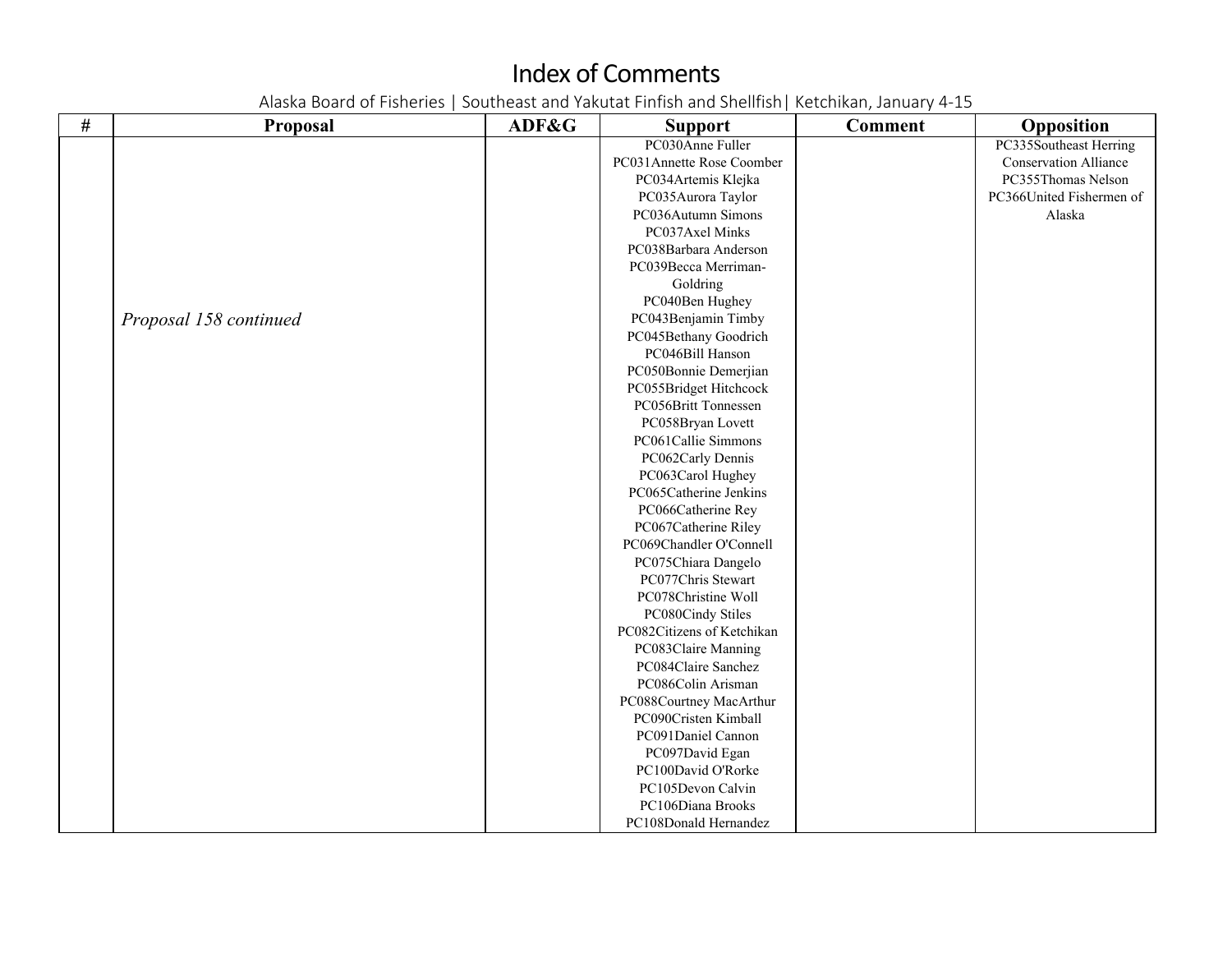| $\#$ | <b>Proposal</b>        | ADF&G | <b>Support</b>          | <b>Comment</b> | Opposition |
|------|------------------------|-------|-------------------------|----------------|------------|
|      |                        |       | PC111Drew Larson        |                |            |
|      |                        |       | PC112Eleanor Lo Re      |                |            |
|      |                        |       | PC113Eleyna Rosenthal   |                |            |
|      |                        |       | PC114Eli Evans          |                |            |
|      |                        |       | PC115Elizabeth Egan     |                |            |
|      |                        |       | PC116Elizabeth Leonard  |                |            |
|      |                        |       | PC117Elsa Sebastian     |                |            |
|      |                        |       | PC118Emma Thompson      |                |            |
|      |                        |       | PC121Eric Morrison      |                |            |
|      |                        |       | PC122Ernest Manewal     |                |            |
|      |                        |       | PC123Esther Kennedy     |                |            |
|      | Proposal 158 continued |       | PC127Fei Ewald          |                |            |
|      |                        |       | PC130Gabrial Canfield   |                |            |
|      |                        |       | PC133Genevieve Lapidus  |                |            |
|      |                        |       | PC134Gianna Kersch      |                |            |
|      |                        |       | PC135Glo Chitwood       |                |            |
|      |                        |       | PC136Grant EchoHawk     |                |            |
|      |                        |       | PC141Hannah Berry       |                |            |
|      |                        |       | PC142Hannah Wilson      |                |            |
|      |                        |       | PC144Henry Westmoreland |                |            |
|      |                        |       | PC145Hillary Hunter     |                |            |
|      |                        |       | PC146Holland Bool       |                |            |
|      |                        |       | PC148Jacob Finsen       |                |            |
|      |                        |       | PC151Jacyn Schmidt      |                |            |
|      |                        |       | PC153James Erickson     |                |            |
|      |                        |       | PC157Janalee Gage       |                |            |
|      |                        |       | PC158Janessa Newman     |                |            |
|      |                        |       | PC168Jeffrey Short      |                |            |
|      |                        |       | PC170Jesse Hughey       |                |            |
|      |                        |       | PC172Jim Bleil          |                |            |
|      |                        |       | PC173Joan Mcbeen        |                |            |
|      |                        |       | PC180John Neary         |                |            |
|      |                        |       | PC183Jonathan Emmons    |                |            |
|      |                        |       | PC186Joseph Hillaire Jr |                |            |
|      |                        |       | PC189Julia Hommel       |                |            |
|      |                        |       | PC191Justin Moody       |                |            |
|      |                        |       | PC194Kaitlyn Conway     |                |            |
|      |                        |       | PC198Karla Hart         |                |            |
|      |                        |       | PC199Katelyn Stiles     |                |            |
|      |                        |       | PC204Keshia Lawrence    |                |            |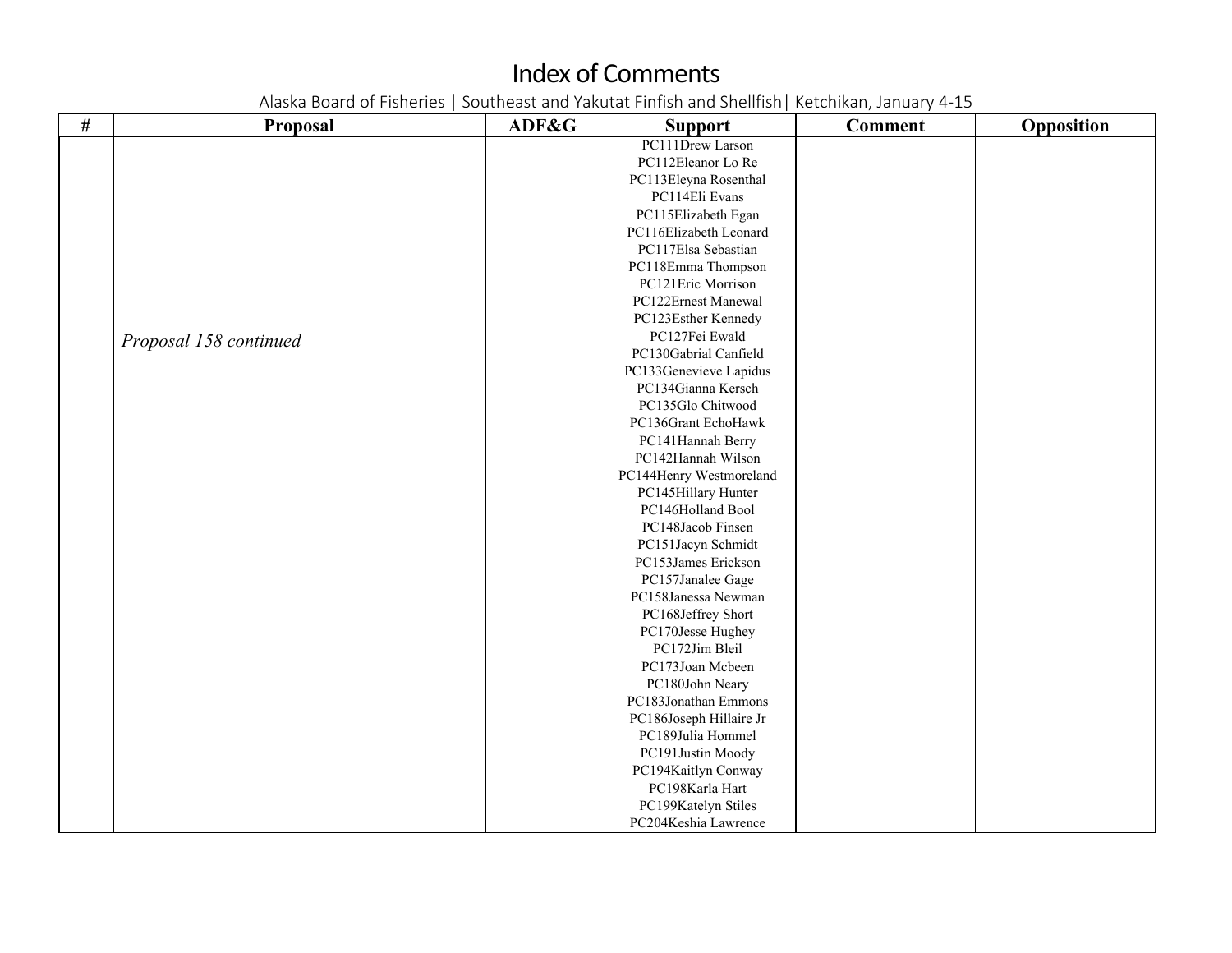| # | <b>Proposal</b>        | ADF&G | <b>Support</b>             | <b>Comment</b> | Opposition |
|---|------------------------|-------|----------------------------|----------------|------------|
|   |                        |       | PC205Ketchikan Indian      |                |            |
|   |                        |       | Community                  |                |            |
|   |                        |       | PC206Kevan O'Hanlon        |                |            |
|   |                        |       | PC208Kimberly Ramos        |                |            |
|   |                        |       | PC212Korry Harvey          |                |            |
|   |                        |       | PC213Kristine Fulton       |                |            |
|   |                        |       | PC215Kylee Jones           |                |            |
|   |                        |       | PC216La quen náay Medicine |                |            |
|   |                        |       | Crow                       |                |            |
|   | Proposal 158 continued |       | PC217Lakota Harden         |                |            |
|   |                        |       | PC219Larisa Manewal        |                |            |
|   |                        |       | PC220Larry and Gail Taylor |                |            |
|   |                        |       | PC221Laura Baldwin         |                |            |
|   |                        |       | PC222Laurel Stark          |                |            |
|   |                        |       | PC223Lauren Cusimano       |                |            |
|   |                        |       | PC225Leah Canfield         |                |            |
|   |                        |       | PC226Leah Mason            |                |            |
|   |                        |       | PC231Lindsay Johnson       |                |            |
|   |                        |       | PC235Lucy Harvey           |                |            |
|   |                        |       | PC237Lynn and Vince Murray |                |            |
|   |                        |       | PC238Maegan Bolin          |                |            |
|   |                        |       | PC239Mamie Williams        |                |            |
|   |                        |       | PC243Martine Glaros        |                |            |
|   |                        |       | PC244Mary Stewart          |                |            |
|   |                        |       | PC245MaryCait Dolan        |                |            |
|   |                        |       | PC248Matthew Hemenway      |                |            |
|   |                        |       | PC249Matthew Jackson       |                |            |
|   |                        |       | PC252Max Kritzer           |                |            |
|   |                        |       | PC253Maya Reda-Williams    |                |            |
|   |                        |       | PC254Megan Moody           |                |            |
|   |                        |       | PC255Mel Izard             |                |            |
|   |                        |       | PC256Melissa Wechter       |                |            |
|   |                        |       | PC261Michaela Goade        |                |            |
|   |                        |       | PC266Nancy Keen            |                |            |
|   |                        |       | PC267Naomi Michalsen       |                |            |
|   |                        |       | PC268Natalie Kilmer        |                |            |
|   |                        |       | PC269Natalie Watson        |                |            |
|   |                        |       | PC270Nathan Borson         |                |            |
|   |                        |       | PC273Native Peoples Action |                |            |
|   |                        |       | PC275Nellie Lipscomb       |                |            |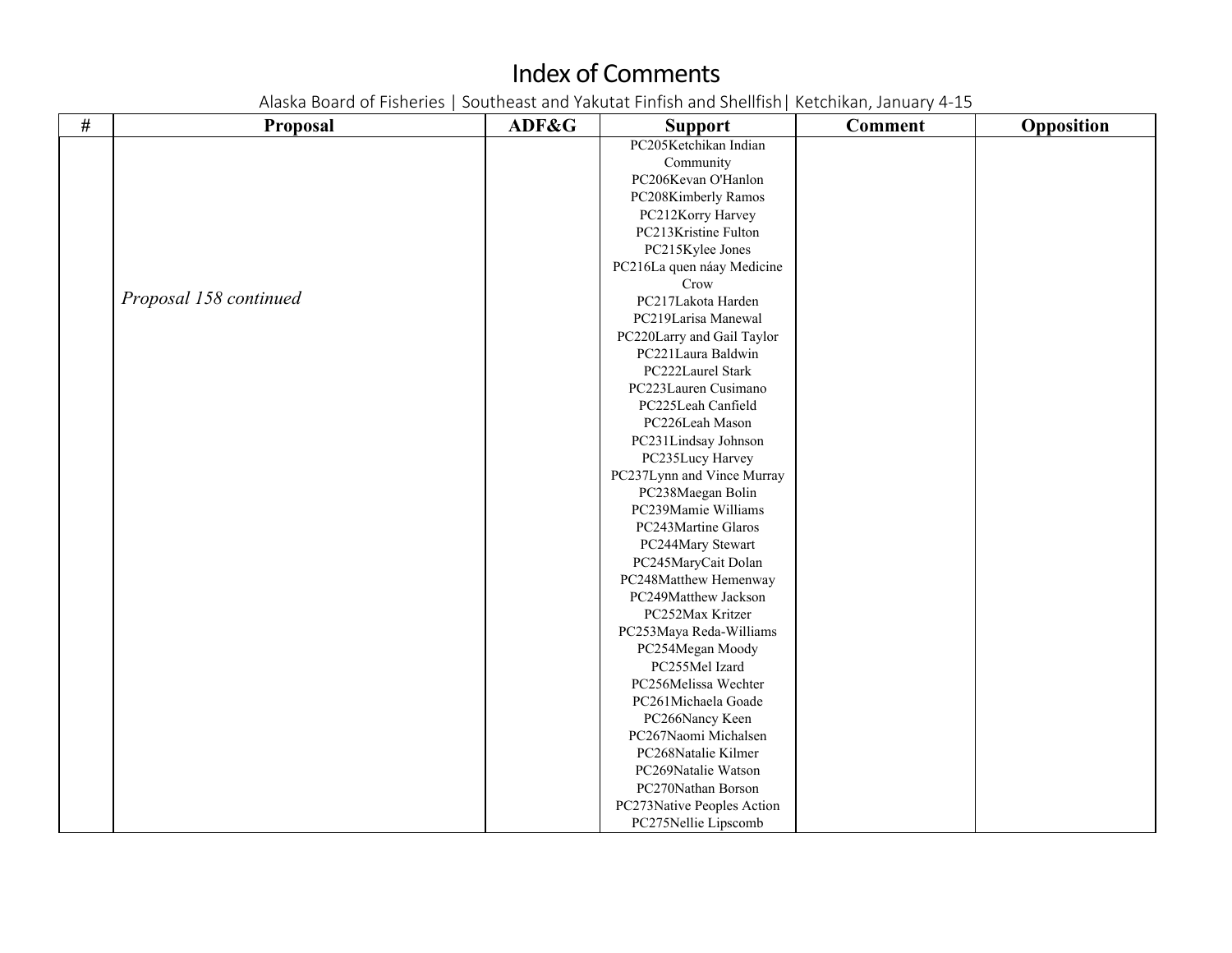| # | <b>Proposal</b>        | ADF&G | <b>Support</b>              | <b>Comment</b> | Opposition |
|---|------------------------|-------|-----------------------------|----------------|------------|
|   |                        |       | PC277Nicholas Galanin       |                |            |
|   |                        |       | PC278Nicole Windhausen      |                |            |
|   |                        |       | PC279Nina Yagual            |                |            |
|   |                        |       | PC284Oliver Price           |                |            |
|   |                        |       | PC286Patricia Alexander     |                |            |
|   |                        |       | PC289Peter Bradley          |                |            |
|   |                        |       | PC297Ric Berkholtz          |                |            |
|   |                        |       | PC302Robert Sylvester       |                |            |
|   |                        |       | PC303Rochelle Miller        |                |            |
|   |                        |       | PC304Romy Bekeris           |                |            |
|   |                        |       | PC312Sarah Stewart          |                |            |
|   | Proposal 158 continued |       | PC319Serena                 |                |            |
|   |                        |       | PC321Shawaan Jackson-       |                |            |
|   |                        |       | Gamble                      |                |            |
|   |                        |       | PC323Shireen Nickel         |                |            |
|   |                        |       | PC327Sitka Conservation     |                |            |
|   |                        |       | Society                     |                |            |
|   |                        |       | PC329Sitka Tribe of Alaska  |                |            |
|   |                        |       | PC330Southeast Alaska       |                |            |
|   |                        |       | <b>Conservation Council</b> |                |            |
|   |                        |       | PC337Stephanie Masterman    |                |            |
|   |                        |       | PC340Steve Hutchinson       |                |            |
|   |                        |       | PC346Tad Fujioka S/A        |                |            |
|   |                        |       | PC347Taylor White           |                |            |
|   |                        |       | PC352Tessa Schmidt          |                |            |
|   |                        |       | PC357Tia Atkinson           |                |            |
|   |                        |       | PC361Tracy Rivera           |                |            |
|   |                        |       | PC363Tracy Sylvester        |                |            |
|   |                        |       | PC365Trevor Schoening       |                |            |
|   |                        |       | PC369Victoria Curran        |                |            |
|   |                        |       | PC370Virginia Bottorff      |                |            |
|   |                        |       | PC373Willoughby Peterson    |                |            |
|   |                        |       | PC374 Woody Cyr             |                |            |
|   |                        |       |                             |                |            |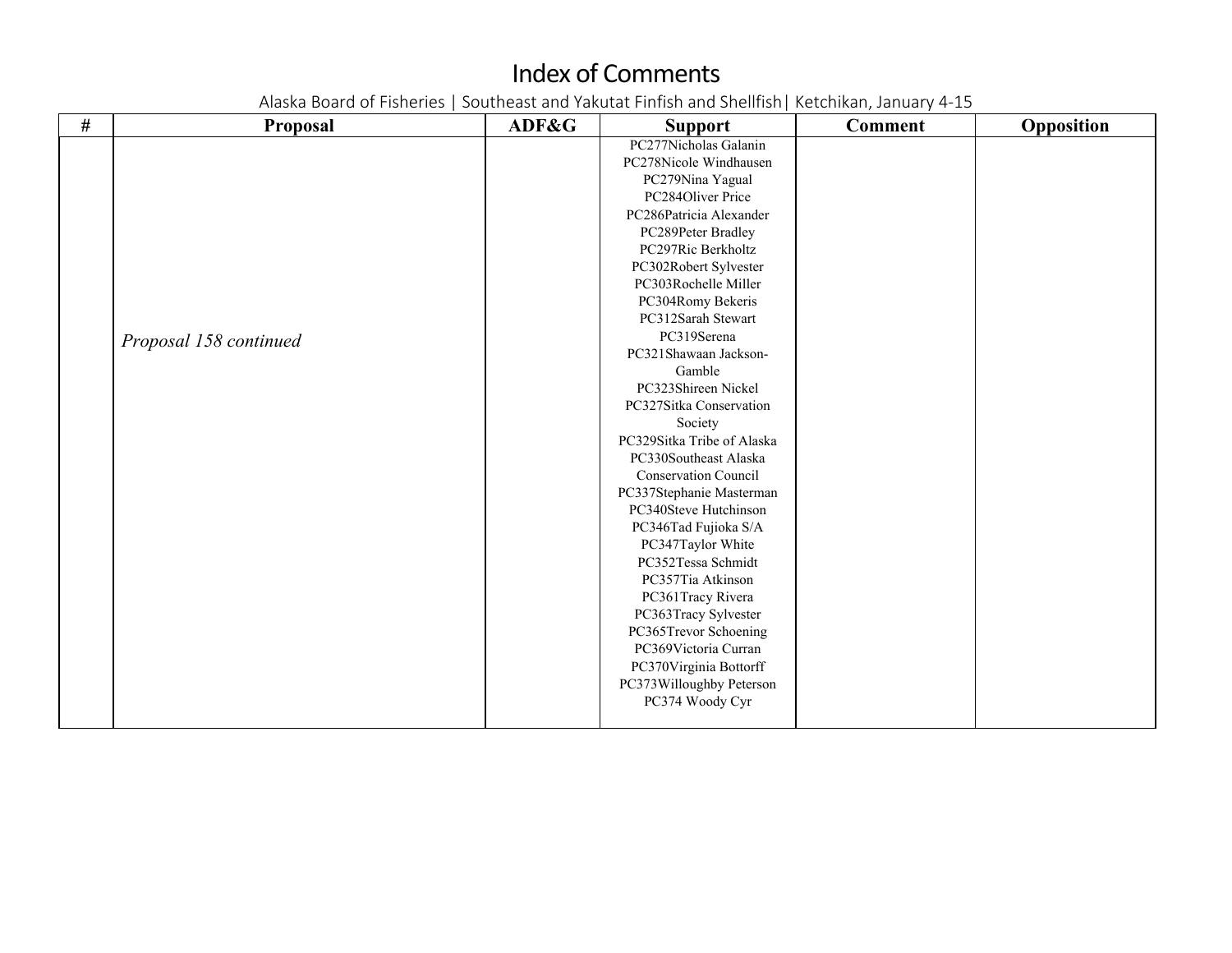| $\#$ | <b>Proposal</b>                                                                                              | ADF&G | <b>Support</b>                                                                                                                                                                                                                                                                                              | <b>Comment</b>                                                                                                                                                                                                                                                                                                                     | Opposition                                                                                                                                                                                                                                                                                                                                                                                                                                                                                                                                                                                                                                                                                                                                                                                                                                                                                |
|------|--------------------------------------------------------------------------------------------------------------|-------|-------------------------------------------------------------------------------------------------------------------------------------------------------------------------------------------------------------------------------------------------------------------------------------------------------------|------------------------------------------------------------------------------------------------------------------------------------------------------------------------------------------------------------------------------------------------------------------------------------------------------------------------------------|-------------------------------------------------------------------------------------------------------------------------------------------------------------------------------------------------------------------------------------------------------------------------------------------------------------------------------------------------------------------------------------------------------------------------------------------------------------------------------------------------------------------------------------------------------------------------------------------------------------------------------------------------------------------------------------------------------------------------------------------------------------------------------------------------------------------------------------------------------------------------------------------|
| 159  | Repeal this regulation related to management<br>of the commercial sac roe herring fishery in<br>Sitka Sound. | N     | AC07 Petersburg Advisory<br>Committee<br>PC092Daniel Castle<br>PC190Julianne Curry<br>PC192Justin Peeler<br>PC200Kelly Warren<br>PC250Matthew Kinney<br>PC291Petersburg Vessel<br>Owner's Association<br>PC324Sidney Kinney<br>PC335Southeast Herring<br><b>Conservation Alliance</b><br>PC355Thomas Nelson | PC029Anna Zauner<br>PC051Brad Smith<br>PC074Cheryl Haven<br>PC081Cindy Wagner<br>PC085Clyde Curry<br>PC156Jamiann Hasselquist<br>PC163Jed Delong<br>PC178John Elliott<br>PC232Liz Landes<br>PC257Michael Benson<br>PC314Scott Pearce<br>PC338Stephanie Stallings<br>PC362Tracy Scherdt<br>PC371Wanda Culp<br>PC376 Zach LaPerriere | AC03 Icy Straits Advisory<br>Committee<br>AC08 Sitka Advisory<br>Committee<br>PC001 Aani Perkins<br>PC002 Aaron Brakel<br>PC003Aashish Suresh<br>PC004Abby Pariser<br>PC005Abigail Twyman<br>PC006Adam Kersch<br>PC007Adrienne Wilber<br>PC017Alexis Jenkins<br>PC018Ali Trueworthy<br>PC019Alison Penny<br>PC020Amanda Bremner<br>PC022Andrew Chione<br>PC027Anna Laffrey<br>PC028Anna Roy<br>PC031Annette Rose<br>Coomber<br>PC036Autumn Simons<br>PC037Axel Minks<br>PC038Barbara Anderson<br>PC039Becca Merriman-<br>Goldring<br>PC040Ben Hughey<br>PC043Benjamin Timby<br>PC045Bethany Goodrich<br>PC046Bill Hanson<br>PC055Bridget Hitchcock<br>PC056Britt Tonnessen<br>PC058Bryan Lovett<br>PC061Callie Simmons<br>PC062Carly Dennis<br>PC063Carol Hughey<br>PC065Catherine Jenkins<br>PC066Catherine Rey<br>PC067Catherine Riley<br>PC069Chandler O'Connell<br>PC077Chris Stewart |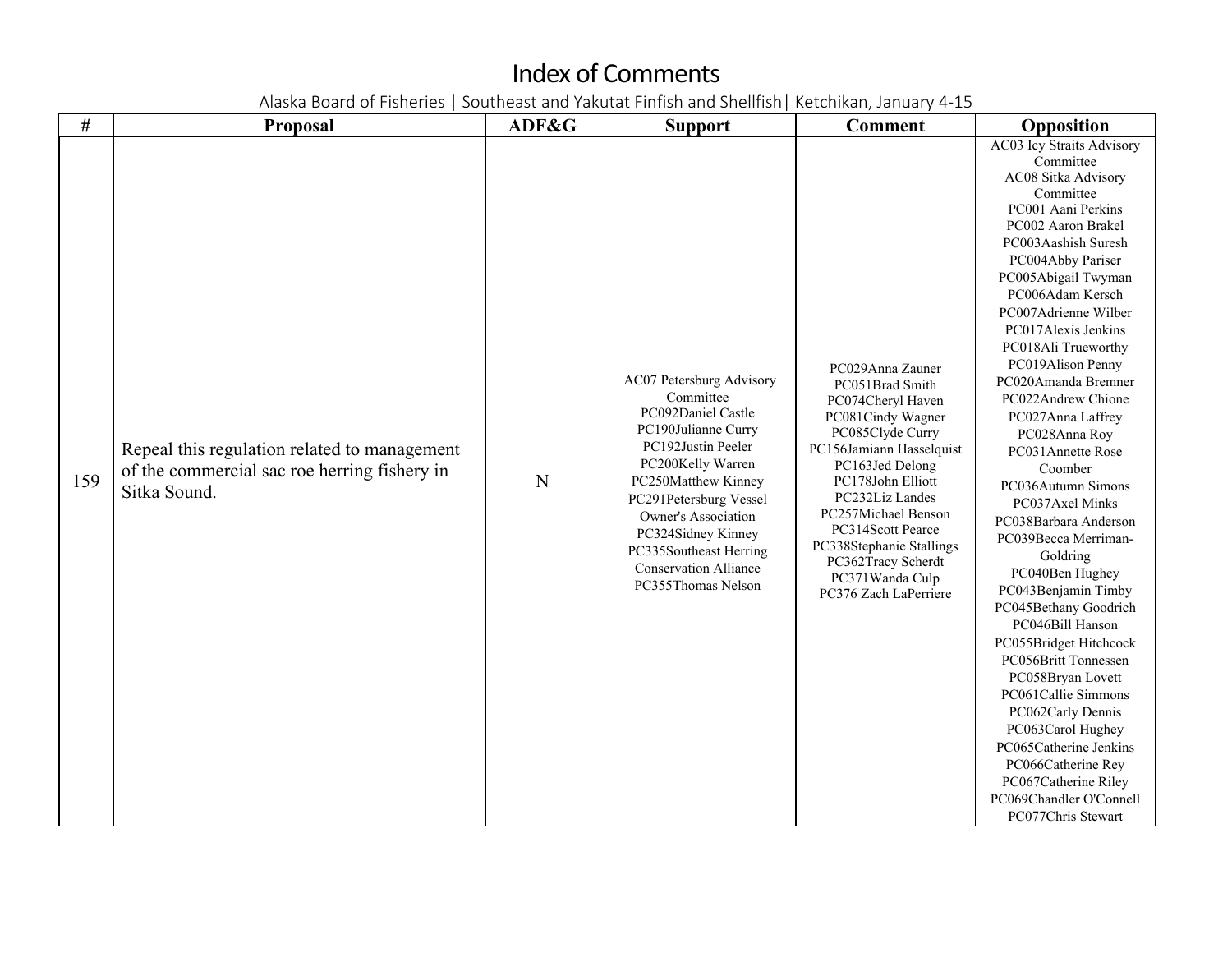| $\#$ | <b>Proposal</b>        | ADF&G | <b>Support</b> | <b>Comment</b> | Opposition                 |
|------|------------------------|-------|----------------|----------------|----------------------------|
|      |                        |       |                |                | PC080Cindy Stiles          |
|      |                        |       |                |                | PC082Citizens of Ketchikan |
|      |                        |       |                |                | PC084Claire Sanchez        |
|      |                        |       |                |                | PC086Colin Arisman         |
|      |                        |       |                |                | PC088Courtney MacArthur    |
|      |                        |       |                |                | PC090Cristen Kimball       |
|      |                        |       |                |                | PC091Daniel Cannon         |
|      |                        |       |                |                | PC097David Egan            |
|      |                        |       |                |                | PC100David O'Rorke         |
|      |                        |       |                |                | PC105Devon Calvin          |
|      |                        |       |                |                | PC106Diana Brooks          |
|      |                        |       |                |                | PC111Drew Larson           |
|      |                        |       |                |                | PC112Eleanor Lo Re         |
|      |                        |       |                |                | PC113Eleyna Rosenthal      |
|      |                        |       |                |                | PC114Eli Evans             |
|      |                        |       |                |                | PC116Elizabeth Leonard     |
|      | Proposal 159 continued |       |                |                | PC117Elsa Sebastian        |
|      |                        |       |                |                | PC118Emma Thompson         |
|      |                        |       |                |                | PC122Ernest Manewal        |
|      |                        |       |                |                | PC123Esther Kennedy        |
|      |                        |       |                |                | PC130Gabrial Canfield      |
|      |                        |       |                |                | PC133Genevieve Lapidus     |
|      |                        |       |                |                | PC134Gianna Kersch         |
|      |                        |       |                |                | PC135Glo Chitwood          |
|      |                        |       |                |                | PC136Grant EchoHawk        |
|      |                        |       |                |                | PC141Hannah Berry          |
|      |                        |       |                |                | PC142Hannah Wilson         |
|      |                        |       |                |                | PC144Henry Westmoreland    |
|      |                        |       |                |                | PC145Hillary Hunter        |
|      |                        |       |                |                | PC146Holland Bool          |
|      |                        |       |                |                | PC148Jacob Finsen          |
|      |                        |       |                |                | PC151Jacyn Schmidt         |
|      |                        |       |                |                | PC153James Erickson        |
|      |                        |       |                |                | PC157Janalee Gage          |
|      |                        |       |                |                | PC158Janessa Newman        |
|      |                        |       |                |                | PC168Jeffrey Short         |
|      |                        |       |                |                | PC170Jesse Hughey          |
|      |                        |       |                |                | PC172Jim Bleil             |
|      |                        |       |                |                | PC173Joan Mcbeen           |
|      |                        |       |                |                | PC180John Neary            |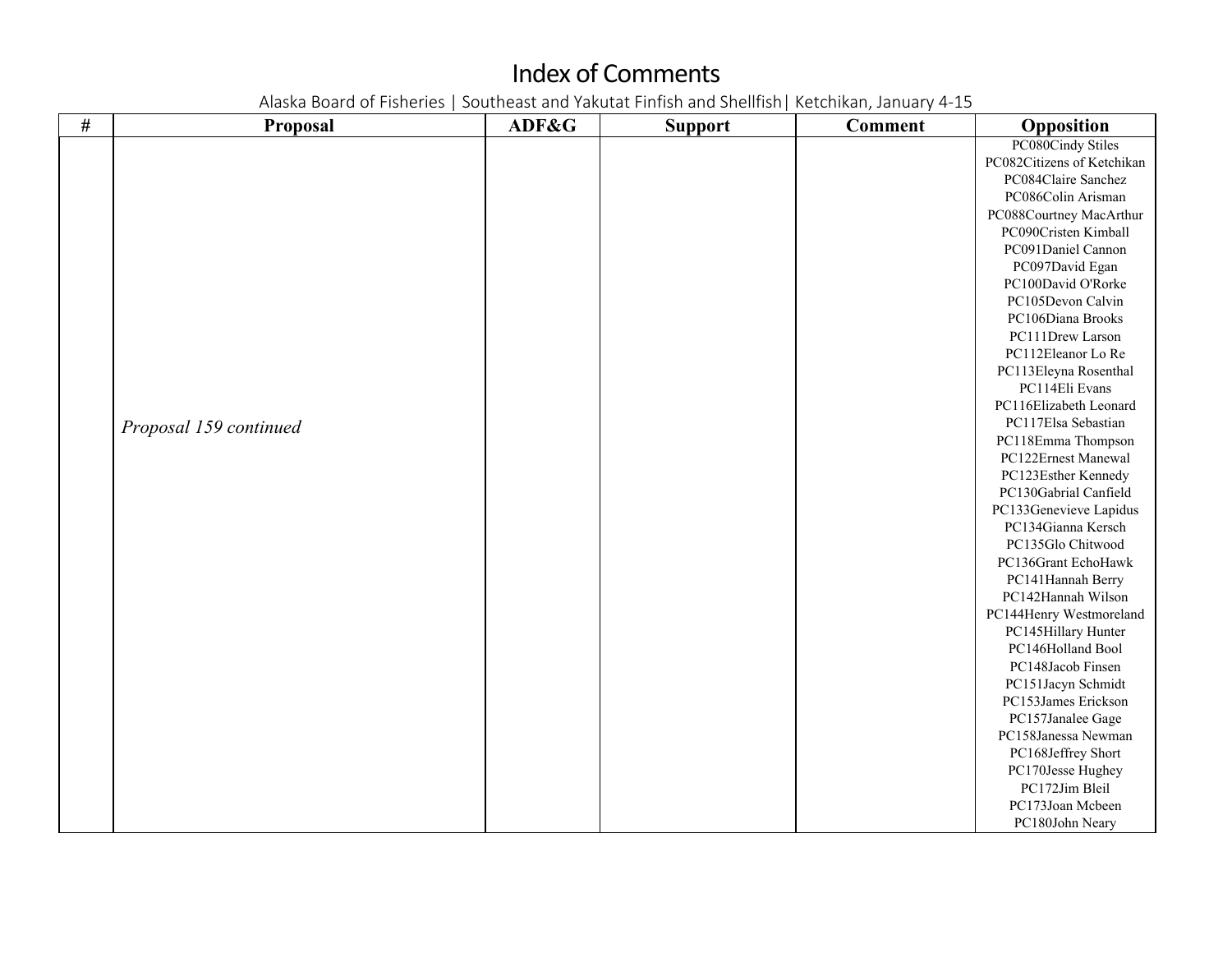| $\#$ | Proposal               | ADF&G | <b>Support</b> | <b>Comment</b> | Opposition                 |
|------|------------------------|-------|----------------|----------------|----------------------------|
|      |                        |       |                |                | PC183Jonathan Emmons       |
|      |                        |       |                |                | PC186Joseph Hillaire Jr    |
|      |                        |       |                |                | PC191Justin Moody          |
|      |                        |       |                |                | PC198Karla Hart            |
|      |                        |       |                |                | PC199Katelyn Stiles        |
|      |                        |       |                |                | PC205Ketchikan Indian      |
|      |                        |       |                |                | Community                  |
|      |                        |       |                |                | PC206Kevan O'Hanlon        |
|      |                        |       |                |                | PC208Kimberly Ramos        |
|      |                        |       |                |                | PC213Kristine Fulton       |
|      |                        |       |                |                | PC215Kylee Jones           |
|      |                        |       |                |                | PC216La quen náay          |
|      |                        |       |                |                | Medicine Crow              |
|      |                        |       |                |                | PC217Lakota Harden         |
|      |                        |       |                |                | PC219Larisa Manewal        |
|      | Proposal 159 continued |       |                |                | PC220Larry and Gail Taylor |
|      |                        |       |                |                | PC221Laura Baldwin         |
|      |                        |       |                |                | PC222Laurel Stark          |
|      |                        |       |                |                | PC223Lauren Cusimano       |
|      |                        |       |                |                | PC225Leah Canfield         |
|      |                        |       |                |                | PC231Lindsay Johnson       |
|      |                        |       |                |                | PC235Lucy Harvey           |
|      |                        |       |                |                | PC238Maegan Bolin          |
|      |                        |       |                |                | PC244Mary Stewart          |
|      |                        |       |                |                | PC249Matthew Jackson       |
|      |                        |       |                |                | PC252Max Kritzer           |
|      |                        |       |                |                | PC253Maya Reda-Williams    |
|      |                        |       |                |                | PC254Megan Moody           |
|      |                        |       |                |                | PC255Mel Izard             |
|      |                        |       |                |                | PC261Michaela Goade        |
|      |                        |       |                |                | PC266Nancy Keen            |
|      |                        |       |                |                | PC267Naomi Michalsen       |
|      |                        |       |                |                | PC269Natalie Watson        |
|      |                        |       |                |                | PC270Nathan Borson         |
|      |                        |       |                |                | PC273Native Peoples        |
|      |                        |       |                |                | Action                     |
|      |                        |       |                |                | PC275Nellie Lipscomb       |
|      |                        |       |                |                | PC277Nicholas Galanin      |
|      |                        |       |                |                | PC278Nicole Windhausen     |
|      |                        |       |                |                | PC279Nina Yagual           |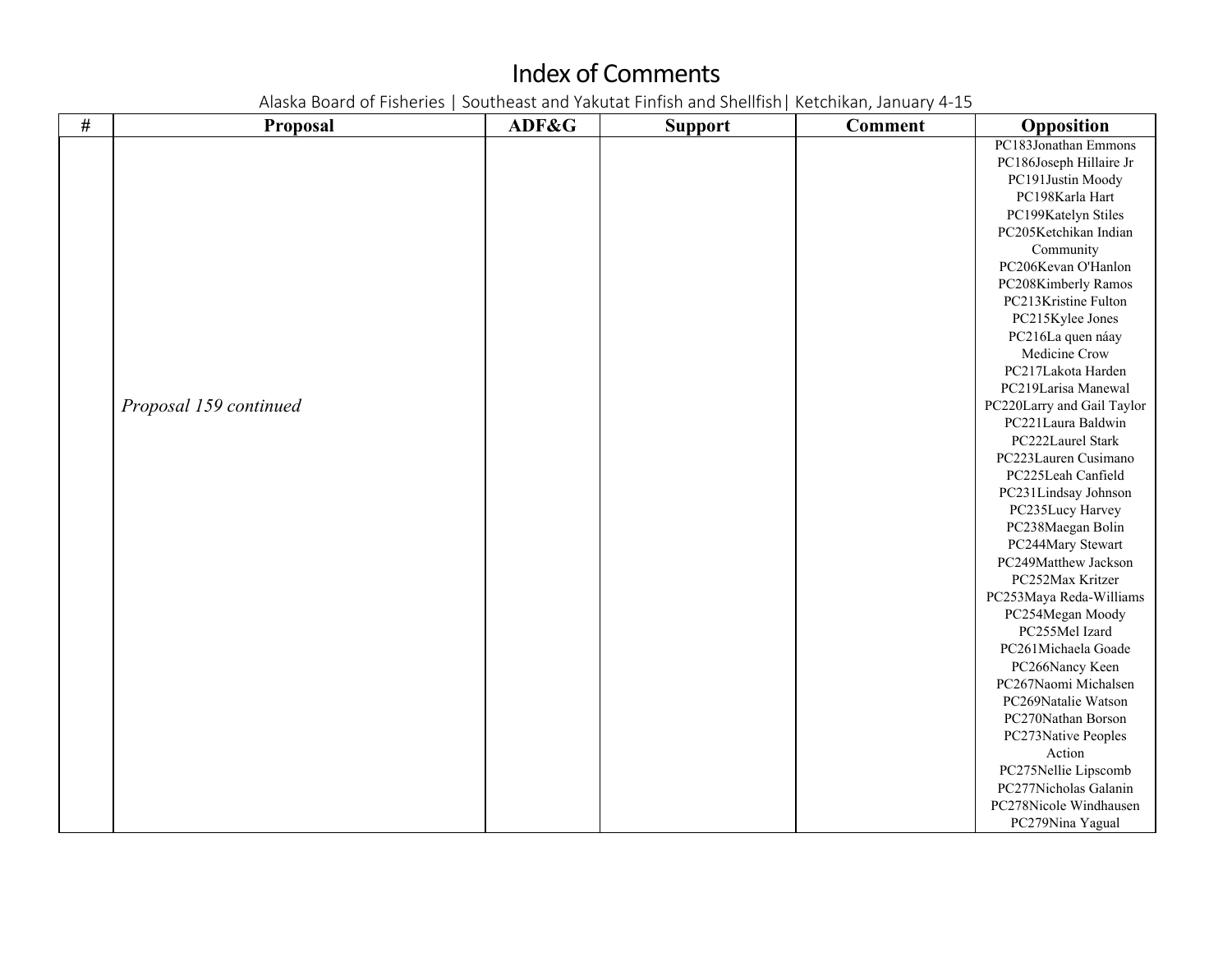| $\#$ | Proposal               | ADF&G | <b>Support</b> | <b>Comment</b> | Opposition                  |
|------|------------------------|-------|----------------|----------------|-----------------------------|
|      |                        |       |                |                | PC284Oliver Price           |
|      |                        |       |                |                | PC286Patricia Alexander     |
|      |                        |       |                |                | PC289Peter Bradley          |
|      |                        |       |                |                | PC302Robert Sylvester       |
|      |                        |       |                |                | PC303Rochelle Miller        |
|      |                        |       |                |                | PC304Romy Bekeris           |
|      |                        |       |                |                | PC312Sarah Stewart          |
|      |                        |       |                |                | PC318Sealaska Corporation   |
|      |                        |       |                |                | PC319Serena                 |
|      |                        |       |                |                | PC321Shawaan Jackson-       |
|      |                        |       |                |                | Gamble                      |
|      |                        |       |                |                | PC323Shireen Nickel         |
|      |                        |       |                |                | PC327Sitka Conservation     |
|      |                        |       |                |                | Society                     |
|      |                        |       |                |                | PC328Sitka Tlingit & Haida  |
|      |                        |       |                |                | Community Council           |
|      | Proposal 159 continued |       |                |                | PC329Sitka Tribe of Alaska  |
|      |                        |       |                |                | PC330Southeast Alaska       |
|      |                        |       |                |                | <b>Conservation Council</b> |
|      |                        |       |                |                | PC337Stephanie Masterman    |
|      |                        |       |                |                | PC340Steve Hutchinson       |
|      |                        |       |                |                | PC352Tessa Schmidt          |
|      |                        |       |                |                | PC357Tia Atkinson           |
|      |                        |       |                |                | PC361Tracy Rivera           |
|      |                        |       |                |                | PC363Tracy Sylvester        |
|      |                        |       |                |                | PC365Trevor Schoening       |
|      |                        |       |                |                | PC369Victoria Curran        |
|      |                        |       |                |                | PC370Virginia Bottorff      |
|      |                        |       |                |                | PC373Willoughby Peterson    |
|      |                        |       |                |                | PC374 Woody Cyr             |
|      |                        |       |                |                |                             |
|      |                        |       |                |                |                             |
|      |                        |       |                |                |                             |
|      |                        |       |                |                |                             |
|      |                        |       |                |                |                             |
|      |                        |       |                |                |                             |
|      |                        |       |                |                |                             |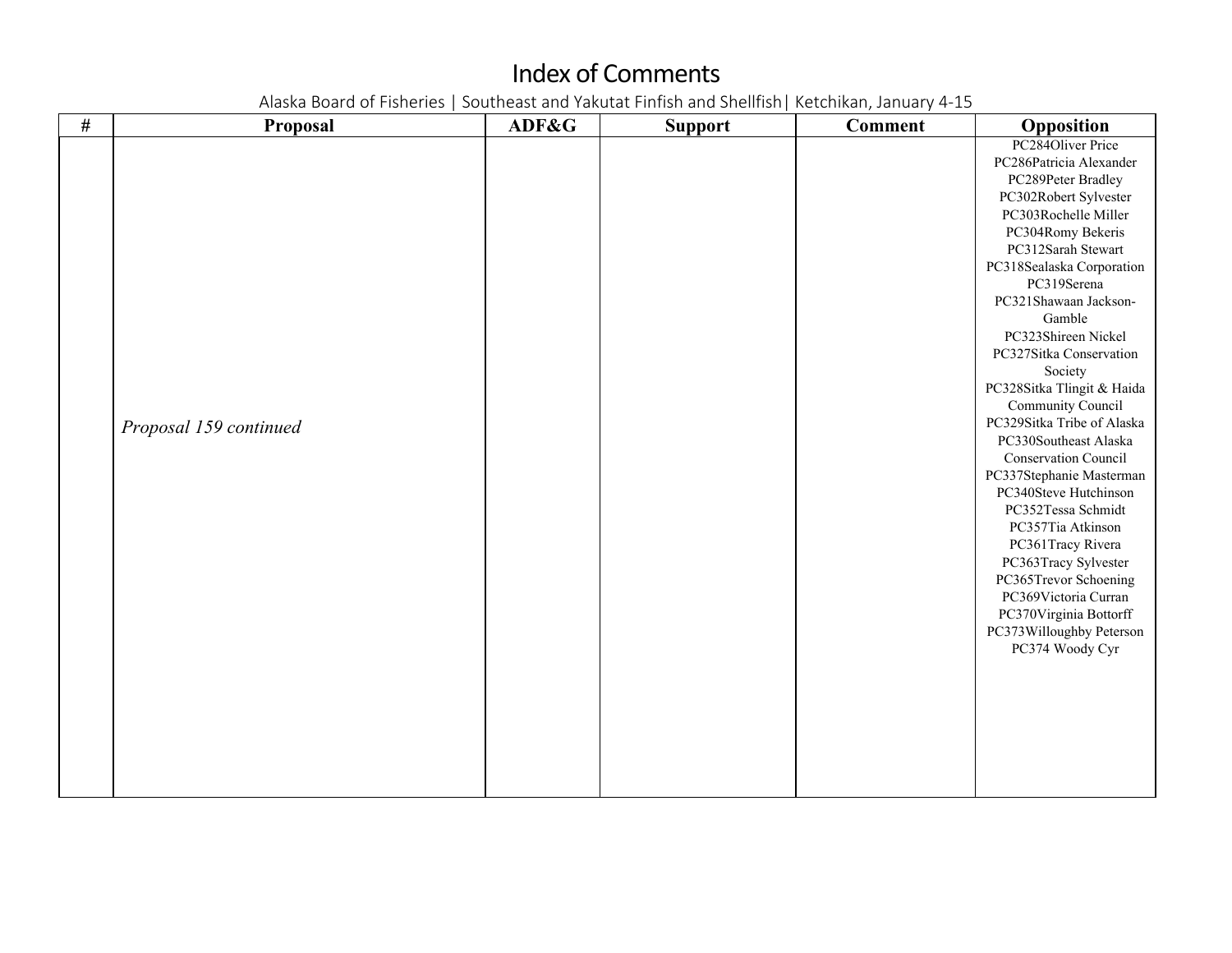| $\#$ | <b>Proposal</b>                                                                | ADF&G | <b>Support</b>                                                                                                                                                                                                                                                                                              | <b>Comment</b>                                                                                                                                                                                                                                                                                                                     | Opposition                                                                                                                                                                                                                                                                                                                                                                                                                                                                                                                                                                                                                                                                                                                                                                                                                                                                                   |
|------|--------------------------------------------------------------------------------|-------|-------------------------------------------------------------------------------------------------------------------------------------------------------------------------------------------------------------------------------------------------------------------------------------------------------------|------------------------------------------------------------------------------------------------------------------------------------------------------------------------------------------------------------------------------------------------------------------------------------------------------------------------------------|----------------------------------------------------------------------------------------------------------------------------------------------------------------------------------------------------------------------------------------------------------------------------------------------------------------------------------------------------------------------------------------------------------------------------------------------------------------------------------------------------------------------------------------------------------------------------------------------------------------------------------------------------------------------------------------------------------------------------------------------------------------------------------------------------------------------------------------------------------------------------------------------|
| 160  | Reduce closed waters in the Sitka Sound<br>commercial sac roe herring fishery. | N     | AC07 Petersburg Advisory<br>Committee<br>PC092Daniel Castle<br>PC190Julianne Curry<br>PC192Justin Peeler<br>PC200Kelly Warren<br>PC250Matthew Kinney<br>PC291Petersburg Vessel<br>Owner's Association<br>PC324Sidney Kinney<br>PC335Southeast Herring<br><b>Conservation Alliance</b><br>PC355Thomas Nelson | PC029Anna Zauner<br>PC051Brad Smith<br>PC074Cheryl Haven<br>PC081Cindy Wagner<br>PC085Clyde Curry<br>PC156Jamiann Hasselquist<br>PC163Jed Delong<br>PC178John Elliott<br>PC232Liz Landes<br>PC257Michael Benson<br>PC314Scott Pearce<br>PC338Stephanie Stallings<br>PC362Tracy Scherdt<br>PC371Wanda Culp<br>PC376 Zach LaPerriere | AC03 Icy Straits Advisory<br>Committee<br>AC08 Sitka Advisory<br>Committee<br>AC09 Upper Lynn Canal<br><b>Advisory Committee</b><br>PC001 Aani Perkins<br>PC002 Aaron Brakel<br>PC003Aashish Suresh<br>PC004Abby Pariser<br>PC005Abigail Twyman<br>PC006Adam Kersch<br>PC007Adrienne Wilber<br>PC017Alexis Jenkins<br>PC018Ali Trueworthy<br>PC019Alison Penny<br>PC020Amanda Bremner<br>PC022Andrew Chione<br>PC027Anna Laffrey<br>PC028Anna Roy<br>PC031Annette Rose<br>Coomber<br>PC035Aurora Taylor<br>PC036Autumn Simons<br>PC037Axel Minks<br>PC038Barbara Anderson<br>PC039Becca Merriman-<br>Goldring<br>PC040Ben Hughey<br>PC043Benjamin Timby<br>PC045Bethany Goodrich<br>PC046Bill Hanson<br>PC055Bridget Hitchcock<br>PC056Britt Tonnessen<br>PC058Bryan Lovett<br>PC061Callie Simmons<br>PC062Carly Dennis<br>PC063Carol Hughey<br>PC065Catherine Jenkins<br>PC066Catherine Rey |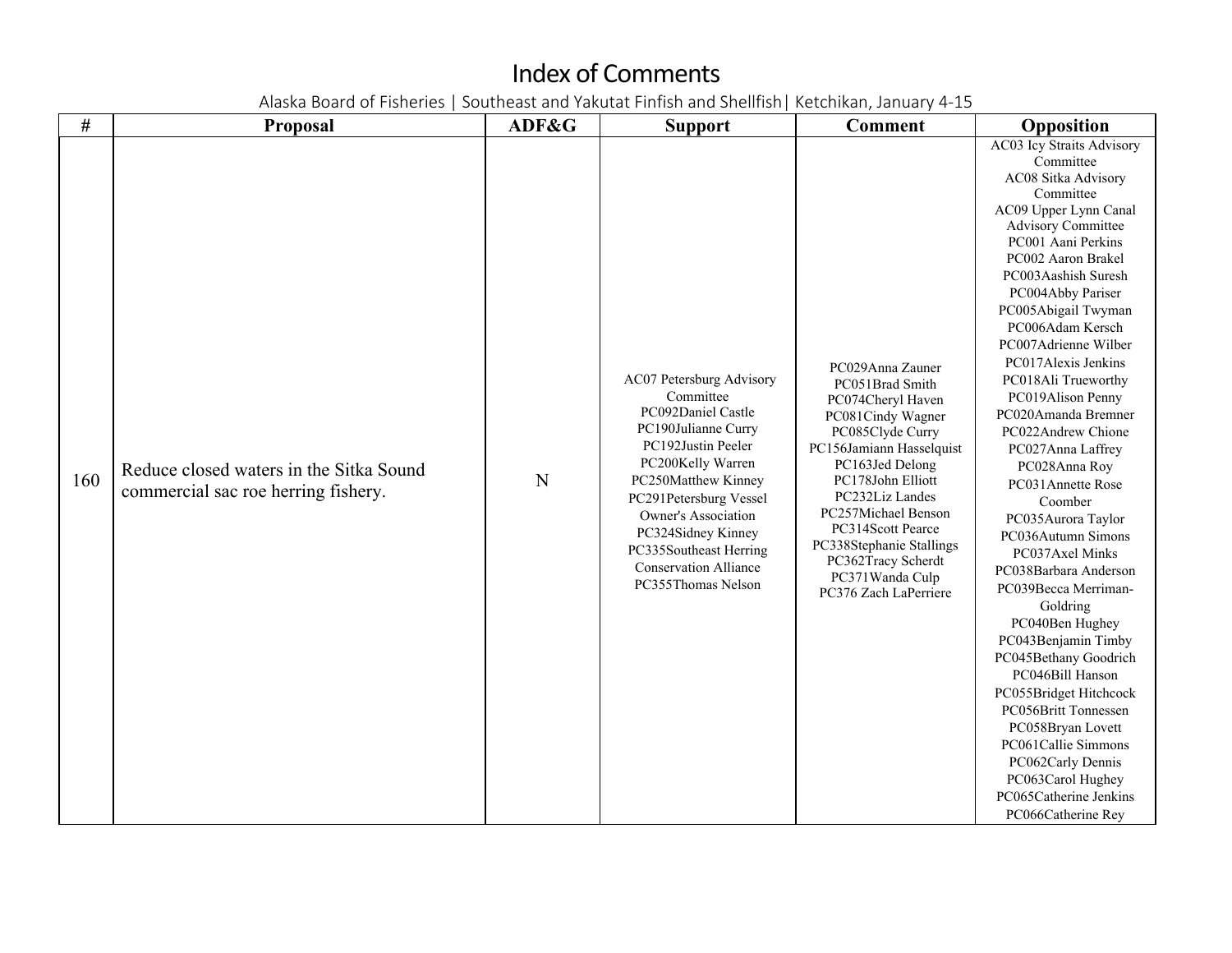| $\#$ | Proposal               | ADF&G | <b>Support</b> | <b>Comment</b> | Opposition                 |
|------|------------------------|-------|----------------|----------------|----------------------------|
|      |                        |       |                |                | PC067Catherine Riley       |
|      |                        |       |                |                | PC069Chandler O'Connell    |
|      |                        |       |                |                | PC077Chris Stewart         |
|      |                        |       |                |                | PC080Cindy Stiles          |
|      |                        |       |                |                | PC082Citizens of Ketchikan |
|      |                        |       |                |                | PC084Claire Sanchez        |
|      |                        |       |                |                | PC086Colin Arisman         |
|      |                        |       |                |                | PC088Courtney MacArthur    |
|      |                        |       |                |                | PC090Cristen Kimball       |
|      |                        |       |                |                | PC091Daniel Cannon         |
|      |                        |       |                |                | PC097David Egan            |
|      |                        |       |                |                | PC100David O'Rorke         |
|      |                        |       |                |                | PC105Devon Calvin          |
|      |                        |       |                |                | PC106Diana Brooks          |
|      |                        |       |                |                | PC111Drew Larson           |
|      |                        |       |                |                | PC112Eleanor Lo Re         |
|      |                        |       |                |                | PC113Eleyna Rosenthal      |
|      |                        |       |                |                | PC114Eli Evans             |
|      |                        |       |                |                | PC116Elizabeth Leonard     |
|      | Proposal 160 continued |       |                |                | PC117Elsa Sebastian        |
|      |                        |       |                |                | PC118Emma Thompson         |
|      |                        |       |                |                | PC122Ernest Manewal        |
|      |                        |       |                |                | PC123Esther Kennedy        |
|      |                        |       |                |                | PC130Gabrial Canfield      |
|      |                        |       |                |                | PC133Genevieve Lapidus     |
|      |                        |       |                |                | PC134Gianna Kersch         |
|      |                        |       |                |                | PC135Glo Chitwood          |
|      |                        |       |                |                | PC136Grant EchoHawk        |
|      |                        |       |                |                | PC141Hannah Berry          |
|      |                        |       |                |                | PC142Hannah Wilson         |
|      |                        |       |                |                | PC144Henry Westmoreland    |
|      |                        |       |                |                | PC145Hillary Hunter        |
|      |                        |       |                |                | PC146Holland Bool          |
|      |                        |       |                |                | PC148Jacob Finsen          |
|      |                        |       |                |                | PC151Jacyn Schmidt         |
|      |                        |       |                |                | PC153James Erickson        |
|      |                        |       |                |                | PC157Janalee Gage          |
|      |                        |       |                |                | PC158Janessa Newman        |
|      |                        |       |                |                | PC168Jeffrey Short         |
|      |                        |       |                |                | PC170Jesse Hughey          |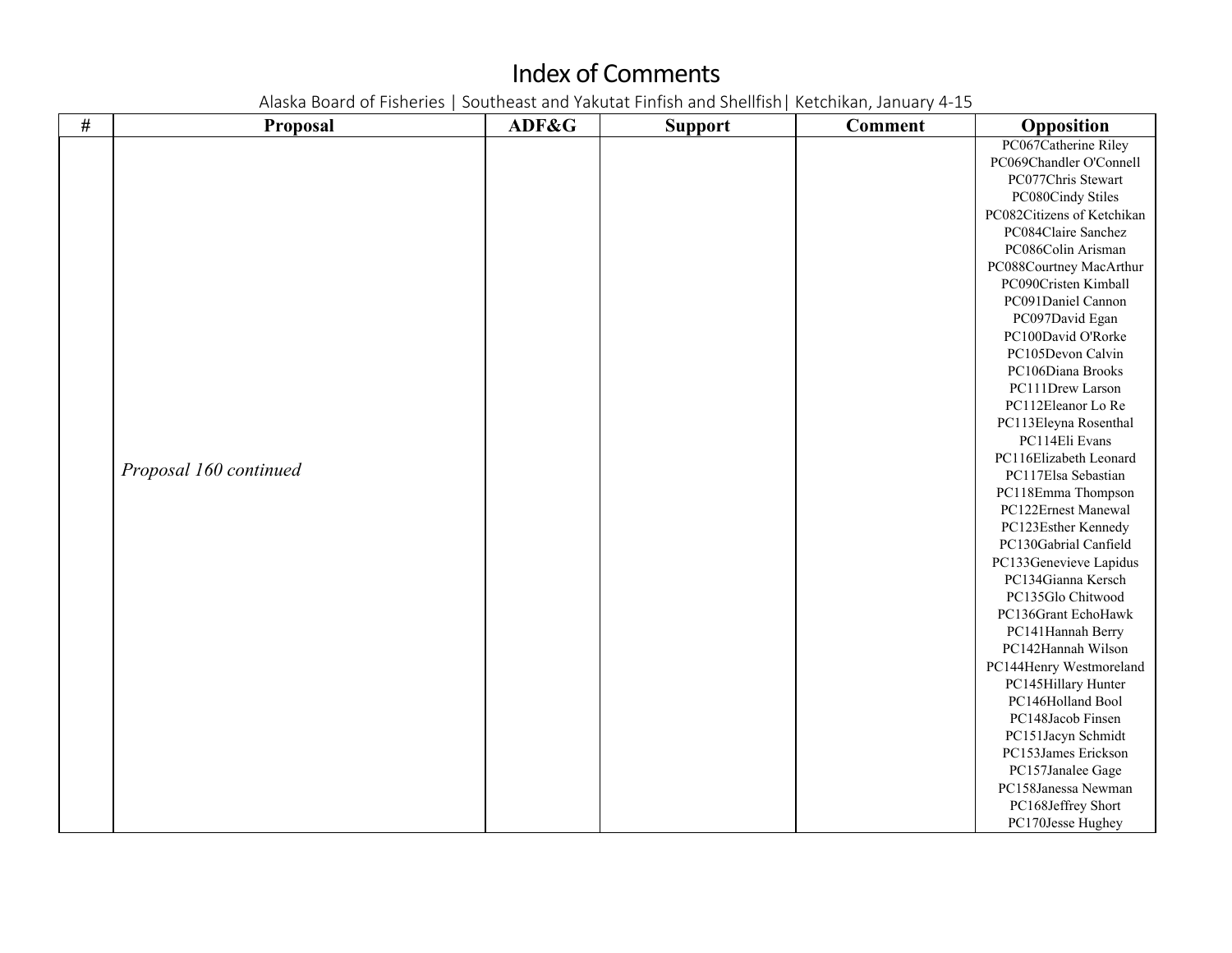| $\#$ | Proposal               | ADF&G | <b>Support</b> | <b>Comment</b> | Opposition                 |
|------|------------------------|-------|----------------|----------------|----------------------------|
|      |                        |       |                |                | PC172Jim Bleil             |
|      |                        |       |                |                | PC173Joan Mcbeen           |
|      |                        |       |                |                | PC180John Neary            |
|      |                        |       |                |                | PC183Jonathan Emmons       |
|      |                        |       |                |                | PC186Joseph Hillaire Jr    |
|      |                        |       |                |                | PC191Justin Moody          |
|      |                        |       |                |                | PC198Karla Hart            |
|      |                        |       |                |                | PC199Katelyn Stiles        |
|      |                        |       |                |                | PC205Ketchikan Indian      |
|      |                        |       |                |                | Community                  |
|      |                        |       |                |                | PC206Kevan O'Hanlon        |
|      |                        |       |                |                | PC208Kimberly Ramos        |
|      |                        |       |                |                | PC213Kristine Fulton       |
|      |                        |       |                |                | PC215Kylee Jones           |
|      |                        |       |                |                | PC216La quen náay          |
|      |                        |       |                |                | Medicine Crow              |
|      |                        |       |                |                | PC217Lakota Harden         |
|      | Proposal 160 continued |       |                |                | PC219Larisa Manewal        |
|      |                        |       |                |                | PC220Larry and Gail Taylor |
|      |                        |       |                |                | PC221Laura Baldwin         |
|      |                        |       |                |                | PC222Laurel Stark          |
|      |                        |       |                |                | PC223Lauren Cusimano       |
|      |                        |       |                |                | PC225Leah Canfield         |
|      |                        |       |                |                | PC231Lindsay Johnson       |
|      |                        |       |                |                | PC235Lucy Harvey           |
|      |                        |       |                |                | PC238Maegan Bolin          |
|      |                        |       |                |                | PC244Mary Stewart          |
|      |                        |       |                |                | PC249Matthew Jackson       |
|      |                        |       |                |                | PC252Max Kritzer           |
|      |                        |       |                |                | PC253Maya Reda-Williams    |
|      |                        |       |                |                | PC254Megan Moody           |
|      |                        |       |                |                | PC255Mel Izard             |
|      |                        |       |                |                | PC261Michaela Goade        |
|      |                        |       |                |                | PC266Nancy Keen            |
|      |                        |       |                |                | PC267Naomi Michalsen       |
|      |                        |       |                |                | PC269Natalie Watson        |
|      |                        |       |                |                | PC270Nathan Borson         |
|      |                        |       |                |                | PC273Native Peoples        |
|      |                        |       |                |                | Action                     |
|      |                        |       |                |                | PC275Nellie Lipscomb       |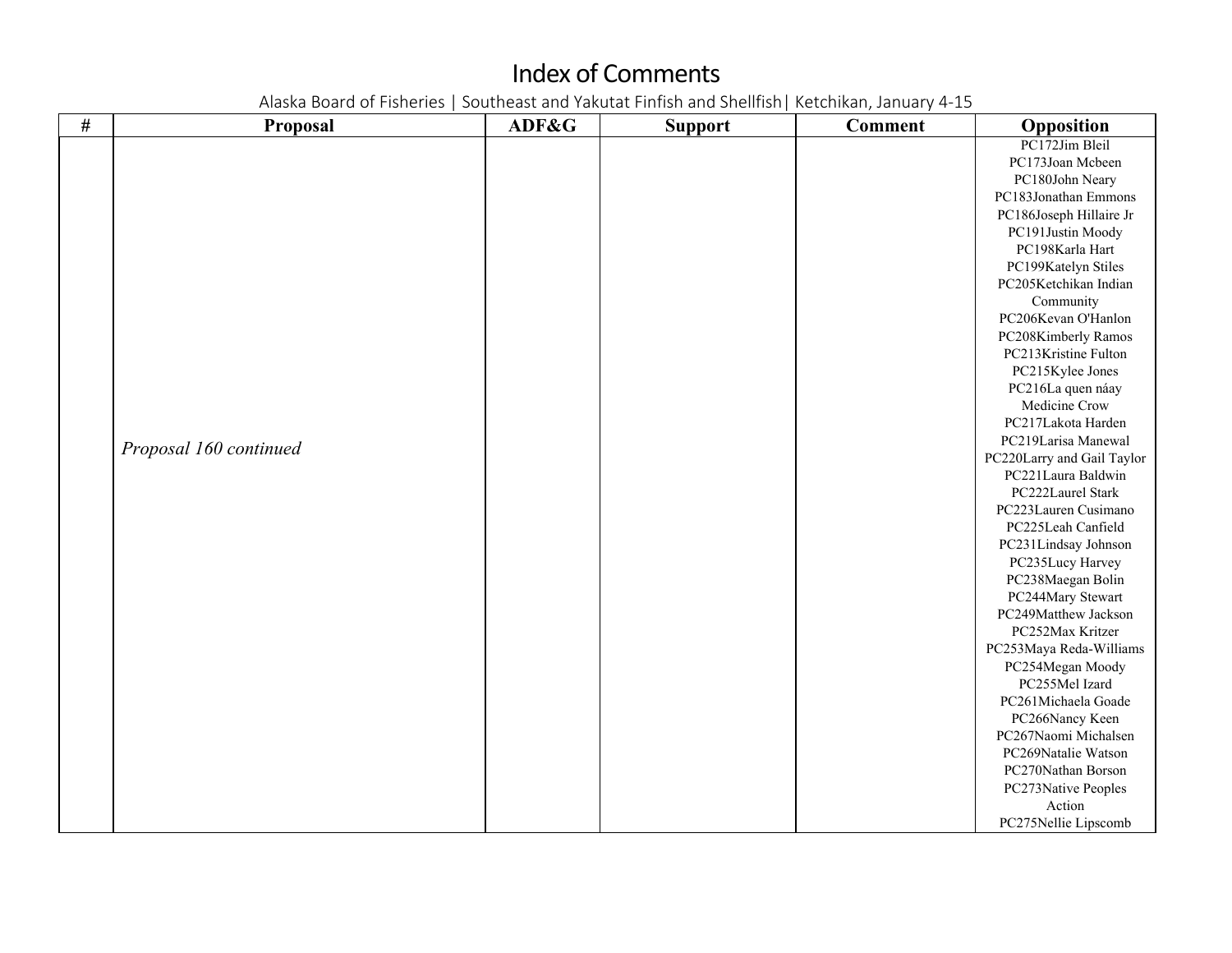| # | Proposal               | ADF&G | <b>Support</b> | <b>Comment</b> | Opposition                  |
|---|------------------------|-------|----------------|----------------|-----------------------------|
|   |                        |       |                |                | PC277Nicholas Galanin       |
|   |                        |       |                |                | PC278Nicole Windhausen      |
|   |                        |       |                |                | PC279Nina Yagual            |
|   |                        |       |                |                | PC284Oliver Price           |
|   |                        |       |                |                | PC286Patricia Alexander     |
|   |                        |       |                |                | PC289Peter Bradley          |
|   |                        |       |                |                | PC302Robert Sylvester       |
|   |                        |       |                |                | PC303Rochelle Miller        |
|   |                        |       |                |                | PC304Romy Bekeris           |
|   |                        |       |                |                | PC312Sarah Stewart          |
|   |                        |       |                |                | PC318Sealaska Corporation   |
|   |                        |       |                |                | PC319Serena                 |
|   |                        |       |                |                | PC321Shawaan Jackson-       |
|   |                        |       |                |                | Gamble                      |
|   |                        |       |                |                | PC323Shireen Nickel         |
|   | Proposal 160 continued |       |                |                | PC327Sitka Conservation     |
|   |                        |       |                |                | Society                     |
|   |                        |       |                |                | PC328Sitka Tlingit & Haida  |
|   |                        |       |                |                | Community Council           |
|   |                        |       |                |                | PC329Sitka Tribe of Alaska  |
|   |                        |       |                |                | PC330Southeast Alaska       |
|   |                        |       |                |                | <b>Conservation Council</b> |
|   |                        |       |                |                | PC337Stephanie Masterman    |
|   |                        |       |                |                | PC340Steve Hutchinson       |
|   |                        |       |                |                | PC346Tad Fujioka            |
|   |                        |       |                |                | PC347Taylor White           |
|   |                        |       |                |                | PC352Tessa Schmidt          |
|   |                        |       |                |                | PC357Tia Atkinson           |
|   |                        |       |                |                | PC361Tracy Rivera           |
|   |                        |       |                |                | PC363Tracy Sylvester        |
|   |                        |       |                |                | PC365Trevor Schoening       |
|   |                        |       |                |                | PC369Victoria Curran        |
|   |                        |       |                |                | PC370Virginia Bottorff      |
|   |                        |       |                |                | PC373Willoughby Peterson    |
|   |                        |       |                |                | PC374 Woody Cyr             |
|   |                        |       |                |                |                             |
|   |                        |       |                |                |                             |
|   |                        |       |                |                |                             |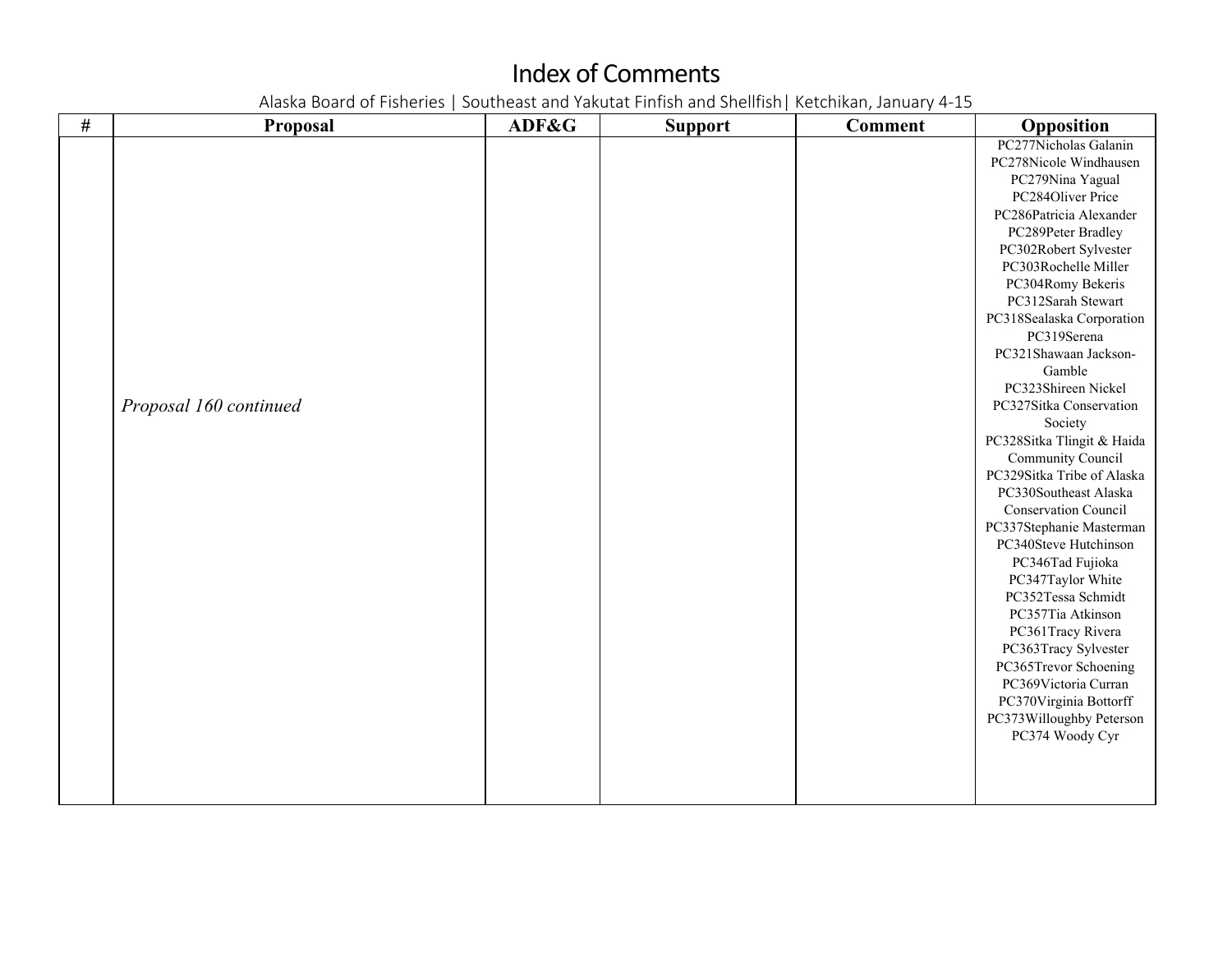| #   | <b>Proposal</b>                                                                                        | ADF&G | <b>Support</b>                                                                                                                                                                                                                                                | <b>Comment</b>                                                                                                                                                                                                                                                                                                                                            | Opposition                                                                                                                                                                                                                                                                                                                                                                                                                                                                                                                                                                                                                                                                                                                                                                                                                                                                                     |
|-----|--------------------------------------------------------------------------------------------------------|-------|---------------------------------------------------------------------------------------------------------------------------------------------------------------------------------------------------------------------------------------------------------------|-----------------------------------------------------------------------------------------------------------------------------------------------------------------------------------------------------------------------------------------------------------------------------------------------------------------------------------------------------------|------------------------------------------------------------------------------------------------------------------------------------------------------------------------------------------------------------------------------------------------------------------------------------------------------------------------------------------------------------------------------------------------------------------------------------------------------------------------------------------------------------------------------------------------------------------------------------------------------------------------------------------------------------------------------------------------------------------------------------------------------------------------------------------------------------------------------------------------------------------------------------------------|
| 161 | Require a subsistence fishing permit to harvest<br>herring roe on branches in the Sitka Sound<br>area. | N     | AC07 Petersburg Advisory<br>Committee<br>PC192Justin Peeler<br>PC200Kelly Warren<br>PC250Matthew Kinney<br>PC283OBI Seafoods<br>PC291Petersburg Vessel<br>Owner's Association<br>PC335Southeast Herring<br><b>Conservation Alliance</b><br>PC355Thomas Nelson | PC029Anna Zauner<br>PC051Brad Smith<br>PC074Cheryl Haven<br>PC081Cindy Wagner<br>PC085Clyde Curry<br>PC156Jamiann Hasselquist<br>PC163Jed Delong<br>PC178John Elliott<br>PC232Liz Landes<br>PC257Michael Benson<br>PC314Scott Pearce<br>PC338Stephanie Stallings<br>PC362Tracy Scherdt<br>PC371Wanda Culp<br>PC376 Zach LaPerriere<br>PC190Julianne Curry | AC03 Icy Straits Advisory<br>Committee<br>AC08 Sitka Advisory<br>Committee<br>AC09 Upper Lynn Canal<br><b>Advisory Committee</b><br>PC001 Aani Perkins<br>PC002 Aaron Brakel<br>PC003Aashish Suresh<br>PC004Abby Pariser<br>PC005Abigail Twyman<br>PC006Adam Kersch<br>PC007Adrienne Wilber<br>PC017Alexis Jenkins<br>PC018Ali Trueworthy<br>PC019Alison Penny<br>PC020Amanda Bremner<br>PC022Andrew Chione<br>PC027Anna Laffrey<br>PC028Anna Roy<br>PC031Annette Rose<br>Coomber<br>PC036Autumn Simons<br>PC037Axel Minks<br>PC038Barbara Anderson<br>PC039Becca Merriman-<br>Goldring<br>PC040Ben Hughey<br>PC043Benjamin Timby<br>PC045Bethany Goodrich<br>PC046Bill Hanson<br>PC055Bridget Hitchcock<br>PC056Britt Tonnessen<br>PC058Bryan Lovett<br>PC061Callie Simmons<br>PC062Carly Dennis<br>PC063Carol Hughey<br>PC065Catherine Jenkins<br>PC066Catherine Rey<br>PC067Catherine Riley |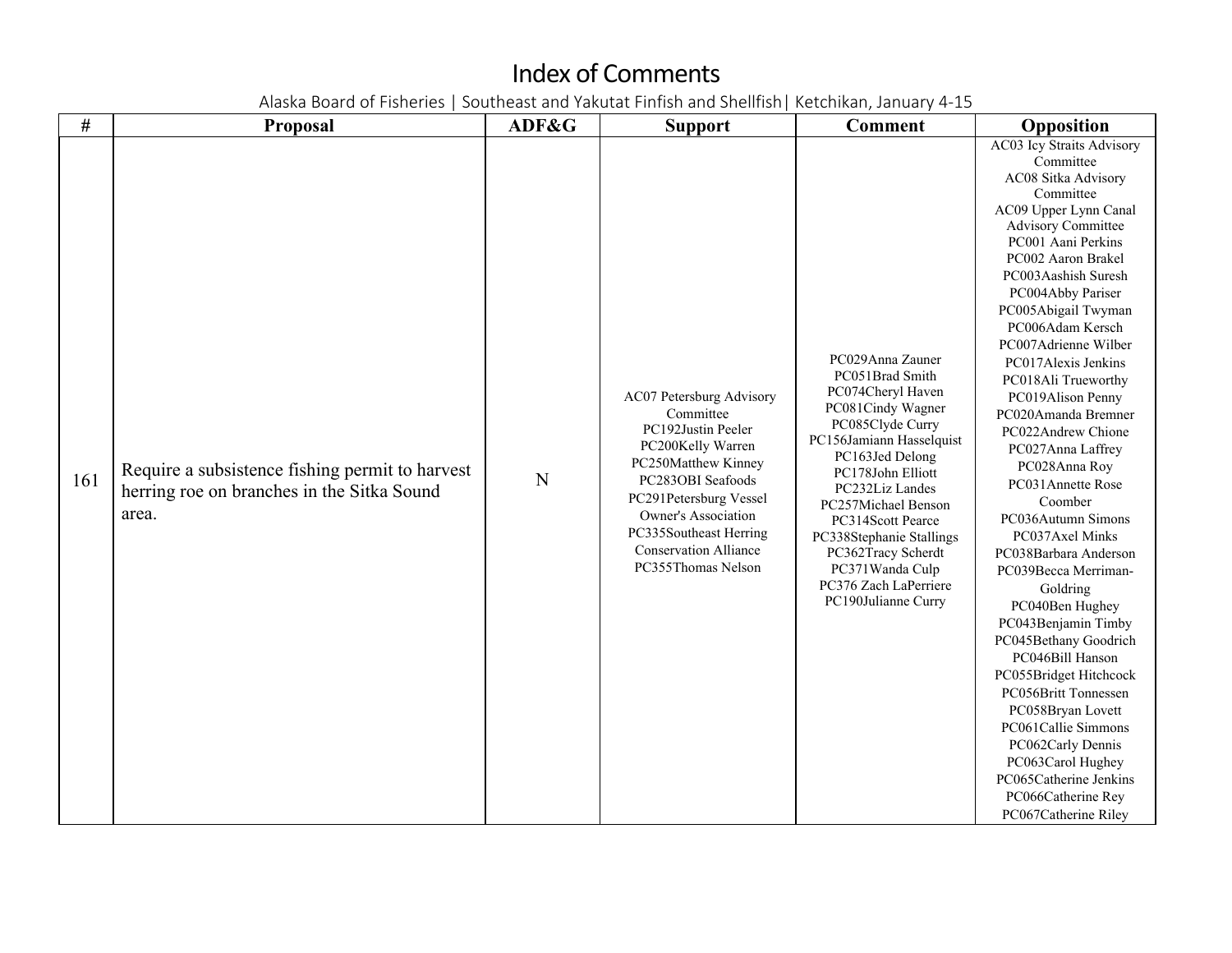| $\#$ | Proposal               | ADF&G | <b>Support</b> | <b>Comment</b> | Opposition                 |
|------|------------------------|-------|----------------|----------------|----------------------------|
|      |                        |       |                |                | PC069Chandler O'Connell    |
|      |                        |       |                |                | PC077Chris Stewart         |
|      |                        |       |                |                | PC080Cindy Stiles          |
|      |                        |       |                |                | PC082Citizens of Ketchikan |
|      |                        |       |                |                | PC084Claire Sanchez        |
|      |                        |       |                |                | PC086Colin Arisman         |
|      |                        |       |                |                | PC088Courtney MacArthur    |
|      |                        |       |                |                | PC090Cristen Kimball       |
|      |                        |       |                |                | PC091Daniel Cannon         |
|      |                        |       |                |                | PC097David Egan            |
|      |                        |       |                |                | PC100David O'Rorke         |
|      |                        |       |                |                | PC105Devon Calvin          |
|      |                        |       |                |                | PC106Diana Brooks          |
|      |                        |       |                |                | PC111Drew Larson           |
|      |                        |       |                |                | PC112Eleanor Lo Re         |
|      |                        |       |                |                | PC113Eleyna Rosenthal      |
|      |                        |       |                |                | PC114Eli Evans             |
|      | Proposal 161 continued |       |                |                | PC116Elizabeth Leonard     |
|      |                        |       |                |                | PC117Elsa Sebastian        |
|      |                        |       |                |                | PC118Emma Thompson         |
|      |                        |       |                |                | PC122Ernest Manewal        |
|      |                        |       |                |                | PC123Esther Kennedy        |
|      |                        |       |                |                | PC130Gabrial Canfield      |
|      |                        |       |                |                | PC133Genevieve Lapidus     |
|      |                        |       |                |                | PC134Gianna Kersch         |
|      |                        |       |                |                | PC135Glo Chitwood          |
|      |                        |       |                |                | PC136Grant EchoHawk        |
|      |                        |       |                |                | PC141Hannah Berry          |
|      |                        |       |                |                | PC142Hannah Wilson         |
|      |                        |       |                |                | PC144Henry Westmoreland    |
|      |                        |       |                |                | PC145Hillary Hunter        |
|      |                        |       |                |                | PC146Holland Bool          |
|      |                        |       |                |                | PC148Jacob Finsen          |
|      |                        |       |                |                | PC151Jacyn Schmidt         |
|      |                        |       |                |                | PC153James Erickson        |
|      |                        |       |                |                | PC157Janalee Gage          |
|      |                        |       |                |                | PC158Janessa Newman        |
|      |                        |       |                |                | PC168Jeffrey Short         |
|      |                        |       |                |                | PC170Jesse Hughey          |
|      |                        |       |                |                | PC172Jim Bleil             |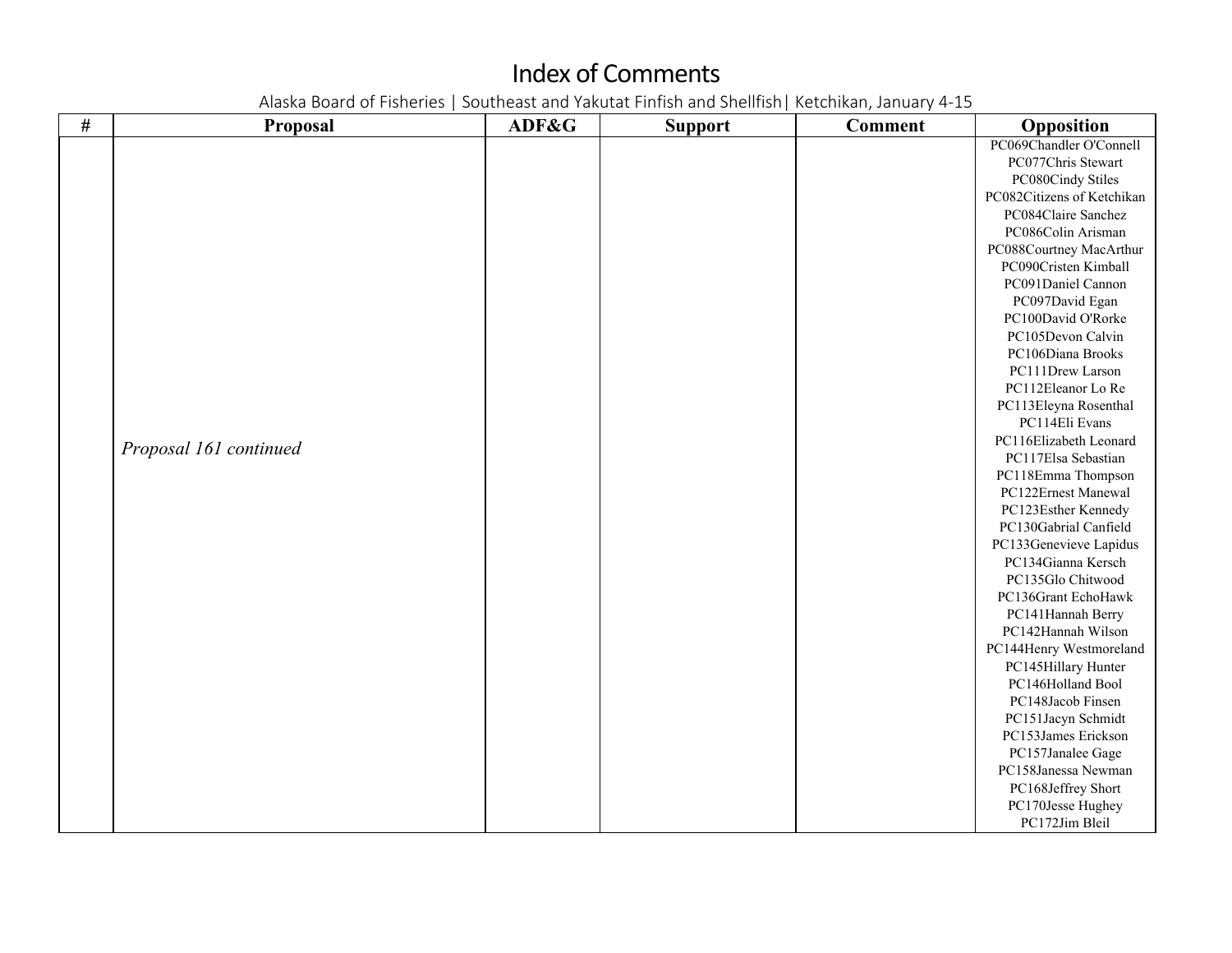| $\#$ | Proposal               | ADF&G | <b>Support</b> | <b>Comment</b> | Opposition                 |
|------|------------------------|-------|----------------|----------------|----------------------------|
|      |                        |       |                |                | PC173Joan Mcbeen           |
|      |                        |       |                |                | PC180John Neary            |
|      |                        |       |                |                | PC183Jonathan Emmons       |
|      |                        |       |                |                | PC186Joseph Hillaire Jr    |
|      |                        |       |                |                | PC191Justin Moody          |
|      |                        |       |                |                | PC198Karla Hart            |
|      |                        |       |                |                | PC199Katelyn Stiles        |
|      |                        |       |                |                | PC205Ketchikan Indian      |
|      |                        |       |                |                | Community                  |
|      |                        |       |                |                | PC206Kevan O'Hanlon        |
|      |                        |       |                |                | PC208Kimberly Ramos        |
|      |                        |       |                |                | PC213Kristine Fulton       |
|      |                        |       |                |                | PC215Kylee Jones           |
|      |                        |       |                |                | PC216La quen náay          |
|      |                        |       |                |                | Medicine Crow              |
|      |                        |       |                |                | PC217Lakota Harden         |
|      |                        |       |                |                | PC219Larisa Manewal        |
|      |                        |       |                |                | PC220Larry and Gail Taylor |
|      | Proposal 161 continued |       |                |                | PC221Laura Baldwin         |
|      |                        |       |                |                | PC222Laurel Stark          |
|      |                        |       |                |                | PC223Lauren Cusimano       |
|      |                        |       |                |                | PC225Leah Canfield         |
|      |                        |       |                |                | PC231Lindsay Johnson       |
|      |                        |       |                |                | PC235Lucy Harvey           |
|      |                        |       |                |                | PC238Maegan Bolin          |
|      |                        |       |                |                | PC244Mary Stewart          |
|      |                        |       |                |                | PC249Matthew Jackson       |
|      |                        |       |                |                | PC252Max Kritzer           |
|      |                        |       |                |                | PC253Maya Reda-Williams    |
|      |                        |       |                |                | PC254Megan Moody           |
|      |                        |       |                |                | PC255Mel Izard             |
|      |                        |       |                |                | PC261Michaela Goade        |
|      |                        |       |                |                | PC266Nancy Keen            |
|      |                        |       |                |                | PC267Naomi Michalsen       |
|      |                        |       |                |                | PC269Natalie Watson        |
|      |                        |       |                |                | PC270Nathan Borson         |
|      |                        |       |                |                | PC273Native Peoples        |
|      |                        |       |                |                | Action                     |
|      |                        |       |                |                | PC275Nellie Lipscomb       |
|      |                        |       |                |                | PC277Nicholas Galanin      |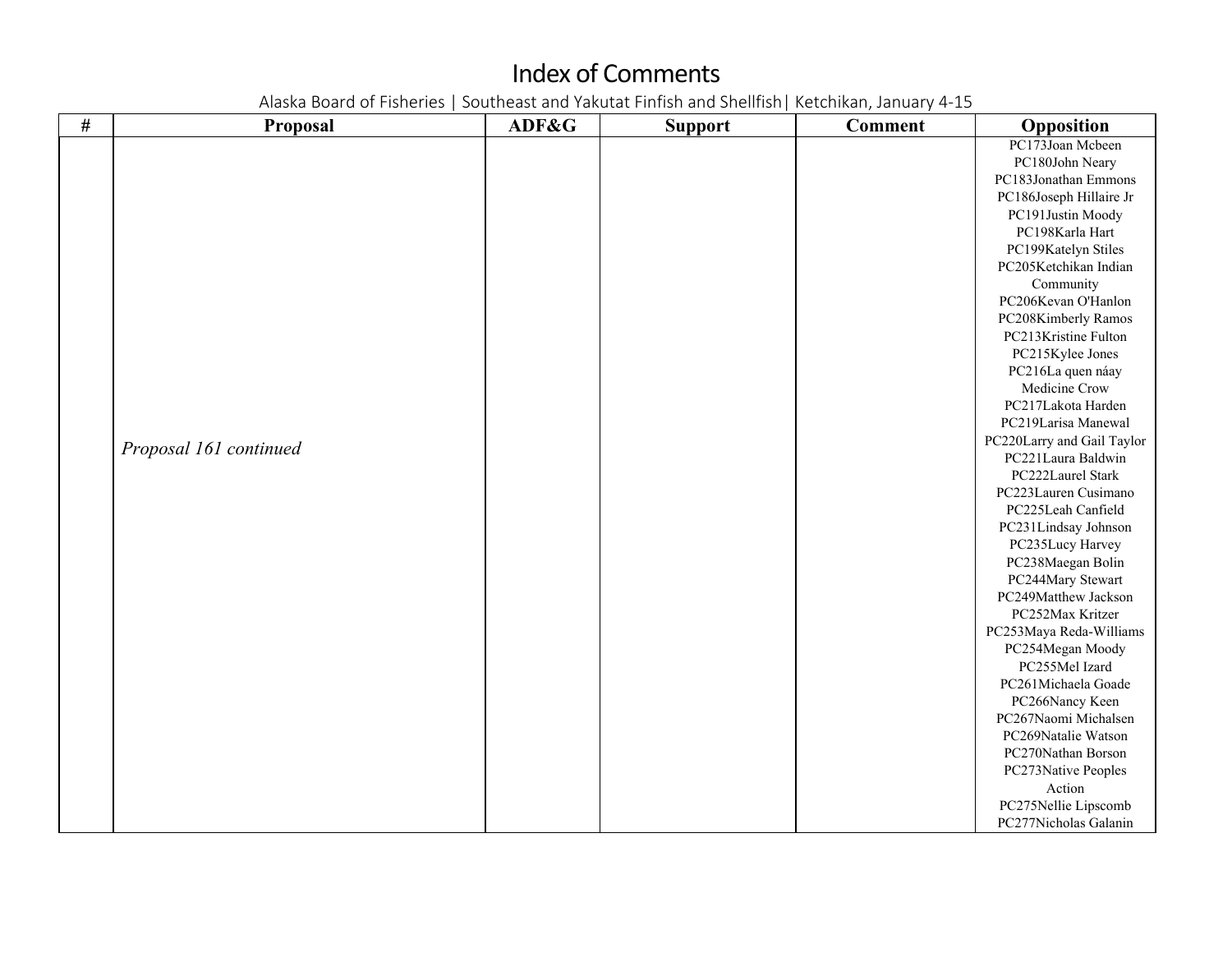| $\#$ | <b>Proposal</b>        | ADF&G | <b>Support</b> | <b>Comment</b> | Opposition                                    |
|------|------------------------|-------|----------------|----------------|-----------------------------------------------|
|      |                        |       |                |                | PC278Nicole Windhausen                        |
|      |                        |       |                |                | PC279Nina Yagual                              |
|      |                        |       |                |                | PC284Oliver Price                             |
|      |                        |       |                |                | PC286Patricia Alexander                       |
|      |                        |       |                |                | PC289Peter Bradley                            |
|      |                        |       |                |                | PC302Robert Sylvester                         |
|      |                        |       |                |                | PC303Rochelle Miller                          |
|      |                        |       |                |                | PC304Romy Bekeris                             |
|      |                        |       |                |                | PC312Sarah Stewart                            |
|      |                        |       |                |                | PC318Sealaska Corporation                     |
|      |                        |       |                |                | PC319Serena                                   |
|      |                        |       |                |                | PC321Shawaan Jackson-                         |
|      |                        |       |                |                | Gamble                                        |
|      |                        |       |                |                | PC323Shireen Nickel                           |
|      |                        |       |                |                | PC327Sitka Conservation                       |
|      |                        |       |                |                | Society                                       |
|      |                        |       |                |                | PC328Sitka Tlingit & Haida                    |
|      |                        |       |                |                | Community Council                             |
|      |                        |       |                |                | PC329Sitka Tribe of Alaska                    |
|      |                        |       |                |                | PC330Southeast Alaska                         |
|      |                        |       |                |                | <b>Conservation Council</b>                   |
|      | Proposal 161 continued |       |                |                | PC334Southeast Alaska                         |
|      |                        |       |                |                | Subsistence Regional                          |
|      |                        |       |                |                | Advisory Council                              |
|      |                        |       |                |                | PC337Stephanie Masterman                      |
|      |                        |       |                |                | PC340Steve Hutchinson                         |
|      |                        |       |                |                | PC346Tad Fujioka                              |
|      |                        |       |                |                | PC347Taylor White                             |
|      |                        |       |                |                | PC352Tessa Schmidt                            |
|      |                        |       |                |                | PC357Tia Atkinson                             |
|      |                        |       |                |                | PC361Tracy Rivera                             |
|      |                        |       |                |                | PC363Tracy Sylvester                          |
|      |                        |       |                |                | PC365Trevor Schoening<br>PC369Victoria Curran |
|      |                        |       |                |                | PC370Virginia Bottorff                        |
|      |                        |       |                |                | PC373Willoughby Peterson                      |
|      |                        |       |                |                | PC374 Woody Cyr                               |
|      |                        |       |                |                |                                               |
|      |                        |       |                |                |                                               |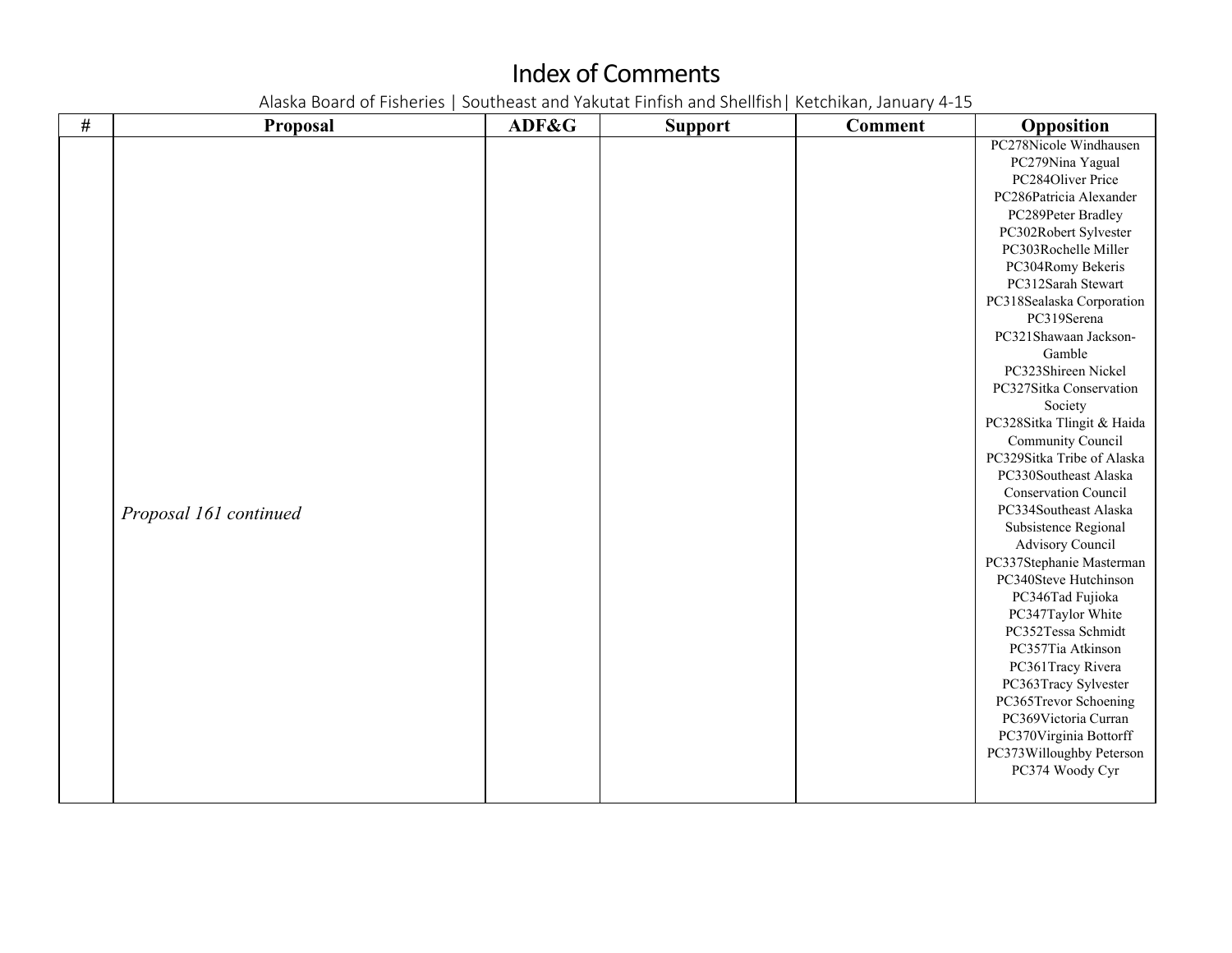| #   | <b>Proposal</b>                                                            | ADF&G | <b>Support</b>                                                                                                                                                                                                                                                                                          | <b>Comment</b>                                                                                                                                                                                                                                                                                                                                                                               | Opposition                                                                                                                                                                                                                                                                                                                                                                                                                                                                                                                                                     |
|-----|----------------------------------------------------------------------------|-------|---------------------------------------------------------------------------------------------------------------------------------------------------------------------------------------------------------------------------------------------------------------------------------------------------------|----------------------------------------------------------------------------------------------------------------------------------------------------------------------------------------------------------------------------------------------------------------------------------------------------------------------------------------------------------------------------------------------|----------------------------------------------------------------------------------------------------------------------------------------------------------------------------------------------------------------------------------------------------------------------------------------------------------------------------------------------------------------------------------------------------------------------------------------------------------------------------------------------------------------------------------------------------------------|
| 162 | Increase the possession limit for subsistence<br>spawn-on-kelp harvest.    | N     | AC01 Craig Advisory<br>Committee<br>AC05 Ketchikan Advisory<br>Committee<br>AC08 Sitka Advisory<br>Committee<br>PC035Aurora Taylor<br>PC205Ketchikan Indian<br>Community<br>PC324Sidney Kinney<br>PC329Sitka Tribe of Alaska<br>PC346Tad Fujioka<br>PC374 Woody Cyr                                     | PC029Anna Zauner<br>PC051Brad Smith<br>PC074Cheryl Haven<br>PC081Cindy Wagner<br>PC085Clyde Curry<br>PC156Jamiann Hasselquist<br>PC163Jed Delong<br>PC178John Elliott<br>PC232Liz Landes<br>PC257Michael Benson<br>PC314Scott Pearce<br>PC338Stephanie Stallings<br>PC362Tracy Scherdt<br>PC371Wanda Culp<br>PC376 Zach LaPerriere                                                           | PC027Anna Laffrey<br>PC084Claire Sanchez<br>PC231Lindsay Johnson<br>PC249Matthew Jackson                                                                                                                                                                                                                                                                                                                                                                                                                                                                       |
| 163 | Establish equal share quotas for the Sitka sac<br>roe purse seine fishery. | N     | AC08 Sitka Advisory<br>Committee<br>PC071Charles Olson<br>PC072Charles Skeek<br>PC092Daniel Castle<br>PC128Frank Warfel<br>PC190Julianne Curry<br>PC240Marcus Nelson<br>PC276Nels Lynch<br>PC282Norval Nelson<br>PC324Sidney Kinney<br>PC349Terrance Kilbreath<br>PC364Trevor Rostad<br>PC374 Woody Cyr | PC029Anna Zauner<br>PC051Brad Smith<br>PC074Cheryl Haven<br>PC081Cindy Wagner<br>PC085Clyde Curry<br>PC156Jamiann Hasselquist<br>PC163Jed Delong<br>PC178John Elliott<br>PC232Liz Landes<br>PC257Michael Benson<br>PC314Scott Pearce<br>PC338Stephanie Stallings<br>PC362Tracy Scherdt<br>PC371Wanda Culp<br>PC376 Zach LaPerriere<br>PC335Southeast Herring<br><b>Conservation Alliance</b> | PC001 Aani Perkins<br>PC002 Aaron Brakel<br>PC003Aashish Suresh<br>PC004Abby Pariser<br>PC005Abigail Twyman<br>PC006Adam Kersch<br>PC007Adrienne Wilber<br>PC017Alexis Jenkins<br>PC018Ali Trueworthy<br>PC019Alison Penny<br>PC020Amanda Bremner<br>PC022Andrew Chione<br>PC027Anna Laffrey<br>PC028Anna Roy<br>PC030Anne Fuller<br>PC031Annette Rose<br>Coomber<br>PC036Autumn Simons<br>PC037Axel Minks<br>PC038Barbara Anderson<br>PC039Becca Merriman-<br>Goldring<br>PC040Ben Hughey<br>PC043Benjamin Timby<br>PC045Bethany Goodrich<br>PC046Bill Hanson |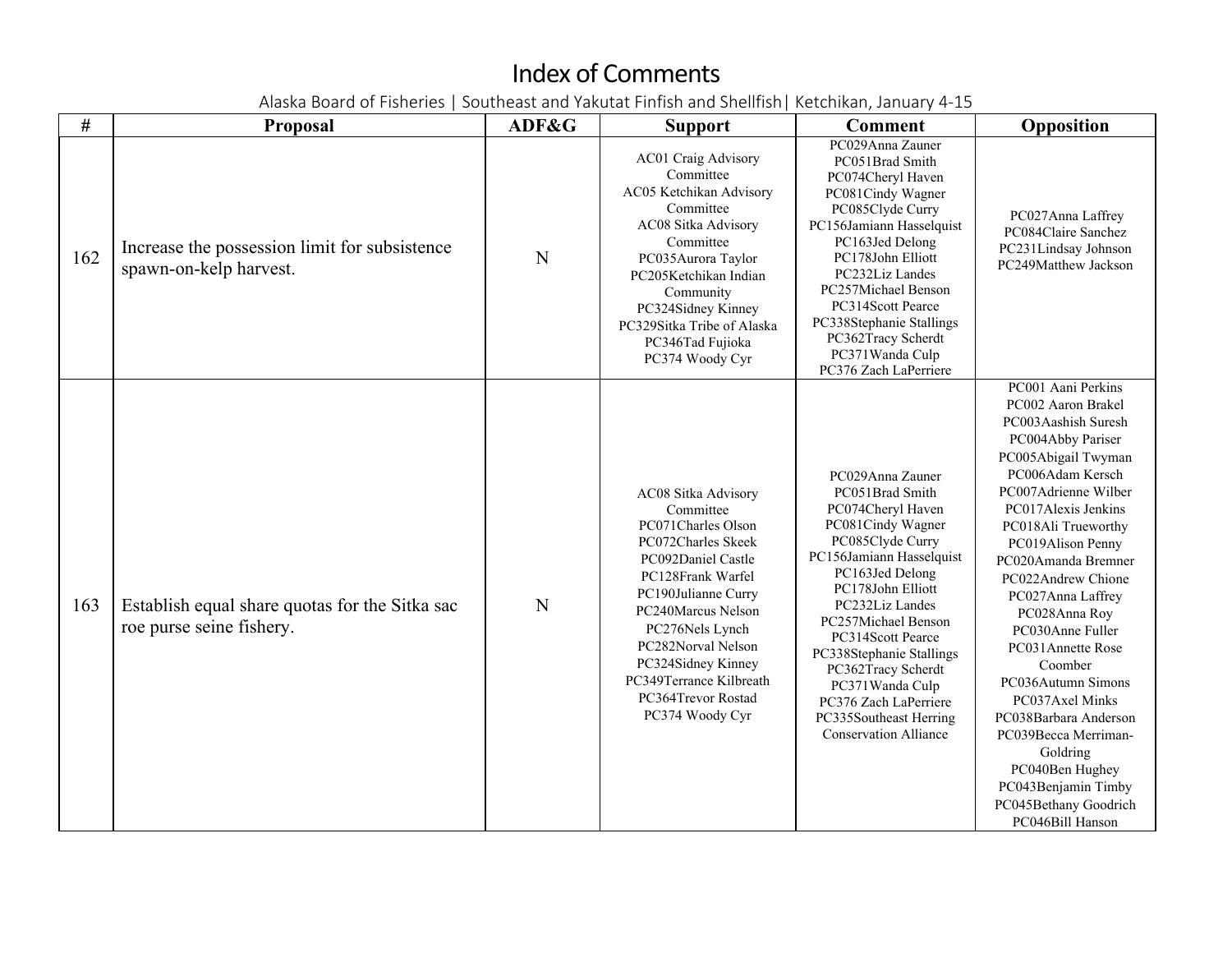| $\#$ | Proposal               | ADF&G | <b>Support</b> | <b>Comment</b> | Opposition                 |
|------|------------------------|-------|----------------|----------------|----------------------------|
|      |                        |       |                |                | PC055Bridget Hitchcock     |
|      |                        |       |                |                | PC056Britt Tonnessen       |
|      |                        |       |                |                | PC058Bryan Lovett          |
|      |                        |       |                |                | PC061Callie Simmons        |
|      |                        |       |                |                | PC062Carly Dennis          |
|      |                        |       |                |                | PC063Carol Hughey          |
|      |                        |       |                |                | PC065Catherine Jenkins     |
|      |                        |       |                |                | PC066Catherine Rey         |
|      |                        |       |                |                | PC067Catherine Riley       |
|      |                        |       |                |                | PC069Chandler O'Connell    |
|      |                        |       |                |                | PC077Chris Stewart         |
|      |                        |       |                |                | PC080Cindy Stiles          |
|      |                        |       |                |                | PC082Citizens of Ketchikan |
|      |                        |       |                |                | PC084Claire Sanchez        |
|      |                        |       |                |                | PC086Colin Arisman         |
|      |                        |       |                |                | PC088Courtney MacArthur    |
|      | Proposal 163 continued |       |                |                | PC090Cristen Kimball       |
|      |                        |       |                |                | PC091Daniel Cannon         |
|      |                        |       |                |                | PC097David Egan            |
|      |                        |       |                |                | PC100David O'Rorke         |
|      |                        |       |                |                | PC105Devon Calvin          |
|      |                        |       |                |                | PC106Diana Brooks          |
|      |                        |       |                |                | PC111Drew Larson           |
|      |                        |       |                |                | PC112Eleanor Lo Re         |
|      |                        |       |                |                | PC113Eleyna Rosenthal      |
|      |                        |       |                |                | PC114Eli Evans             |
|      |                        |       |                |                | PC116Elizabeth Leonard     |
|      |                        |       |                |                | PC117Elsa Sebastian        |
|      |                        |       |                |                | PC118Emma Thompson         |
|      |                        |       |                |                | PC122Ernest Manewal        |
|      |                        |       |                |                | PC123Esther Kennedy        |
|      |                        |       |                |                | PC130Gabrial Canfield      |
|      |                        |       |                |                | PC133 Genevieve Lapidus    |
|      |                        |       |                |                | PC134Gianna Kersch         |
|      |                        |       |                |                | PC135Glo Chitwood          |
|      |                        |       |                |                | PC136Grant EchoHawk        |
|      |                        |       |                |                | PC141Hannah Berry          |
|      |                        |       |                |                | PC142Hannah Wilson         |
|      |                        |       |                |                | PC144Henry Westmoreland    |
|      |                        |       |                |                | PC145Hillary Hunter        |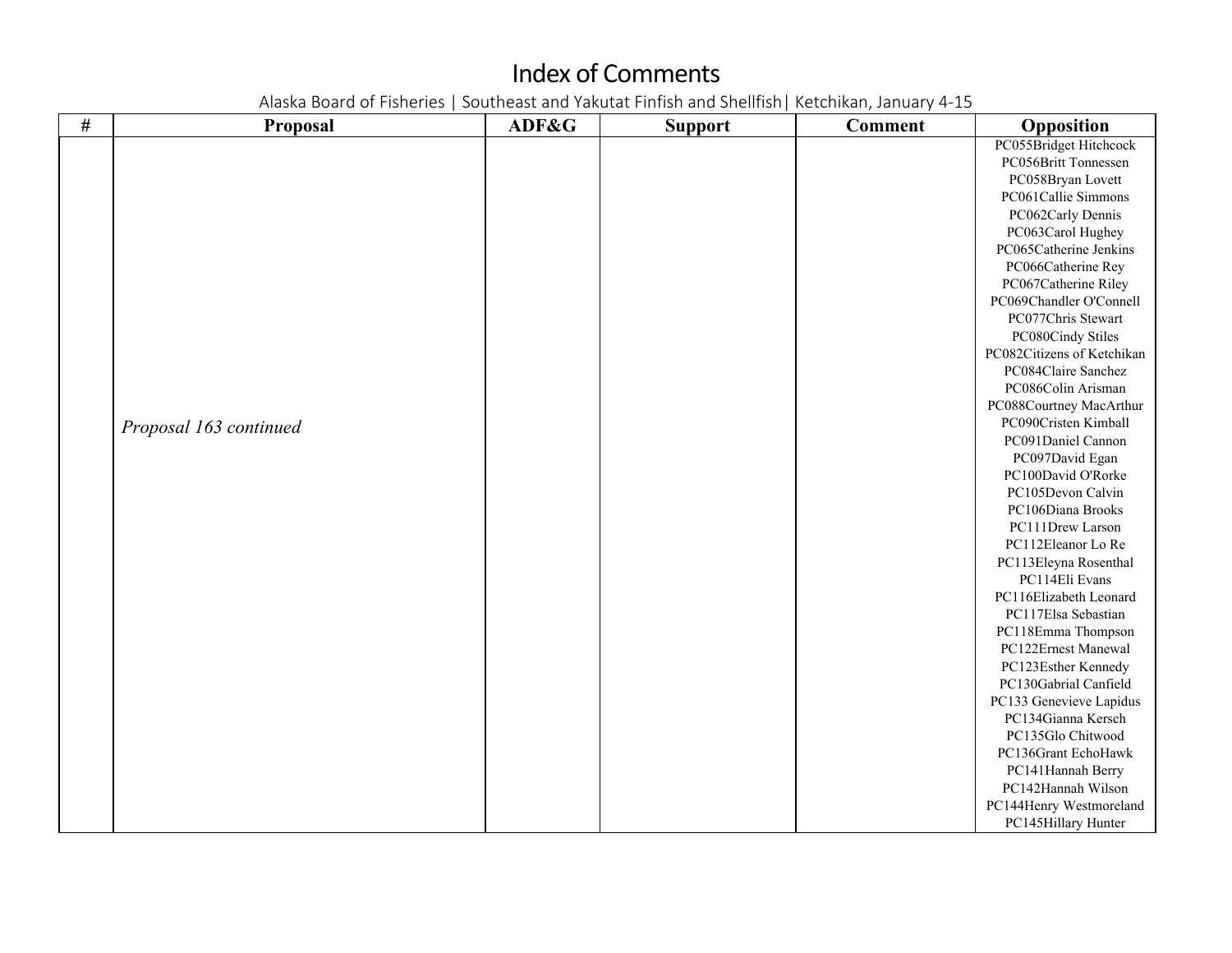| $\#$ | Proposal               | ADF&G | <b>Support</b> | <b>Comment</b> | Opposition                 |
|------|------------------------|-------|----------------|----------------|----------------------------|
|      |                        |       |                |                | PC146Holland Bool          |
|      |                        |       |                |                | PC148Jacob Finsen          |
|      |                        |       |                |                | PC151Jacyn Schmidt         |
|      |                        |       |                |                | PC153James Erickson        |
|      |                        |       |                |                | PC157Janalee Gage          |
|      |                        |       |                |                | PC158Janessa Newman        |
|      |                        |       |                |                | PC168Jeffrey Short         |
|      |                        |       |                |                | PC170Jesse Hughey          |
|      |                        |       |                |                | PC172Jim Bleil             |
|      |                        |       |                |                | PC173Joan Mcbeen           |
|      |                        |       |                |                | PC180John Neary            |
|      |                        |       |                |                | PC183Jonathan Emmons       |
|      |                        |       |                |                | PC186Joseph Hillaire Jr    |
|      |                        |       |                |                | PC191Justin Moody          |
|      |                        |       |                |                | PC192Justin Peeler         |
|      |                        |       |                |                | PC198Karla Hart            |
|      | Proposal 163 continued |       |                |                | PC199Katelyn Stiles        |
|      |                        |       |                |                | PC205Ketchikan Indian      |
|      |                        |       |                |                | Community                  |
|      |                        |       |                |                | PC206Kevan O'Hanlon        |
|      |                        |       |                |                | PC208Kimberly Ramos        |
|      |                        |       |                |                | PC213Kristine Fulton       |
|      |                        |       |                |                | PC215Kylee Jones           |
|      |                        |       |                |                | PC216La quen náay          |
|      |                        |       |                |                | Medicine Crow              |
|      |                        |       |                |                | PC217Lakota Harden         |
|      |                        |       |                |                | PC219Larisa Manewal        |
|      |                        |       |                |                | PC220Larry and Gail Taylor |
|      |                        |       |                |                | PC221Laura Baldwin         |
|      |                        |       |                |                | PC222Laurel Stark          |
|      |                        |       |                |                | PC223Lauren Cusimano       |
|      |                        |       |                |                | PC225Leah Canfield         |
|      |                        |       |                |                | PC231Lindsay Johnson       |
|      |                        |       |                |                | PC235Lucy Harvey           |
|      |                        |       |                |                | PC238Maegan Bolin          |
|      |                        |       |                |                | PC244Mary Stewart          |
|      |                        |       |                |                | PC249Matthew Jackson       |
|      |                        |       |                |                | PC252Max Kritzer           |
|      |                        |       |                |                | PC253Maya Reda-Williams    |
|      |                        |       |                |                | PC254Megan Moody           |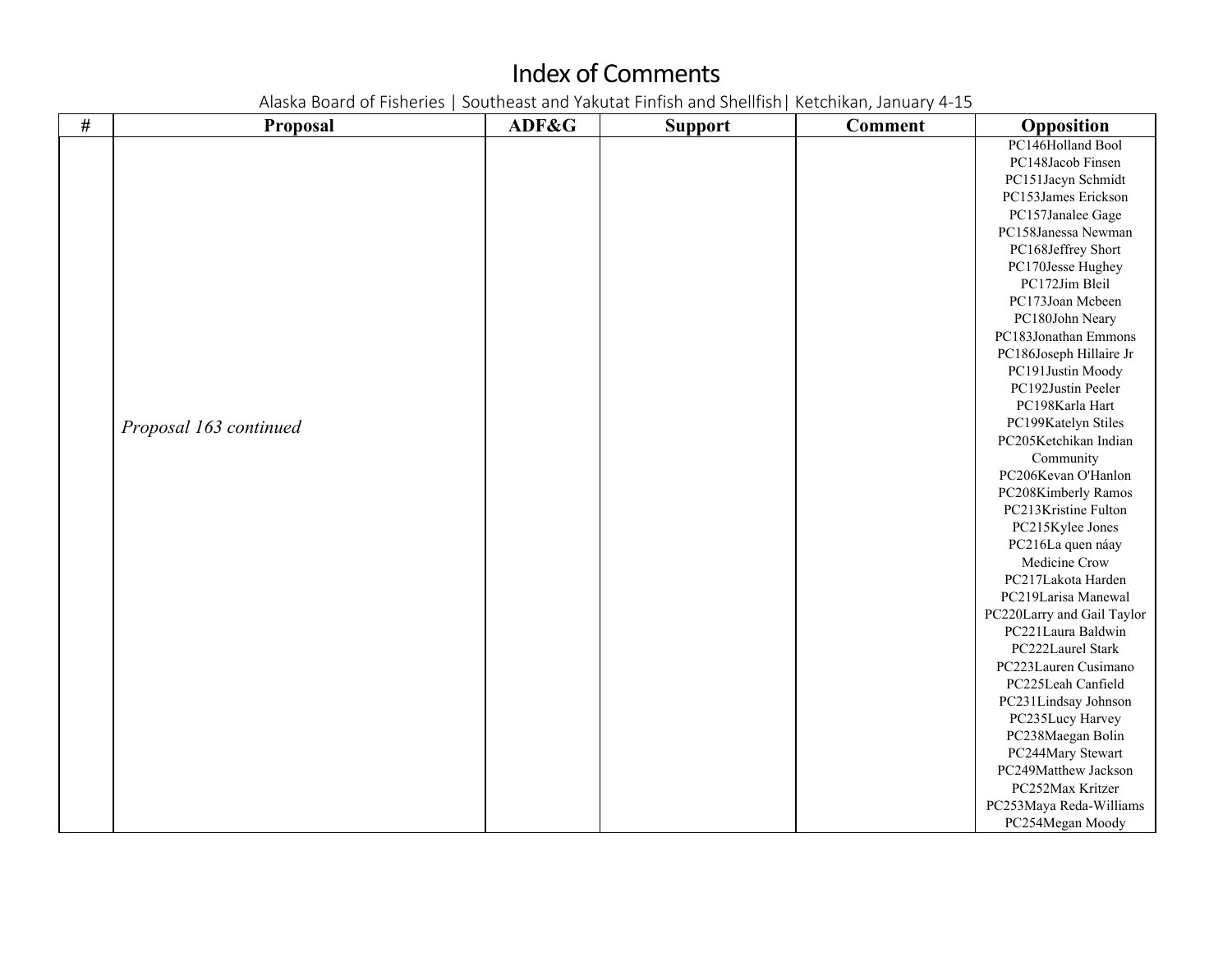| $\#$ | Proposal               | ADF&G | <b>Support</b> | <b>Comment</b> | Opposition                 |
|------|------------------------|-------|----------------|----------------|----------------------------|
|      |                        |       |                |                | PC255Mel Izard             |
|      |                        |       |                |                | PC261Michaela Goade        |
|      |                        |       |                |                | PC266Nancy Keen            |
|      |                        |       |                |                | PC267Naomi Michalsen       |
|      |                        |       |                |                | PC269Natalie Watson        |
|      |                        |       |                |                | PC270Nathan Borson         |
|      |                        |       |                |                | PC273Native Peoples        |
|      |                        |       |                |                | Action                     |
|      |                        |       |                |                | PC275Nellie Lipscomb       |
|      |                        |       |                |                | PC277Nicholas Galanin      |
|      |                        |       |                |                | PC278Nicole Windhausen     |
|      |                        |       |                |                | PC279Nina Yagual           |
|      |                        |       |                |                | PC284Oliver Price          |
|      |                        |       |                |                | PC286Patricia Alexander    |
|      |                        |       |                |                | PC289Peter Bradley         |
|      |                        |       |                |                | PC302Robert Sylvester      |
|      | Proposal 163 continued |       |                |                | PC303Rochelle Miller       |
|      |                        |       |                |                | PC304Romy Bekeris          |
|      |                        |       |                |                | PC312Sarah Stewart         |
|      |                        |       |                |                | PC319Serena                |
|      |                        |       |                |                | PC321Shawaan Jackson-      |
|      |                        |       |                |                | Gamble                     |
|      |                        |       |                |                | PC323Shireen Nickel        |
|      |                        |       |                |                | PC329Sitka Tribe of Alaska |
|      |                        |       |                |                | PC330Southeast Alaska      |
|      |                        |       |                |                | Conservation Council       |
|      |                        |       |                |                | PC337Stephanie Masterman   |
|      |                        |       |                |                | PC340Steve Hutchinson      |
|      |                        |       |                |                | PC352Tessa Schmidt         |
|      |                        |       |                |                | PC357Tia Atkinson          |
|      |                        |       |                |                | PC361Tracy Rivera          |
|      |                        |       |                |                | PC363Tracy Sylvester       |
|      |                        |       |                |                | PC365Trevor Schoening      |
|      |                        |       |                |                | PC370Virginia Bottorff     |
|      |                        |       |                |                | PC373Willoughby Peterson   |
|      |                        |       |                |                |                            |
|      |                        |       |                |                |                            |
|      |                        |       |                |                |                            |
|      |                        |       |                |                |                            |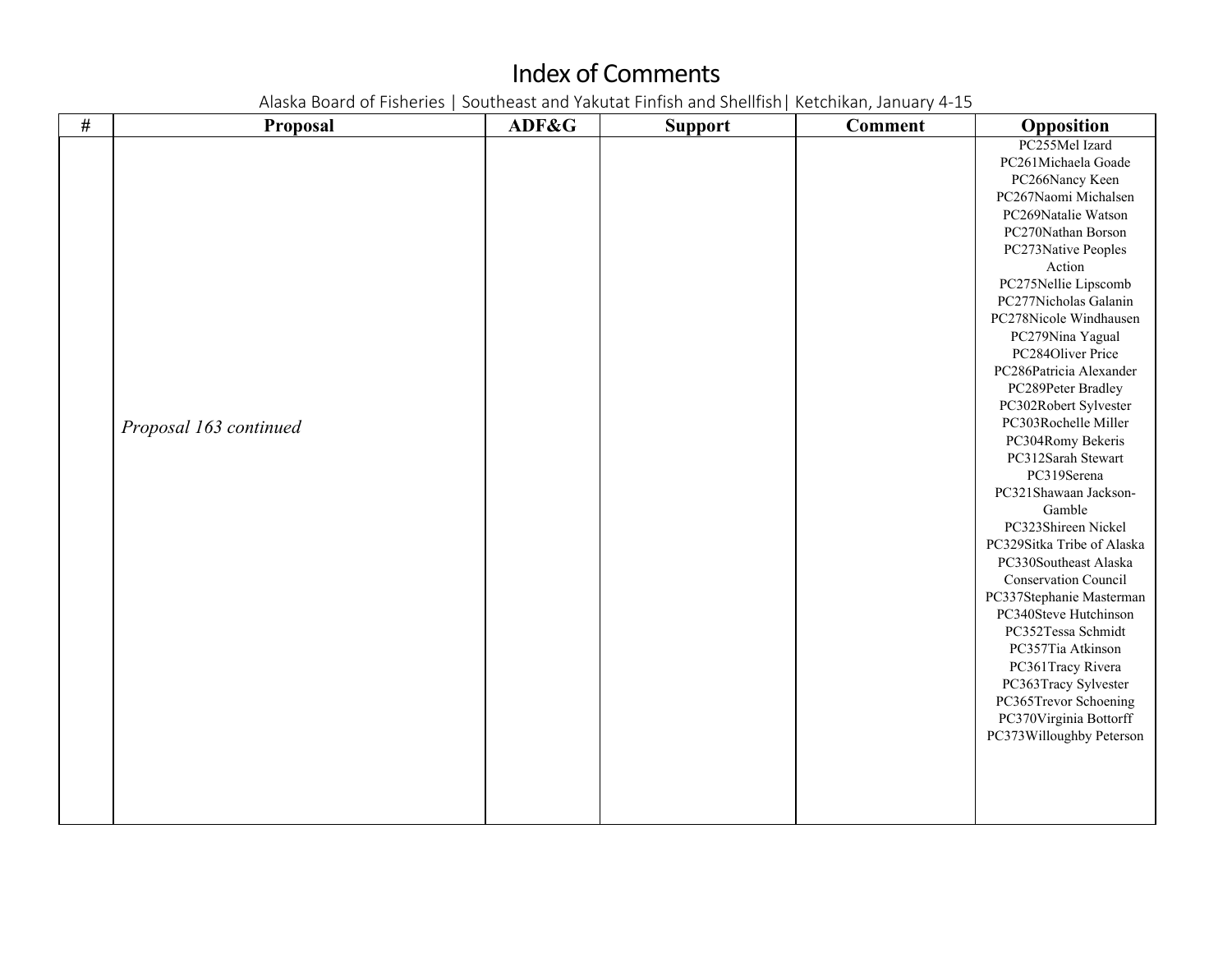| #   | <b>Proposal</b>                                                                          | ADF&G | <b>Support</b>                                                                                                                                                                                                                                                                                                                                | <b>Comment</b>                                                                                                                                                                                                                                                                                                                                                                               | Opposition                                                                                                                                                                                                                                                                                                                                                                                                                                                                                                                                                                                                                                                                                                                                                                                                                                                                               |
|-----|------------------------------------------------------------------------------------------|-------|-----------------------------------------------------------------------------------------------------------------------------------------------------------------------------------------------------------------------------------------------------------------------------------------------------------------------------------------------|----------------------------------------------------------------------------------------------------------------------------------------------------------------------------------------------------------------------------------------------------------------------------------------------------------------------------------------------------------------------------------------------|------------------------------------------------------------------------------------------------------------------------------------------------------------------------------------------------------------------------------------------------------------------------------------------------------------------------------------------------------------------------------------------------------------------------------------------------------------------------------------------------------------------------------------------------------------------------------------------------------------------------------------------------------------------------------------------------------------------------------------------------------------------------------------------------------------------------------------------------------------------------------------------|
| 164 | Establish equal share quotas for the Sitka<br>Sound sac roe herring purse seine fishery. | N     | PC025Andrew Kittams<br>PC071Charles Olson<br>PC072Charles Skeek<br>PC092Daniel Castle<br>PC128Frank Warfel<br>PC190Julianne Curry<br>PC200Kelly Warren<br>PC240Marcus Nelson<br>PC276Nels Lynch<br>PC282Norval Nelson<br>PC291Petersburg Vessel<br>Owner's Association<br>PC324Sidney Kinney<br>PC349Terrance Kilbreath<br>PC364Trevor Rostad | PC029Anna Zauner<br>PC051Brad Smith<br>PC074Cheryl Haven<br>PC081Cindy Wagner<br>PC085Clyde Curry<br>PC156Jamiann Hasselquist<br>PC163Jed Delong<br>PC178John Elliott<br>PC232Liz Landes<br>PC257Michael Benson<br>PC314Scott Pearce<br>PC338Stephanie Stallings<br>PC362Tracy Scherdt<br>PC371Wanda Culp<br>PC376 Zach LaPerriere<br>PC335Southeast Herring<br><b>Conservation Alliance</b> | AC08 Sitka Advisory<br>Committee<br>PC001 Aani Perkins<br>PC002 Aaron Brakel<br>PC003Aashish Suresh<br>PC004Abby Pariser<br>PC005Abigail Twyman<br>PC006Adam Kersch<br>PC007Adrienne Wilber<br>PC017Alexis Jenkins<br>PC018Ali Trueworthy<br>PC019Alison Penny<br>PC020Amanda Bremner<br>PC022Andrew Chione<br>PC027Anna Laffrey<br>PC028Anna Roy<br>PC030Anne Fuller<br>PC031Annette Rose<br>Coomber<br>PC036Autumn Simons<br>PC037Axel Minks<br>PC038Barbara Anderson<br>PC039Becca Merriman-<br>Goldring<br>PC040Ben Hughey<br>PC043Benjamin Timby<br>PC045Bethany Goodrich<br>PC046Bill Hanson<br>PC055Bridget Hitchcock<br>PC056Britt Tonnessen<br>PC058Bryan Lovett<br>PC061Callie Simmons<br>PC062Carly Dennis<br>PC063Carol Hughey<br>PC065Catherine Jenkins<br>PC066Catherine Rey<br>PC067Catherine Riley<br>PC069Chandler O'Connell<br>PC077Chris Stewart<br>PC080Cindy Stiles |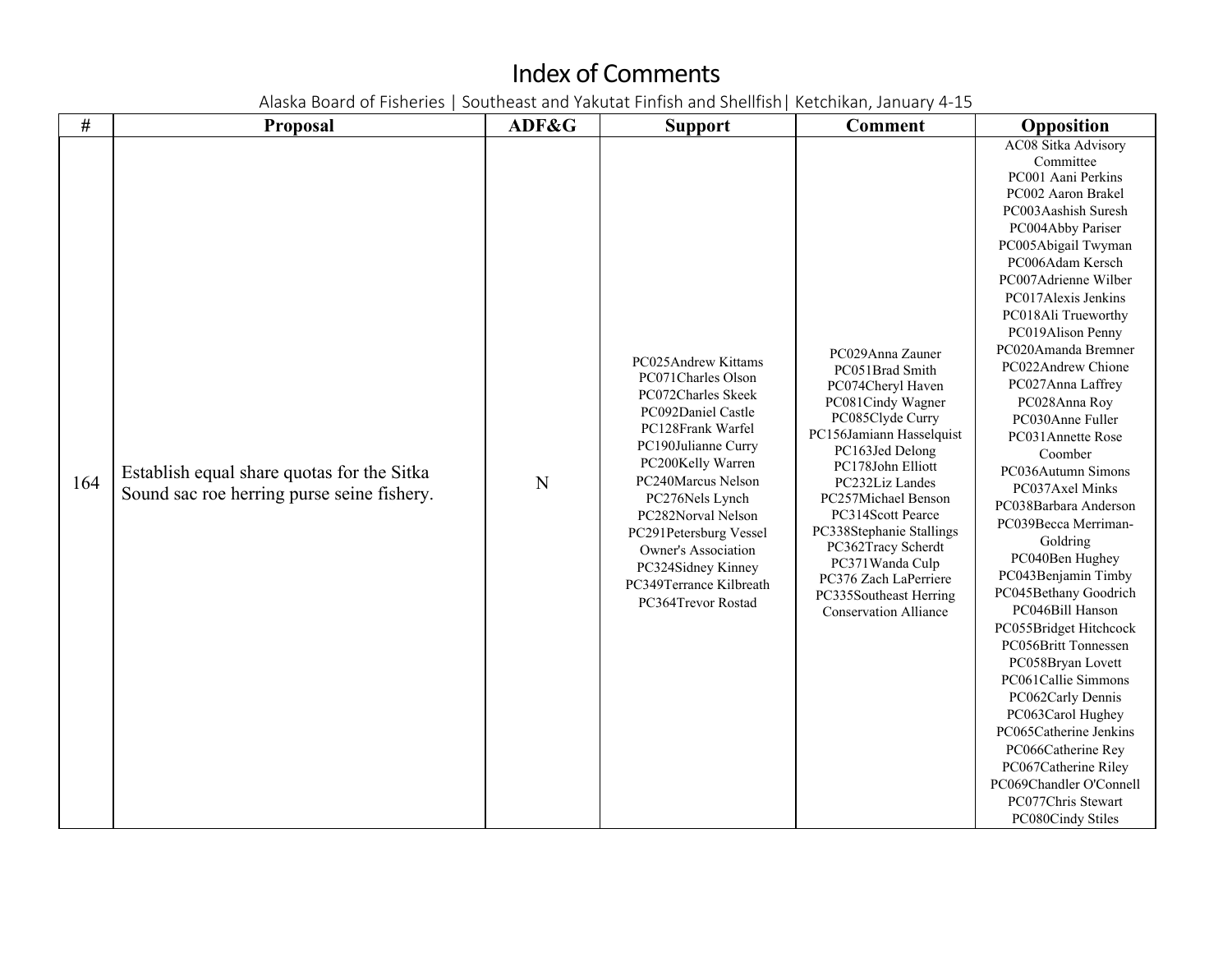| $\#$ | <b>Proposal</b>        | ADF&G | <b>Support</b> | <b>Comment</b> | Opposition                 |
|------|------------------------|-------|----------------|----------------|----------------------------|
|      |                        |       |                |                | PC082Citizens of Ketchikan |
|      |                        |       |                |                | PC084Claire Sanchez        |
|      |                        |       |                |                | PC086Colin Arisman         |
|      |                        |       |                |                | PC088Courtney MacArthur    |
|      |                        |       |                |                | PC090Cristen Kimball       |
|      |                        |       |                |                | PC091Daniel Cannon         |
|      |                        |       |                |                | PC097David Egan            |
|      |                        |       |                |                | PC100David O'Rorke         |
|      |                        |       |                |                | PC105Devon Calvin          |
|      |                        |       |                |                | PC106Diana Brooks          |
|      |                        |       |                |                | PC111 Drew Larson          |
|      |                        |       |                |                | PC112Eleanor Lo Re         |
|      |                        |       |                |                | PC113Eleyna Rosenthal      |
|      |                        |       |                |                | PC114Eli Evans             |
|      |                        |       |                |                | PC116Elizabeth Leonard     |
|      |                        |       |                |                | PC117Elsa Sebastian        |
|      |                        |       |                |                | PC118Emma Thompson         |
|      |                        |       |                |                | PC122Ernest Manewal        |
|      |                        |       |                |                | PC123Esther Kennedy        |
|      |                        |       |                |                | PC130Gabrial Canfield      |
|      | Proposal 164 continued |       |                |                | PC133Genevieve Lapidus     |
|      |                        |       |                |                | PC134Gianna Kersch         |
|      |                        |       |                |                | PC135Glo Chitwood          |
|      |                        |       |                |                | PC136Grant EchoHawk        |
|      |                        |       |                |                | PC141Hannah Berry          |
|      |                        |       |                |                | PC142Hannah Wilson         |
|      |                        |       |                |                | PC144Henry Westmoreland    |
|      |                        |       |                |                | PC145Hillary Hunter        |
|      |                        |       |                |                | PC146Holland Bool          |
|      |                        |       |                |                | PC148Jacob Finsen          |
|      |                        |       |                |                | PC151Jacyn Schmidt         |
|      |                        |       |                |                | PC153James Erickson        |
|      |                        |       |                |                | PC157Janalee Gage          |
|      |                        |       |                |                | PC158Janessa Newman        |
|      |                        |       |                |                | PC168Jeffrey Short         |
|      |                        |       |                |                | PC170Jesse Hughey          |
|      |                        |       |                |                | PC172Jim Bleil             |
|      |                        |       |                |                | PC173Joan Mcbeen           |
|      |                        |       |                |                | PC180John Neary            |
|      |                        |       |                |                | PC183Jonathan Emmons       |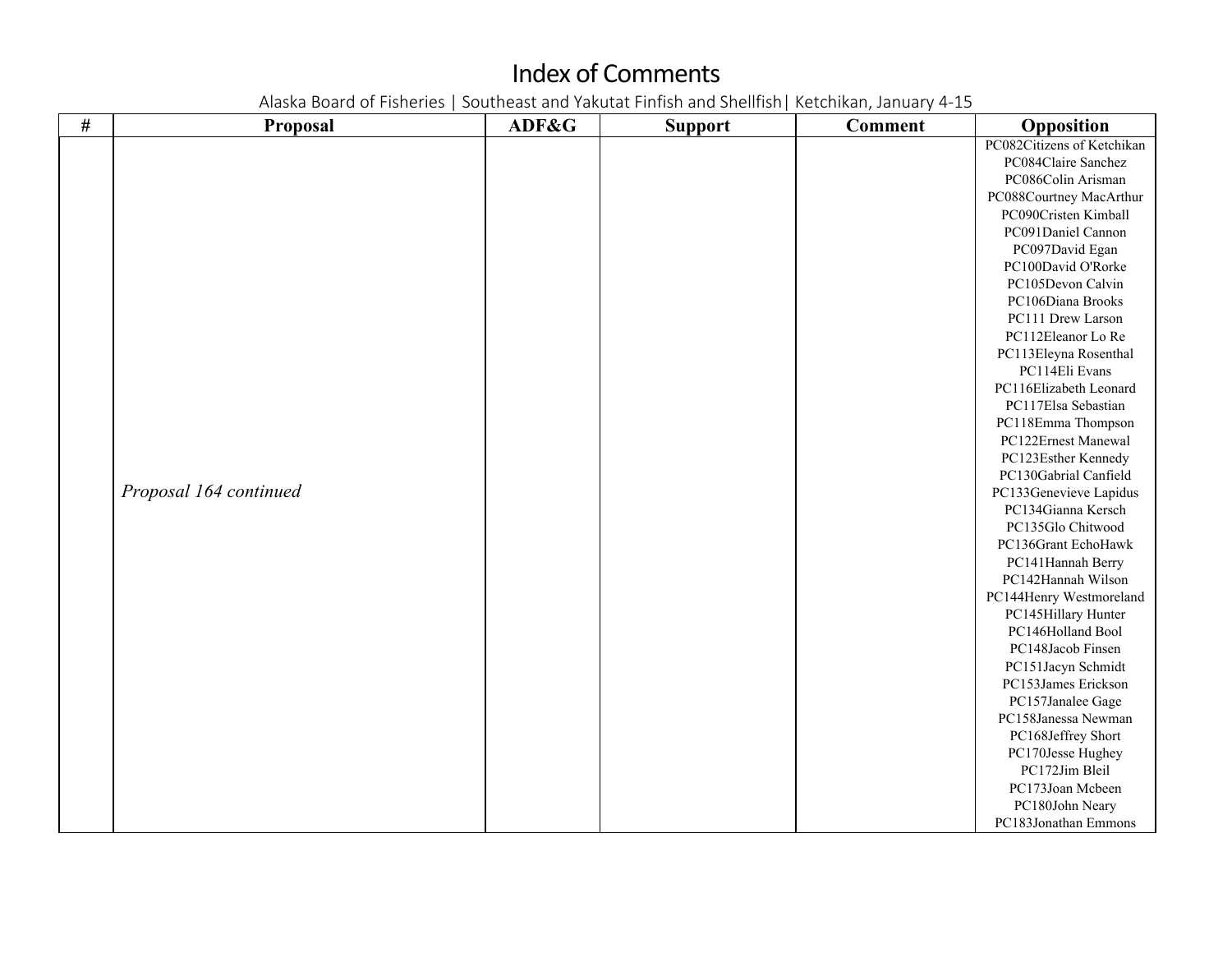| $\#$ | Proposal               | ADF&G | <b>Support</b> | <b>Comment</b> | Opposition                 |
|------|------------------------|-------|----------------|----------------|----------------------------|
|      |                        |       |                |                | PC186Joseph Hillaire Jr    |
|      |                        |       |                |                | PC191Justin Moody          |
|      |                        |       |                |                | PC192Justin Peeler         |
|      |                        |       |                |                | PC198Karla Hart            |
|      |                        |       |                |                | PC199Katelyn Stiles        |
|      |                        |       |                |                | PC205Ketchikan Indian      |
|      |                        |       |                |                | Community                  |
|      |                        |       |                |                | PC206Kevan O'Hanlon        |
|      |                        |       |                |                | PC208Kimberly Ramos        |
|      |                        |       |                |                | PC213Kristine Fulton       |
|      |                        |       |                |                | PC215Kylee Jones           |
|      |                        |       |                |                | PC216La quen náay          |
|      |                        |       |                |                | Medicine Crow              |
|      |                        |       |                |                | PC217Lakota Harden         |
|      |                        |       |                |                | PC219Larisa Manewal        |
|      |                        |       |                |                | PC220Larry and Gail Taylor |
|      |                        |       |                |                | PC221Laura Baldwin         |
|      |                        |       |                |                | PC222Laurel Stark          |
|      |                        |       |                |                | PC223Lauren Cusimano       |
|      |                        |       |                |                | PC225Leah Canfield         |
|      | Proposal 164 continued |       |                |                | PC231Lindsay Johnson       |
|      |                        |       |                |                | PC235Lucy Harvey           |
|      |                        |       |                |                | PC238Maegan Bolin          |
|      |                        |       |                |                | PC244Mary Stewart          |
|      |                        |       |                |                | PC249Matthew Jackson       |
|      |                        |       |                |                | PC252Max Kritzer           |
|      |                        |       |                |                | PC253Maya Reda-Williams    |
|      |                        |       |                |                | PC254Megan Moody           |
|      |                        |       |                |                | PC255Mel Izard             |
|      |                        |       |                |                | PC261Michaela Goade        |
|      |                        |       |                |                | PC266Nancy Keen            |
|      |                        |       |                |                | PC267Naomi Michalsen       |
|      |                        |       |                |                | PC269Natalie Watson        |
|      |                        |       |                |                | PC270Nathan Borson         |
|      |                        |       |                |                | PC273Native Peoples        |
|      |                        |       |                |                | Action                     |
|      |                        |       |                |                | PC275Nellie Lipscomb       |
|      |                        |       |                |                | PC277Nicholas Galanin      |
|      |                        |       |                |                | PC278Nicole Windhausen     |
|      |                        |       |                |                | PC279Nina Yagual           |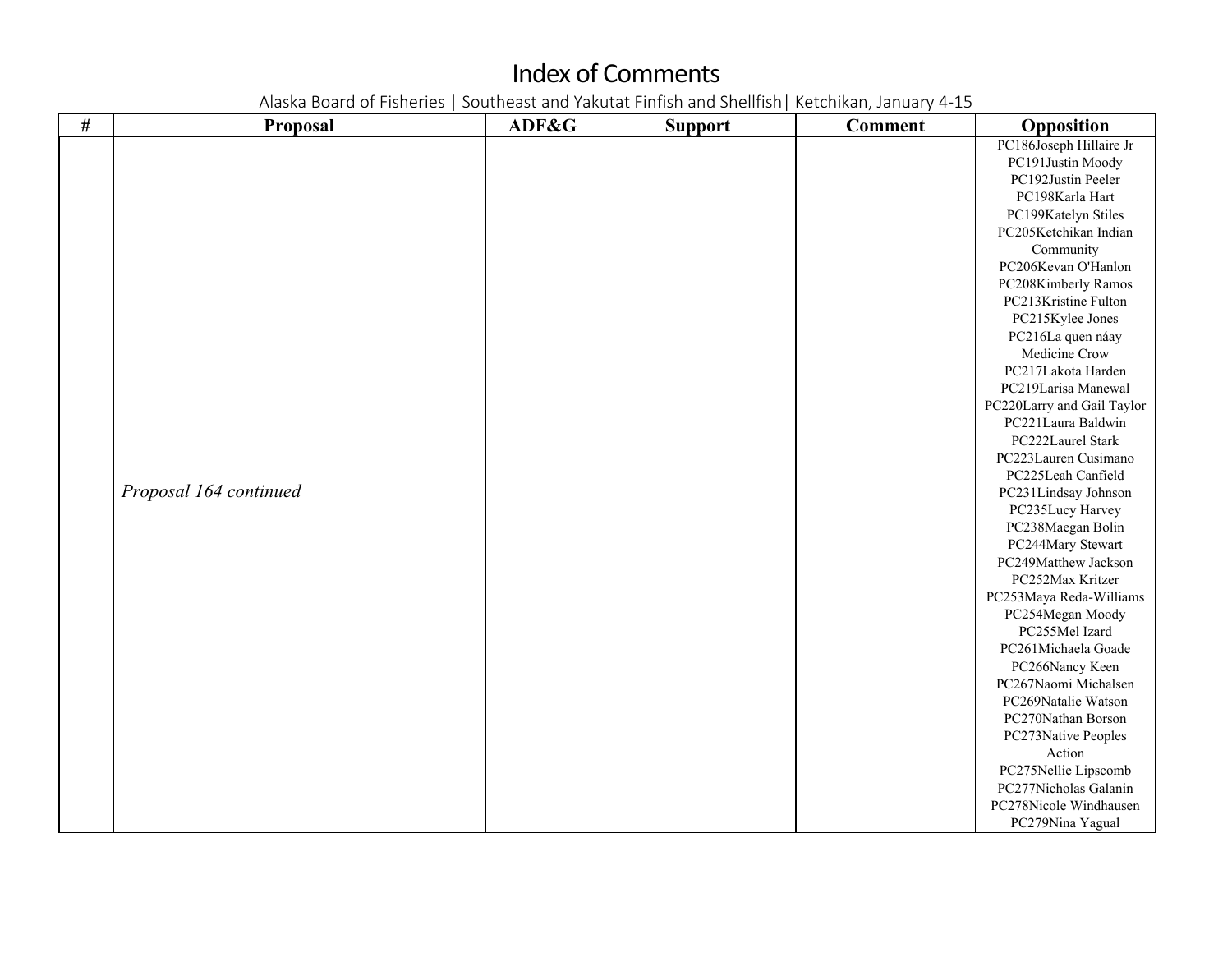| PC284Oliver Price<br>PC286Patricia Alexander<br>PC289Peter Bradley<br>PC302Robert Sylvester<br>PC303Rochelle Miller<br>PC304Romy Bekeris<br>PC312Sarah Stewart<br>PC319Serena<br>PC321Shawaan Jackson-<br>Gamble<br>PC323Shireen Nickel<br>PC327Sitka Conservation<br>Society<br>PC329Sitka Tribe of Alaska<br>PC330Southeast Alaska |
|--------------------------------------------------------------------------------------------------------------------------------------------------------------------------------------------------------------------------------------------------------------------------------------------------------------------------------------|
| Conservation Council<br>PC337Stephanie Masterman<br>Proposal 164 continued<br>PC340Steve Hutchinson<br>PC352Tessa Schmidt<br>PC357Tia Atkinson<br>PC361Tracy Rivera<br>PC363Tracy Sylvester<br>PC365Trevor Schoening<br>PC370Virginia Bottorff<br>PC373Willoughby Peterson                                                           |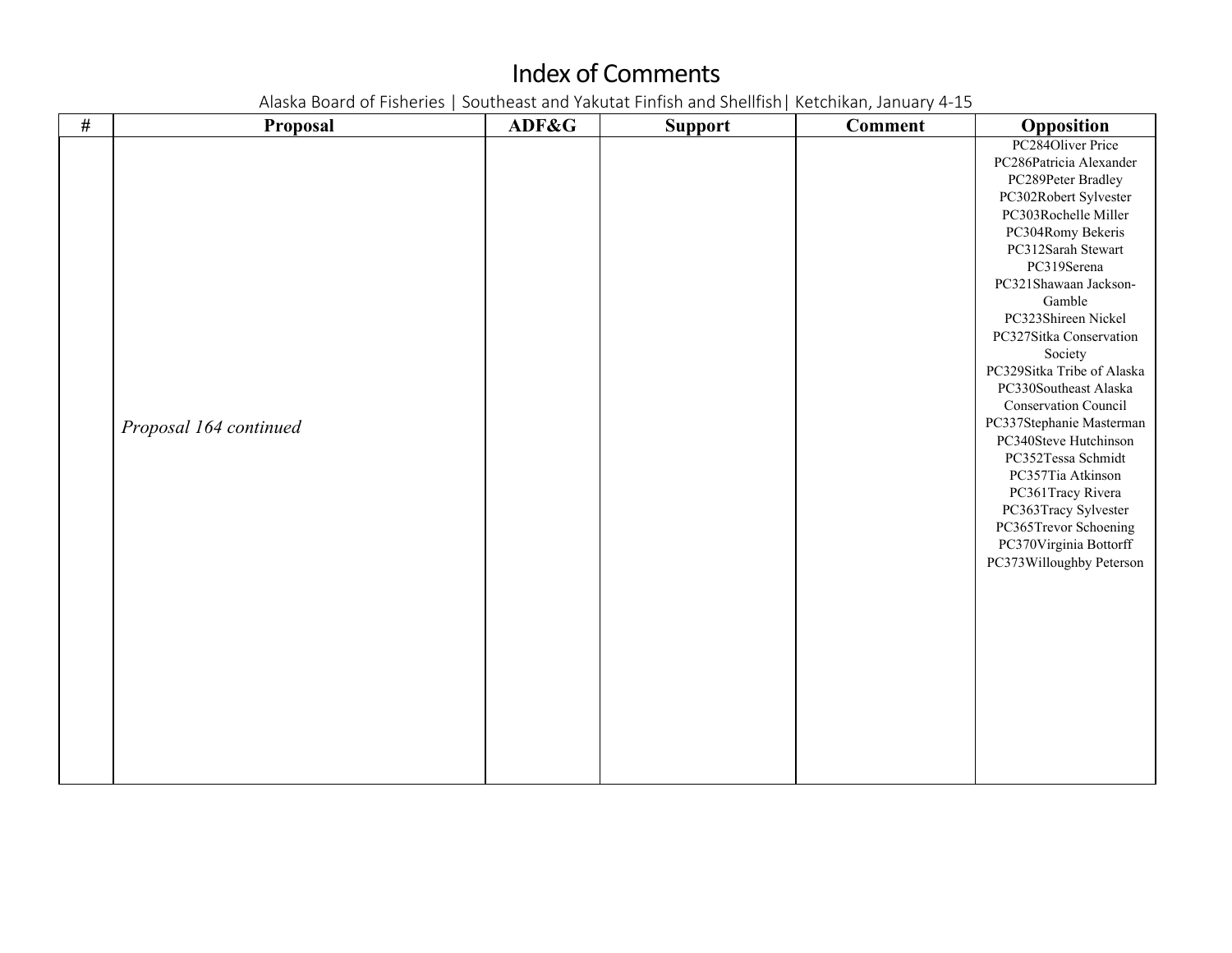| $\#$ | <b>Proposal</b>                                                                                                              | ADF&G | <b>Support</b>     | <b>Comment</b>                                                                                                                                                                                                                                                                                                                                                                                                      | Opposition                                                                                                                                                                                                                                                                                                                                                                                                                                                                                                                                                                                                                                                                                                                                                                                                                                                                                    |
|------|------------------------------------------------------------------------------------------------------------------------------|-------|--------------------|---------------------------------------------------------------------------------------------------------------------------------------------------------------------------------------------------------------------------------------------------------------------------------------------------------------------------------------------------------------------------------------------------------------------|-----------------------------------------------------------------------------------------------------------------------------------------------------------------------------------------------------------------------------------------------------------------------------------------------------------------------------------------------------------------------------------------------------------------------------------------------------------------------------------------------------------------------------------------------------------------------------------------------------------------------------------------------------------------------------------------------------------------------------------------------------------------------------------------------------------------------------------------------------------------------------------------------|
| 165  | Allow unharvested Sitka sac roe quota to be<br>harvested for food and bait by herring sac roe<br>purse seine permit holders. | N     | PC071Charles Olson | PC029Anna Zauner<br>PC051Brad Smith<br>PC074Cheryl Haven<br>PC081Cindy Wagner<br>PC085Clyde Curry<br>PC156Jamiann Hasselquist<br>PC163Jed Delong<br>PC178John Elliott<br>PC232Liz Landes<br>PC257Michael Benson<br>PC314Scott Pearce<br>PC338Stephanie Stallings<br>PC362Tracy Scherdt<br>PC371Wanda Culp<br>PC376 Zach LaPerriere<br>PC190Julianne Curry<br>PC335Southeast Herring<br><b>Conservation Alliance</b> | AC08 Sitka Advisory<br>Committee<br>AC09 Upper Lynn Canal<br>Advisory Committee<br>PC001 Aani Perkins<br>PC002Aaron Brakel<br>PC003Aashish Suresh<br>PC004Abby Pariser<br>PC005Abigail Twyman<br>PC006Adam Kersch<br>PC007Adrienne Wilber<br>PC017Alexis Jenkins<br>PC018Ali Trueworthy<br>PC019Alison Penny<br>PC020Amanda Bremner<br>PC022Andrew Chione<br>PC027Anna Laffrey<br>PC028Anna Roy<br>PC031Annette Rose<br>Coomber<br>PC035Aurora Taylor<br>PC036Autumn Simons<br>PC037Axel Minks<br>PC038Barbara Anderson<br>PC039Becca Merriman-<br>Goldring<br>PC040Ben Hughey<br>PC043Benjamin Timby<br>PC045Bethany Goodrich<br>PC046Bill Hanson<br>PC055Bridget Hitchcock<br>PC056Britt Tonnessen<br>PC058Bryan Lovett<br>PC061Callie Simmons<br>PC062Carly Dennis<br>PC063Carol Hughey<br>PC065Catherine Jenkins<br>PC066Catherine Rey<br>PC067Catherine Riley<br>PC069Chandler O'Connell |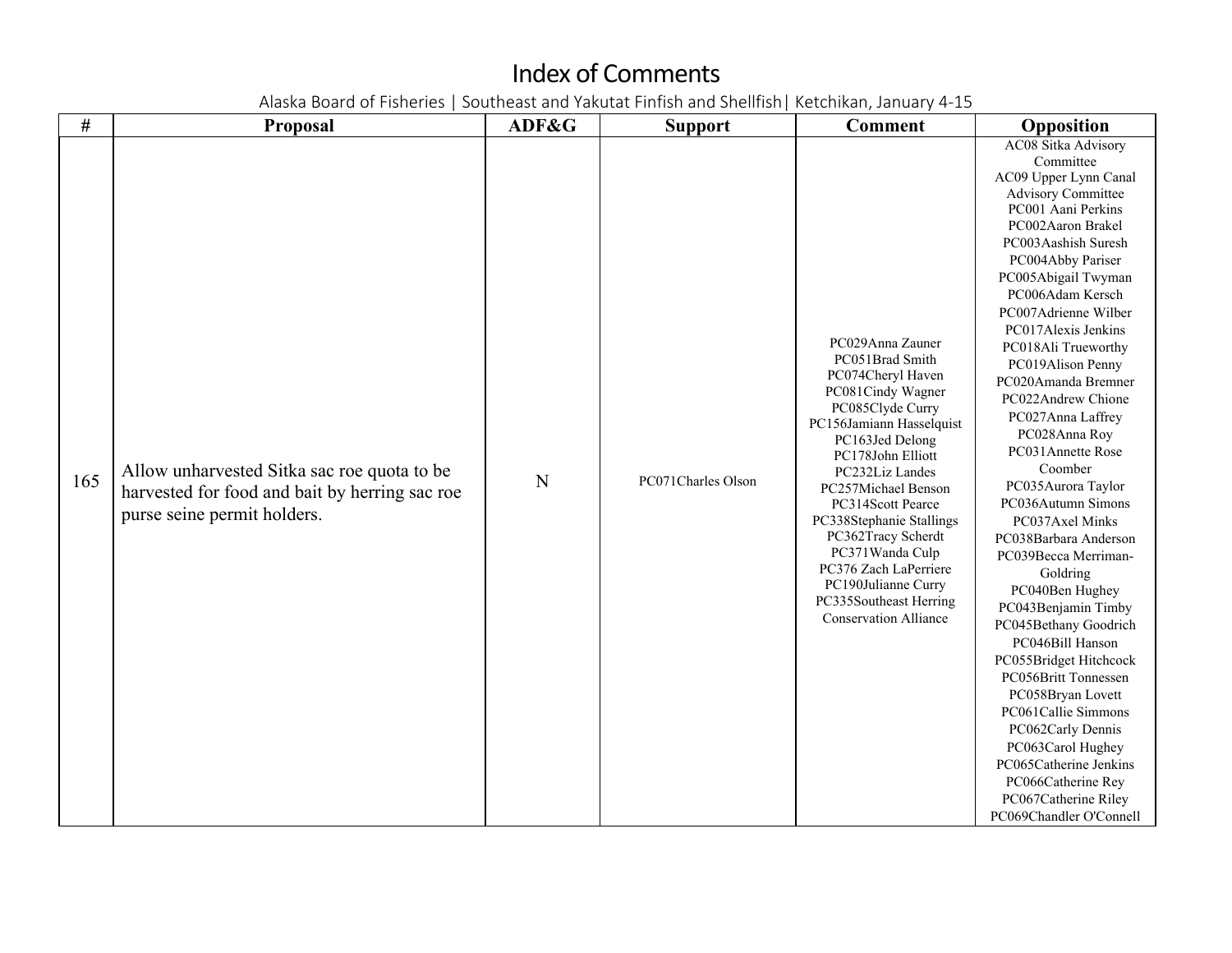| $\#$ | <b>Proposal</b>        | ADF&G | <b>Support</b> | <b>Comment</b> | Opposition                 |
|------|------------------------|-------|----------------|----------------|----------------------------|
|      |                        |       |                |                | PC077Chris Stewart         |
|      |                        |       |                |                | PC080Cindy Stiles          |
|      |                        |       |                |                | PC082Citizens of Ketchikan |
|      |                        |       |                |                | PC086Colin Arisman         |
|      |                        |       |                |                | PC088Courtney MacArthur    |
|      |                        |       |                |                | PC090Cristen Kimball       |
|      |                        |       |                |                | PC091Daniel Cannon         |
|      |                        |       |                |                | PC097David Egan            |
|      |                        |       |                |                | PC100David O'Rorke         |
|      |                        |       |                |                | PC105Devon Calvin          |
|      |                        |       |                |                | PC106Diana Brooks          |
|      |                        |       |                |                | PC111Drew Larson           |
|      |                        |       |                |                | PC112Eleanor Lo Re         |
|      |                        |       |                |                | PC113Eleyna Rosenthal      |
|      |                        |       |                |                | PC114Eli Evans             |
|      |                        |       |                |                | PC116Elizabeth Leonard     |
|      | Proposal 165 continued |       |                |                | PC117Elsa Sebastian        |
|      |                        |       |                |                | PC118Emma Thompson         |
|      |                        |       |                |                | PC122Ernest Manewal        |
|      |                        |       |                |                | PC123Esther Kennedy        |
|      |                        |       |                |                | PC130Gabrial Canfield      |
|      |                        |       |                |                | PC133Genevieve Lapidus     |
|      |                        |       |                |                | PC134Gianna Kersch         |
|      |                        |       |                |                | PC135Glo Chitwood          |
|      |                        |       |                |                | PC136Grant EchoHawk        |
|      |                        |       |                |                | PC141Hannah Berry          |
|      |                        |       |                |                | PC142Hannah Wilson         |
|      |                        |       |                |                | PC144Henry Westmoreland    |
|      |                        |       |                |                | PC145Hillary Hunter        |
|      |                        |       |                |                | PC146Holland Bool          |
|      |                        |       |                |                | PC148Jacob Finsen          |
|      |                        |       |                |                | PC151Jacyn Schmidt         |
|      |                        |       |                |                | PC153James Erickson        |
|      |                        |       |                |                | PC157Janalee Gage          |
|      |                        |       |                |                | PC158Janessa Newman        |
|      |                        |       |                |                | PC168Jeffrey Short         |
|      |                        |       |                |                | PC170Jesse Hughey          |
|      |                        |       |                |                | PC172Jim Bleil             |
|      |                        |       |                |                | PC173Joan Mcbeen           |
|      |                        |       |                |                | PC180John Neary            |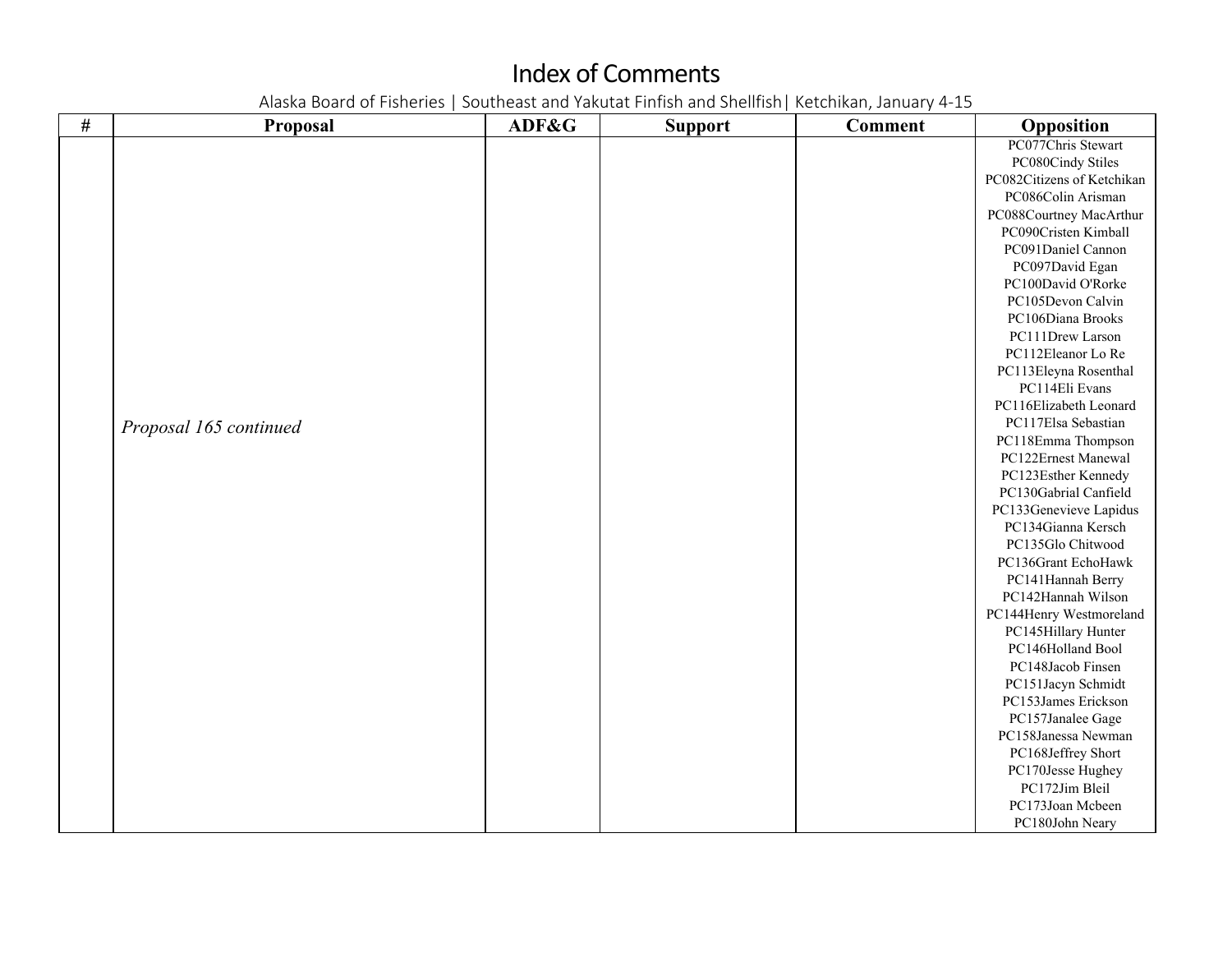| $\#$ | Proposal               | ADF&G | <b>Support</b> | <b>Comment</b> | Opposition                 |
|------|------------------------|-------|----------------|----------------|----------------------------|
|      |                        |       |                |                | PC183Jonathan Emmons       |
|      |                        |       |                |                | PC186Joseph Hillaire Jr    |
|      |                        |       |                |                | PC191Justin Moody          |
|      |                        |       |                |                | PC198Karla Hart            |
|      |                        |       |                |                | PC199Katelyn Stiles        |
|      |                        |       |                |                | PC200Kelly Warren          |
|      |                        |       |                |                | PC205Ketchikan Indian      |
|      |                        |       |                |                | Community                  |
|      |                        |       |                |                | PC206Kevan O'Hanlon        |
|      |                        |       |                |                | PC208Kimberly Ramos        |
|      |                        |       |                |                | PC213Kristine Fulton       |
|      |                        |       |                |                | PC215Kylee Jones           |
|      |                        |       |                |                | PC216La quen náay          |
|      |                        |       |                |                | Medicine Crow              |
|      |                        |       |                |                | PC217Lakota Harden         |
|      |                        |       |                |                | PC219Larisa Manewal        |
|      |                        |       |                |                | PC220Larry and Gail Taylor |
|      |                        |       |                |                | PC221Laura Baldwin         |
|      | Proposal 165 continued |       |                |                | PC222Laurel Stark          |
|      |                        |       |                |                | PC223Lauren Cusimano       |
|      |                        |       |                |                | PC225Leah Canfield         |
|      |                        |       |                |                | PC231Lindsay Johnson       |
|      |                        |       |                |                | PC235Lucy Harvey           |
|      |                        |       |                |                | PC238Maegan Bolin          |
|      |                        |       |                |                | PC244Mary Stewart          |
|      |                        |       |                |                | PC249Matthew Jackson       |
|      |                        |       |                |                | PC252Max Kritzer           |
|      |                        |       |                |                | PC253Maya Reda-Williams    |
|      |                        |       |                |                | PC254Megan Moody           |
|      |                        |       |                |                | PC255Mel Izard             |
|      |                        |       |                |                | PC261Michaela Goade        |
|      |                        |       |                |                | PC266Nancy Keen            |
|      |                        |       |                |                | PC267Naomi Michalsen       |
|      |                        |       |                |                | PC269Natalie Watson        |
|      |                        |       |                |                | PC270Nathan Borson         |
|      |                        |       |                |                | PC273Native Peoples        |
|      |                        |       |                |                | Action                     |
|      |                        |       |                |                | PC275Nellie Lipscomb       |
|      |                        |       |                |                | PC277Nicholas Galanin      |
|      |                        |       |                |                | PC278Nicole Windhausen     |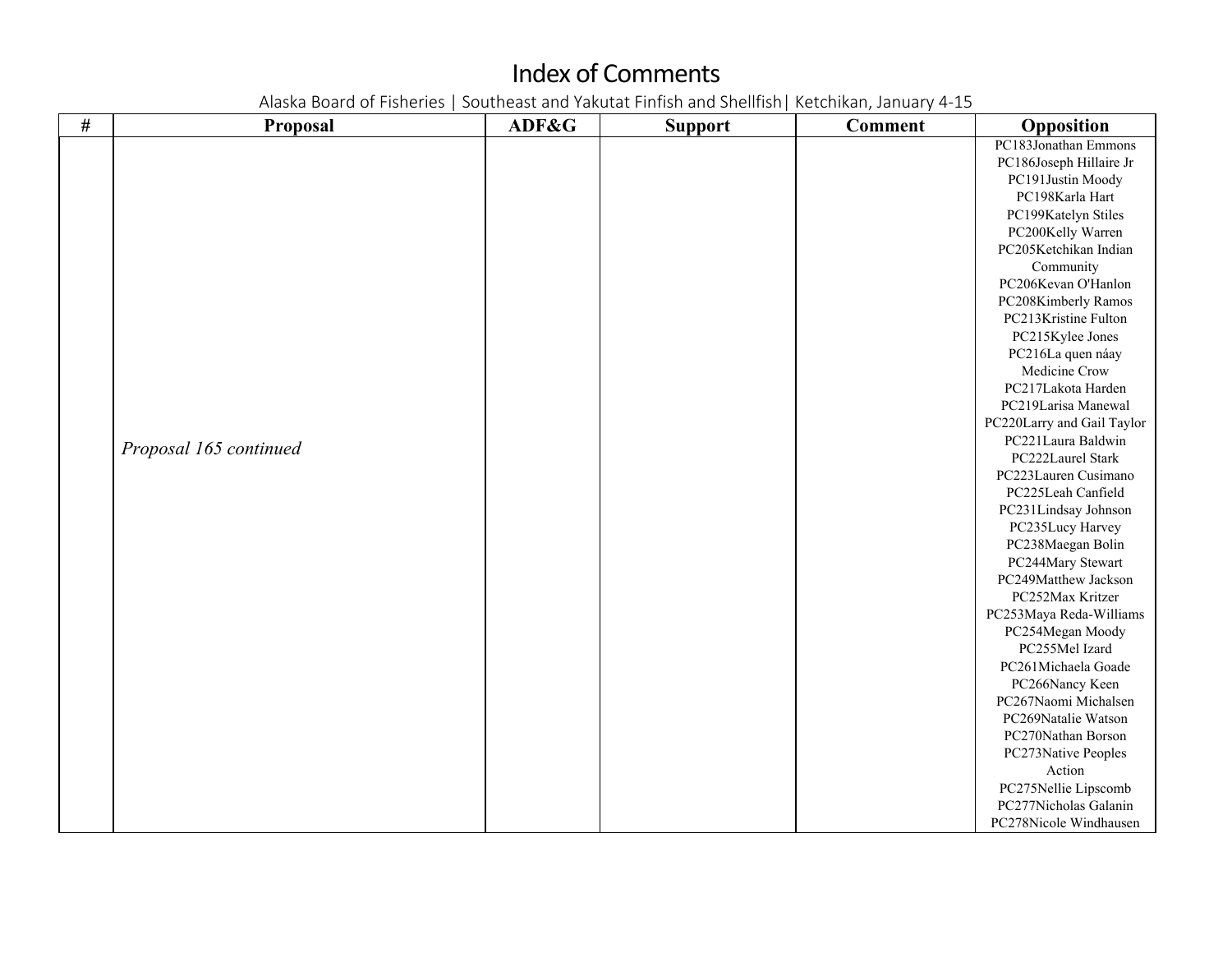| $\#$ | <b>Proposal</b>        | ADF&G | <b>Support</b> | <b>Comment</b> | Opposition                                |
|------|------------------------|-------|----------------|----------------|-------------------------------------------|
|      |                        |       |                |                | PC279Nina Yagual                          |
|      |                        |       |                |                | PC284Oliver Price                         |
|      |                        |       |                |                | PC286Patricia Alexander                   |
|      |                        |       |                |                | PC289Peter Bradley                        |
|      |                        |       |                |                | PC302Robert Sylvester                     |
|      |                        |       |                |                | PC303Rochelle Miller                      |
|      |                        |       |                |                | PC304Romy Bekeris                         |
|      |                        |       |                |                | PC312Sarah Stewart                        |
|      |                        |       |                |                | PC319Serena                               |
|      |                        |       |                |                | PC321Shawaan Jackson-                     |
|      |                        |       |                |                | Gamble                                    |
|      |                        |       |                |                | PC323Shireen Nickel                       |
|      |                        |       |                |                | PC327Sitka Conservation                   |
|      |                        |       |                |                | Society                                   |
|      |                        |       |                |                | PC328Sitka Tlingit & Haida                |
|      | Proposal 165 continued |       |                |                | Community Council                         |
|      |                        |       |                |                | PC329Sitka Tribe of Alaska                |
|      |                        |       |                |                | PC330Southeast Alaska                     |
|      |                        |       |                |                | <b>Conservation Council</b>               |
|      |                        |       |                |                | PC337Stephanie Masterman                  |
|      |                        |       |                |                | PC340Steve Hutchinson                     |
|      |                        |       |                |                | PC347Taylor White                         |
|      |                        |       |                |                | PC352Tessa Schmidt                        |
|      |                        |       |                |                | PC357Tia Atkinson                         |
|      |                        |       |                |                | PC361Tracy Rivera<br>PC363Tracy Sylvester |
|      |                        |       |                |                | PC365Trevor Schoening                     |
|      |                        |       |                |                | PC369Victoria Curran                      |
|      |                        |       |                |                | PC370Virginia Bottorff                    |
|      |                        |       |                |                | PC373Willoughby Peterson                  |
|      |                        |       |                |                | PC374 Woody Cyr                           |
|      |                        |       |                |                |                                           |
|      |                        |       |                |                |                                           |
|      |                        |       |                |                |                                           |
|      |                        |       |                |                |                                           |
|      |                        |       |                |                |                                           |
|      |                        |       |                |                |                                           |
|      |                        |       |                |                |                                           |
|      |                        |       |                |                |                                           |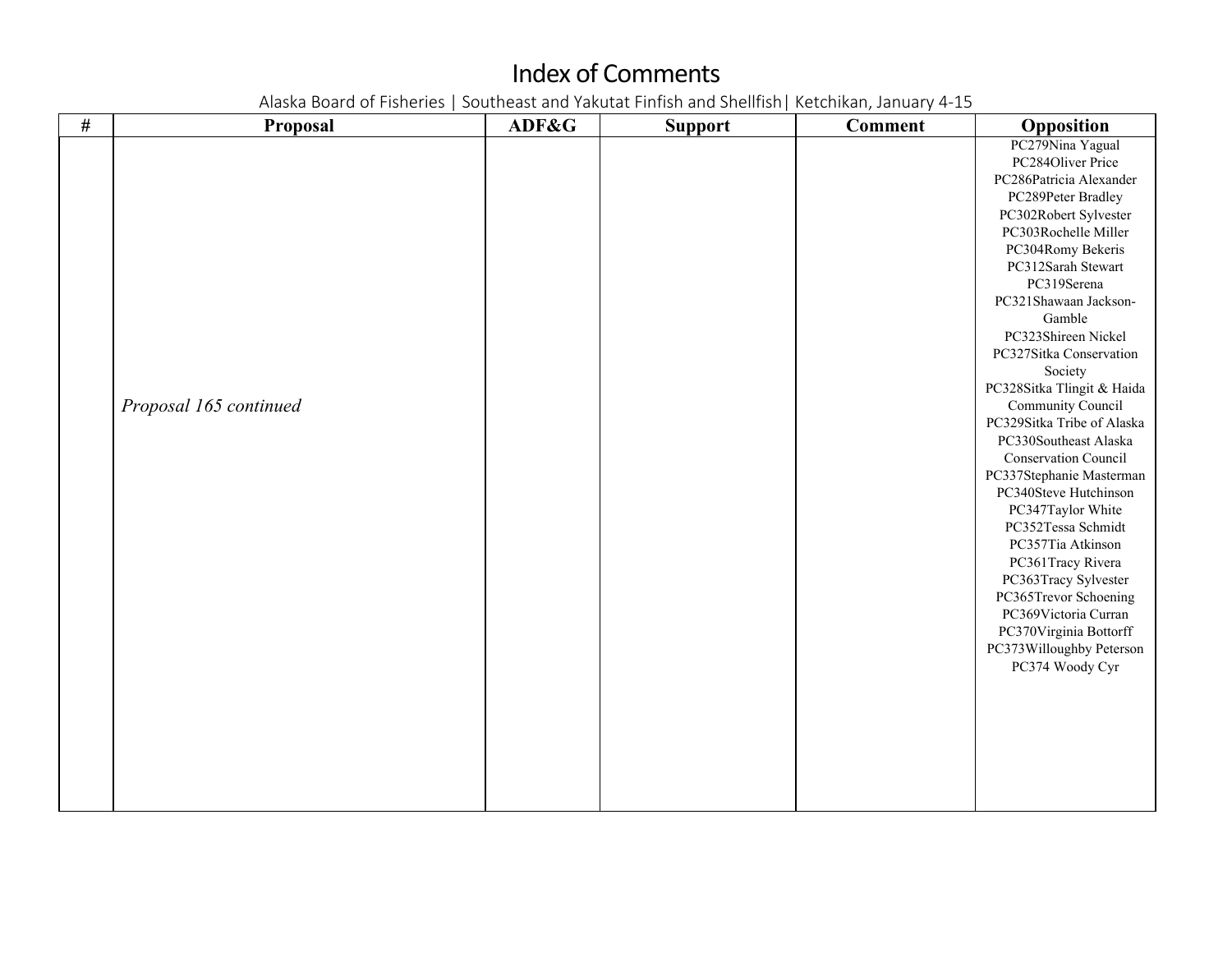| $\#$ | Proposal                                                              | ADF&G | <b>Support</b>                                                                                                                          | <b>Comment</b>                                                                                                                                                                                                                                                                                                                                            | Opposition                                                                                                                                                                                                                                                                                                                                                                                                                                                                                                                                                                                                                                                                                                                                                                                                                                                                                   |
|------|-----------------------------------------------------------------------|-------|-----------------------------------------------------------------------------------------------------------------------------------------|-----------------------------------------------------------------------------------------------------------------------------------------------------------------------------------------------------------------------------------------------------------------------------------------------------------------------------------------------------------|----------------------------------------------------------------------------------------------------------------------------------------------------------------------------------------------------------------------------------------------------------------------------------------------------------------------------------------------------------------------------------------------------------------------------------------------------------------------------------------------------------------------------------------------------------------------------------------------------------------------------------------------------------------------------------------------------------------------------------------------------------------------------------------------------------------------------------------------------------------------------------------------|
| 166  | Create an open pound herring spawn on kelp<br>fishery in Sitka Sound. | N     | AC08 Sitka Advisory<br>Committee<br>PC351Terry Kilbreath<br>PC374 Woody Cyr<br>PC308Ryan Kapp<br>PC174Joe Lindholm<br>PC094Darrell Kapp | PC029Anna Zauner<br>PC051Brad Smith<br>PC074Cheryl Haven<br>PC081Cindy Wagner<br>PC085Clyde Curry<br>PC156Jamiann Hasselquist<br>PC163Jed Delong<br>PC178John Elliott<br>PC232Liz Landes<br>PC257Michael Benson<br>PC314Scott Pearce<br>PC338Stephanie Stallings<br>PC362Tracy Scherdt<br>PC371Wanda Culp<br>PC376 Zach LaPerriere<br>PC190Julianne Curry | AC07 Petersburg Advisory<br>Committee<br>PC002Aaron Brakel<br>PC004Abby Pariser<br>PC007Adrienne Wilber<br>PC019Alison Penny<br>PC020Amanda Bremner<br>PC022Andrew Chione<br>PC027Anna Laffrey<br>PC028Anna Roy<br>PC031Annette Rose<br>Coomber<br>PC036Autumn Simons<br>PC039Becca Merriman-<br>Goldring<br>PC045Bethany Goodrich<br>PC046Bill Hanson<br>PC061Callie Simmons<br>PC062Carly Dennis<br>PC067Catherine Riley<br>PC077Chris Stewart<br>PC080Cindy Stiles<br>PC086Colin Arisman<br>PC090Cristen Kimball<br>PC091Daniel Cannon<br>PC100David O'Rorke<br>PC111Drew Larson<br>PC112Eleanor Lo Re<br>PC113Eleyna Rosenthal<br>PC114Eli Evans<br>PC116Elizabeth Leonard<br>PC117Elsa Sebastian<br>PC122Ernest Manewal<br>PC123Esther Kennedy<br>PC130Gabrial Canfield<br>PC133Genevieve Lapidus<br>PC134Gianna Kersch<br>PC135Glo Chitwood<br>PC141Hannah Berry<br>PC142Hannah Wilson |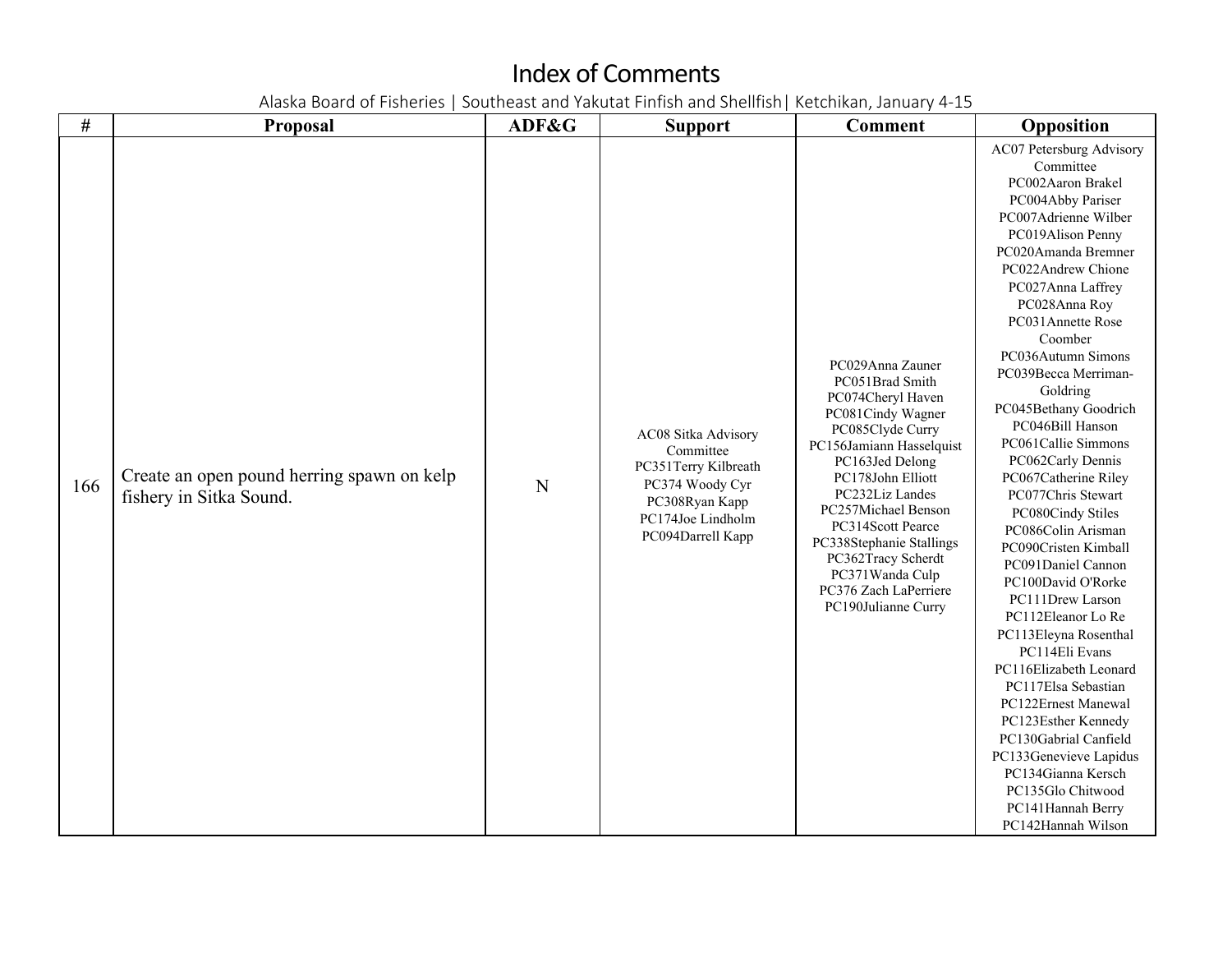| $\#$ | Proposal               | ADF&G | <b>Support</b> | <b>Comment</b> | Opposition              |
|------|------------------------|-------|----------------|----------------|-------------------------|
|      |                        |       |                |                | PC145Hillary Hunter     |
|      |                        |       |                |                | PC146Holland Bool       |
|      |                        |       |                |                | PC151Jacyn Schmidt      |
|      |                        |       |                |                | PC158Janessa Newman     |
|      |                        |       |                |                | PC168Jeffrey Short      |
|      |                        |       |                |                | PC170Jesse Hughey       |
|      |                        |       |                |                | PC172Jim Bleil          |
|      |                        |       |                |                | PC173Joan Mcbeen        |
|      |                        |       |                |                | PC180John Neary         |
|      |                        |       |                |                | PC186Joseph Hillaire Jr |
|      |                        |       |                |                | PC191Justin Moody       |
|      |                        |       |                |                | PC200Kelly Warren       |
|      |                        |       |                |                | PC206Kevan O'Hanlon     |
|      |                        |       |                |                | PC208Kimberly Ramos     |
|      |                        |       |                |                | PC213Kristine Fulton    |
|      |                        |       |                |                | PC215Kylee Jones        |
|      |                        |       |                |                | PC216La quen náay       |
|      |                        |       |                |                | Medicine Crow           |
|      |                        |       |                |                | PC217Lakota Harden      |
|      | Proposal 166 continued |       |                |                | PC222Laurel Stark       |
|      |                        |       |                |                | PC223Lauren Cusimano    |
|      |                        |       |                |                | PC225Leah Canfield      |
|      |                        |       |                |                | PC238Maegan Bolin       |
|      |                        |       |                |                | PC244Mary Stewart       |
|      |                        |       |                |                | PC252Max Kritzer        |
|      |                        |       |                |                | PC253Maya Reda-Williams |
|      |                        |       |                |                | PC254Megan Moody        |
|      |                        |       |                |                | PC255Mel Izard          |
|      |                        |       |                |                | PC261Michaela Goade     |
|      |                        |       |                |                | PC269Natalie Watson     |
|      |                        |       |                |                | PC270Nathan Borson      |
|      |                        |       |                |                | PC275Nellie Lipscomb    |
|      |                        |       |                |                | PC278Nicole Windhausen  |
|      |                        |       |                |                | PC279Nina Yagual        |
|      |                        |       |                |                | PC284Oliver Price       |
|      |                        |       |                |                | PC291Petersburg Vessel  |
|      |                        |       |                |                | Owner's Association     |
|      |                        |       |                |                | PC302Robert Sylvester   |
|      |                        |       |                |                | PC303Rochelle Miller    |
|      |                        |       |                |                | PC312Sarah Stewart      |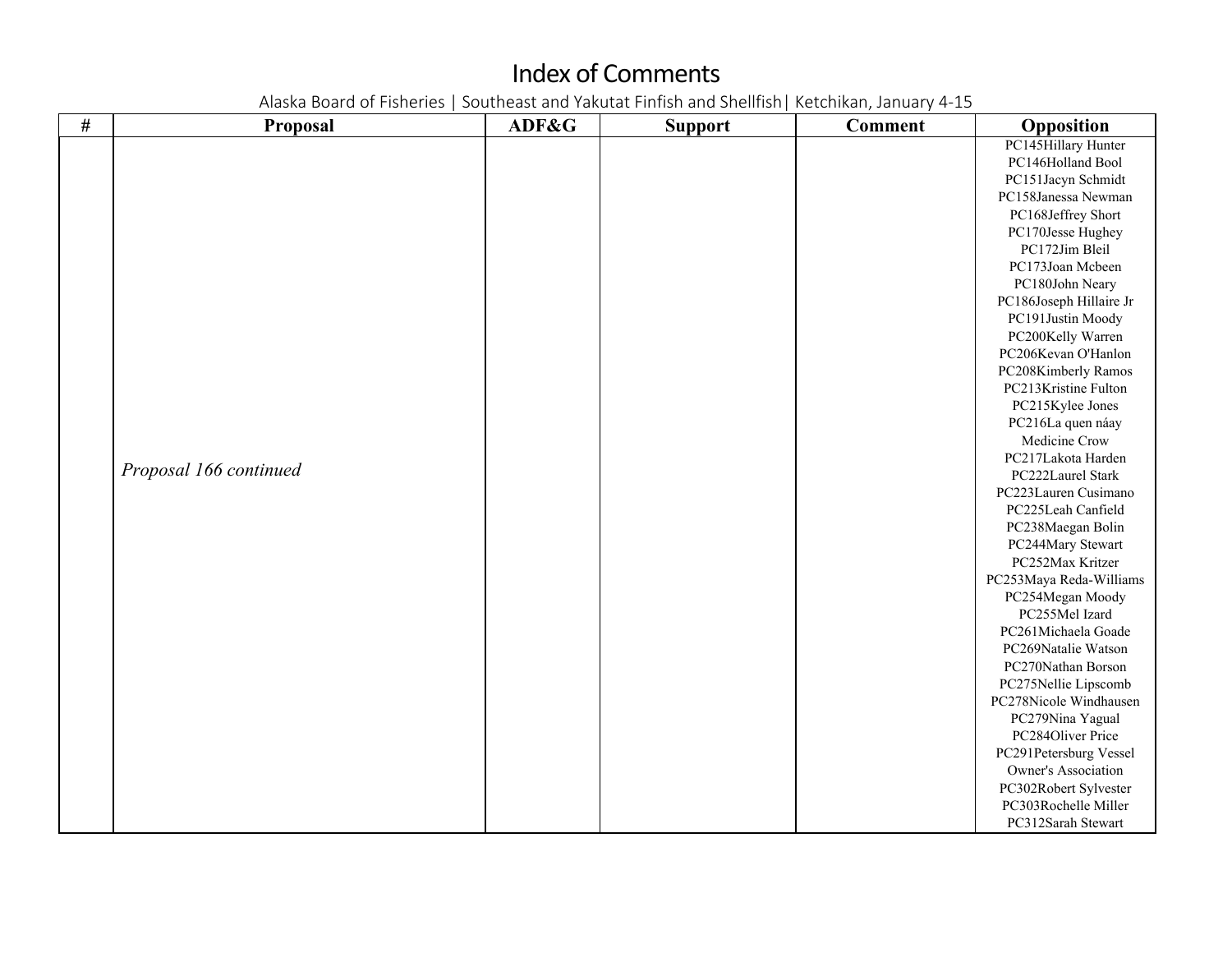| #   | <b>Proposal</b>                                                                                                           | ADF&G | <b>Support</b> | <b>Comment</b>                                                                                                                                                                                                                                                                                                                                              | Opposition                                                                                                                                                                                                                                                                                                                                                                                                                          |
|-----|---------------------------------------------------------------------------------------------------------------------------|-------|----------------|-------------------------------------------------------------------------------------------------------------------------------------------------------------------------------------------------------------------------------------------------------------------------------------------------------------------------------------------------------------|-------------------------------------------------------------------------------------------------------------------------------------------------------------------------------------------------------------------------------------------------------------------------------------------------------------------------------------------------------------------------------------------------------------------------------------|
|     | Proposal 166 continued                                                                                                    |       |                |                                                                                                                                                                                                                                                                                                                                                             | PC321Shawaan Jackson-<br>Gamble<br>PC323Shireen Nickel<br>PC329Sitka Tribe of Alaska<br>PC330Southeast Alaska<br><b>Conservation Council</b><br>PC331Southeast Alaska<br>Fisherman's Alliance<br>PC335 Southeast Herring<br><b>Conservation Alliance</b><br>PC337Stephanie Masterman<br>PC340Steve Hutchinson<br>PC352Tessa Schmidt<br>PC361Tracy Rivera<br>PC363Tracy Sylvester<br>PC365Trevor Schoening<br>PC370Virginia Bottorff |
| 167 | Redefine the boundaries of the Hoonah Sound<br>spawn-on-kelp fishery (13-C) and the Sitka sac<br>roe fishery $(13-A/B)$ . | O/N   |                | PC029Anna Zauner<br>PC051Brad Smith<br>PC074Cheryl Haven<br>PC081Cindy Wagner<br>PC085Clyde Curry<br>PC156Jamiann Hasselquist<br>PC163Jed Delong<br>PC178John Elliott<br>PC232Liz Landes<br>PC257Michael Benson<br>PC314Scott Pearce<br>PC338Stephanie Stallings<br>PC362Tracy Scherdt<br>PC371Wanda Culp<br>PC376 Zach LaPerriere<br>PC224Lawrence Demmert | AC07 Petersburg Advisory<br>Committee<br>AC08 Sitka Advisory<br>Committee<br>PC190Julianne Curry<br>PC192Justin Peeler<br>PC200Kelly Warren<br>PC250Matthew Kinney<br>PC291Petersburg Vessel<br>Owner's Association<br>PC335Southeast Herring<br><b>Conservation Alliance</b>                                                                                                                                                       |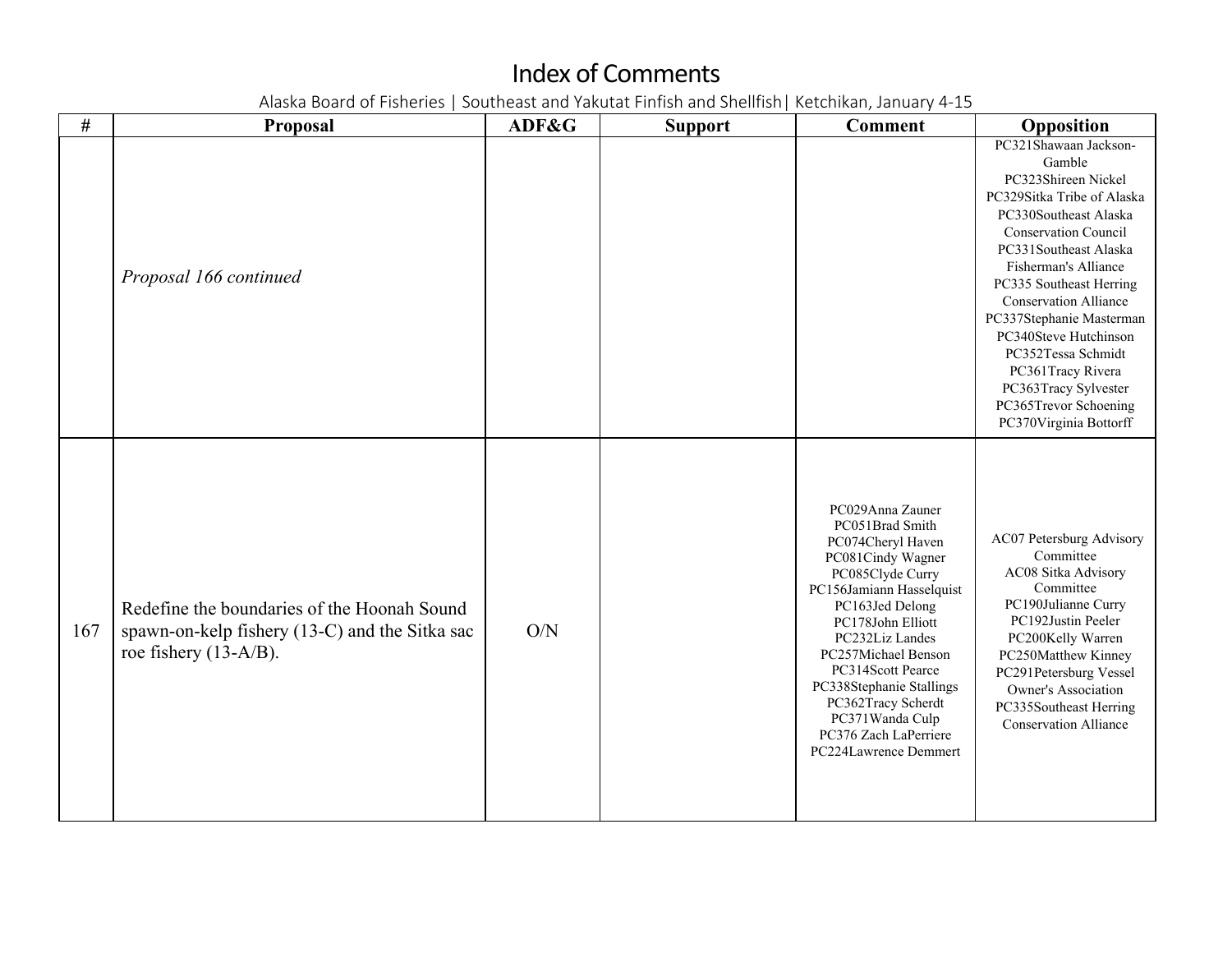| #   | <b>Proposal</b>                                                                     | ADF&G | <b>Support</b>                     | <b>Comment</b>                                                                                                                                                                                                                                                                                                                     | Opposition                                                                                                                     |
|-----|-------------------------------------------------------------------------------------|-------|------------------------------------|------------------------------------------------------------------------------------------------------------------------------------------------------------------------------------------------------------------------------------------------------------------------------------------------------------------------------------|--------------------------------------------------------------------------------------------------------------------------------|
| 168 | Repeal commercial set gillnet sac roe herring<br>fisheries in Section 1-F.          | N     | PC205Ketchikan Indian<br>Community | PC029Anna Zauner<br>PC051Brad Smith<br>PC074Cheryl Haven<br>PC081Cindy Wagner<br>PC085Clyde Curry<br>PC156Jamiann Hasselquist<br>PC163Jed Delong<br>PC178John Elliott<br>PC232Liz Landes<br>PC257Michael Benson<br>PC314Scott Pearce<br>PC338Stephanie Stallings<br>PC362Tracy Scherdt<br>PC371Wanda Culp<br>PC376 Zach LaPerriere | AC05 Ketchikan Advisory<br>Committee<br>AC07 Petersburg Advisory<br>Committee<br>PC291Petersburg Vessel<br>Owner's Association |
| 169 | Repeal commercial set gillnet sac roe herring<br>fisheries in Sections 1-E and 1-F. | N     | PC205Ketchikan Indian<br>Community | PC029Anna Zauner<br>PC051Brad Smith<br>PC074Cheryl Haven<br>PC081Cindy Wagner<br>PC085Clyde Curry<br>PC156Jamiann Hasselquist<br>PC163Jed Delong<br>PC178John Elliott<br>PC232Liz Landes<br>PC257Michael Benson<br>PC314Scott Pearce<br>PC338Stephanie Stallings<br>PC362Tracy Scherdt<br>PC371Wanda Culp<br>PC376 Zach LaPerriere | AC05 Ketchikan Advisory<br>Committee<br>AC07 Petersburg Advisory<br>Committee<br>PC291Petersburg Vessel<br>Owner's Association |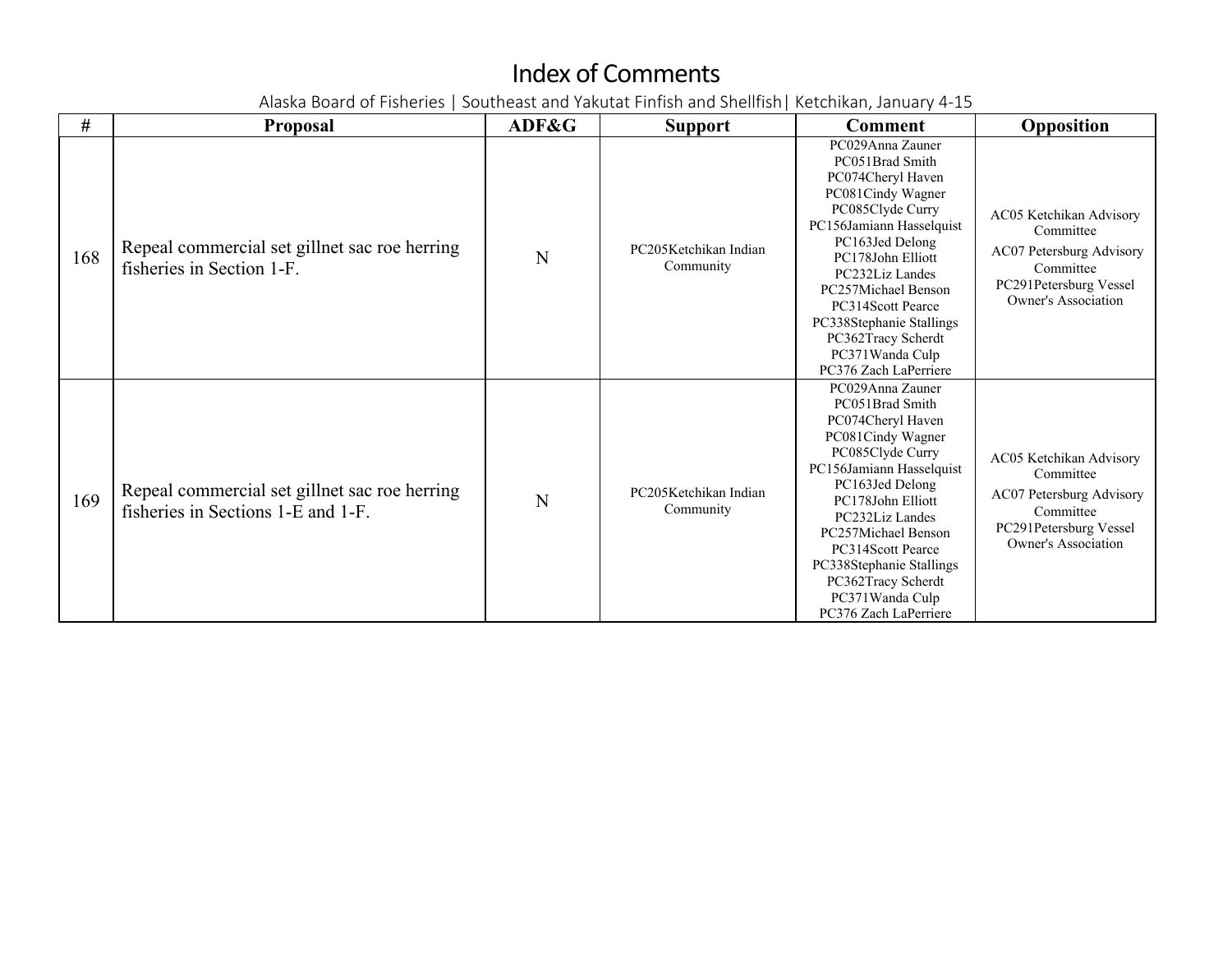| #   | <b>Proposal</b>                                                                                                       | ADF&G    | <b>Support</b>                                                                                                                               | <b>Comment</b>                                                                                                                                                                                                                                                                                                                                            | Opposition                                                                                      |
|-----|-----------------------------------------------------------------------------------------------------------------------|----------|----------------------------------------------------------------------------------------------------------------------------------------------|-----------------------------------------------------------------------------------------------------------------------------------------------------------------------------------------------------------------------------------------------------------------------------------------------------------------------------------------------------------|-------------------------------------------------------------------------------------------------|
| 233 | Remove districts 13-A and 13-B from<br>Northern Southeast herring spawn on kelp<br>pound fishery administrative area. | N        | PC094Darrell Kapp<br>PC174Joe Lindholm<br>PC200Kelly Warren<br>PC250Matthew Kinney<br>PC335Southeast Herring<br><b>Conservation Alliance</b> | PC029Anna Zauner<br>PC051Brad Smith<br>PC074Cheryl Haven<br>PC081Cindy Wagner<br>PC085Clyde Curry<br>PC156Jamiann Hasselquist<br>PC163Jed Delong<br>PC178John Elliott<br>PC232Liz Landes<br>PC257Michael Benson<br>PC314Scott Pearce<br>PC338Stephanie Stallings<br>PC362Tracy Scherdt<br>PC371Wanda Culp<br>PC376 Zach LaPerriere<br>PC190Julianne Curry | AC07 Petersburg Advisory<br>Committee<br>AC08 Sitka Advisory<br>Committee<br>PC289Peter Bradley |
|     |                                                                                                                       |          | <b>SESSION TWO - GROUNDFISH AND ALL SHELLFISH</b>                                                                                            |                                                                                                                                                                                                                                                                                                                                                           |                                                                                                 |
|     | <b>COMMITTEE OF THE WHOLE - GROUP 6: COMMERCIAL, SUBSISTENCE, SPORT, PERSONAL USE GROUNDFISH (18</b>                  |          | proposals -- Chair Jensen)                                                                                                                   |                                                                                                                                                                                                                                                                                                                                                           |                                                                                                 |
|     | <b>Commercial, Subsistence, Personal Use and Sport Groundfish (18 Proposals)</b>                                      |          |                                                                                                                                              |                                                                                                                                                                                                                                                                                                                                                           |                                                                                                 |
| 215 | Align state waters sablefish fishing season with<br>federal sablefish fishing season.                                 | $\Omega$ |                                                                                                                                              |                                                                                                                                                                                                                                                                                                                                                           | AC05 Ketchikan Advisory<br>Committee<br>AC08 Sitka Advisory<br>Committee<br>PC298Richard Curran |
| 216 | Extend sablefish fishing season to December<br>15.                                                                    | $\Omega$ | PC291Petersburg Vessel<br>Owner's Association<br>PC374 Woody Cyr                                                                             |                                                                                                                                                                                                                                                                                                                                                           | AC05 Ketchikan Advisory<br>Committee<br>AC08 Sitka Advisory<br>Committee<br>PC298Richard Curran |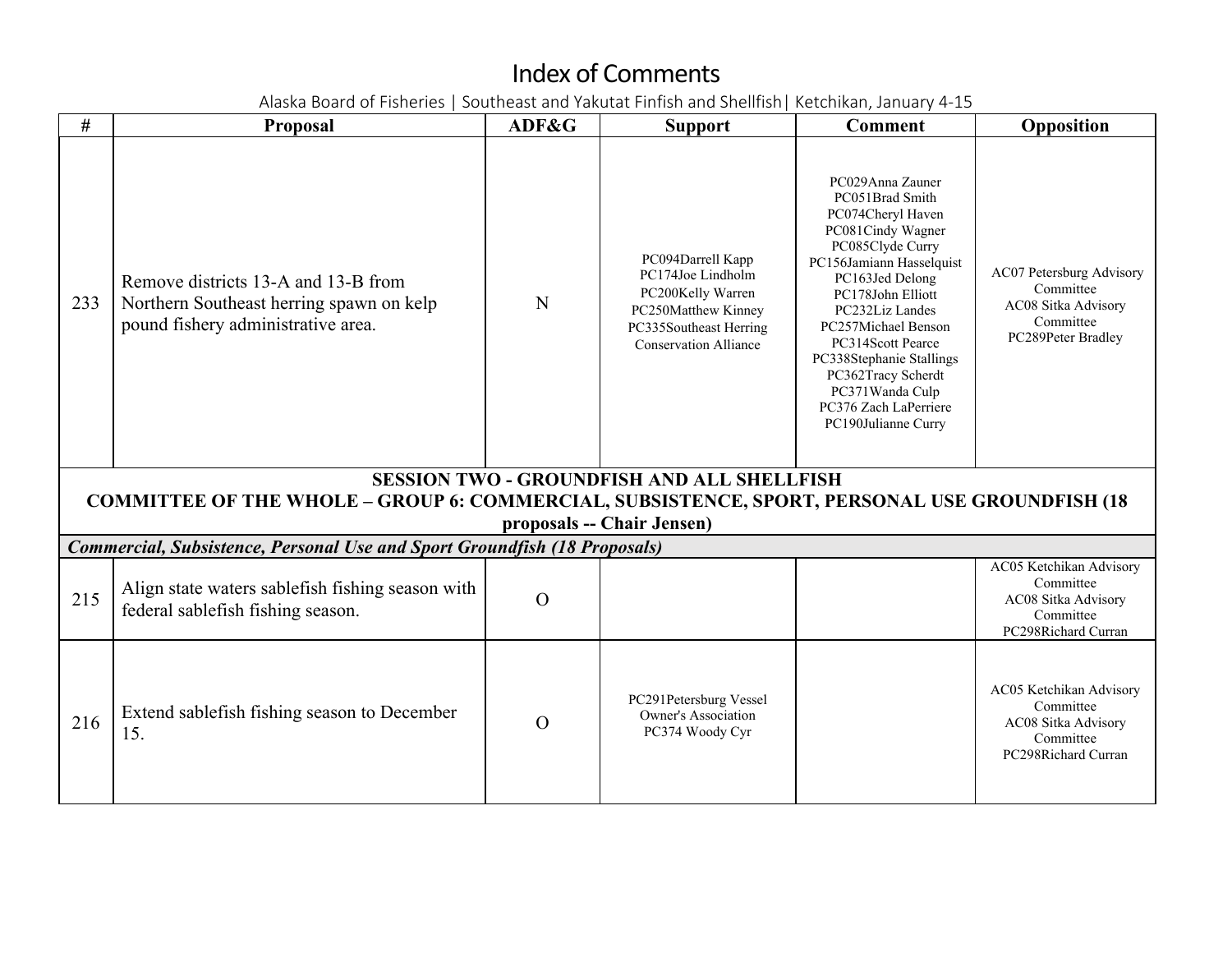| #   | <b>Proposal</b>                                                                                                                                             | ADF&G | <b>Support</b>                                                                                                                                                                                            | <b>Comment</b> | Opposition                                                 |
|-----|-------------------------------------------------------------------------------------------------------------------------------------------------------------|-------|-----------------------------------------------------------------------------------------------------------------------------------------------------------------------------------------------------------|----------------|------------------------------------------------------------|
| 217 | Adjust lingcod bycatch allocations between<br>groundfish and salmon fisheries.                                                                              | N     | <b>AC01 Craig Advisory</b><br>Committee<br>AC05 Ketchikan Advisory<br>Committee<br>PC162Jaycen Andersen<br>PC231Lindsay Johnson<br>PC295Raymond Douville<br>PC331Southeast Alaska<br>Fisherman's Alliance |                |                                                            |
| 218 | Establish registration requirements for the<br>Pacific cod directed fishery.                                                                                | S     | AC05 Ketchikan Advisory<br>Committee<br>AC08 Sitka Advisory<br>Committee<br>PC331Southeast Alaska<br>Fisherman's Alliance<br>PC374 Woody Cyr                                                              |                |                                                            |
| 219 | Clarify lawful gear for rockfish retention.                                                                                                                 | S     | AC05 Ketchikan Advisory<br>Committee<br>AC08 Sitka Advisory<br>Committee<br>PC162Jaycen Andersen<br>PC231Lindsay Johnson<br>PC331Southeast Alaska<br>Fisherman's Alliance                                 |                |                                                            |
| 220 | Allow pot gear in the Northern Southeast<br>Inside Subdistrict sablefish commercial<br>fishery.                                                             | S     | AC04 Juneau Douglas<br><b>Advisory Committee</b><br>AC05 Ketchikan Advisory<br>Committee<br>PC159Jared Bright<br>PC291Petersburg Vessel<br><b>Owner's Association</b><br>PC374 Woody Cyr                  |                | AC08 Sitka Advisory<br>Committee                           |
| 221 | Reduce the minimum inside diameter of<br>circular escape rings from four inches to three<br>and three-fourths of an inch on pots used to<br>take sablefish. | S     | <b>AC04 Juneau Douglas</b><br><b>Advisory Committee</b><br>AC05 Ketchikan Advisory<br>Committee<br>AC08 Sitka Advisory<br>Committee<br>PC331Southeast Alaska<br>Fisherman's Alliance<br>PC374 Woody Cyr   |                | AC07 Petersburg Advisory<br>Committee<br>PC159Jared Bright |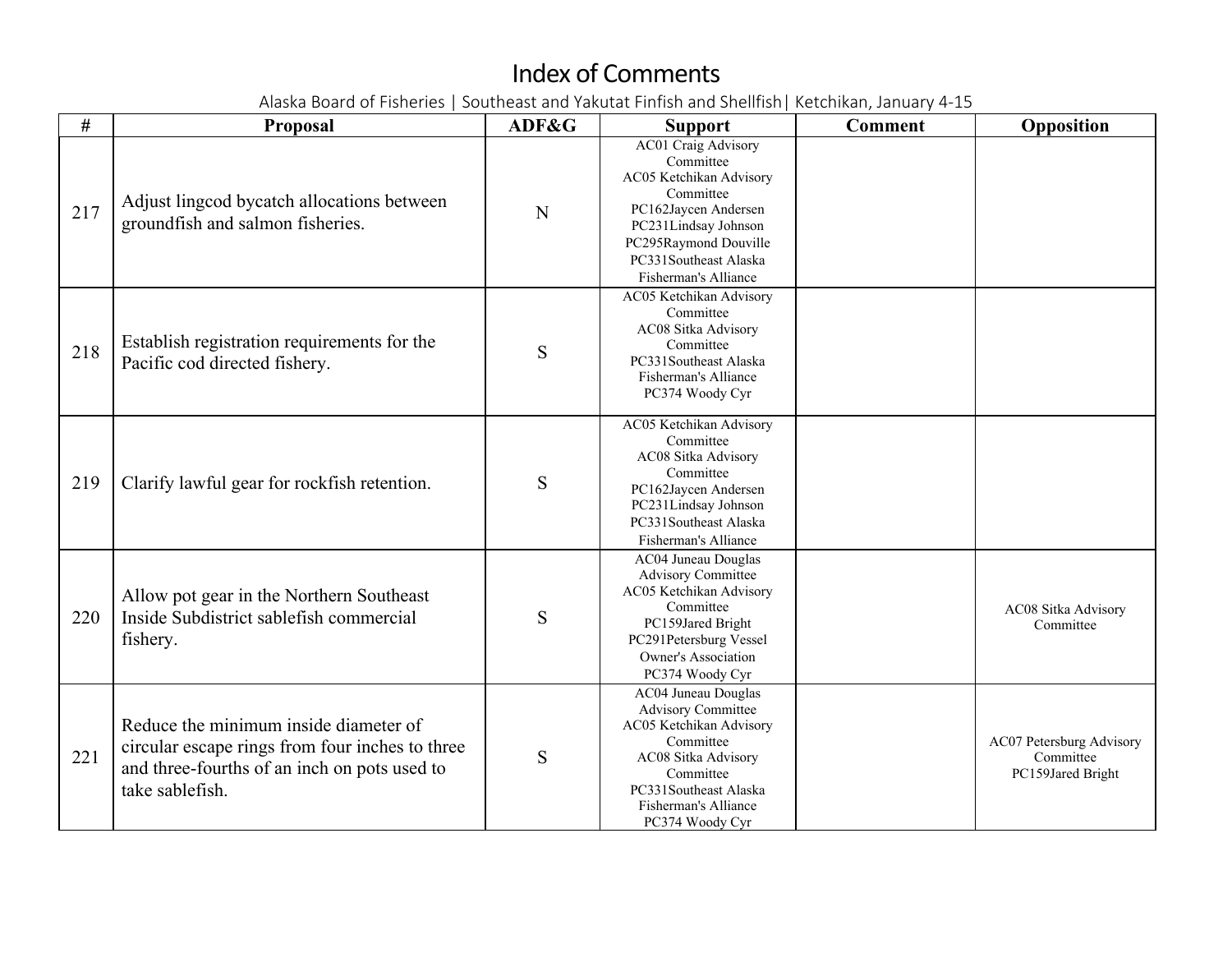| #   | Proposal                                                                                                                                                                                                           | ADF&G    | <b>Support</b>                                                                                                                                                                                                                                                                                  | <b>Comment</b> | Opposition                            |
|-----|--------------------------------------------------------------------------------------------------------------------------------------------------------------------------------------------------------------------|----------|-------------------------------------------------------------------------------------------------------------------------------------------------------------------------------------------------------------------------------------------------------------------------------------------------|----------------|---------------------------------------|
| 222 | Require CFEC permit holders fishing for<br>groundfish or halibut using hook-and-line, pot,<br>or jig gear in the Eastern Gulf of Alaska Area<br>to retain and land all rockfish, including<br>thornyhead rockfish. | S        | AC08 Sitka Advisory<br>Committee S/A<br>PC331Southeast Alaska<br>Fisherman's Alliance<br>PC346Tad Fujioka S/A                                                                                                                                                                                   |                | AC05 Ketchikan Advisory<br>Committee  |
| 223 | Establish and clarify gear specifications of a<br>groundfish pot for the subsistence and personal<br>use sablefish fisheries.                                                                                      | S        | AC04 Juneau Douglas<br><b>Advisory Committee</b><br>AC05 Ketchikan Advisory<br>Committee<br>AC07 Petersburg Advisory<br>Committee<br>AC08 Sitka Advisory<br>Committee<br>AC09 Upper Lynn Canal<br><b>Advisory Committee</b><br>PC331Southeast Alaska<br>Fisherman's Alliance<br>PC374 Woody Cyr |                |                                       |
| 224 | Allow rod and reel as lawful gear to harvest<br>rockfish for personal use.                                                                                                                                         | $\Omega$ | <b>AC01 Craig Advisory</b><br>Committee<br>AC05 Ketchikan Advisory<br>Committee<br>PC162Jaycen Andersen<br>PC231Lindsay Johnson<br>PC346Tad Fujioka<br>PC374 Woody Cyr                                                                                                                          |                | AC07 Petersburg Advisory<br>Committee |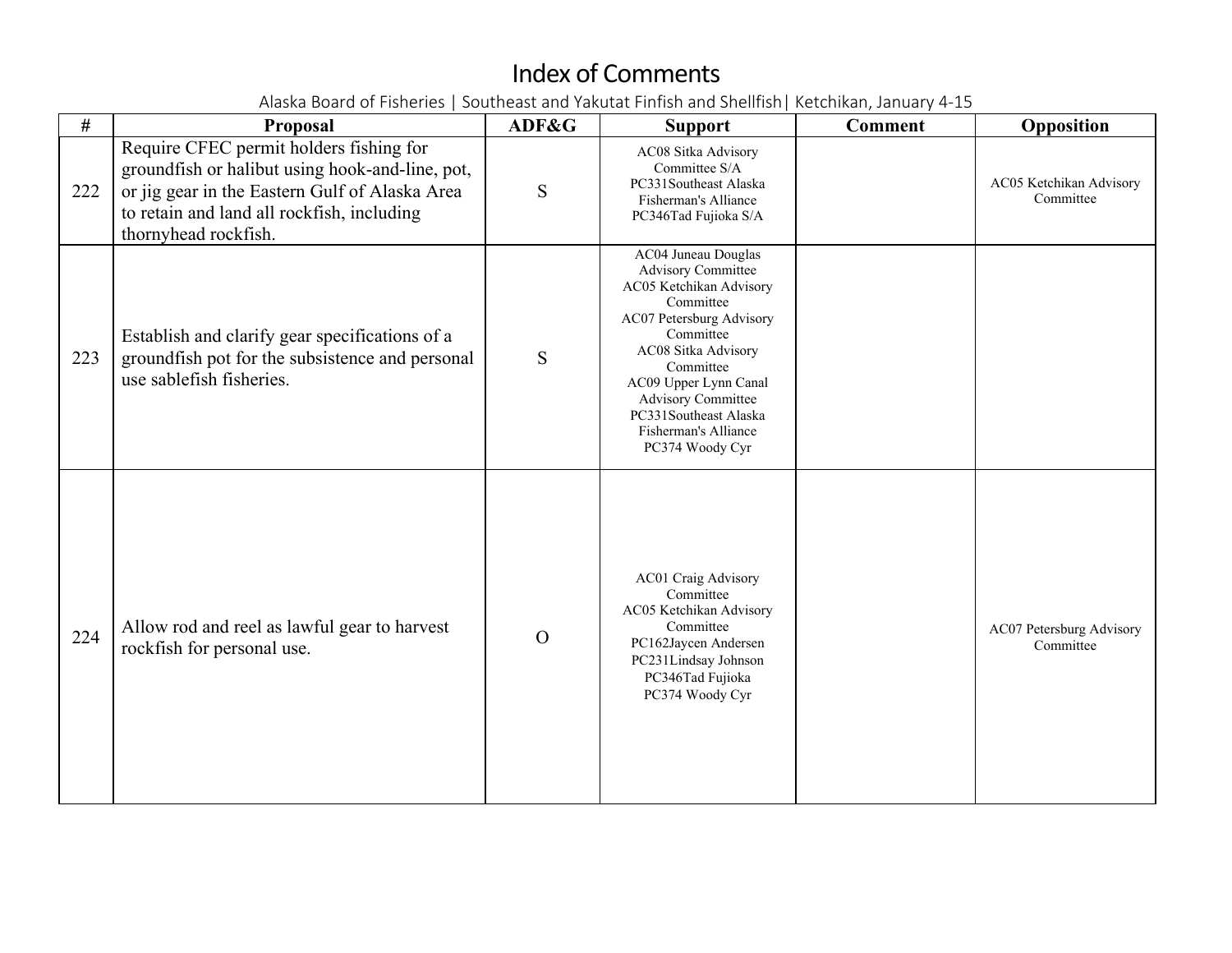| $\#$ | Proposal                                                                                                                      | ADF&G | <b>Support</b>                                                                                                                                                                                                                                          | <b>Comment</b>                     | Opposition                                                                                                                                                                                                                                                                                                                                                                                                                              |
|------|-------------------------------------------------------------------------------------------------------------------------------|-------|---------------------------------------------------------------------------------------------------------------------------------------------------------------------------------------------------------------------------------------------------------|------------------------------------|-----------------------------------------------------------------------------------------------------------------------------------------------------------------------------------------------------------------------------------------------------------------------------------------------------------------------------------------------------------------------------------------------------------------------------------------|
| 225  | Modify sablefish bag, possession, and<br>nonresident annual limits based on sablefish<br>abundance in NSEI and SSEI sections. | N     | AC04 Juneau Douglas<br><b>Advisory Committee</b><br>PC350Territorial Sportsmen<br>Inc.                                                                                                                                                                  | PC011Alaska Charter<br>Association | <b>AC07 Petersburg Advisory</b><br>Committee<br>AC08 Sitka Advisory<br>Committee<br>PC013Alaska Longline<br>Fishermen's Association<br>PC154James Hughes<br>PC162Jaycen Andersen<br>PC218Lance Preston<br>PC291Petersburg Vessel<br>Owner's Association<br>PC298Richard Curran<br>PC317Seafood Producers<br>Cooperative<br>PC331Southeast Alaska<br>Fisherman's Alliance<br>PC346Tad Fujioka<br>PC369Victoria Curran<br>PC374 Woody Cyr |
| 226  | Establish bag and possession limit for slope<br>rockfish.                                                                     | N     | AC01 Craig Advisory<br>Committee<br>AC02 East Prince of Wales<br><b>Advisory Committee</b><br>AC08 Sitka Advisory<br>Committee S/A<br>PC209Kirk Agnitsch<br>PC214Kurt Whitehead<br>PC332Southeast Alaska Guides<br>Organization<br>PC346Tad Fujioka S/A |                                    | AC05 Ketchikan Advisory<br>Committee                                                                                                                                                                                                                                                                                                                                                                                                    |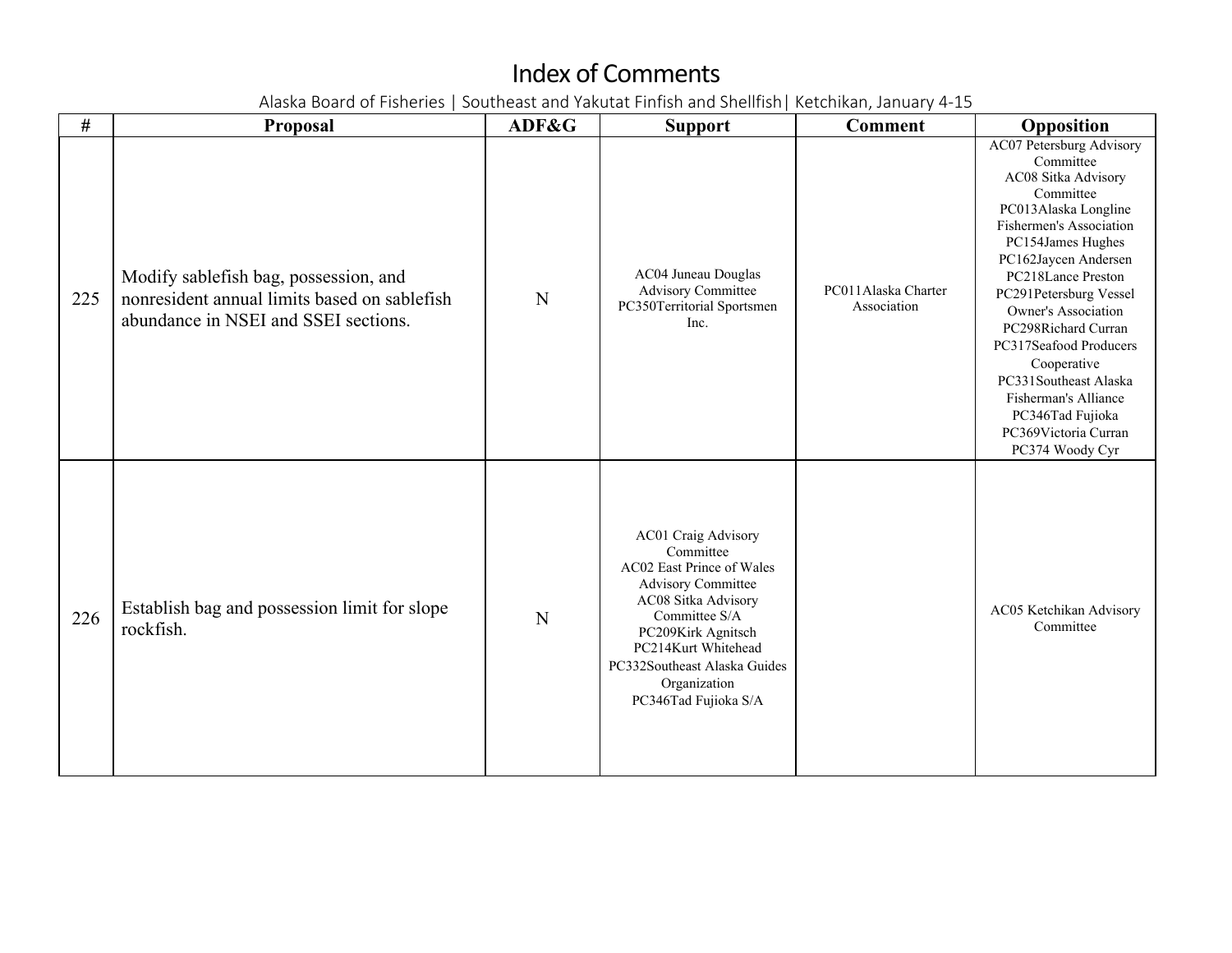| #   | Proposal                                                                                                                                               | ADF&G          | <b>Support</b>                                                                                                                                                                                                                                                      | <b>Comment</b>                   | Opposition                                                                                                                                                        |
|-----|--------------------------------------------------------------------------------------------------------------------------------------------------------|----------------|---------------------------------------------------------------------------------------------------------------------------------------------------------------------------------------------------------------------------------------------------------------------|----------------------------------|-------------------------------------------------------------------------------------------------------------------------------------------------------------------|
| 227 | Reduce the nonpelagic rockfish bag and<br>possession limits and prohibit retention of<br>yellow rockfish.                                              | $\Omega$       | AC01 Craig Advisory<br>Committee<br>AC02 East Prince of Wales<br>Advisory Committee<br>AC06 Klawock Advisory<br>Committee S/A<br>AC10 Wrangell Advisory<br>Committee<br>PC209Kirk Agnitsch<br>PC214Kurt Whitehead<br>PC350Territorial Sportsmen<br>Inc.             | PC162Jaycen Andersen             | AC05 Ketchikan Advisory<br>Committee<br>AC07 Petersburg Advisory<br>Committee<br>AC08 Sitka Advisory<br>Committee                                                 |
| 228 | Reduce the nonpelagic rockfish bag and<br>possession limits and prohibit the retention of<br>yelloweye rockfish by nonresidents in the SSEI<br>Section | O/N            | AC05 Ketchikan Advisory<br>Committee                                                                                                                                                                                                                                |                                  | AC07 Petersburg Advisory<br>Committee<br>AC08 Sitka Advisory<br>Committee                                                                                         |
| 229 | Establish lingcod bag, possession, size, and<br>annual limits for nonresidents in the Central<br>Southeast Outside Waters section.                     | N              |                                                                                                                                                                                                                                                                     | AC08 Sitka Advisory<br>Committee | AC07 Petersburg Advisory<br>Committee<br>PC291Petersburg Vessel<br><b>Owner's Association</b><br>PC331Southeast Alaska<br>Fisherman's Alliance<br>PC374 Woody Cyr |
| 230 | Amend the Demersal shelf rockfish delegation<br>of authority and provisions for management to<br>provide a resident priority.                          | $\overline{O}$ | AC01 Craig Advisory<br>Committee<br>AC05 Ketchikan Advisory<br>Committee<br>AC08 Sitka Advisory<br>Committee<br>PC016Alexandra Fujioka<br>PC162Jaycen Andersen<br>PC231Lindsay Johnson<br>PC346Tad Fujioka<br>PC350Territorial Sportsmen<br>Inc.<br>PC374 Woody Cyr |                                  | AC07 Petersburg Advisory<br>Committee                                                                                                                             |
| 231 | Amend harvest record recording requirements<br>for lingcod.                                                                                            | N              | AC08 Sitka Advisory<br>Committee<br>PC374 Woody Cyr                                                                                                                                                                                                                 |                                  |                                                                                                                                                                   |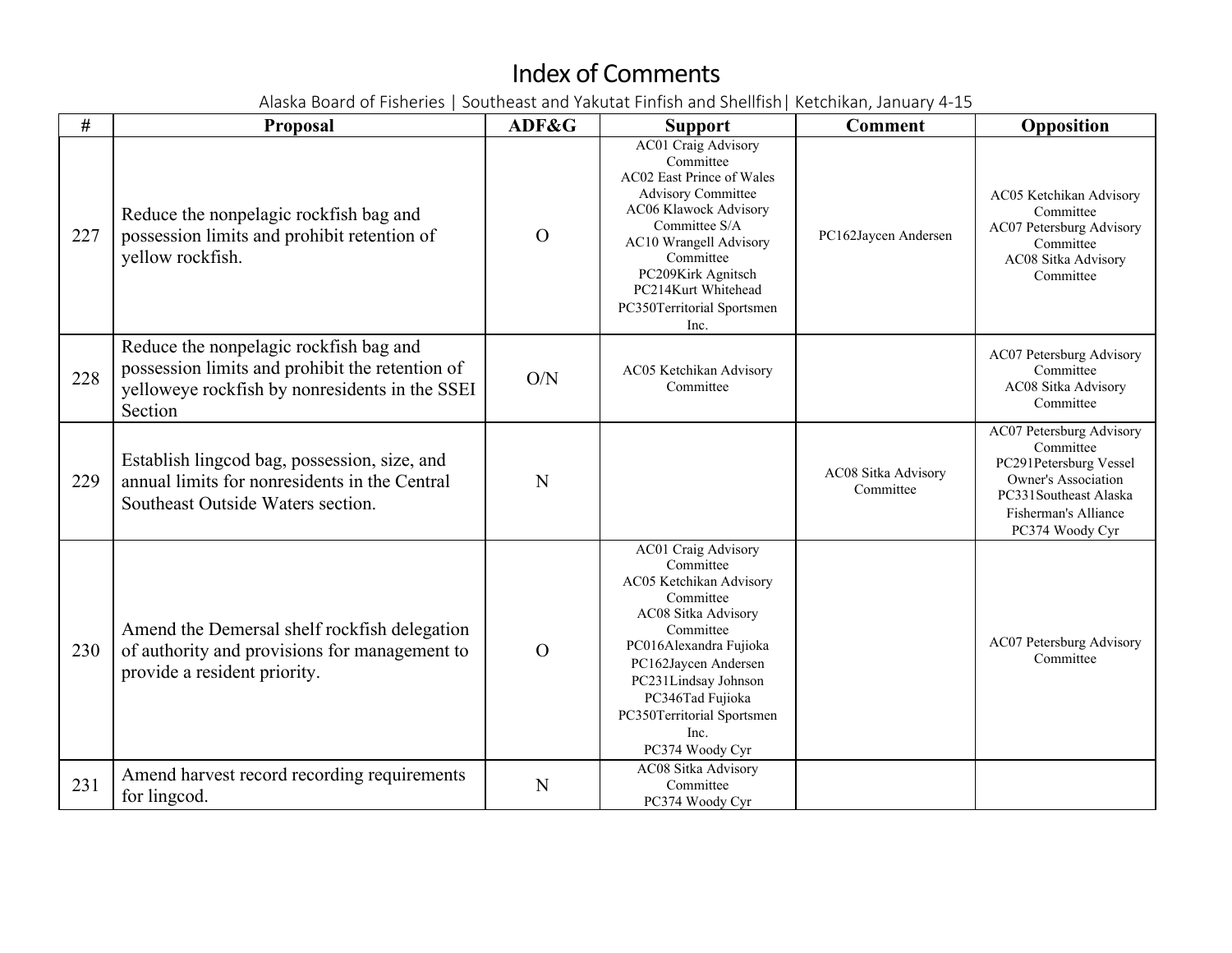| #   | <b>Proposal</b>                                                                                                                                                            | ADF&G          | <b>Support</b>                                                                                                                                                      | <b>Comment</b>                                             | Opposition                                                                                   |
|-----|----------------------------------------------------------------------------------------------------------------------------------------------------------------------------|----------------|---------------------------------------------------------------------------------------------------------------------------------------------------------------------|------------------------------------------------------------|----------------------------------------------------------------------------------------------|
| 232 | Create a new spiny dogfish pot fishery in<br>Southeast Alaska.                                                                                                             | $\Omega$       | PC159Jared Bright<br>PC205Ketchikan Indian<br>Community                                                                                                             | PC272National Marine<br>Fisheries Service Alaska<br>Region |                                                                                              |
|     | <b>COMMITTEE OF THE WHOLE - GROUP 7: COMMERCIAL AND SPORT CRAB (25</b>                                                                                                     |                |                                                                                                                                                                     |                                                            |                                                                                              |
|     | <b>Commercial and Sport Crab (25 Proposals)</b>                                                                                                                            |                | proposals – Chair Mitchell)                                                                                                                                         |                                                            |                                                                                              |
| 190 | Amend the Red King Crab Management Plan<br>to include trip limits and equal share quotas<br>when harvestable surplus is below threshold.                                   | O/N            | PC200Kelly Warren<br>PC291Petersburg Vessel<br><b>Owner's Association</b><br>PC331Southeast Alaska<br>Fisherman's Alliance                                          | AC10 Wrangell Advisory<br>Committee<br>PC358Tisa Becker    | AC05 Ketchikan Advisory<br>Committee<br>AC08 Sitka Advisory<br>Committee<br>PC346Tad Fujioka |
| 191 | Amend the Southeast Alaska Red King Crab<br>Management Plan to base harvestable surplus<br>on historical fishery performance information<br>when surveys are not available | O/N            | AC07 Petersburg Advisory<br>Committee<br>PC200Kelly Warren<br>PC291Petersburg Vessel<br><b>Owner's Association</b><br>PC331Southeast Alaska<br>Fisherman's Alliance |                                                            | AC05 Ketchikan Advisory<br>Committee<br>AC08 Sitka Advisory<br>Committee                     |
| 192 | Establish minimum guideline harvest level and<br>guidance on inseason adjustment of guideline<br>harvest levels in the Southeast Alaska golden<br>king crab fishery.       | $\overline{O}$ | AC07 Petersburg Advisory<br>Committee<br>PC200Kelly Warren<br>PC291Petersburg Vessel<br><b>Owner's Association</b><br>PC331Southeast Alaska<br>Fisherman's Alliance |                                                            | AC05 Ketchikan Advisory<br>Committee                                                         |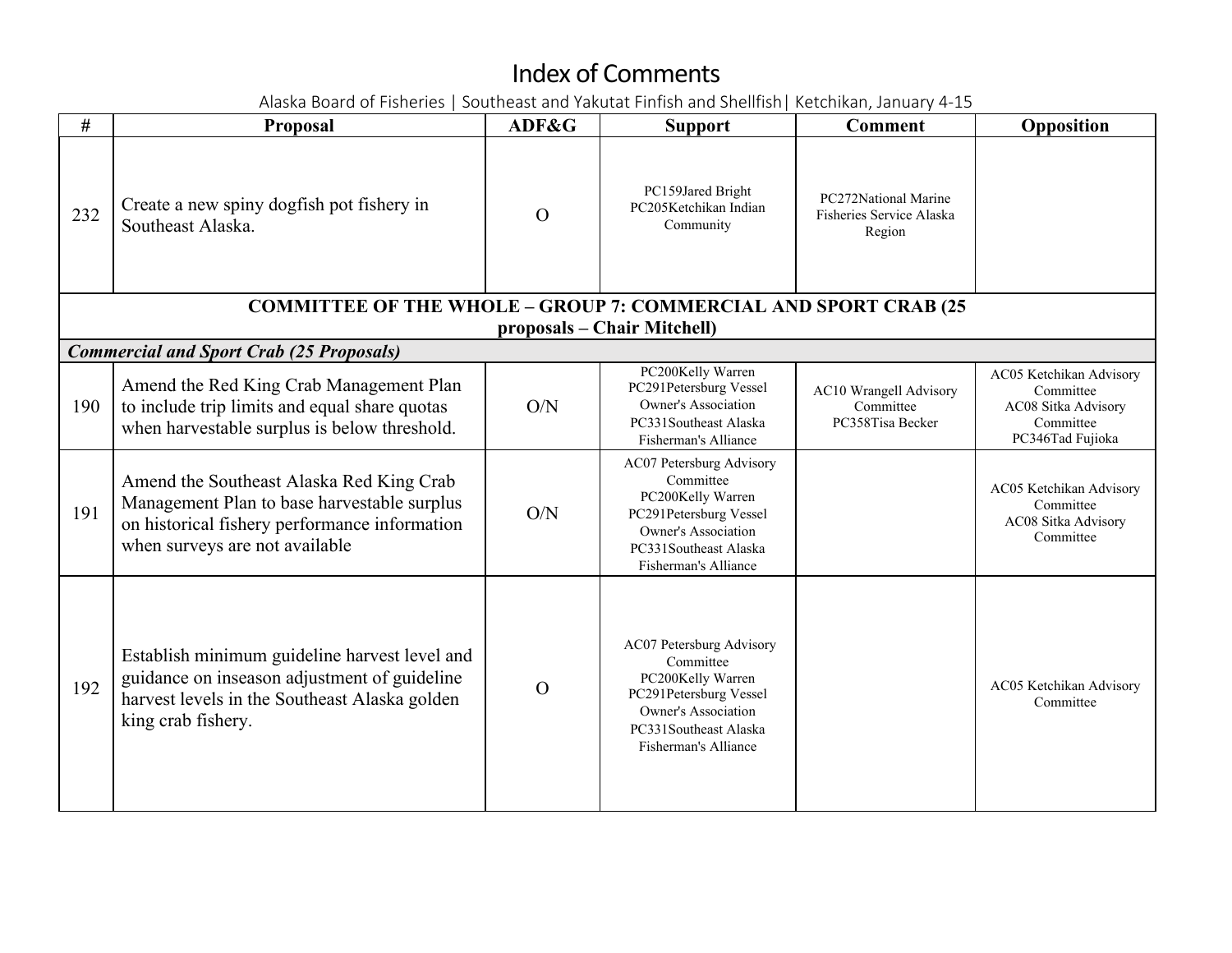| #   | <b>Proposal</b>                                                                                                                         | ADF&G    | <b>Support</b>                                                                                                                                                                             | <b>Comment</b>                                                   | Opposition                                                                                                                                                         |
|-----|-----------------------------------------------------------------------------------------------------------------------------------------|----------|--------------------------------------------------------------------------------------------------------------------------------------------------------------------------------------------|------------------------------------------------------------------|--------------------------------------------------------------------------------------------------------------------------------------------------------------------|
| 193 | Extend northern boundary of the Southern<br>management area.                                                                            | S        | AC05 Ketchikan Advisory<br>Committee<br>AC07 Petersburg Advisory<br>Committee<br>PC291Petersburg Vessel<br>Owner's Association<br>PC331Southeast Alaska<br>Fisherman's Alliance            |                                                                  |                                                                                                                                                                    |
| 194 | Remove Glacier Bay from the list of blue king<br>crab fishing areas within Registration Area A.                                         | S        | PC331Southeast Alaska<br>Fisherman's Alliance                                                                                                                                              |                                                                  |                                                                                                                                                                    |
| 195 | Extend Tanner crab fishing season in<br>exploratory areas.                                                                              | S/O      | AC05 Ketchikan Advisory<br>Committee<br>AC07 Petersburg Advisory<br>Committee<br>PC291Petersburg Vessel<br><b>Owner's Association</b><br>PC331Southeast Alaska<br>Fisherman's Alliance S/A | PC159Jared Bright                                                | PC200Kelly Warren                                                                                                                                                  |
| 196 | Reduce the commercial golden king crab pot<br>limit in waters of Registration Area A from<br>100 pots per vessel to 80 pots per vessel. | S        | AC05 Ketchikan Advisory<br>Committee<br>AC08 Sitka Advisory<br>Committee                                                                                                                   |                                                                  | AC07 Petersburg Advisory<br>Committee<br>PC331Southeast Alaska<br>Fisherman's Alliance<br>PC291Petersburg Vessel<br><b>Owner's Association</b>                     |
| 197 | Modify Tanner crab harvest strategy definition<br>of core, non-core, and exploratory areas.                                             | N/O      | PC200Kelly Warren<br>PC291Petersburg Vessel<br><b>Owner's Association</b><br>PC331Southeast Alaska<br>Fisherman's Alliance S/A                                                             | PC159Jared Bright                                                | AC05 Ketchikan Advisory<br>Committee<br>AC07 Petersburg Advisory<br>Committee                                                                                      |
| 198 | Establish fixed start date for the Registration<br>Area A commercial Tanner crab fishery.                                               | $\Omega$ |                                                                                                                                                                                            | PC175Joe Willis<br>PC331Southeast Alaska<br>Fisherman's Alliance | AC05 Ketchikan Advisory<br>Committee<br>AC07 Petersburg Advisory<br>Committee<br>AC08 Sitka Advisory<br>Committee<br>PC291Petersburg Vessel<br>Owner's Association |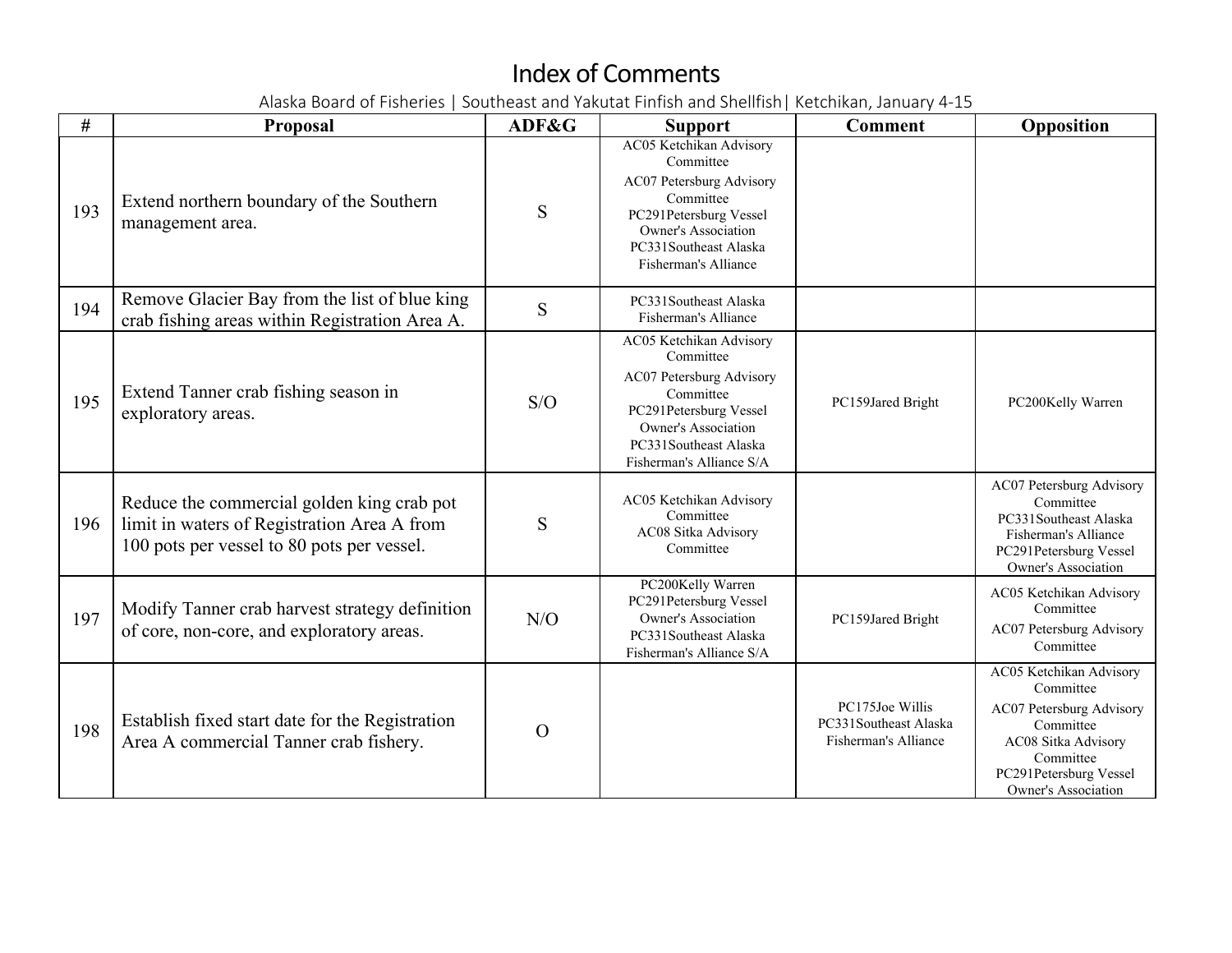| #   | <b>Proposal</b>                                                                                                                                       | ADF&G          | <b>Support</b>                                                                                                                      | <b>Comment</b> | Opposition                                                                                                                                                                                                                                                                                                                                                                                                                                                    |
|-----|-------------------------------------------------------------------------------------------------------------------------------------------------------|----------------|-------------------------------------------------------------------------------------------------------------------------------------|----------------|---------------------------------------------------------------------------------------------------------------------------------------------------------------------------------------------------------------------------------------------------------------------------------------------------------------------------------------------------------------------------------------------------------------------------------------------------------------|
| 199 | Allow operation of personal use, subsistence,<br>or sport Dungeness crab and shrimp pot gear<br>during the commercial king or Tanner crab<br>fishery. | $\overline{O}$ | PC200Kelly Warren<br>PC374 Woody Cyr                                                                                                |                | AC05 Ketchikan Advisory<br>Committee<br>AC07 Petersburg Advisory<br>Committee                                                                                                                                                                                                                                                                                                                                                                                 |
| 200 | Close the Dungeness crab commercial and<br>nonresident sport fisheries in the vicinity of<br>Klawock.                                                 | O/N            | AC01 Craig Advisory<br>Committee<br>AC05 Ketchikan Advisory<br>Committee<br>AC06 Klawock Advisory<br>Committee<br>PC360Tom Traibush |                | AC07 Petersburg Advisory<br>Committee<br><b>AC10 Wrangell Advisory</b><br>Committee<br>PC159 Jared Bright<br>PC192Justin Peeler<br>PC291Petersburg Vessel<br><b>Owner's Association</b><br>PC331Southeast Alaska<br>Fisherman's Alliance                                                                                                                                                                                                                      |
| 201 | Expand closed water boundary lines for the<br>Dungeness crab commercial fishery in the<br>Sitka Sound Special Use Area during the<br>summer season.   | O/N            | PC360Tom Traibush                                                                                                                   |                | AC05 Ketchikan Advisory<br>Committee<br>AC07 Petersburg Advisory<br>Committee<br>AC08 Sitka Advisory<br>Committee<br>PC023Andrew Friske<br>PC053Brandon Snyder<br>PC064Carson Grant<br>PC119Eric Jordan<br>PC125Evans Sparks<br>PC149Jacob Friske<br>PC159Jared Bright<br>PC166Jeff Wolfe<br>PC192Justin Peeler<br>PC291Petersburg Vessel<br>Owner's Association<br>PC296Raymond Merryman<br>PC331Southeast Alaska<br>Fisherman's Alliance<br>PC374 Woody Cyr |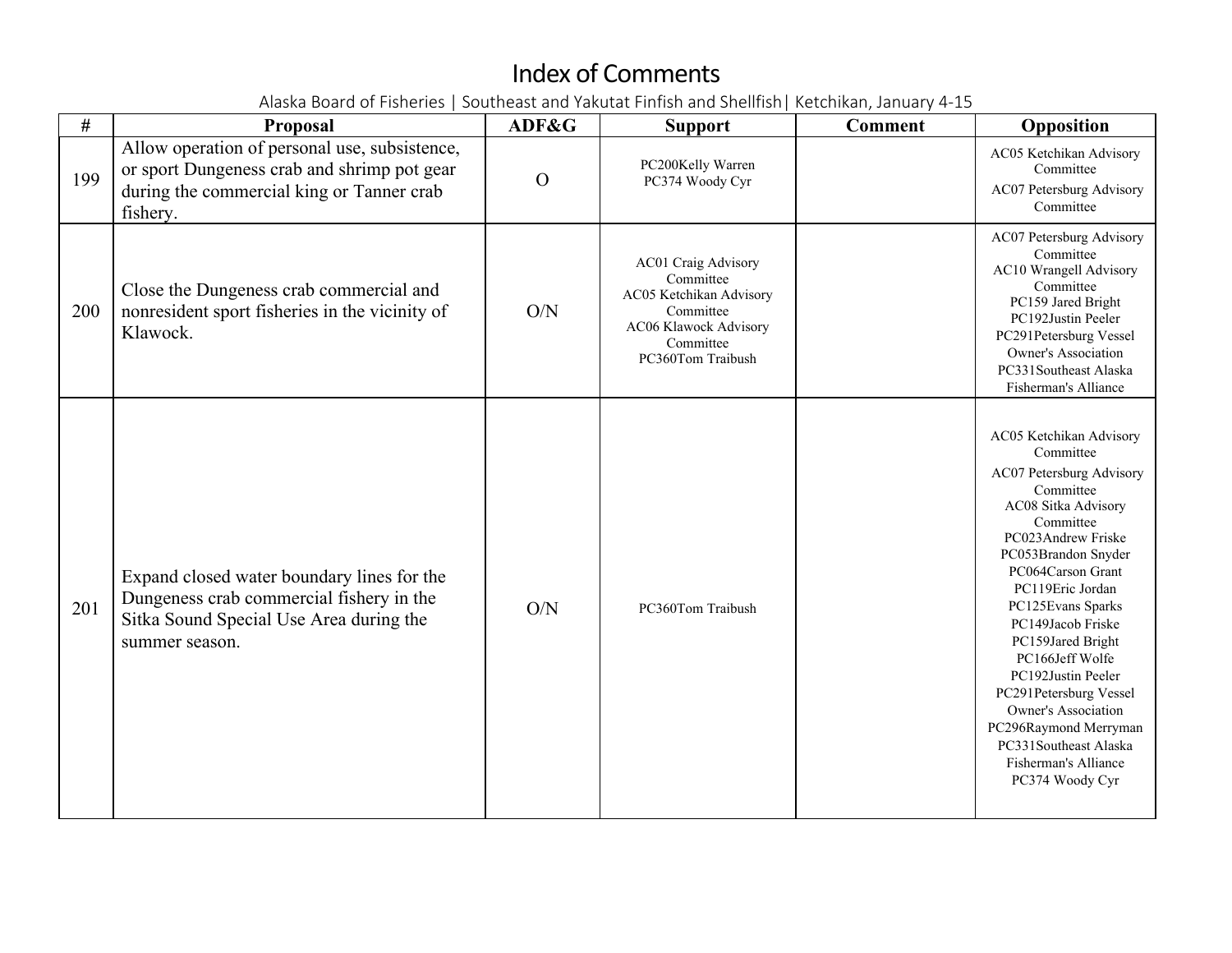| #   | <b>Proposal</b>                                                                                         | ADF&G    | <b>Support</b>                                                                                                                                                                                                                                                          | <b>Comment</b>               | Opposition                                                                                    |
|-----|---------------------------------------------------------------------------------------------------------|----------|-------------------------------------------------------------------------------------------------------------------------------------------------------------------------------------------------------------------------------------------------------------------------|------------------------------|-----------------------------------------------------------------------------------------------|
| 202 | Reduce waters closed to Dungeness crab<br>commercial fishing in Tenakee Inlet.                          | S/N      | AC05 Ketchikan Advisory<br>Committee<br>AC07 Petersburg Advisory<br>Committee<br>AC10 Wrangell Advisory<br>Committee<br>PC159Jared Bright<br>PC291Petersburg Vessel<br><b>Owner's Association</b><br>PC331Southeast Alaska<br>Fisherman's Alliance<br>PC360Tom Traibush |                              | AC04 Juneau Douglas<br><b>Advisory Committee</b><br>PC262Mike Bethers                         |
| 203 | Repeal closed waters for Dungeness crab<br>commercial fishing in Merrifield Bay and Port<br>Protection. | S/N      | AC05 Ketchikan Advisory<br>Committee<br>AC07 Petersburg Advisory<br>Committee<br>AC10 Wrangell Advisory<br>Committee<br>PC159Jared Bright<br>PC291Petersburg Vessel<br>Owner's Association<br>PC331Southeast Alaska<br>Fisherman's Alliance<br>PC360Tom Traibush        |                              | AC02 East Prince of Wales<br><b>Advisory Committee</b>                                        |
| 204 | Close the Dungeness crab sport fishery in the<br>vicinity of Coffman Cove.                              | $\Omega$ | AC02 East Prince of Wales<br><b>Advisory Committee</b><br>AC05 Ketchikan Advisory<br>Committee<br>AC06 Klawock Advisory<br>Committee<br>PC360Tom Traibush                                                                                                               | PC305Ron and Helen<br>Opheim | AC07 Petersburg Advisory<br>Committee<br>PC291Petersburg Vessel<br><b>Owner's Association</b> |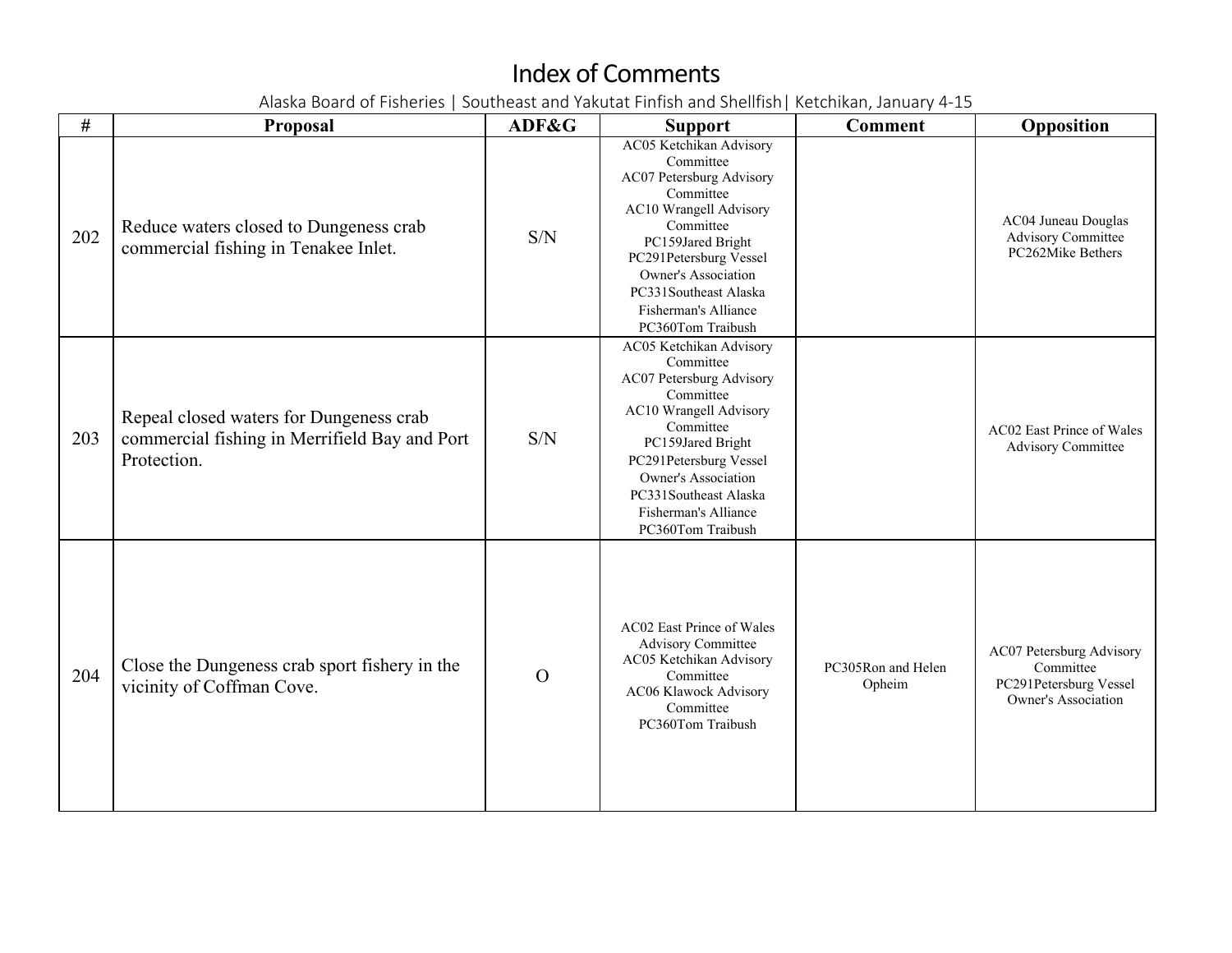| #   | <b>Proposal</b>                                                           | ADF&G    | <b>Support</b>                                                                                                                                               | <b>Comment</b>               | Opposition                                                                                                                                                                                                                                                                                                                                   |
|-----|---------------------------------------------------------------------------|----------|--------------------------------------------------------------------------------------------------------------------------------------------------------------|------------------------------|----------------------------------------------------------------------------------------------------------------------------------------------------------------------------------------------------------------------------------------------------------------------------------------------------------------------------------------------|
| 205 | Close waters in Coffman Cove to commercial<br>fishing for Dungeness crab. | O/N      | AC02 East Prince of Wales<br>Advisory Committee S/A<br>PC360Tom Traibush                                                                                     |                              | AC01 Craig Advisory<br>Committee<br>AC05 Ketchikan Advisory<br>Committee<br>AC07 Petersburg Advisory<br>Committee<br><b>AC10 Wrangell Advisory</b><br>Committee<br>PC159Jared Bright<br>PC192Justin Peeler<br>PC291Petersburg Vessel<br>Owner's Association<br>PC305Ron and Helen<br>Opheim<br>PC331Southeast Alaska<br>Fisherman's Alliance |
| 206 | Close the Dungeness crab sport fishery in the<br>vicinity of Whale Pass.  | $\Omega$ | <b>AC01 Craig Advisory</b><br>Committee<br>AC06 Klawock Advisory<br>Committee<br>PC360Tom Traibush                                                           | PC305Ron and Helen<br>Opheim | AC05 Ketchikan Advisory<br>Committee<br>AC07 Petersburg Advisory<br>Committee<br><b>AC10 Wrangell Advisory</b><br>Committee<br>PC291Petersburg Vessel<br>Owner's Association                                                                                                                                                                 |
| 207 | Close waters in Whale Pass to commercial<br>fishing for Dungeness crab.   | O/N      | AC02 East Prince of Wales<br><b>Advisory Committee</b><br><b>AC01 Craig Advisory</b><br>Committee<br>AC06 Klawock Advisory<br>Committee<br>PC360Tom Traibush |                              | AC05 Ketchikan Advisory<br>Committee<br>AC07 Petersburg Advisory<br>Committee<br>AC10 Wrangell Advisory<br>Committee<br>PC159Jared Bright<br>PC192Justin Peeler<br>PC291Petersburg Vessel<br>Owner's Association<br>PC305Ron and Helen<br>Opheim<br>PC331Southeast Alaska<br>Fisherman's Alliance                                            |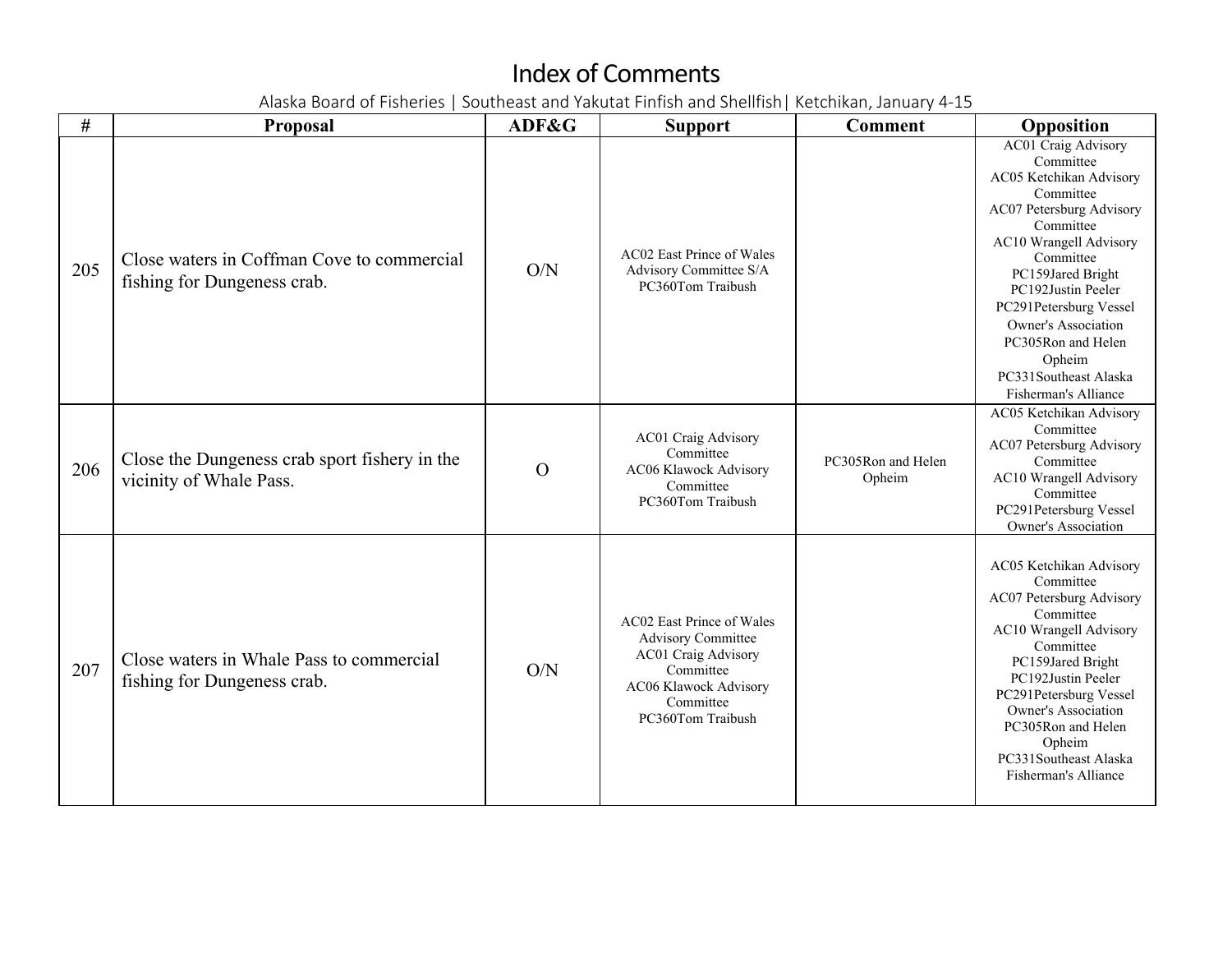| $\#$ | Proposal                                                                                                             | ADF&G          | <b>Support</b>                                                                                                                                                                                                                 | <b>Comment</b>               | Opposition                                                                                                                                                                                                                                                                                                         |
|------|----------------------------------------------------------------------------------------------------------------------|----------------|--------------------------------------------------------------------------------------------------------------------------------------------------------------------------------------------------------------------------------|------------------------------|--------------------------------------------------------------------------------------------------------------------------------------------------------------------------------------------------------------------------------------------------------------------------------------------------------------------|
| 208  | Close waters in Kasaan Bay to commercial<br>fishing for Dungeness crab.                                              | O/N            | AC02 East Prince of Wales<br><b>Advisory Committee</b><br>AC06 Klawock Advisory<br>Committee<br>PC360Tom Traibush                                                                                                              |                              | AC05 Ketchikan Advisory<br>Committee<br>AC07 Petersburg Advisory<br>Committee<br>AC10 Wrangell Advisory<br>Committee<br>PC104Derek Thynes<br>PC132Gary Adkison<br>PC159Jared Bright<br>PC192Justin Peeler<br>PC291Petersburg Vessel<br><b>Owner's Association</b><br>PC331Southeast Alaska<br>Fisherman's Alliance |
| 209  | Reduce the number of crab pots allowed and<br>the Dungeness crab bag limit for nonresident<br>anglers in District 3. | $\overline{O}$ | AC01 Craig Advisory<br>Committee<br>AC02 East Prince of Wales<br><b>Advisory Committee</b><br>AC05 Ketchikan Advisory<br>Committee<br>AC06 Klawock Advisory<br>Committee                                                       | PC305Ron and Helen<br>Opheim |                                                                                                                                                                                                                                                                                                                    |
| 210  | Establish waters closed to commercial fishing<br>for Dungeness crab in Sukwaan Strait.                               | O/N            | PC205Ketchikan Indian<br>Community<br>PC334Southeast Alaska<br>Subsistence Regional Advisory<br>Council                                                                                                                        |                              | AC05 Ketchikan Advisory<br>Committee<br>AC07 Petersburg Advisory<br>Committee<br>AC10 Wrangell Advisory<br>Committee<br>PC291Petersburg Vessel<br>Owner's Association<br>PC331Southeast Alaska<br>Fisherman's Alliance                                                                                             |
| 211  | Repeal and amend Dungeness crab fishing<br>season in Sitka Sound Special Use Area.                                   | N              | AC05 Ketchikan Advisory<br>Committee<br>AC07 Petersburg Advisory<br>Committee<br>PC291Petersburg Vessel<br><b>Owner's Association</b><br>PC331Southeast Alaska<br>Fisherman's Alliance<br>PC360Tom Traibush<br>PC374 Woody Cyr |                              | AC08 Sitka Advisory<br>Committee                                                                                                                                                                                                                                                                                   |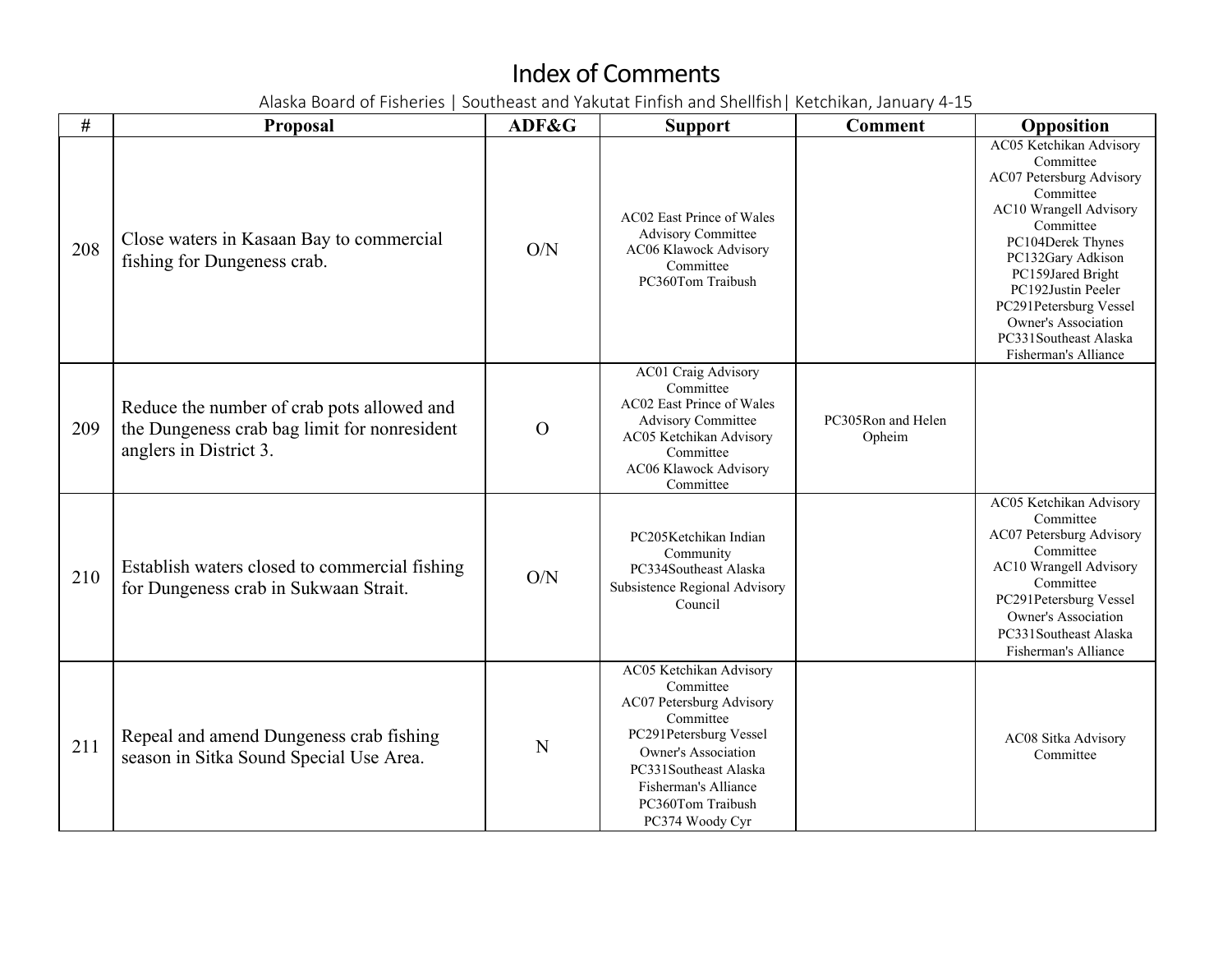| #   | <b>Proposal</b>                                                                                                                                        | ADF&G | <b>Support</b>                                                                                                                                                                                                                 | <b>Comment</b> | Opposition                                                                                                                                                                                                                       |
|-----|--------------------------------------------------------------------------------------------------------------------------------------------------------|-------|--------------------------------------------------------------------------------------------------------------------------------------------------------------------------------------------------------------------------------|----------------|----------------------------------------------------------------------------------------------------------------------------------------------------------------------------------------------------------------------------------|
| 212 | Extend pot storage allowance after fishery<br>closure.                                                                                                 | N     | AC05 Ketchikan Advisory<br>Committee<br>AC07 Petersburg Advisory<br>Committee<br>AC10 Wrangell Advisory<br>Committee<br>AC08 Sitka Advisory<br>Committee<br>PC331Southeast Alaska<br>Fisherman's Alliance<br>PC374 Woody Cyr   |                |                                                                                                                                                                                                                                  |
| 213 | Extend pot storage allowance after fishery<br>closure.                                                                                                 | N     | AC05 Ketchikan Advisory<br>Committee<br>AC08 Sitka Advisory<br>Committee                                                                                                                                                       |                | PC331Southeast Alaska<br>Fisherman's Alliance<br>PC360Tom Traibush                                                                                                                                                               |
| 214 | Clarify that Dungeness crab pots are circular in<br>shape.                                                                                             | S     | AC05 Ketchikan Advisory<br>Committee                                                                                                                                                                                           |                | AC02 East Prince of Wales<br><b>Advisory Committee</b><br>AC07 Petersburg Advisory<br>Committee<br>AC10 Wrangell Advisory<br>Committee<br>PC159Jared Bright<br>PC291Petersburg Vessel<br>Owner's Association<br>PC346Tad Fujioka |
|     |                                                                                                                                                        |       | <b>COMMITTEE OF THE WHOLE - GROUP 8: SUBSISTENCE SHELLFISH,</b>                                                                                                                                                                |                |                                                                                                                                                                                                                                  |
|     | COMMERCIAL AND SPORT SHRIMP, COMMERCIAL AND SPORT OTHER                                                                                                |       | <b>MISCELLANEOUS SHELLFISH (21 proposals - Chair Payton)</b>                                                                                                                                                                   |                |                                                                                                                                                                                                                                  |
|     | <b>Subsistence Shellfish (1 proposal)</b>                                                                                                              |       |                                                                                                                                                                                                                                |                |                                                                                                                                                                                                                                  |
| 170 | Establish a positive customary and traditional<br>use finding for shellfish and plants for all<br>intertidal areas of Southeast Alaska and<br>Yakutat. | N     | AC01 Craig Advisory<br>Committee<br>AC05 Ketchikan Advisory<br>Committee<br>PC082Citizens of Ketchikan<br>PC157Janalee Gage<br>PC220Larry and Gail Taylor<br>PC334Southeast Alaska<br>Subsistence Regional Advisory<br>Council |                | AC07 Petersburg Advisory<br>Committee<br>PC360Tom Traibush                                                                                                                                                                       |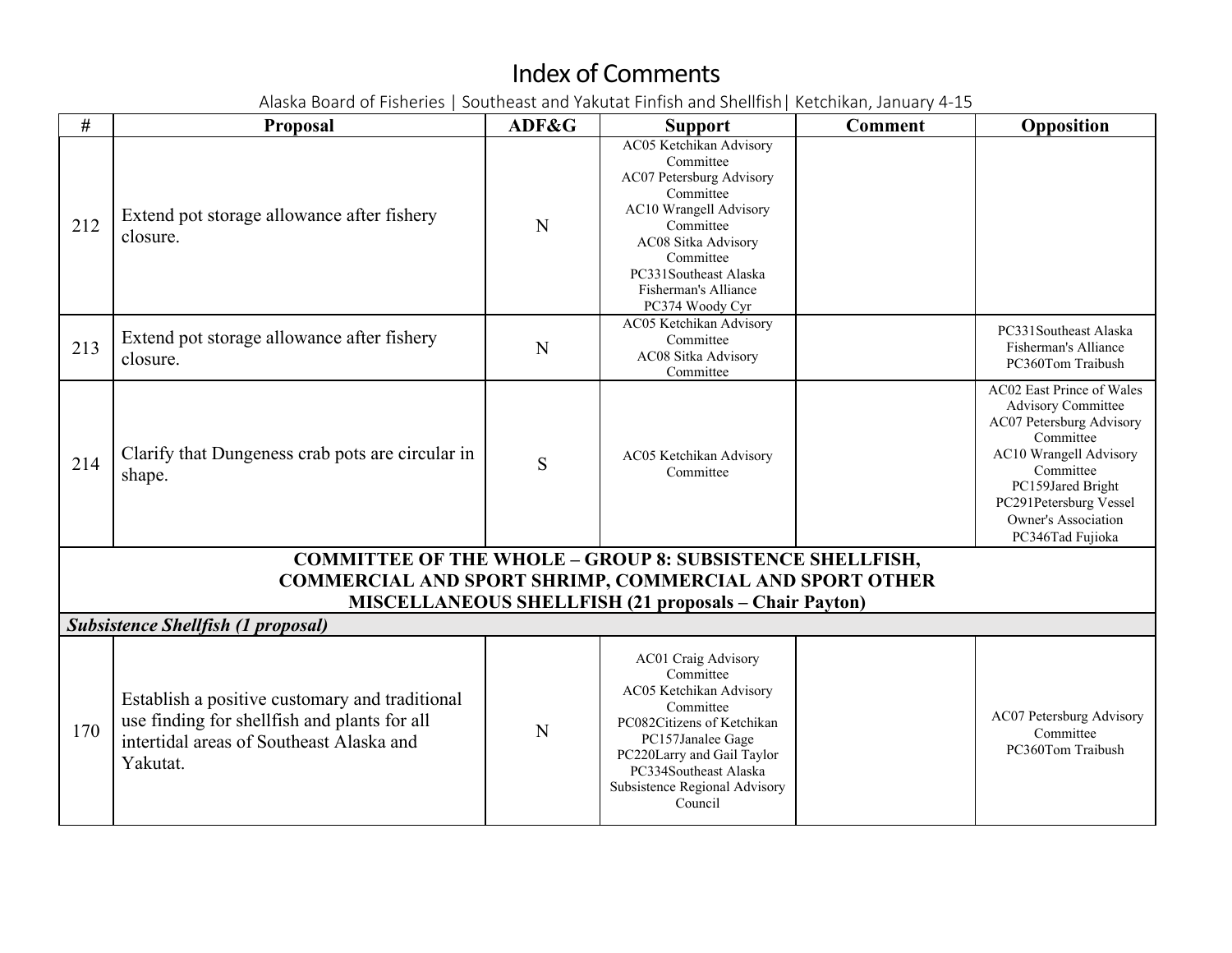| $\#$ | Proposal                                                                                                   | ADF&G | <b>Support</b>                                                                                                                                                                                                                                                                                                | <b>Comment</b>                                                      | Opposition                                                                                                                                                                                                                                        |  |  |  |
|------|------------------------------------------------------------------------------------------------------------|-------|---------------------------------------------------------------------------------------------------------------------------------------------------------------------------------------------------------------------------------------------------------------------------------------------------------------|---------------------------------------------------------------------|---------------------------------------------------------------------------------------------------------------------------------------------------------------------------------------------------------------------------------------------------|--|--|--|
|      | <b>Commercial and Sport Shrimp (15 proposals)</b>                                                          |       |                                                                                                                                                                                                                                                                                                               |                                                                     |                                                                                                                                                                                                                                                   |  |  |  |
| 171  | Change the start of the pot shrimp season from<br>October to after March.                                  | S/N   | AC05 Ketchikan Advisory<br>Committee<br>PC246Matt Lawrie                                                                                                                                                                                                                                                      | PC331Southeast Alaska<br>Fisherman's Alliance                       | AC01 Craig Advisory<br>Committee<br>PC010Alan Reeves<br>PC076Chris Guggenbickler<br>PC162Jaycen Andersen<br>PC360Tom Traibush                                                                                                                     |  |  |  |
| 172  | Change the pot shrimp fishery from a<br>fall/winter season to a spring/summer season.                      | S/N   | AC03 Icy Straits Advisory<br>Committee<br>AC05 Ketchikan Advisory<br>Committee<br>AC07 Petersburg Advisory<br>Committee<br>AC08 Sitka Advisory<br>Committee S/A<br>AC09 Upper Lynn Canal<br><b>Advisory Committee</b><br>PC246Matt Lawrie<br>PC291Petersburg Vessel<br>Owner's Association<br>PC374 Woody Cyr | PC331Southeast Alaska<br>Fisherman's Alliance<br>PC258Michael Kohan | <b>AC01 Craig Advisory</b><br>Committee<br>PC010Alan Reeves<br>PC076Chris Guggenbickler<br>PC162Jaycen Andersen<br>PC271Nathan White<br>PC360Tom Traibush                                                                                         |  |  |  |
| 173  | Change the pot shrimp fishery from a<br>fall/winter season to a spring/summer season.                      | S/N   | AC03 Icy Straits Advisory<br>Committee<br>AC04 Juneau Douglas<br><b>Advisory Committee</b><br>AC09 Upper Lynn Canal<br><b>Advisory Committee</b><br>PC246Matt Lawrie                                                                                                                                          | PC331Southeast Alaska<br>Fisherman's Alliance                       | AC01 Craig Advisory<br>Committee<br>PC010Alan Reeves<br>PC076Chris Guggenbickler<br>PC162Jaycen Andersen<br>PC360Tom Traibush<br>PC374 Woody Cyr                                                                                                  |  |  |  |
| 174  | Change the pot shrimp season in Districts 2<br>and 6 from a fall/winter season to<br>spring/summer season. | S/N   | <b>AC02 East Prince of Wales</b><br><b>Advisory Committee</b><br>AC05 Ketchikan Advisory<br>Committee<br>AC06 Klawock Advisory<br>Committee<br>PC246Matt Lawrie                                                                                                                                               |                                                                     | <b>AC01 Craig Advisory</b><br>Committee<br>AC07 Petersburg Advisory<br>Committee<br>AC10 Wrangell Advisory<br>Committee<br>PC076Chris Guggenbickler<br>PC162Jaycen Andersen<br>PC331Southeast Alaska<br>Fisherman's Alliance<br>PC360Tom Traibush |  |  |  |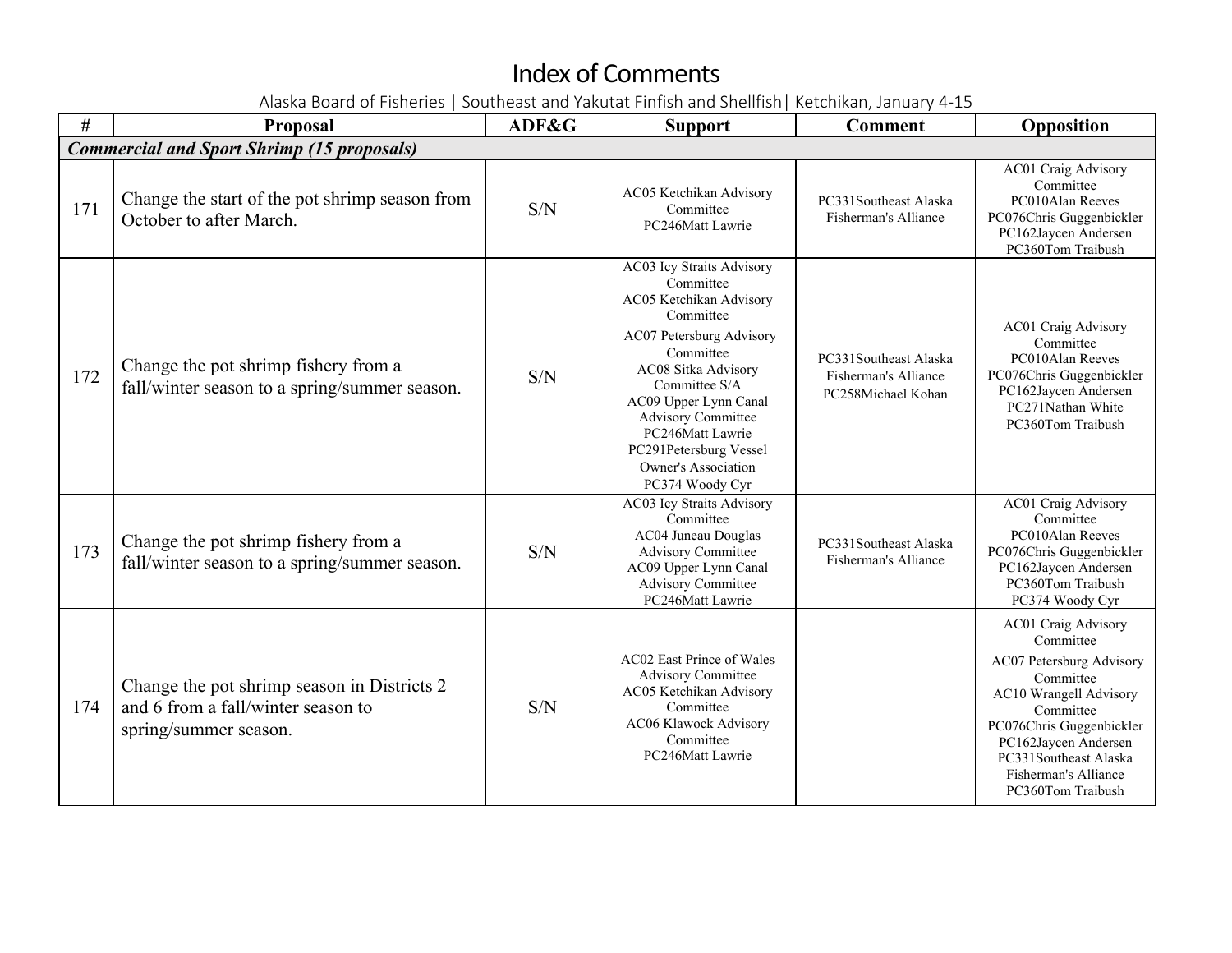| $\#$ | <b>Proposal</b>                                                              | ADF&G | <b>Support</b>                                                                                                                                  | <b>Comment</b> | Opposition                                                                                                                                                                                                                                                                                                                                                                                 |
|------|------------------------------------------------------------------------------|-------|-------------------------------------------------------------------------------------------------------------------------------------------------|----------------|--------------------------------------------------------------------------------------------------------------------------------------------------------------------------------------------------------------------------------------------------------------------------------------------------------------------------------------------------------------------------------------------|
| 175  | Limit the number of shrimp pots that may be<br>deployed on a longline to 10. | N     |                                                                                                                                                 |                | AC03 Icy Straits Advisory<br>Committee<br>AC07 Petersburg Advisory<br>Committee<br>PC162Jaycen Andersen<br>PC291Petersburg Vessel<br>Owner's Association<br>PC331Southeast Alaska<br>Fisherman's Alliance<br>PC360Tom Traibush                                                                                                                                                             |
| 176  | Reduce the number of shrimp pots that a vessel<br>may fish.                  | N     |                                                                                                                                                 |                | AC02 East Prince of Wales<br><b>Advisory Committee</b><br>AC05 Ketchikan Advisory<br>Committee<br>AC07 Petersburg Advisory<br>Committee<br>AC09 Upper Lynn Canal<br><b>Advisory Committee</b><br>AC10 Wrangell Advisory<br>Committee<br>PC162Jaycen Andersen<br>PC291Petersburg Vessel<br><b>Owner's Association</b><br>PC331Southeast Alaska<br>Fisherman's Alliance<br>PC360Tom Traibush |
| 177  | Establish closed waters in the Hydaburg area<br>of Section 3-A.              | N     | AC05 Ketchikan Advisory<br>Committee<br>PC205Ketchikan Indian<br>Community<br>PC334Southeast Alaska<br>Subsistence Regional Advisory<br>Council |                | AC01 Craig Advisory<br>Committee<br>AC07 Petersburg Advisory<br>Committee<br>AC10 Wrangell Advisory<br>Committee<br>PC162Jaycen Andersen<br>PC291Petersburg Vessel<br>Owner's Association<br>PC295Raymond Douville<br>PC331Southeast Alaska<br>Fisherman's Alliance<br>PC360Tom Traibush                                                                                                   |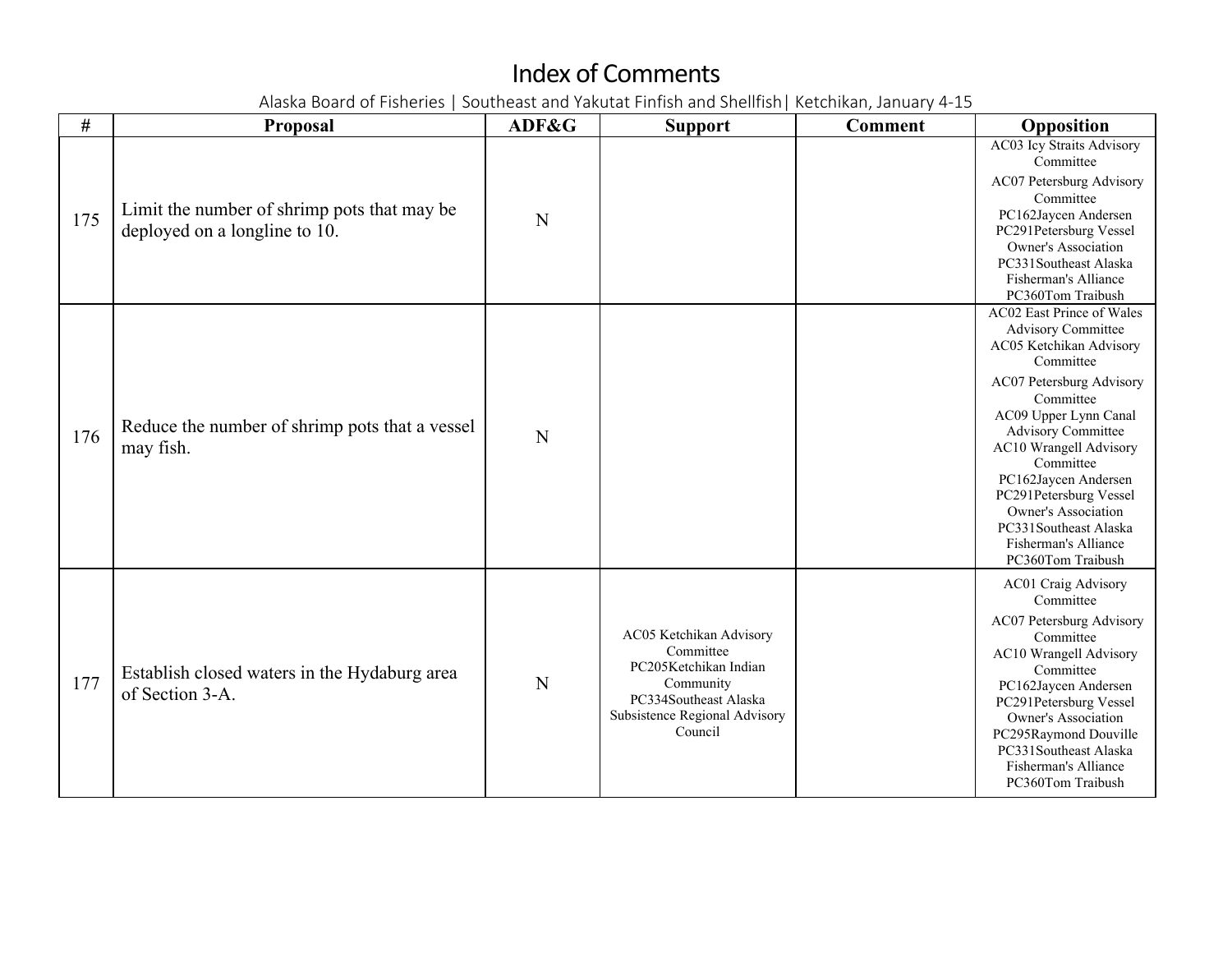| #   | Proposal                                                                                                                                                              | ADF&G          | <b>Support</b>                                                                               | <b>Comment</b>                                                               | Opposition                                                                                                                                                                                                                                                                                                            |
|-----|-----------------------------------------------------------------------------------------------------------------------------------------------------------------------|----------------|----------------------------------------------------------------------------------------------|------------------------------------------------------------------------------|-----------------------------------------------------------------------------------------------------------------------------------------------------------------------------------------------------------------------------------------------------------------------------------------------------------------------|
| 178 | Expand waters closed to commercial pot<br>shrimp fishery in Kasaan Bay.                                                                                               | N              | AC02 East Prince of Wales<br><b>Advisory Committee</b><br>AC06 Klawock Advisory<br>Committee |                                                                              | <b>AC01 Craig Advisory</b><br>Committee<br>AC05 Ketchikan Advisory<br>Committee<br>AC07 Petersburg Advisory<br>Committee<br>AC10 Wrangell Advisory<br>Committee<br>PC162Jaycen Andersen<br>PC291Petersburg Vessel<br><b>Owner's Association</b><br>PC331Southeast Alaska<br>Fisherman's Alliance<br>PC360Tom Traibush |
| 179 | Expand waters closed to commercial pot<br>shrimp fishery in Twelve-Mile Arm                                                                                           | N              | AC02 East Prince of Wales<br><b>Advisory Committee</b><br>AC06 Klawock Advisory<br>Committee |                                                                              | AC01 Craig Advisory<br>Committee<br>AC05 Ketchikan Advisory<br>Committee<br>AC07 Petersburg Advisory<br>Committee<br>AC10 Wrangell Advisory<br>Committee<br>PC162Jaycen Andersen<br>PC291Petersburg Vessel<br><b>Owner's Association</b><br>PC331Southeast Alaska<br>Fisherman's Alliance<br>PC360Tom Traibush        |
| 241 | Define shrimp.                                                                                                                                                        | $\overline{O}$ |                                                                                              | PC162Jaycen Andersen                                                         |                                                                                                                                                                                                                                                                                                                       |
| 180 | Repeal observer coverage requirement.                                                                                                                                 | $\overline{O}$ | AC10 Wrangell Advisory<br>Committee                                                          | PC054Brett Stillwaugh                                                        | AC05 Ketchikan Advisory<br>Committee                                                                                                                                                                                                                                                                                  |
| 181 | Open a directed sidestripe beam trawl fishery<br>in District 8 for remainder of<br>NovemberFebruary season once the directed<br>shrimp beam trawl fishery has closed. | $\overline{O}$ | AC05 Ketchikan Advisory<br>Committee                                                         | PC054Brett Stillwaugh<br>(withdrawal)<br>AC10 Wrangell Advisory<br>Committee |                                                                                                                                                                                                                                                                                                                       |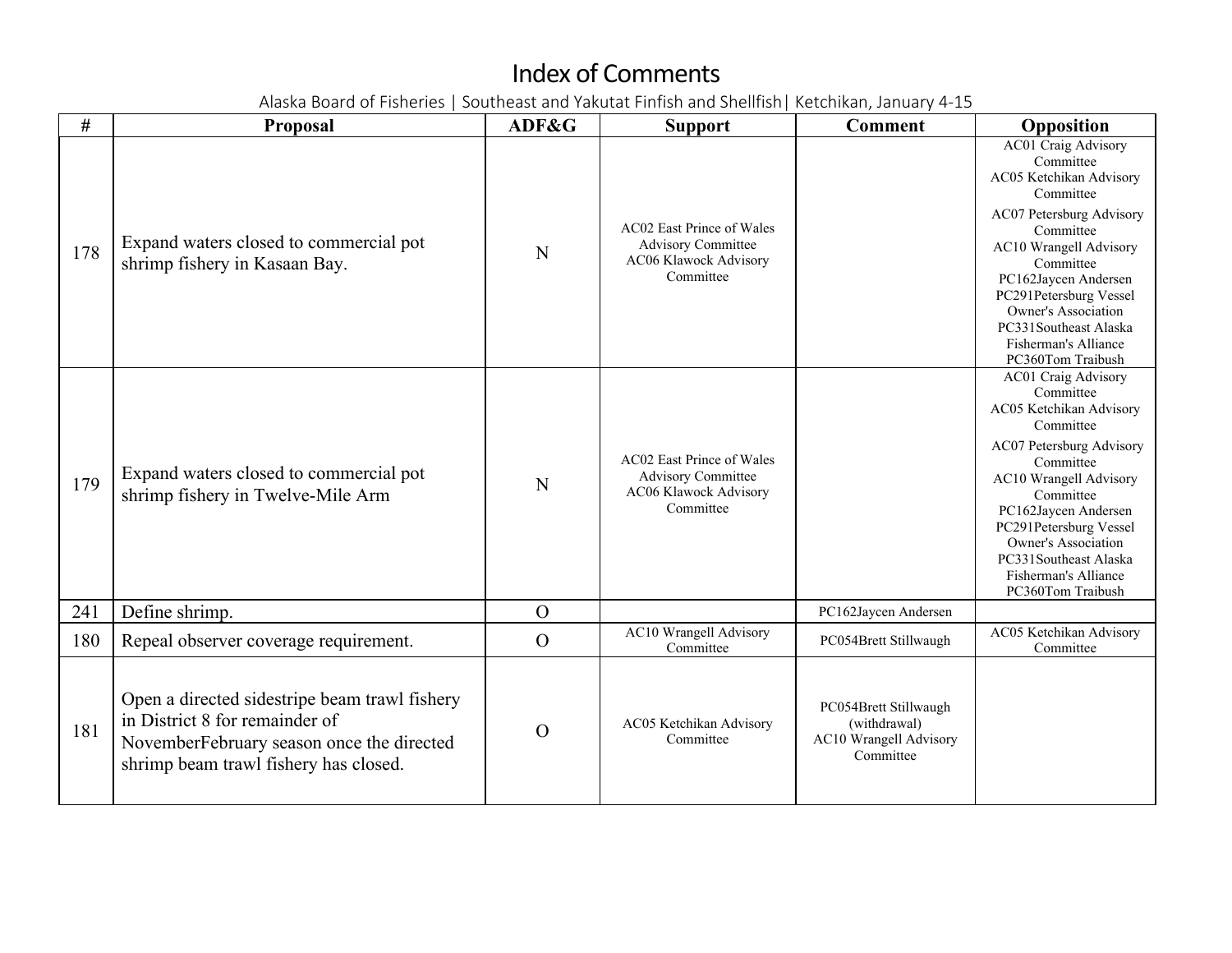| #   | <b>Proposal</b>                                                                                                   | ADF&G    | <b>Support</b>                                                                                                                                                                                      | <b>Comment</b> | Opposition                                                                                                                  |
|-----|-------------------------------------------------------------------------------------------------------------------|----------|-----------------------------------------------------------------------------------------------------------------------------------------------------------------------------------------------------|----------------|-----------------------------------------------------------------------------------------------------------------------------|
| 182 | Divide the District 15 GHR into two fishing<br>areas with distinct GHRs for the new areas.                        | S        | AC05 Ketchikan Advisory<br>Committee<br>AC09 Upper Lynn Canal<br><b>Advisory Committee</b><br>PC291Petersburg Vessel<br><b>Owner's Association</b><br>PC331Southeast Alaska<br>Fisherman's Alliance |                |                                                                                                                             |
| 183 | Establish tunnel eye size requirements for<br>ridged mesh shrimp pots in the personal use<br>and sport fisheries. | $\Omega$ |                                                                                                                                                                                                     |                | AC05 Ketchikan Advisory<br>Committee<br>AC07 Petersburg Advisory<br>Committee<br><b>AC10 Wrangell Advisory</b><br>Committee |
| 184 | Clarify the practice of long-lining shrimp pots<br>in the sport fishery.                                          | S        | AC03 Icy Straits Advisory<br>Committee<br>AC05 Ketchikan Advisory<br>Committee<br>AC07 Petersburg Advisory<br>Committee                                                                             |                | AC01 Craig Advisory<br>Committee<br>AC02 East Prince of Wales<br><b>Advisory Committee</b><br>PC346Tad Fujioka              |
|     | <b>Commercial and Sport Other Miscellaneous Shellfish (5 proposals)</b>                                           |          |                                                                                                                                                                                                     |                |                                                                                                                             |
| 185 | Allow the use of artificial lights as an attractant<br>when taking squid.                                         | $\Omega$ | AC03 Icy Straits Advisory<br>Committee<br>AC10 Wrangell Advisory<br>Committee<br>PC346Tad Fujioka<br>PC374 Woody Cyr                                                                                |                |                                                                                                                             |
| 186 | Allow the take of squid with hook and line<br>gear with an unlimited number of hooks.                             | $\Omega$ | AC02 East Prince of Wales<br><b>Advisory Committee</b><br>AC05 Ketchikan Advisory<br>Committee<br>AC10 Wrangell Advisory<br>Committee<br>PC346Tad Fujioka<br>PC374 Woody Cyr                        |                | AC03 Icy Straits Advisory<br>Committee                                                                                      |